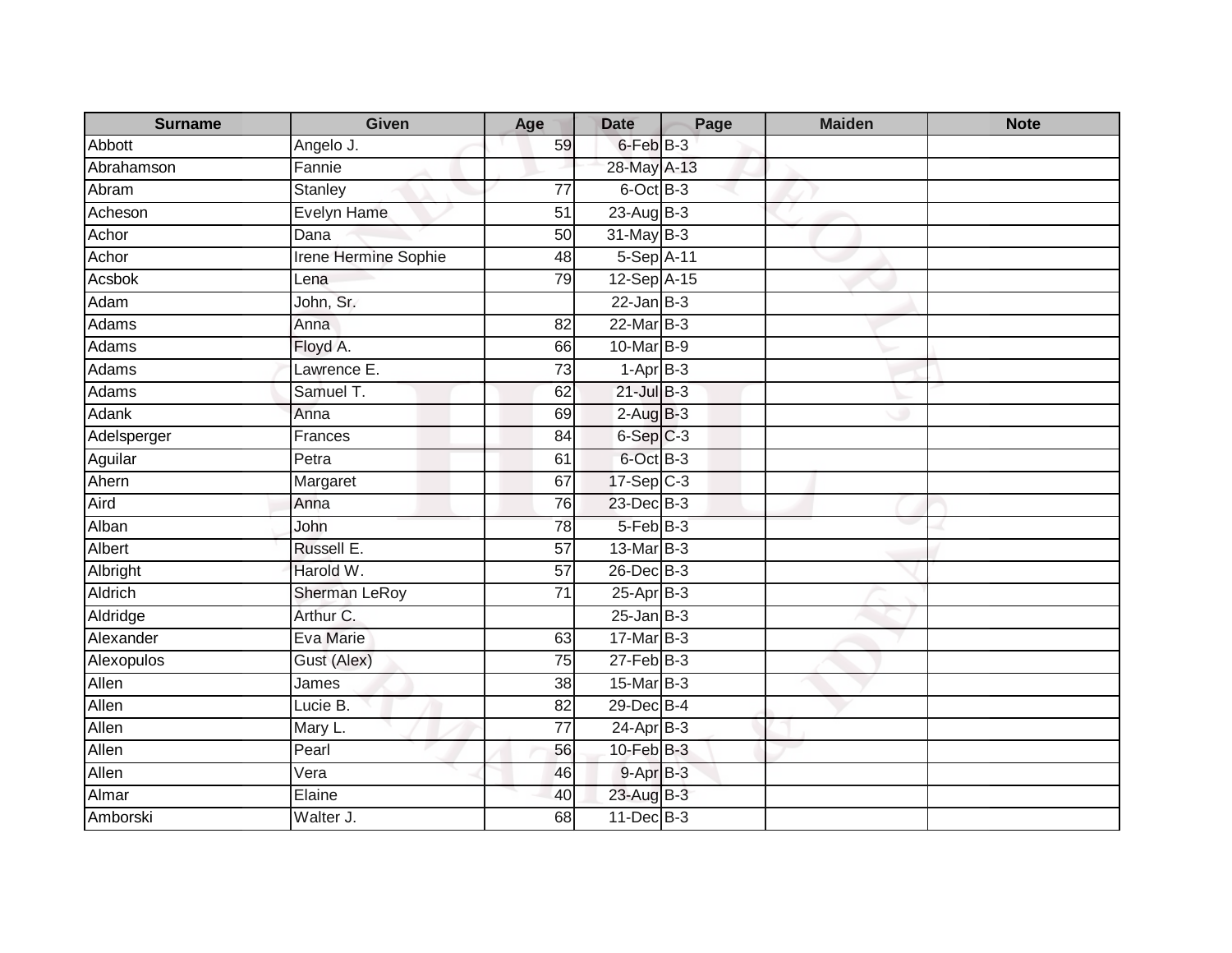| Ancis           | Mary                | 72              | 29-Sep B-3        |  |                                                    |
|-----------------|---------------------|-----------------|-------------------|--|----------------------------------------------------|
| Anderson        | Annett              | 51/2            | 15-May            |  |                                                    |
| Anderson        | Carl O.             | 57              | 18-Sep B-3        |  |                                                    |
| Anderson        | Effie               | 68              | $15$ -Mar $ B-3 $ |  |                                                    |
| Anderson        | <b>Esther</b>       | $\overline{77}$ | $17 - Dec$ B-3    |  |                                                    |
| Anderson        | George              | 59              | $12$ -Jun $B-3$   |  |                                                    |
| Anderson        | John (King)         | 77              | $7 - Aug$ B-3     |  |                                                    |
| Anderson        | L. Freeman (Shorty) | $\overline{72}$ | $17 - Feb$ $B-3$  |  |                                                    |
| Anderson        | Lillie              | 41/2            | 15-May            |  |                                                    |
| Anderson        | Paul                | 60              | $26$ -Dec $B-3$   |  |                                                    |
| Anderson        | Philip              | 68              | $4-SepB-3$        |  |                                                    |
| Anderson        | Stanley E.          | 56              | $29$ -May B-3     |  |                                                    |
| Anderson        | Ulrika Johanna      | 79              | 13-Dec B-3        |  |                                                    |
| Andrich         | John                | 71              | $7-MarB-3$        |  |                                                    |
| Andrich         | Rose                | 59              | $2$ -May $B-3$    |  |                                                    |
| Andrijauskas    | <b>Bronius</b>      | 42              | 31-May B-3        |  |                                                    |
| Andriuskevicius | Aleksas             | 41              | 30-Jan B-3        |  |                                                    |
| Andrus          | William L.          |                 | $22$ -Dec $B-3$   |  |                                                    |
| Anguiano        | Francisco           | 68              | $22$ -Jul B-3     |  |                                                    |
| Anthony         | Anna                | 76              | 10-Jun A-15       |  |                                                    |
| Antkowiak       | Anna                | 68              | 19-Dec B-3        |  |                                                    |
| Apathy          | John                | 64              | $12$ -Aug B-3     |  |                                                    |
| Aranowski       | Karol               | $\overline{75}$ | 11-Mar A-13       |  |                                                    |
| Arbuckle        | <b>Alice</b>        | 66              | 17-Dec B-3        |  |                                                    |
| Arentz          | LaVina M.           | 80              | $3-Mar$ B-3       |  | First name spelled Lovina,<br>see March 4, p. A-15 |
| Arkin           | Abe                 | 69              | 11-Mar A-13       |  |                                                    |
| Armas           | Secundino J.        | 59              | $7$ -Jan $B-3$    |  |                                                    |
| Armbruster      | <b>Bertha</b>       | $\overline{72}$ | 10-Dec B-3        |  |                                                    |
| Armstrong       | Cecil W.            | 62              | 7-Apr B-3         |  |                                                    |
| Arnwald         | Paul F.             | 78              | $5$ -Jun $B-3$    |  |                                                    |
|                 |                     |                 |                   |  |                                                    |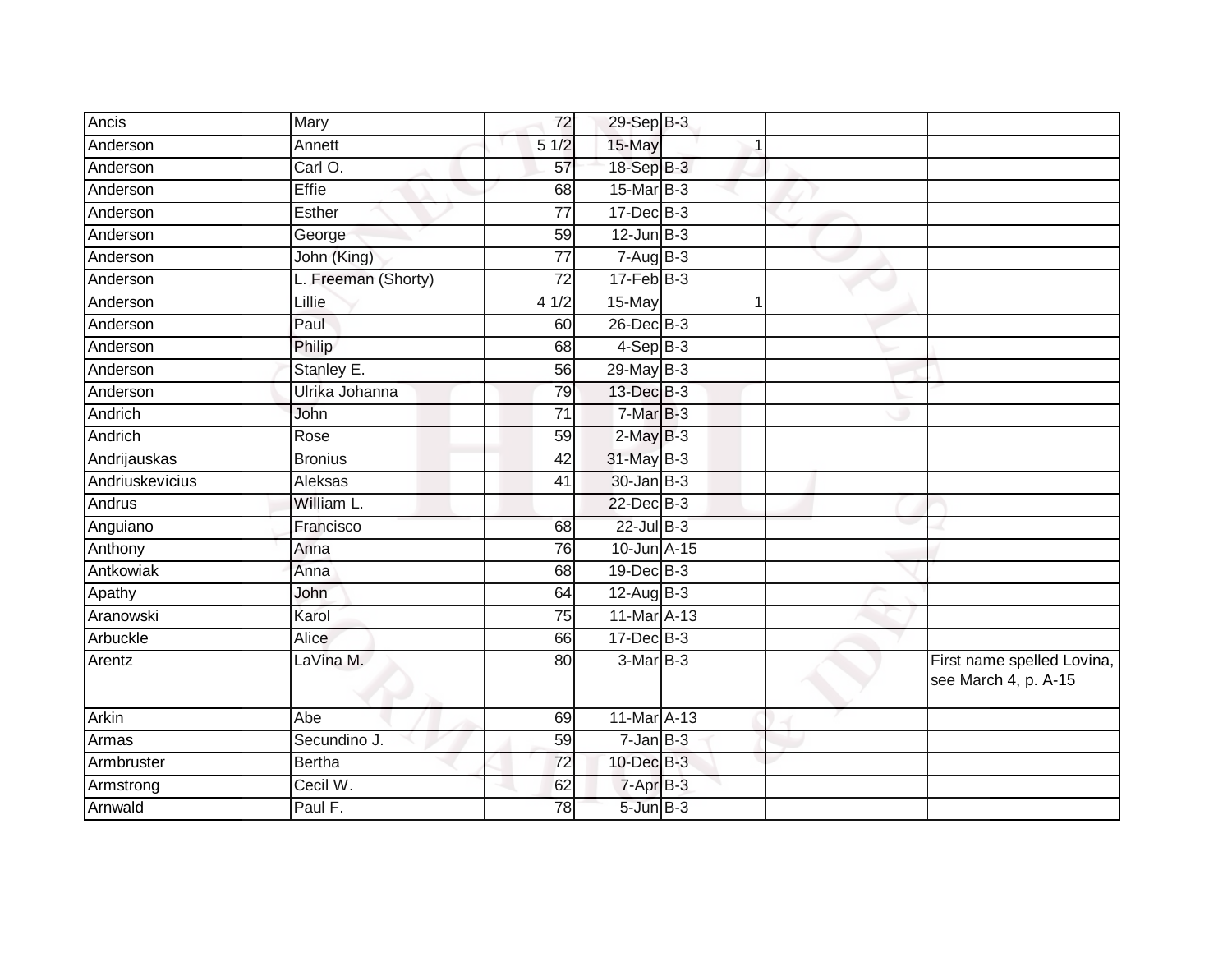| Arthesma      | Sister Mary, OSF    | 52              | $28$ -Jun $B-3$ |            |   | Name also Mary Churilla |
|---------------|---------------------|-----------------|-----------------|------------|---|-------------------------|
| Ashby         | George T.           | 62              | $3$ -Jul $B-3$  |            |   |                         |
| Atkinson      | John R.             | 75              | $9$ -Dec $B-3$  |            |   |                         |
| Atkinson      | John, Jr.           | infant          | $15$ -Nov $B-3$ |            |   |                         |
| Atkinson      | Josephine (Minnie)  |                 | 5-Dec A-17      |            |   |                         |
| Attig         | Harry L.            | 71              |                 | 9-Jul A-15 |   |                         |
| Augustyn      | Tillie              | 67              | 8-Nov C-3       |            |   |                         |
| Austgen       | Leonard J.          | 16              | 22-Sep          |            | 1 | Picture included        |
| <b>Babe</b>   | John G.             | 52              | 29-Jan A-19     |            |   |                         |
| Bach          | Harry J., Sr.       | 67              | $3$ -Dec $B-3$  |            |   |                         |
| Backe         | Victor              | 44              | 3-Sep           |            | 1 |                         |
| Bacon         | Orrel E.            | 73              | 7-May A-5       |            |   |                         |
| Bafia         | Mary                | 61              | $15$ -Jul $B-3$ |            |   |                         |
| Bagamery      | Fani                | 82              | 20-May B-3      |            |   |                         |
| Bagroff       | Katherine           | $\overline{77}$ | 17-Sep C-3      |            |   |                         |
| Bailey        | George A.           | 93              | 8-Mar B-3       |            |   |                         |
| <b>Bailey</b> | Howard              | 42              | 29-Mar          |            | 1 |                         |
| <b>Bailey</b> | Roland (Jack)       | 60              | $2$ -Jun $B-3$  |            |   |                         |
| Bailey        | Wilbur R.           | 59              | 29-Jul A-15     |            |   |                         |
| Baiocchi      | <b>Bruno</b>        | 64              | $4$ -Oct C-3    |            |   |                         |
| Baird         | Earl                | 72              | $11-Aug$ B-3    |            |   |                         |
| Bakalyar      | Michael             | 82              | 25-Feb A-13     |            |   |                         |
| Baker         | Aslan               | 72              | $23$ -May B-3   |            |   |                         |
| Baker         | Chester C. (Kaziak) |                 | $21$ -Jun $B-3$ |            |   |                         |
| Balbina       | Sister M., OSF      | 66              | 20-Dec B-3      |            |   |                         |
| Balech        | Elizabeth           | 62              | $21$ -Jul $B-3$ |            |   |                         |
| Balech        | Frank               | $\overline{72}$ | 17-Nov B-3      |            |   |                         |
| Bales         | James L.            | 61              | 16-Jul B-3      |            |   |                         |
| Balestra      | Emidio              | 68              | 5-Nov A-19      |            |   |                         |
| Baliga        | Alex, Sr.           | 45              | 14-Oct A-15     |            |   |                         |
| Balinski      | Prokop              | $\overline{77}$ | 30-Oct B-3      |            |   |                         |
| Balitski      | Paul                | 82              | $24$ -Feb $B-3$ |            |   |                         |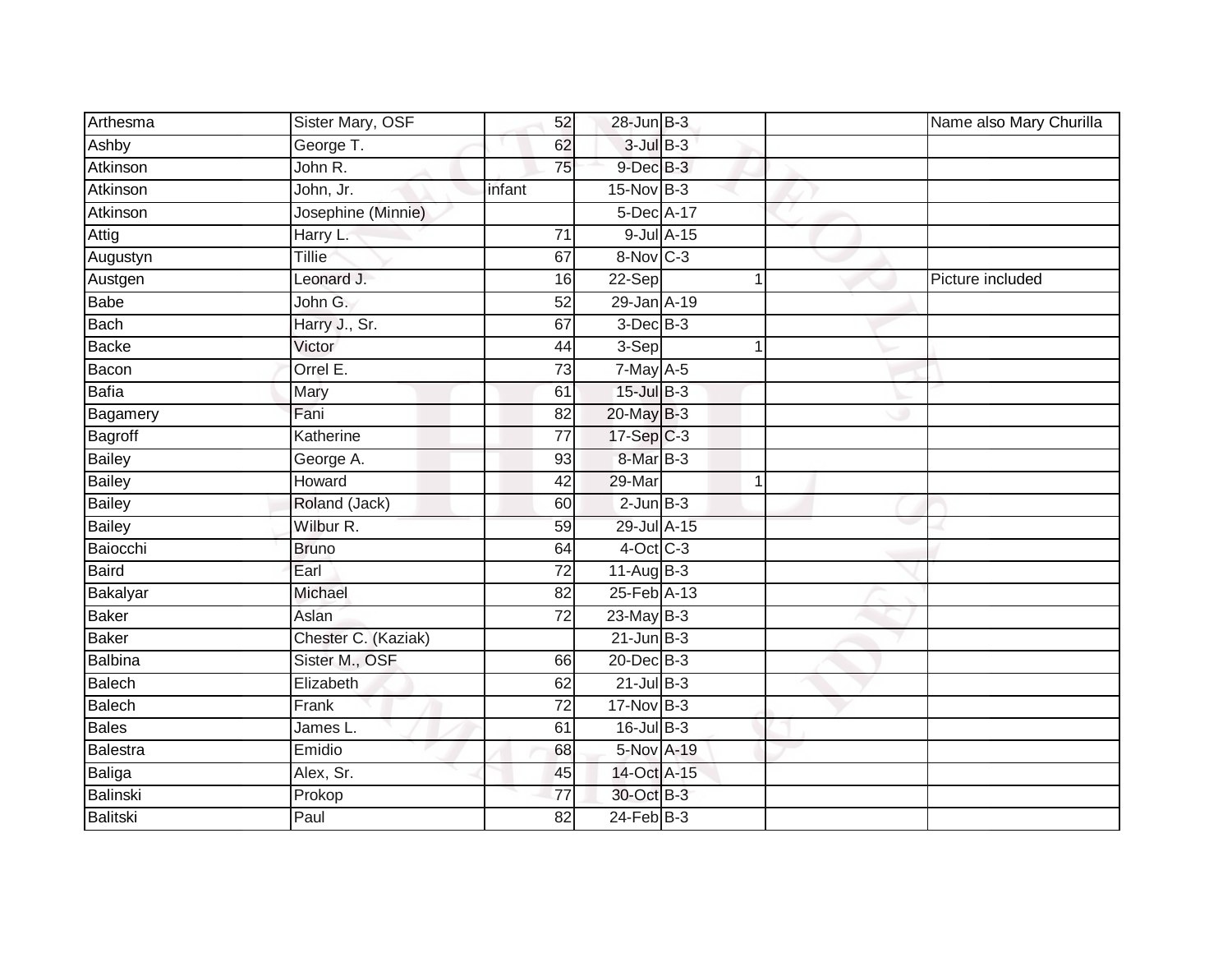| Ball           | David A.       | 62              | 14-Nov B-3              |                |   |                                   |
|----------------|----------------|-----------------|-------------------------|----------------|---|-----------------------------------|
| <b>Ballard</b> | Levory         | 20              | 29-May                  |                |   | Picture of incident<br>included   |
| <b>Ballard</b> | Wiley C.       | $\overline{82}$ | $22-Sep$ B-3            |                |   |                                   |
| <b>Baltas</b>  | Pete           | 69              | 28-May A-13             |                |   |                                   |
| Ban            | Elizabeth      | 73              | 5-Mar A-13              |                | v |                                   |
| <b>Banas</b>   | Michael, Sr.   | 76              | 13-Oct C-3              |                |   |                                   |
| Banasiak       | Stanley C.     | 50              | 17-Dec B-3              |                |   |                                   |
| Banaszak       | Mrs. Leonard   |                 | 25-Mar A-15             |                |   |                                   |
| Banham         | George J.      | $\overline{75}$ | 19-Mar B-3              |                |   |                                   |
| Bankowski      | Pete           | 58              | 19-Aug A-4              |                |   |                                   |
| <b>Banks</b>   | Rose           | 29              | $12$ -Dec $B-3$         |                |   |                                   |
| Bannon         | John A.        | 55              | 17-Mar B-3              |                |   |                                   |
| <b>Baran</b>   | Joseph         | 40              | 29-Jul A-15             |                |   |                                   |
| Baran          | Michael Joseph | 69              | $6-Sep$ $C-3$           |                |   |                                   |
| Baranowski     | John S.        | 67              | 8-Apr A-15              |                |   |                                   |
| Barbalich      | Katherine      | $\overline{77}$ | 4-Mar A-15              |                |   |                                   |
| <b>Barck</b>   | Mathilda       |                 | $14$ -Feb $B-3$         |                |   |                                   |
| Barclay        | <b>Brett</b>   | 15 months       | 9-Apr                   | $\overline{1}$ |   |                                   |
| Barding        | Marilyn        | 26              | 12-Sep A-15             |                |   |                                   |
| Barehead       | John W.        | 63              | $28$ -Jul B-3           |                |   |                                   |
| Barjaktarovic  | Milorad        | 54              | $7 - Jun$ B-3           |                |   |                                   |
| <b>Barkis</b>  | Felix          | $\overline{72}$ | 3-Jan A-11              |                |   |                                   |
| <b>Barnett</b> | Daniel W., Jr. | 66              | 16-Jul B-3              |                |   |                                   |
| <b>Barnett</b> | Loretta Lula   | 39              | 18-Feb A-9              |                |   |                                   |
| Barnhart       | Lillie B.      | 82              | 24-Jan A-11             |                |   |                                   |
| Baron          | Boris N.       | 76              | $28$ -Jun $B-3$         |                |   |                                   |
| Barrell        | Paul R.        | $\overline{37}$ | $11-Nov$                | 1              |   | See also November 12, p.<br>$B-3$ |
| <b>Bartell</b> | Lillian        | 62              | $2$ -Oct $B-3$          |                |   |                                   |
| Bartkowski     | Louise H.      | 61              | $27-Sep$ <sub>C-3</sub> |                |   |                                   |
| <b>Bartnik</b> | Michael L.     | $\overline{20}$ | 9-Apr                   |                |   |                                   |
| Barton         | Anna           | 91              | 8-Apr A-15              |                |   |                                   |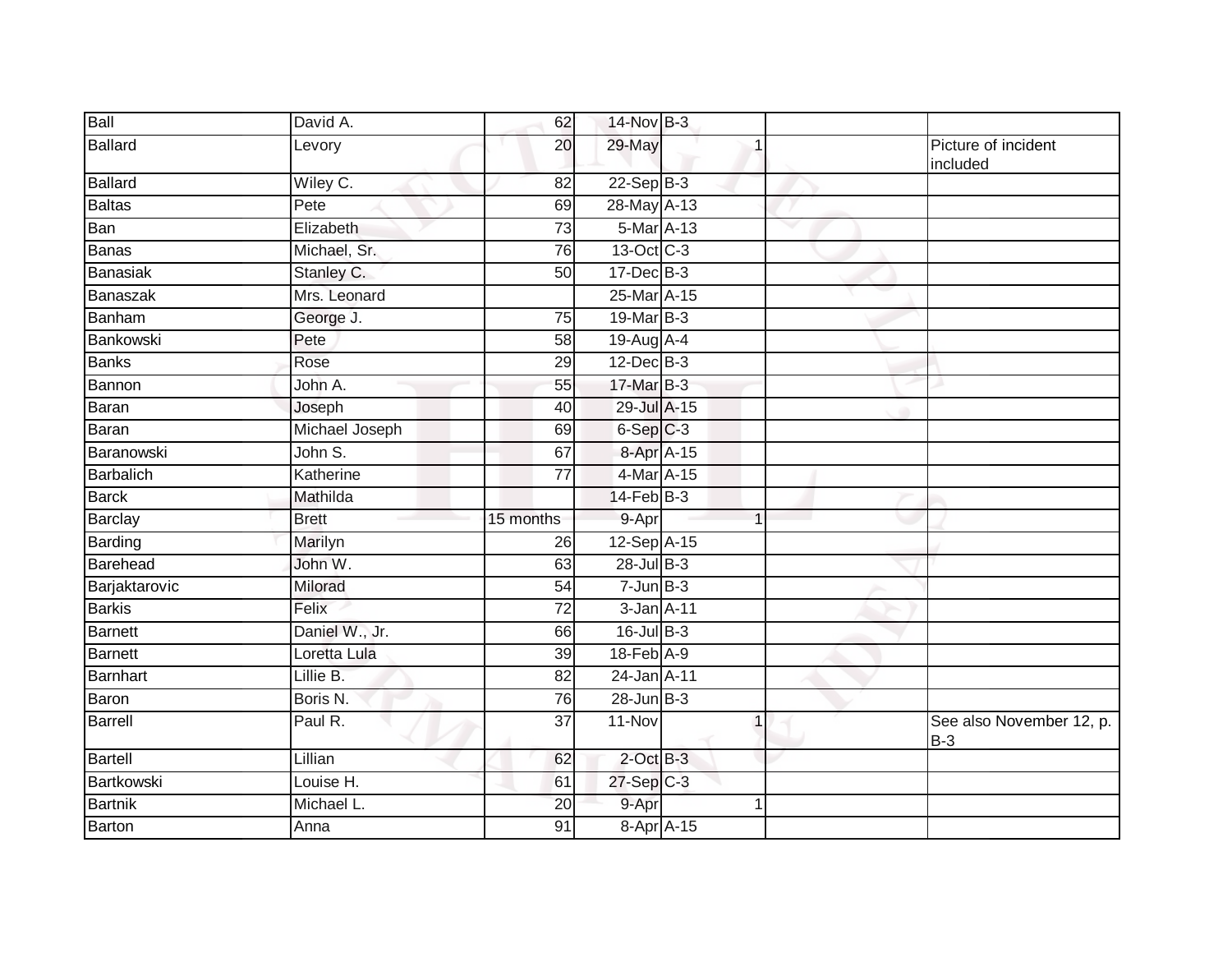| Barton          | John            | 51              | $3-May$ B-3                 |             |                                 |
|-----------------|-----------------|-----------------|-----------------------------|-------------|---------------------------------|
| <b>Barton</b>   | Louise D.       | 67              | $2$ -Jan $A-16$             |             |                                 |
| Barton          | William         | 23              | 24-Jun B-3                  |             |                                 |
| Bartoszek       | Margaret        | 81              | $13$ -Jun $B-3$             |             |                                 |
| Basala          | Michael         | 49              | $25-Sep$ $C-3$              |             |                                 |
| Baschab         | Carl M.         | 36              | $31 - May$                  |             | Picture of incident<br>included |
| <b>Bassin</b>   | Paul            |                 | 4-Jun                       | $\mathbf 1$ | See also June 6, p. A-15        |
| <b>Basta</b>    | Manda Rajkovich | 71              | $2$ -Apr $B-3$              |             |                                 |
| <b>Bates</b>    | Mickie K.       | 10 months       | 18-Feb A-9                  |             |                                 |
| Batinicia       | Elija           | 78              | $1-AugB-3$                  |             |                                 |
| Batterman       | Johannah F.     | 75              | 30-Dec A-4                  |             |                                 |
| <b>Bauer</b>    | Marie           | 68              | 5-Aug B-3                   |             |                                 |
| Bauman          | <b>Charles</b>  | 71              | 29-Aug B-3                  |             |                                 |
| <b>Baut</b>     | Stella          | $\overline{73}$ | 25-Mar A-15                 |             |                                 |
| Bean            | Vila Ann        | 59              | 20-Oct B-3                  |             |                                 |
| <b>Beck</b>     | Byron D.        | 54              | 3-Oct B-3                   |             |                                 |
| <b>Becker</b>   | Katherine       | 93              | 4-Feb A-15                  |             |                                 |
| Beckman         | Robert E.       | 79              | 30-Jul A-15                 |             |                                 |
| <b>Bedene</b>   | Jodi Diane      | 4 months        | $24$ -Jul B-3               |             |                                 |
| <b>Beilfuss</b> | John            | 63              | $16$ -Apr $B-3$             |             |                                 |
| <b>Bein</b>     | Ursula S.       | 73              | 10-Jun A-15                 |             |                                 |
| Beiriger        | Jennie          | 77              | $21$ -Feb $\overline{B}$ -3 |             |                                 |
| Beiriger        | Mathilda        | 86              | 31-Mar B-3                  |             |                                 |
| Belford         | Lela            | 51              | 18-Mar A-15                 |             |                                 |
| Bell            | Clifford B.     | 56              | $2-MayB-3$                  |             |                                 |
| <b>Belshaw</b>  | Todd L.         | 17              | 22-Sep                      | 1           | Picture included                |
| <b>Belter</b>   | Olga            | 67              | 30-Dec A-4                  |             |                                 |
| Bender          | Michael H.      | 59              | 28-May A-13                 |             |                                 |
| <b>Bendick</b>  | Richard         |                 | 29-Dec B-4                  |             |                                 |
| Benight         | Rose G.         | 75              | 13-May A-13                 |             |                                 |
| <b>Benko</b>    | Mary            | 81              | $21-Apr$ B-3                |             |                                 |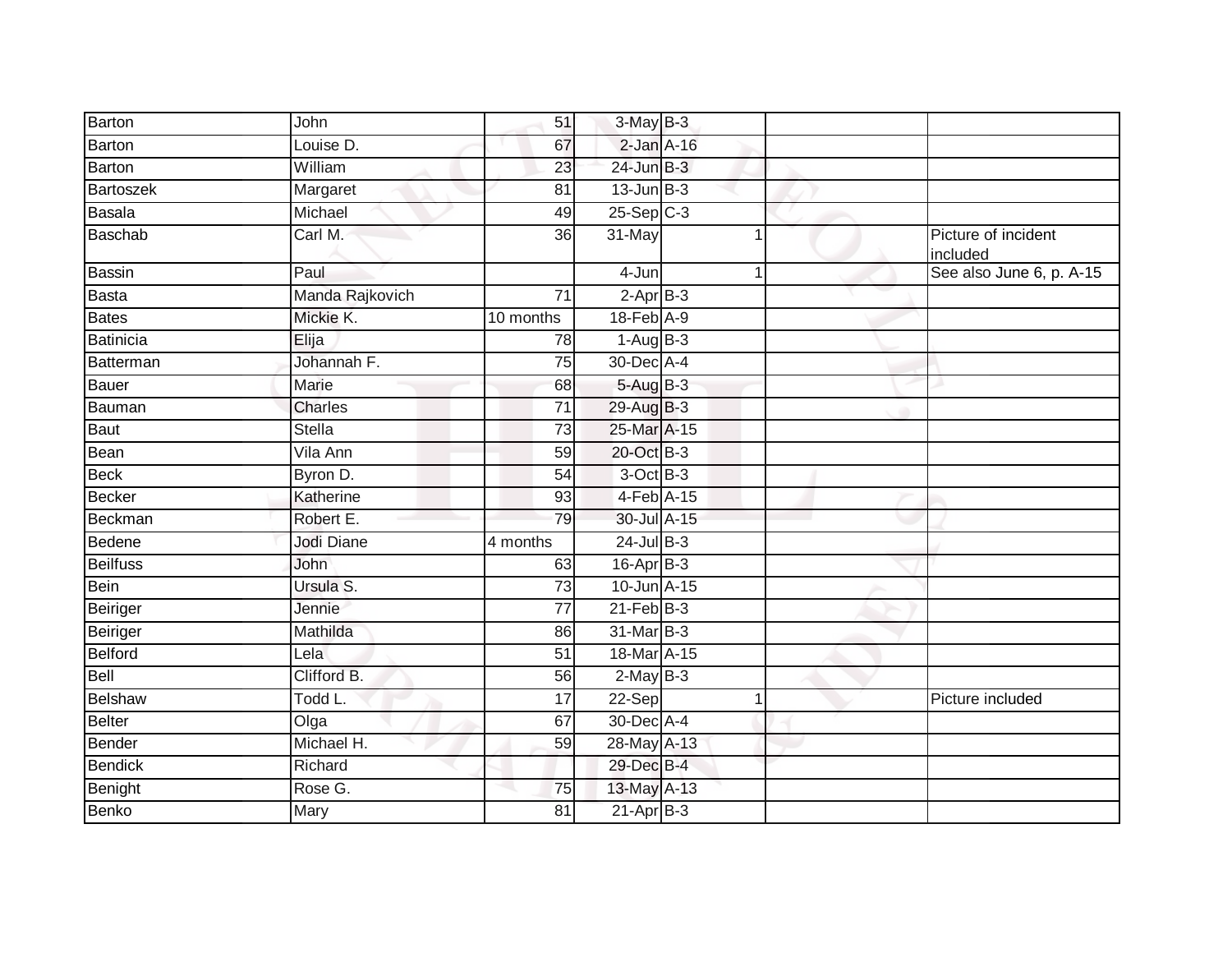| Bennett         | Rose V.                    | 57              | 29-Sep B-3      | Carroll |                              |
|-----------------|----------------------------|-----------------|-----------------|---------|------------------------------|
| Benson          | Frank                      | 57              | 18-Oct C-3      |         |                              |
| Benson          | Kathryn                    | $\overline{32}$ | $21$ -Jan B-3   |         |                              |
| Benyo           | Michael G., Detective Sgt. | 49              | 20-Oct B-3      |         |                              |
| Berda           | John                       | 73              | 13-May A-13     | v       |                              |
| Berg            | Louise                     | 95              | $24$ -Feb $B-3$ |         |                              |
| Berg            | Mathilda                   | 92              | $24-Sep$ B-3    |         |                              |
| Berg            | Susan                      | $\overline{51}$ | $11$ -Jun $B-3$ |         |                              |
| Berger          | Gertrude                   | 69              | $4$ -Oct C-3    |         |                              |
| Berger          | Rose                       |                 | $25$ -Jun $B-3$ |         |                              |
| Bernard         | L. Cosby, Sr.              | $\overline{73}$ | 5-Aug B-3       |         |                              |
| <b>Besse</b>    | Louis                      | 61              | $11$ -Jun $B-3$ |         |                              |
| Best            | Curtis F.                  | 79              | $2-AugB-3$      |         |                              |
| Betterton       | Harry O., Sr.              | 60              | 12-Sep A-15     |         |                              |
| Beuglass        | Stella Alverta             | 61              | 8-Apr A-15      |         |                              |
| <b>Bick</b>     | Rev. Jacob A. A.           | 83              | 23-Sep B-3      |         |                              |
| Bieda           | Joseph                     | 72              | 5-May C-3       |         |                              |
| Biedron         | John J.                    | 54              | 19-Mar B-3      |         |                              |
| Biegel          | John B.                    | 83              | 8-Feb C-3       |         |                              |
| <b>Bielfied</b> | Claude A.                  |                 | $27$ -Nov $B-3$ |         |                              |
| Bieniasz        | Adam A.                    | 54              | $8-Nov$ C-3     |         | See also November 11, p.     |
| Bieniewicz      | Edward                     | 50              | 28-Aug A-15     |         |                              |
| Biewenga        | Ralph W.                   | 41              | 6-Oct B-3       |         |                              |
| <b>Biksey</b>   | Louis                      | 95              | $21$ -Jul $B-3$ |         |                              |
| <b>Binder</b>   | George                     | 59              | $16$ -Aug C-3   |         |                              |
| Binder          | Harriett                   | 79              | 18-Nov B-3      |         |                              |
| <b>Binder</b>   | Katie                      | 86              | $19$ -May B-3   |         |                              |
| Bingham         | Minnie Flatt               | 89              | 12-Feb A-9      |         | Name also spelled<br>Binkham |
| Binhammer       | Freida                     | 76              | $1$ -Dec $B-3$  |         |                              |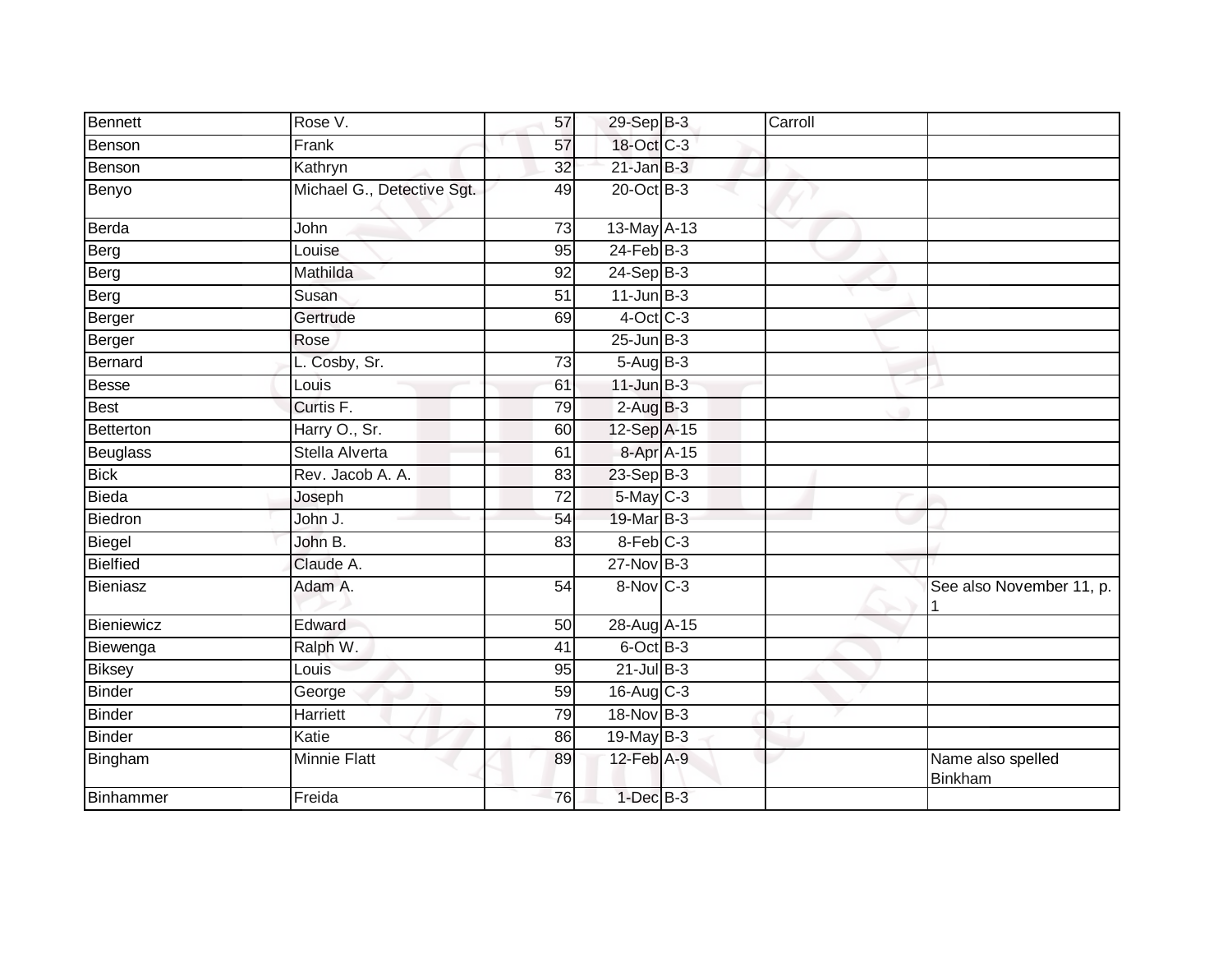| Binkham         | <b>Minnie Flatt</b> | 89              | 12-Feb A-9            |             | Name also spelled<br>Bingham                                                  |
|-----------------|---------------------|-----------------|-----------------------|-------------|-------------------------------------------------------------------------------|
| Birmingham      | Edward              | 48              | 2-Dec                 |             | See also December 3,<br>page 1 - picture included;<br>See also Dec. 4, p. B-3 |
| <b>Bissey</b>   | Mary E.             | 90              | 30-Apr <sub>B-3</sub> |             |                                                                               |
| <b>Bistline</b> | Elsie E.            | $\overline{77}$ | $30 - Jun$ $B-3$      |             |                                                                               |
| Bittermann      | Meta                | 84              | 6-Oct B-3             |             |                                                                               |
| <b>Black</b>    | Maude               | 83              | $29-Apr$ B-3          |             |                                                                               |
| <b>Blaine</b>   | Ina K.              | 75              | 23-Sep B-3            |             |                                                                               |
| Blair           | Addie Leeocha       | 75              | $4$ -Aug B-3          |             |                                                                               |
| <b>Blair</b>    | Leonard             | $\overline{57}$ | 15-Mar B-3            |             |                                                                               |
| <b>Blake</b>    | Ruth                | 66              | $12$ -Jun $B-3$       |             |                                                                               |
| Blankenburg     | Walter              | 60              | $1-Sep$ B-3           |             |                                                                               |
| Blankenship     | <b>Alice May</b>    | infant          | $1-SepB-3$            |             |                                                                               |
| Blaskovich      | George M.           | 74              | 3-Oct B-3             |             |                                                                               |
| <b>Blastick</b> | Frank               | $\overline{57}$ | $4-AugB-3$            |             |                                                                               |
| <b>Blocker</b>  | Harry T.            | 60              | $25$ -Apr $B$ -3      |             |                                                                               |
| <b>Blohm</b>    | Edward J.           | 69              | 6-Nov B-3             |             |                                                                               |
| Blonski         | Leonard             |                 | $20 - Sep$ C-3        |             |                                                                               |
| Bloomberg       | Harry E.            |                 | 30-Jul A-15           |             |                                                                               |
| <b>Blosky</b>   | Mrs. George         | 76              | $2$ -Jan $A-16$       |             | First name Barbara, see D-<br>5                                               |
| Blumenhagen     | August              | 73              | $19-Nov$ B-3          |             |                                                                               |
| <b>Blythe</b>   | James               | 85              | $17-Nov$ B-3          |             |                                                                               |
| <b>Bobalik</b>  | George              | 78              | $14$ -Apr $B-3$       |             |                                                                               |
| <b>Bobinac</b>  | George              | 65              | 10-Jun A-15           |             |                                                                               |
| <b>Bodimer</b>  | Thomas              | $\overline{24}$ | 17-Feb                | 1           |                                                                               |
| <b>Bodnar</b>   | Frank               | $\overline{73}$ | $18-Nov$ B-3          |             |                                                                               |
| <b>Boehmer</b>  | Frank H.            | 56              | $8$ -May $B-3$        |             |                                                                               |
| Bogolia         | Richard             | 26              | 16-Sep                | $\mathbf 1$ |                                                                               |
| Bogucki         | Edward B.           | 60              | 8-Apr A-15            |             | Name also spelled Buck                                                        |
| <b>Boido</b>    | Joseph              | 75              | $23$ -Apr $B-3$       |             | Name also spelled Bojda                                                       |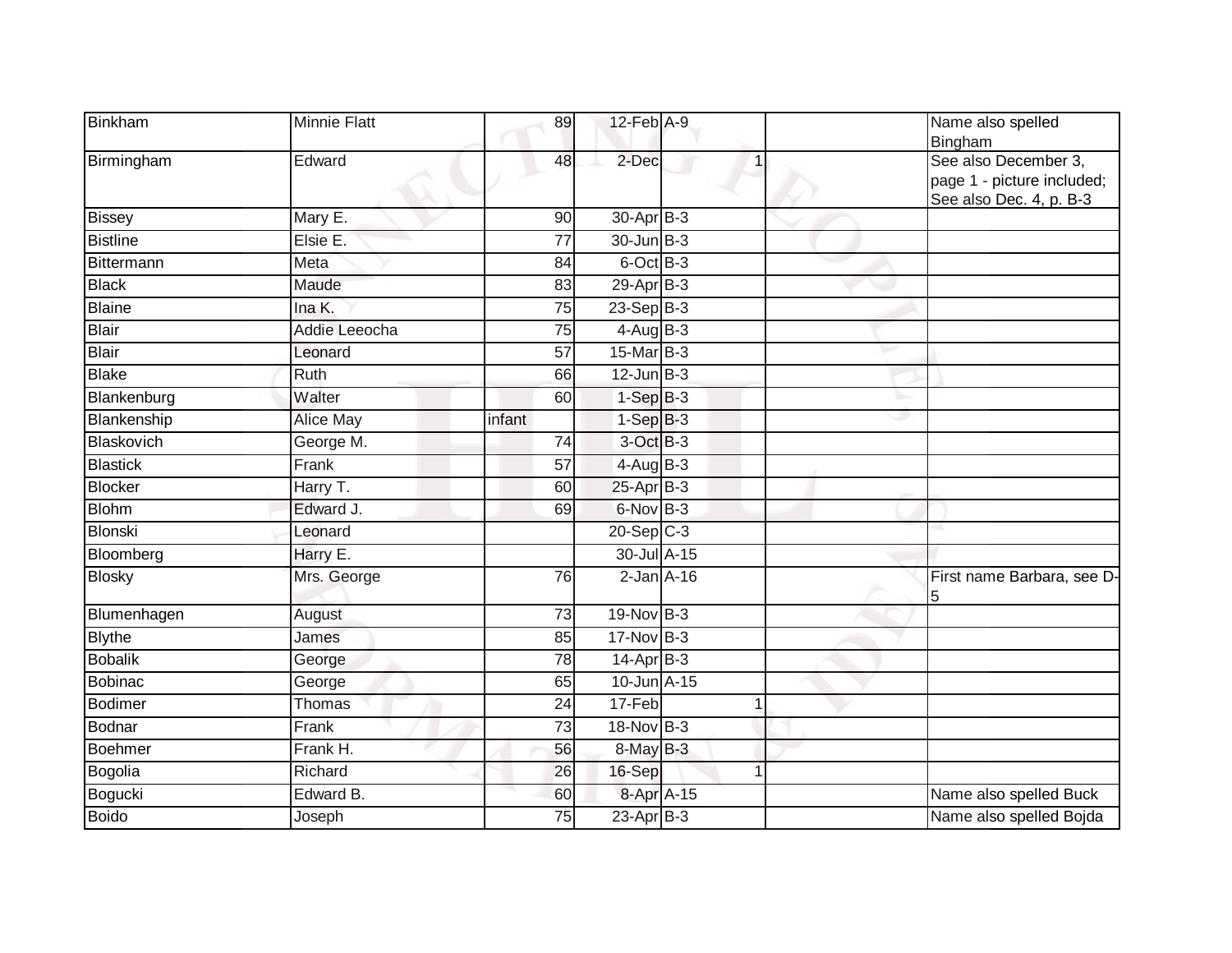| Bojda          | Jacob                 | 68              | $16$ -Jan B-3   |              |                          |
|----------------|-----------------------|-----------------|-----------------|--------------|--------------------------|
| Bojda          | Joseph                | 75              | 23-Apr B-3      |              | Name also spelled Boido  |
| <b>Boldt</b>   | Anna                  | 85              | 20-Nov B-3      |              |                          |
| <b>Bolen</b>   | John A.               | 6               | $11-Aug$ B-3    |              |                          |
| <b>Bolin</b>   | Anna                  | 71              | $2$ -Jan $A-16$ |              |                          |
| <b>Bolin</b>   | Clyde Alexander       | infant          | 15-Oct B-3      |              |                          |
| <b>Bolin</b>   | Ellen M.              | 62              | $24$ -Jul B-3   |              |                          |
| <b>Bonczyk</b> | John Paul, Jr.        | 54              | $14$ -Aug $D-3$ |              |                          |
| Bonczyk        | Roy                   | 68              | 26-Sep B-3      |              |                          |
| <b>Bonds</b>   | <b>Marie</b>          | 41              | $4$ -Nov B-3    | Davidson     |                          |
| Bonefacich     | John J.               | 64              | 16-Dec B-3      |              |                          |
| Bonkowski      | Gertrude              | 45              | 8-Oct B-3       |              |                          |
| Bonkowski      | Sigmund W.            | 57              | $1-FebB-3$      |              |                          |
| Bonneau        | David J.              | 73              | 9-Oct C-3       |              |                          |
| <b>Bonner</b>  | <b>Thelma Blanche</b> | 60              | $1-SepB-3$      |              |                          |
| Bontya         | Julia                 | 82              | 13-Mar B-3      |              | Name also spelled Bonyta |
| Bonya          | Andrew                | 81              | $1$ -Dec $B-3$  |              |                          |
| Bonye          | John                  | 14              | 30-Jun B-3      |              |                          |
| Bonyta         | Julia                 | 82              | 14-Mar B-3      |              | Name also spelled Bontya |
| Boomker        | Andrew                | 68              | 5-Mar A-13      |              |                          |
| Boomsma        | Eelkje M.             | 82              | 23-Jul A-13     | <b>Smits</b> |                          |
| <b>Boos</b>    | Edward J.             | 72              | $11$ -Dec $B-3$ |              |                          |
| <b>Booth</b>   | Kathryn C.            | 67              | 31-Mar B-3      |              |                          |
| Bording        | Hildegarde            | 71              | 30-Sep B-3      |              |                          |
| Borem          | Matilda               | 84              | $24$ -Nov $B-3$ |              |                          |
| Boren          | Frank M.              | 67              | $22$ -Dec $B-3$ |              |                          |
| Boring         | Katie B.              | 68              | $2$ -Oct $B-3$  |              |                          |
| Borkowski      | Kazmer E.             | 54              | 11-Aug B-3      |              |                          |
| Borman         | Arthur G.             | 72              | 28-Mar B-3      |              | Picture included         |
| Borodi         | George                | $\overline{75}$ | 20-Nov B-3      |              |                          |
| <b>Borsits</b> | Alexander             | 57              | $19$ -Feb $B-3$ |              |                          |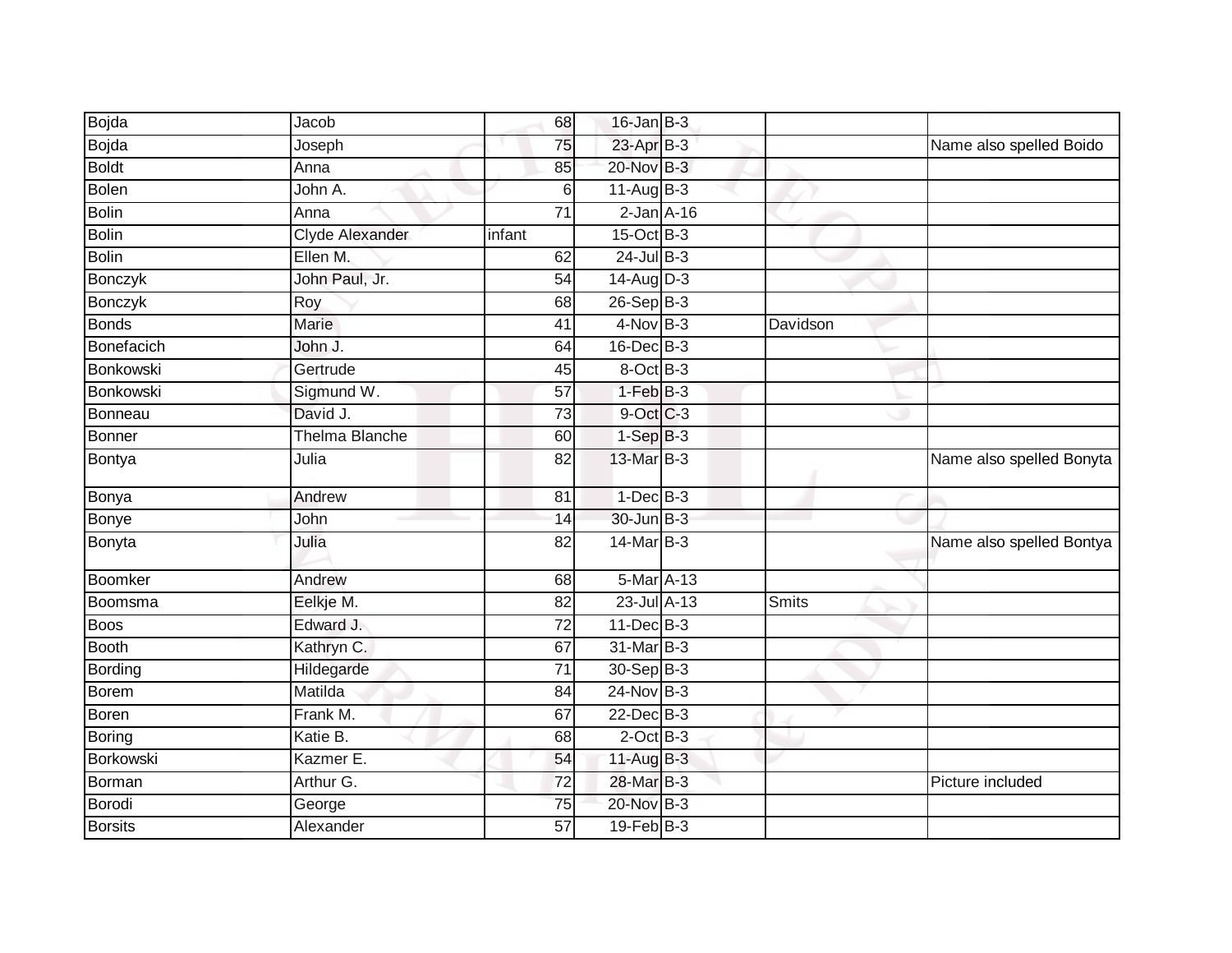| <b>Bose</b>      | <b>Bessie Fekete</b> | 91              | $7 - Jun$ B-3     |              |                                   |
|------------------|----------------------|-----------------|-------------------|--------------|-----------------------------------|
| Bossinger        | Gertrude             | 96              | 11-Mar A-13       |              |                                   |
| <b>Boston</b>    | Albert A.            | 34              | 15-Dec B-3        |              |                                   |
| <b>Botler</b>    | John Lloyd           | 59              | $3-May$ B-3       |              |                                   |
| <b>Bottorff</b>  | Roy M.               | 60              | $4-Aug$           | 1            | Picture included                  |
| <b>Bowen</b>     | Patricia             | 16              | 27-Oct            |              |                                   |
| <b>Boyd</b>      | <b>Milton Earl</b>   | 62              | $3$ -Jul $B-3$    |              |                                   |
| <b>Boyko</b>     | Peter                | 76              | $24$ -May B-3     |              |                                   |
| <b>Bozek</b>     | Johanna              | 73              | $21$ -Jun $B-3$   |              |                                   |
| <b>Bozich</b>    | Nicholas A.          | 56              | $16$ -Dec $B-3$   |              |                                   |
| <b>Bracco</b>    | Louis, Jr.           | 36              | 21-Apr            | 1            | See also April 21, p. B-3         |
| <b>Bracco</b>    | Louis, Sr.           | 66              | 21-Apr            | 1            | See also April 21, p. B-3         |
| <b>Braden</b>    | Charles A., Jr.      | 25              | 12-Dec            | 1            | See also December 13,<br>page B-3 |
| <b>Bradfordd</b> | Paul                 | 47              | 29-Jan A-19       |              |                                   |
| <b>Bradley</b>   | <b>Charles</b>       | 92              | 27-Jun B-3        |              |                                   |
| <b>Bradley</b>   | Minnie               | 85              | 20-Oct B-3        |              |                                   |
| <b>Brady</b>     | Robert V.            | 48              | $5 - Jun$ $B-3$   |              |                                   |
| <b>Bragg</b>     | Hugh                 | 62              | 18-Feb A-9        |              |                                   |
| <b>Bragg</b>     | Walter A.            | 72              | $2$ -Oct $B-3$    |              |                                   |
| <b>Brahos</b>    | Peter G.             | $\overline{35}$ | $12$ -Jun $B-3$   |              |                                   |
| <b>Braman</b>    | George L.            | 51              | $15-SepB-3$       |              |                                   |
| Brambora         | Aloise               | 89              | $10$ -Mar $ B-3 $ |              |                                   |
| <b>Branchaw</b>  | AI J.                | 56              | 28-Apr B-3        |              |                                   |
| <b>Brandt</b>    | Jacob                | 73              | $20$ -Dec $B-3$   |              |                                   |
| <b>Branham</b>   | <b>Estil Vance</b>   | 60              | 28-May A-13       |              |                                   |
| <b>Brantley</b>  | John E.              | 50              | $22$ -Jan B-3     |              |                                   |
| <b>Bratcher</b>  | Lucian A.            | 66              | 7-May             | $\mathbf{1}$ |                                   |
| Braun            | Otto F.              | $\overline{72}$ | $1-SepB-3$        |              |                                   |
| <b>Brazina</b>   | Anna                 | 74              | 22-Feb B-3        |              |                                   |
| Brazzill         | William P.           | 64              | 21-Aug B-3        |              |                                   |
| Brdar            | John                 | 71              | 30-Dec A-4        |              |                                   |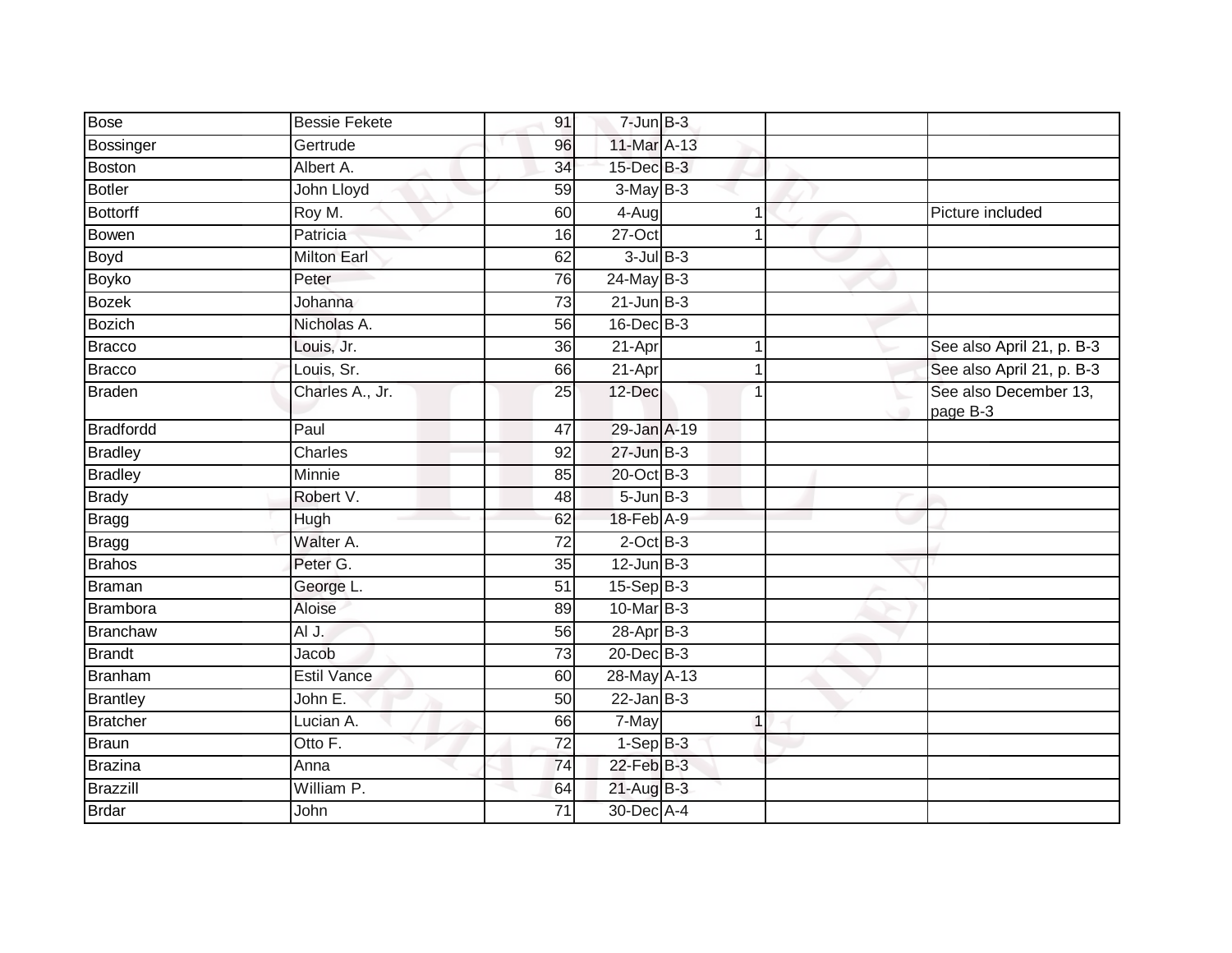| <b>Breese</b>    | Col. Howard F.           | 65              | 17-Dec B-3      |                  |                                                          |
|------------------|--------------------------|-----------------|-----------------|------------------|----------------------------------------------------------|
| Brennan          | <b>Bertha</b>            | 83              | 12-May B-3      |                  |                                                          |
| <b>Brenner</b>   | David M. (Mel)           | 72              | 29-Nov C-3      |                  |                                                          |
| Brewington       | Eva                      | 90              | 11-Apr A-13     |                  | Name also spelled<br>Drewington, see April 10,<br>p. C-3 |
| <b>Bridges</b>   | Emerson Bridges, Sr.     | 78              | 5-Aug B-3       |                  |                                                          |
| <b>Bright</b>    | James R.                 | 48              | 28-Aug A-15     |                  |                                                          |
| Brill            | Jesse R.                 | $\overline{53}$ | 18-Dec B-3      |                  |                                                          |
| <b>Brisco</b>    | Helen                    |                 |                 | $1$ -Jul $A$ -15 |                                                          |
| <b>Brkovich</b>  | Steve, Sr.               | 69              | $22$ -Feb $B-3$ |                  |                                                          |
| <b>Brock</b>     | Beatrice I.              |                 | 4-Feb A-15      |                  |                                                          |
| <b>Brock</b>     | Winfield Tecumseh Durbin | 59              | 6-Aug           |                  |                                                          |
| <b>Bronas</b>    | Andrew H., Sr.           | 67              | $7 - Jan$ $B-3$ |                  |                                                          |
| <b>Brooks</b>    | Earl                     | 58              | 25-Oct B-3      |                  |                                                          |
| <b>Broomhead</b> | Joseph                   | $\overline{73}$ | $6$ -Jun $A-15$ |                  |                                                          |
| <b>Brophy</b>    | Maude A.                 | 71              | 10-Jun A-15     |                  |                                                          |
| <b>Brough</b>    | Frank                    | 69              | 4-Feb A-15      |                  |                                                          |
| Brown            | Emma                     | 94              | $15$ -Feb $C-3$ |                  |                                                          |
| <b>Brown</b>     | Florence A.              | 80              | $19$ -Jun $B-3$ |                  |                                                          |
| Brown            | <b>Frances Faye</b>      | 43              | 14-Nov          | 1                |                                                          |
| <b>Brown</b>     | George W.                | 89              | $2-May$ B-3     |                  |                                                          |
| <b>Brown</b>     | Harry N.                 | $\overline{77}$ | $24$ -May B-3   |                  |                                                          |
| <b>Brown</b>     | Joseph M.                | 41              | 11-Dec B-3      |                  |                                                          |
| <b>Brown</b>     | Mabel R.                 | 54              | $25$ -Aug C-3   |                  |                                                          |
| <b>Brown</b>     | Romaine B.               |                 | $1-Dec$ B-3     |                  |                                                          |
| <b>Brown</b>     | Theresa                  | 71              | 29-Nov C-3      |                  |                                                          |
| <b>Brown</b>     | William E.               | 65              | $1-FebB-3$      |                  |                                                          |
| <b>Brtko</b>     | Anthony                  | 71              | 29-Apr B-3      |                  |                                                          |
| <b>Bruder</b>    | <b>Michael Dale</b>      | infant          | 24-May B-3      |                  |                                                          |
| <b>Brumm</b>     | Marie                    | 95              | 10-May C-3      |                  |                                                          |
| Brunner          | Henry G.                 | 78              | $3 - Jan$ A-11  |                  |                                                          |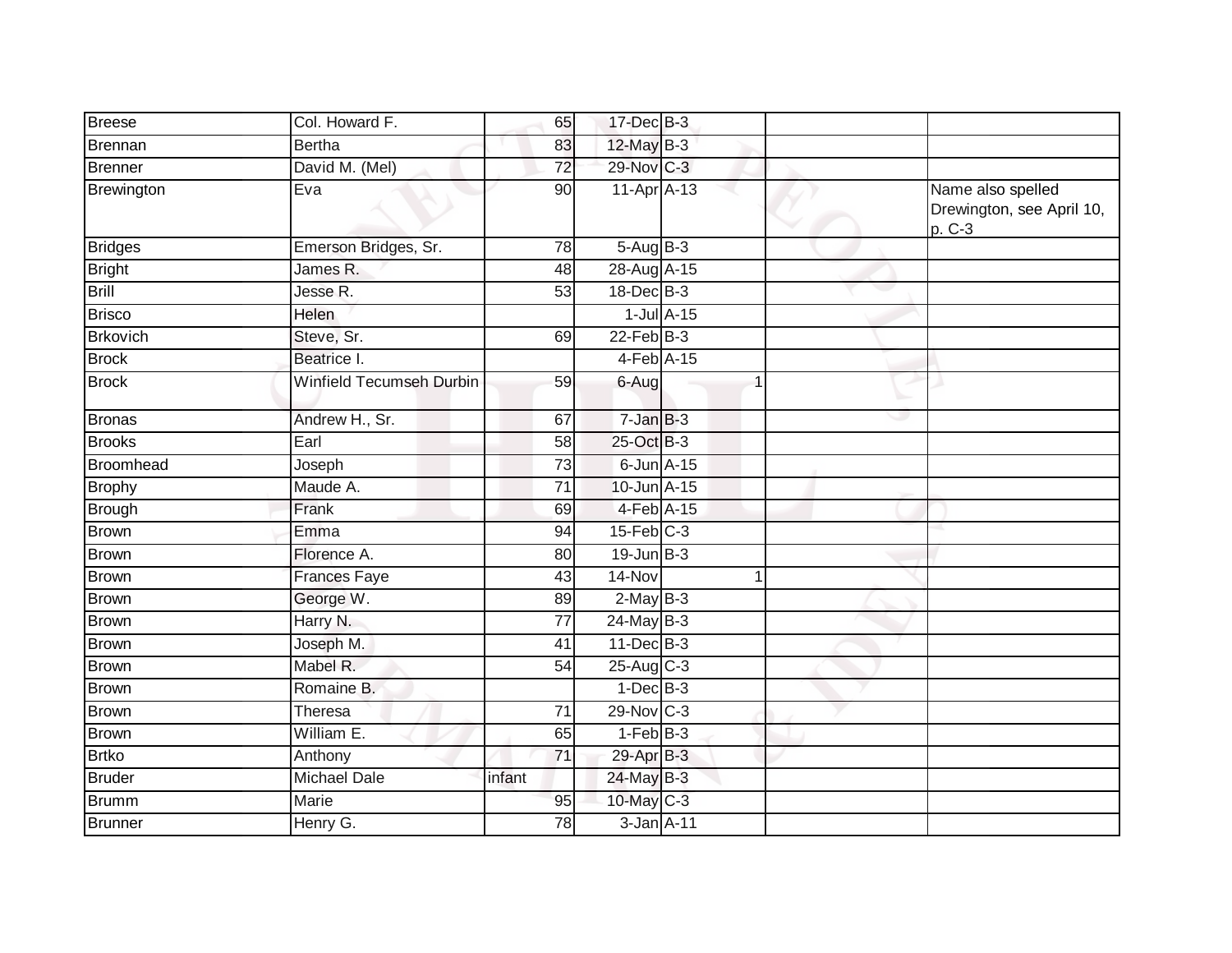| <b>Brunner</b>   | William P.       | 75        | 5-Apr A-14      |         |                                                                            |
|------------------|------------------|-----------|-----------------|---------|----------------------------------------------------------------------------|
| <b>Bruno</b>     | Ruth             | 42        | 19-Apr B-3      | Shove   |                                                                            |
| <b>Brunswick</b> | <b>Nick</b>      | 58        | 20-Jan          |         | Picture included; First<br>name Nicholas T. (Nick),<br>see Jan. 21, p. B-3 |
| Brzinski         | Michael J.       | 70        | $17$ -Nov B-3   |         |                                                                            |
| <b>Buck</b>      | Edward B.        | 60        | 8-Apr A-15      |         | Name also spelled<br>Bogucki                                               |
| <b>Bucke</b>     | Mary             | 80        | $21-AprB-3$     |         | Name also spelled Bucko,<br>see April 22, p. A-15                          |
| <b>Buckley</b>   | Gerald (Doc)     | 54        | $12$ -Dec $B-3$ |         |                                                                            |
| <b>Buckley</b>   | John J.          | 75        | 28-Feb A-11     |         |                                                                            |
| <b>Buckner</b>   | Catherine A.     | 75        | $3$ -Jun $B-3$  |         |                                                                            |
| <b>Bucko</b>     | Mary             | 80        | 22-Apr A-15     |         | Name also spelled Bucke,<br>$\cup$<br>see April 21, p. B-3                 |
| <b>Budzius</b>   | Katherine        | 22 months | $26 -$ Jul      |         |                                                                            |
| <b>Bugli</b>     | Susan            | 88        | $21$ -Jan B-3   | Funchik |                                                                            |
| <b>Bugyis</b>    | Andrew, Sr.      | 79        | $1-AugB-3$      |         |                                                                            |
| <b>Buhr</b>      | William H.       | 84        | 20-Mar B-3      |         |                                                                            |
| <b>Bulkley</b>   | George W.        | 63        | $28$ -Jun $B-3$ |         |                                                                            |
| <b>Bumpas</b>    | Linda Carrol     | 14        | 30-Dec          |         | Picture of incident<br>included; See also Dec.<br>31, p. A-6;              |
| Bunker           | Ruby N.          | 62        | $23$ -Jan B-5   |         |                                                                            |
| Buratanski       | John (Skoczylas) | 61        | $20$ -Dec $B-3$ |         |                                                                            |
| <b>Burczyk</b>   | Harriet          | 72        | $22$ -Jul B-3   |         |                                                                            |
| <b>Bures</b>     | Antoni           | 76        | 19-Aug A-4      |         |                                                                            |
| Burgan           | Joseph           | 54        | $9$ -May $B-3$  |         |                                                                            |
| <b>Burge</b>     | John H.          | 83        | 27-Dec B-3      |         |                                                                            |
| Burghardt        | Myrtle L.        | 44        | 3-Apr B-3       |         |                                                                            |
| <b>Burke</b>     | Thomas, Sr.      | 76        | 30-Sep B-3      |         |                                                                            |
| <b>Burke</b>     | Victoria         | 65        | 6-Mar B-3       |         |                                                                            |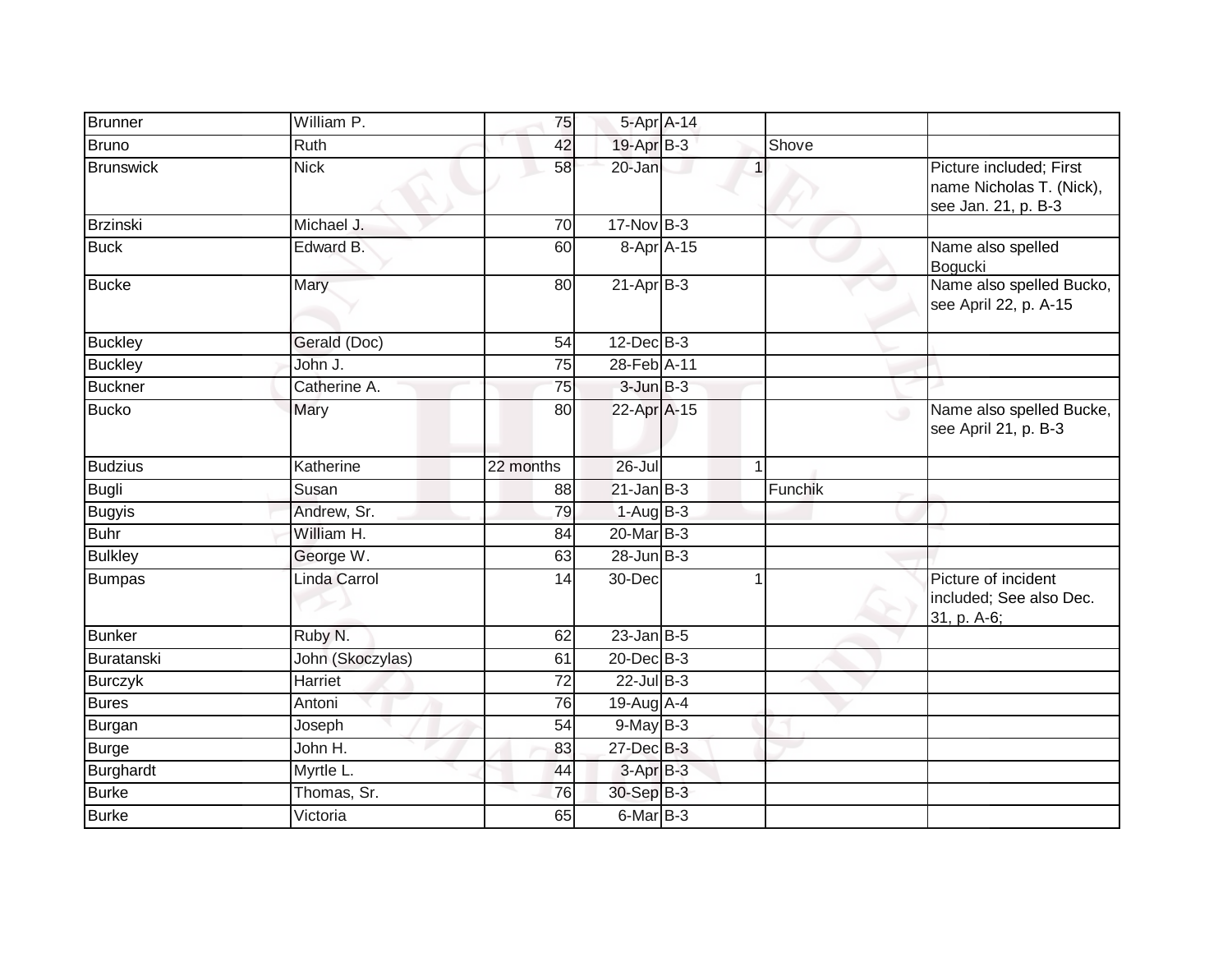| <b>Burkus</b>    | <b>Steve</b>         | 78              | 26-Dec B-3               |              |           |                                |
|------------------|----------------------|-----------------|--------------------------|--------------|-----------|--------------------------------|
| Buron            | John J.              | 69              | $7$ -May $A$ -5          |              |           |                                |
| <b>Burr</b>      | Mabel I.             | 89              | $3$ -Dec $B-3$           |              |           |                                |
| Burson           | Marvin J. (Mike)     | 63              | $1-Aug$                  | $\mathbf 1$  |           | Picture included               |
| <b>Busse</b>     | <b>Minnie Louise</b> | 64              | 10-Jan A-11              |              |           |                                |
| Butcher          | <b>Robert Edward</b> | 20              | $11-Aug$ B-3             |              |           | See also August 14, p. D-<br>3 |
| <b>Butkowski</b> | Elizabeth            | $\overline{22}$ | $16 -$ Jul               | $\mathbf{1}$ |           |                                |
| <b>Butkowski</b> | Joseph               | $\overline{21}$ | $16 -$ Jul               |              |           |                                |
| <b>Butkus</b>    | Martha M.            | 69              | 28-Feb A-11              |              |           |                                |
| <b>Butler</b>    | Nellie B.            | 73              | 24-Mar B-3               |              |           |                                |
| <b>Butler</b>    | Thomas J. (Doc)      | 83              | 13-May A-13              |              |           |                                |
| Buxton           | John Allen           | $\overline{74}$ | 27-Sep C-3               |              |           |                                |
| Buzinski         | Joseph J.            |                 | 30-Sep B-3               |              |           |                                |
| Buzzard          | Arthur W.            | 68              | 20-Mar B-3               |              |           |                                |
| <b>Byrne</b>     | Daniel               |                 | 6-Nov B-3                |              |           |                                |
| Cadman           | Thomas               | 80              | $5$ -Feb $ B-3 $         |              |           |                                |
| Cak              | John                 | 86              | $9-$ Sep $B-3$           |              |           |                                |
| Caldwell         | Maggie               | 93              | 15-Mar B-3               |              | Stockwell |                                |
| Campbell         | <b>Bryan Lee</b>     | 10 months       | $18-Oct$ <sub>C</sub> -3 |              |           |                                |
| Campbell         | <b>Doris</b>         | 35              | $15$ -Feb $C-3$          |              |           |                                |
| Campbell         | Hugh H.              | 47              | $25$ -Aug C-3            |              |           |                                |
| Campbell         | Josephine            | 67              | $21$ -May B-3            |              |           |                                |
| Campbell         | Melvin R. (Bob)      | 61              | $12$ -Dec $B-3$          |              |           |                                |
| Candiano         | Mary                 | 74              | $25-Aug$ C-3             |              |           |                                |
| Canfield         | Ralph                | $\overline{73}$ | $9$ -Jun $B$ -3          |              |           |                                |
| Canfield         | Vera                 | 36              | $17$ -May B-3            |              |           |                                |
| Cap              | Anna S.              | 70              | 28-Jan A-11              |              |           |                                |
| Caras            | Ourania              | 63              | 9-Dec B-3                |              |           |                                |
| Carlotta         | Salvatore (Sam)      | 81              | $13$ -Jun $B-3$          |              |           |                                |
| Carlson          | Arthur J.            | 44              | 19-Mar B-3               |              |           |                                |
| Carlson          | George               | 67              | $12$ -May B-3            |              |           |                                |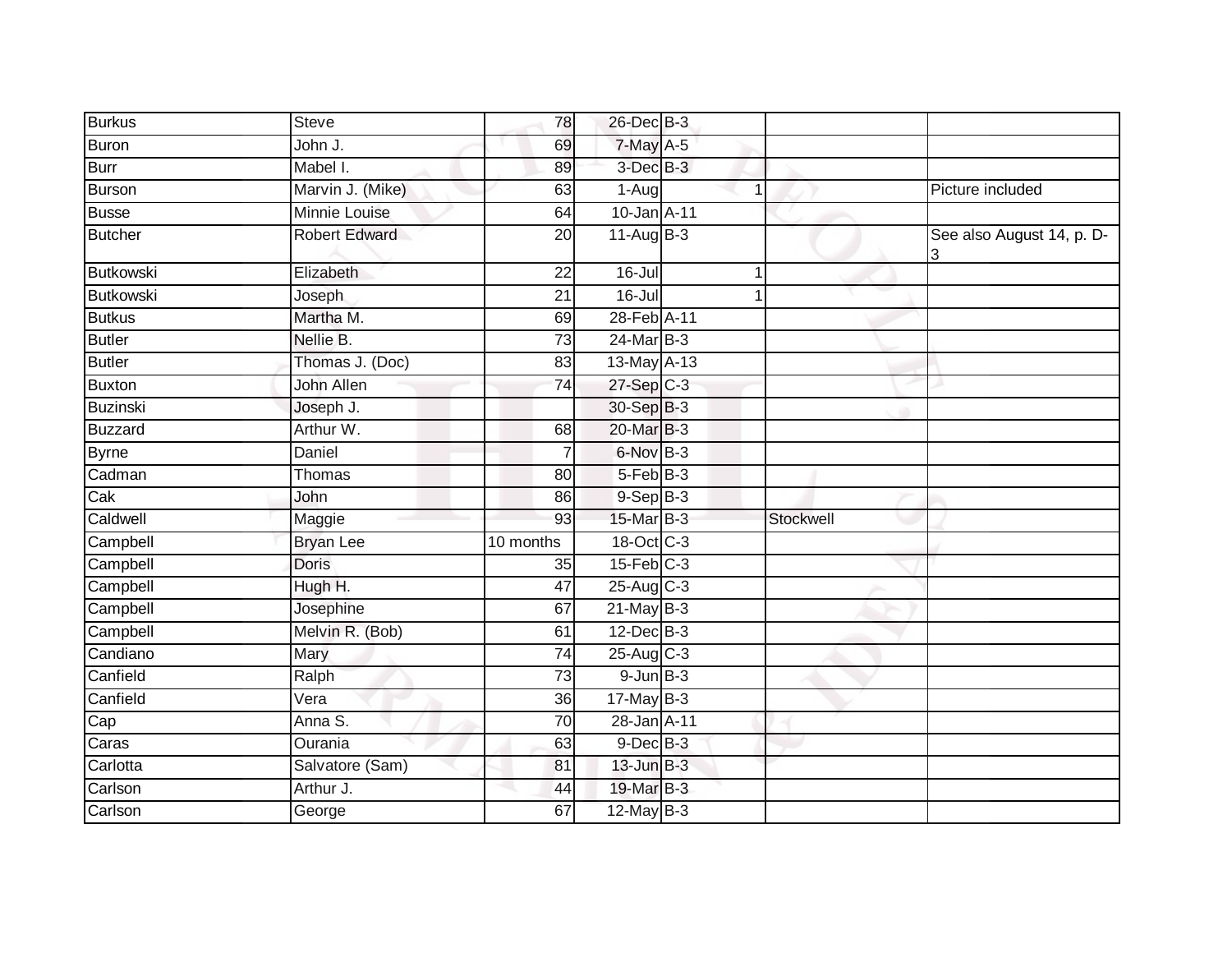| Carlson         | Gerda J.               | 75              | 30-Jun B-3       |                 |                               |
|-----------------|------------------------|-----------------|------------------|-----------------|-------------------------------|
| Carlson         | Grace Ann              | 33              | 18-Feb A-9       |                 |                               |
| Carlson         | John J.                | 22 months       | 20-Feb C-3       |                 |                               |
| Carnes          | Josephine T.           | 58              | $28-Apr$ B-3     |                 |                               |
| Carney          | Peter V.               | $\overline{81}$ | 31-Jan A-11      |                 |                               |
| Carona          | Hilario H.             | 65              | $21$ -Jun $B-3$  |                 |                               |
| Carothers       | Earl T., Sr.           | 56              | $4-Sep B-3$      |                 |                               |
| Carpenter       | Robert                 | 32              | 12-Aug           |                 |                               |
| Carpenter       | Roy                    | 18              | 21-May           |                 |                               |
| Carr            | Frederick W.           | $\overline{82}$ | 21-Oct B-3       |                 |                               |
| Carr            | James W.               | 84              | $9-Apr$ B-3      |                 |                               |
| Carrigan        | Earl                   |                 | 3-Dec B-3        |                 |                               |
| Carriger        | <b>Barbara Kraus</b>   | $\overline{34}$ | 31-May B-3       |                 |                               |
| Carroll         | Jennie                 | 73              | 11-Nov A-17      |                 |                               |
| Carter          | Edward                 | $\overline{70}$ | $14$ -Feb $B-3$  |                 |                               |
| Cartwright      | Col. Harold Hubert     | 60              | 27-Mar B-3       |                 |                               |
| Casey           | Mabel                  | 68              | 27-Oct B-3       |                 |                               |
| Cassaday        | Paris J.               | $\overline{71}$ | $23$ -Jan B-5    |                 | Name also spelled<br>Cassady  |
| Cassady         | Paris J.               | $\overline{71}$ | $23$ -Jan B-5    |                 | Name also spelled<br>Cassaday |
| Castillo        | Leo                    | 33              | 22-Apr A-15      |                 |                               |
| Caudill         | Dorcas I.              | 34              | 8-Apr A-15       |                 |                               |
| Caves           | <b>Charles Michael</b> | 4 days          | $24$ -Jul B-3    |                 |                               |
| Cawthron        | <b>Betty</b>           | 26              | 8-Feb C-3        |                 |                               |
| Celenica        | Eli                    | 90              |                  | $2$ -Jul $A-17$ | Picture included              |
| Certich         | Milo                   | $\overline{74}$ | $24-Sep$ B-3     |                 |                               |
| Cesare          | Vincent (Jim)          | 77              | $3-AprB-3$       |                 |                               |
| Cesare          | Vincent D.             | $\overline{74}$ | 27-Nov B-3       |                 |                               |
| Cesaretti       | <b>Charles</b>         | 58              | 7-Nov B-3        |                 |                               |
| <b>Chambers</b> | Jules (Vern)           | 56              | $25$ -Jan $B-3$  |                 |                               |
| Champion        | Charles                | $\overline{22}$ | 30-Sep           |                 |                               |
| Chandler        | Charles A., Dr.        | 79              | $3$ -Jan $A$ -11 |                 |                               |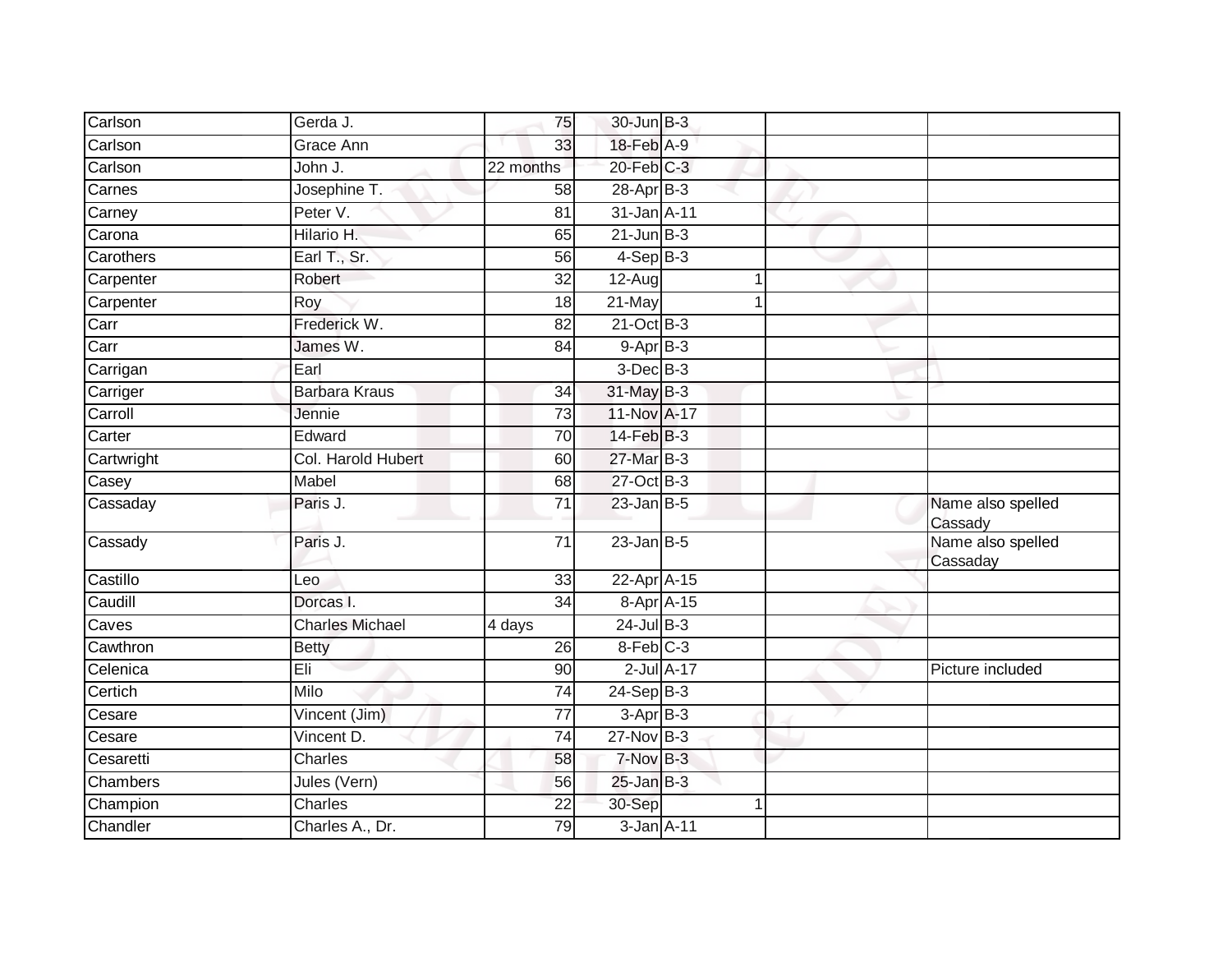| Chandler       | Morton V. (Curly) | 75              | 18-Aug B-3              |              |                                                           |
|----------------|-------------------|-----------------|-------------------------|--------------|-----------------------------------------------------------|
| Charters       | Andrew A.         | 70              | 5-Sep A-11              |              |                                                           |
| Chartos        | Charles           | 47              | $1-Dec$ $B-3$           |              |                                                           |
| Chavez         | Armandina         | 30              | 29-Apr B-3              |              |                                                           |
| Cheairs        | Ben               | 64              | $24$ -Jul B-3           |              |                                                           |
| Chermak        | <b>Barbara</b>    | 85              | 8-Feb C-3               |              |                                                           |
| Chernota       | Andrew            |                 | 7-Feb A-9               |              |                                                           |
| Chester        | Charlie L.        | 76              | $19-Nov$ B-3            |              |                                                           |
| Chicki         | Alex              | 71              | $17 - Jun$ $B-3$        |              |                                                           |
| Chiesa         | Duila Della       | 70              | 16-Jun C-3              |              |                                                           |
| Christensen    | Oluf J.           | 73              | $22$ -Jan $B-3$         |              |                                                           |
| Christopherson | John, Sr.         | 82              | 18-Feb A-9              |              |                                                           |
| Christopherson | Sophia W.         | 93              | 26-Mar B-3              |              |                                                           |
| Chrisulaky     | Gladys            | 51              | $20-Sep$ <sub>C-3</sub> |              |                                                           |
| Chubbs         | <b>Helen</b>      | $\overline{35}$ | $2$ -Oct $B-3$          |              |                                                           |
| Chukur         | Vincent J.        | 49              | 28-Jan A-11             |              |                                                           |
| Chupp          | Orie Nathan       | $\overline{71}$ | 18-Apr B-3              |              |                                                           |
| Church         | Louis E.          | 63              | 26-Mar B-3              |              |                                                           |
| Churilla       | Mary              | 52              | 28-Jun B-3              |              | Name also Sister Mary<br><b>Arthesma</b>                  |
| Chyzy          | Edward            | 59              | $12$ -Jun $B-3$         |              |                                                           |
| Cieplucha      | Emma              | 74              | $15$ -Jan $B-3$         |              |                                                           |
| Cieszkiewicz   | <b>Stanley</b>    | 70              | $7-MarB-3$              |              | Name also spelled<br>Cieszkiemicz, see March<br>8, p. B-3 |
| Cimprich       | <b>Steve</b>      | 56              | $17$ -Mar $B-3$         |              |                                                           |
| Cison          | Antoinette        | 80              | 6-Jan A-17              |              |                                                           |
| Ciszewski      | Edward M.         | 43              | $2$ -Oct $B-3$          |              |                                                           |
| Claire         | Delia C.          | 80              | 5-Feb B-3               |              |                                                           |
| Clark          | David             | $\mathbf{3}$    | 17-Sep                  | $\mathbf{1}$ |                                                           |
| Clark          | James J.          | 63              | 28-Jul B-3              |              | Picture included                                          |
| Clarke         | George (Len), Sr. | 69              | 28-Aug A-15             |              |                                                           |
| Claussen       | Anna K.           | 88              | $22$ -Dec $B-3$         |              |                                                           |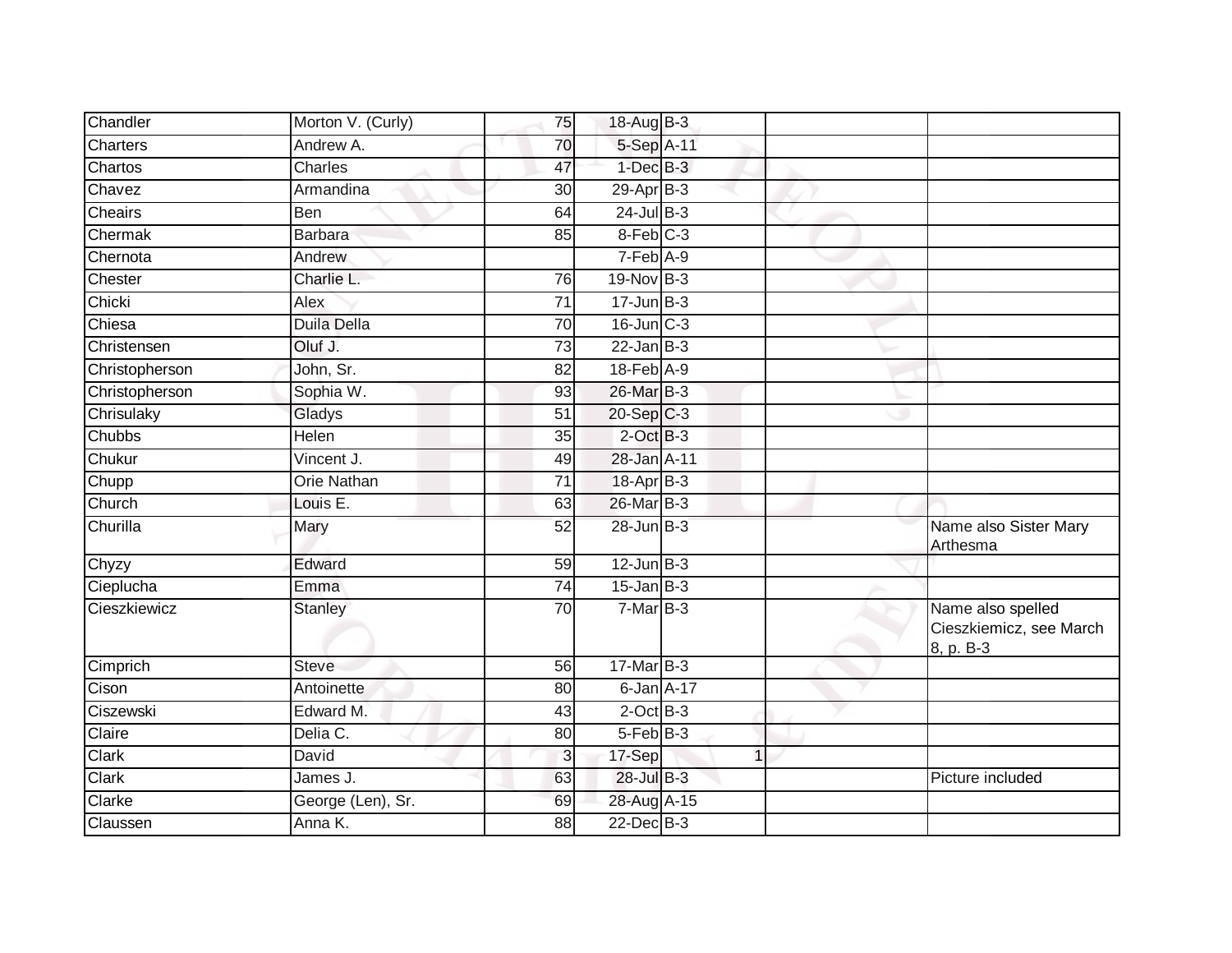| Claussen       | Phyllis              | 26              | 5-Apr A-14       |  |                                 |
|----------------|----------------------|-----------------|------------------|--|---------------------------------|
| Cleaver        | Fannie M.            | 95              | 18-Oct C-3       |  |                                 |
| Cline          | Harry O.             | 62              | 8-Jul B-3        |  |                                 |
| Cline          | Otha Lee             | 29              | 9-Oct            |  | See also October 10, p. B-<br>3 |
| Cole           | Bennie               | 53              | $13-Oct$ $C-3$   |  |                                 |
| Cole           | Lawrence S.          | 85              | $30 - Jan$ $B-3$ |  |                                 |
| Cole           | Pearl                | 59              | $30 - Jan$ $B-3$ |  |                                 |
| Coleman        | <b>Ella Powell</b>   |                 | $15$ -Dec $B-3$  |  |                                 |
| Coleman        | Jean                 | 63              | $4-Nov$ B-3      |  |                                 |
| Collie         | Robert E.            | 71              | $11-Apr$ A-13    |  |                                 |
| Collins        | Charles C.           | 65              | 18-Mar A-15      |  |                                 |
| Collins        | John                 | 62              | 13-Mar B-3       |  |                                 |
| <b>Collins</b> | <b>Mary Ellen</b>    | 91              | $3$ -Jun $B-3$   |  |                                 |
| Combs          | Garnett              | 69              | $6$ -Dec $D-3$   |  |                                 |
| Comings        | Robert W.            | 22              | 12-Mar B-3       |  |                                 |
| Companik       | Mary Louise          | 45              | $13$ -May $A-13$ |  |                                 |
| Compeau        | Ruth                 | 69              | 31-May B-3       |  |                                 |
| Comstock       | Earl J.              | 65              | $9 - JanB - 3$   |  |                                 |
| Conger         | Esther A.            | 62              | $10$ -Feb $B-3$  |  |                                 |
| Conjalka       | James S.             | 16              | 8-Apr A-15       |  |                                 |
| Conley         | William L., Sr.      | 66              | 30-Jun B-3       |  |                                 |
| Connelly       | James R.             | 76              | 31-May B-3       |  |                                 |
| Connolly       | Thomas T.            | 46              | $20$ -Jan B-3    |  |                                 |
| Cook           | Agnes V.             | 40              | $22$ -Feb $B-3$  |  |                                 |
| Cooper         | Dorothy              | $\overline{32}$ | $24$ -Nov B-3    |  |                                 |
| Cooper         | Terry                | 2 months        | $16$ -Apr $B$ -3 |  |                                 |
| Corder         | Lige W.              | 63              | 11-Jul A-11      |  |                                 |
| Corkey         | Stella               | 67              | 18-Sep B-3       |  |                                 |
| Corner         | Irene                | 62              | 7-Oct            |  |                                 |
| Corner         | Jennie               | 75              | 26-Sep B-3       |  |                                 |
| Cortez         | <b>Kevin Francis</b> | 7 days          | 29-Aug B-3       |  |                                 |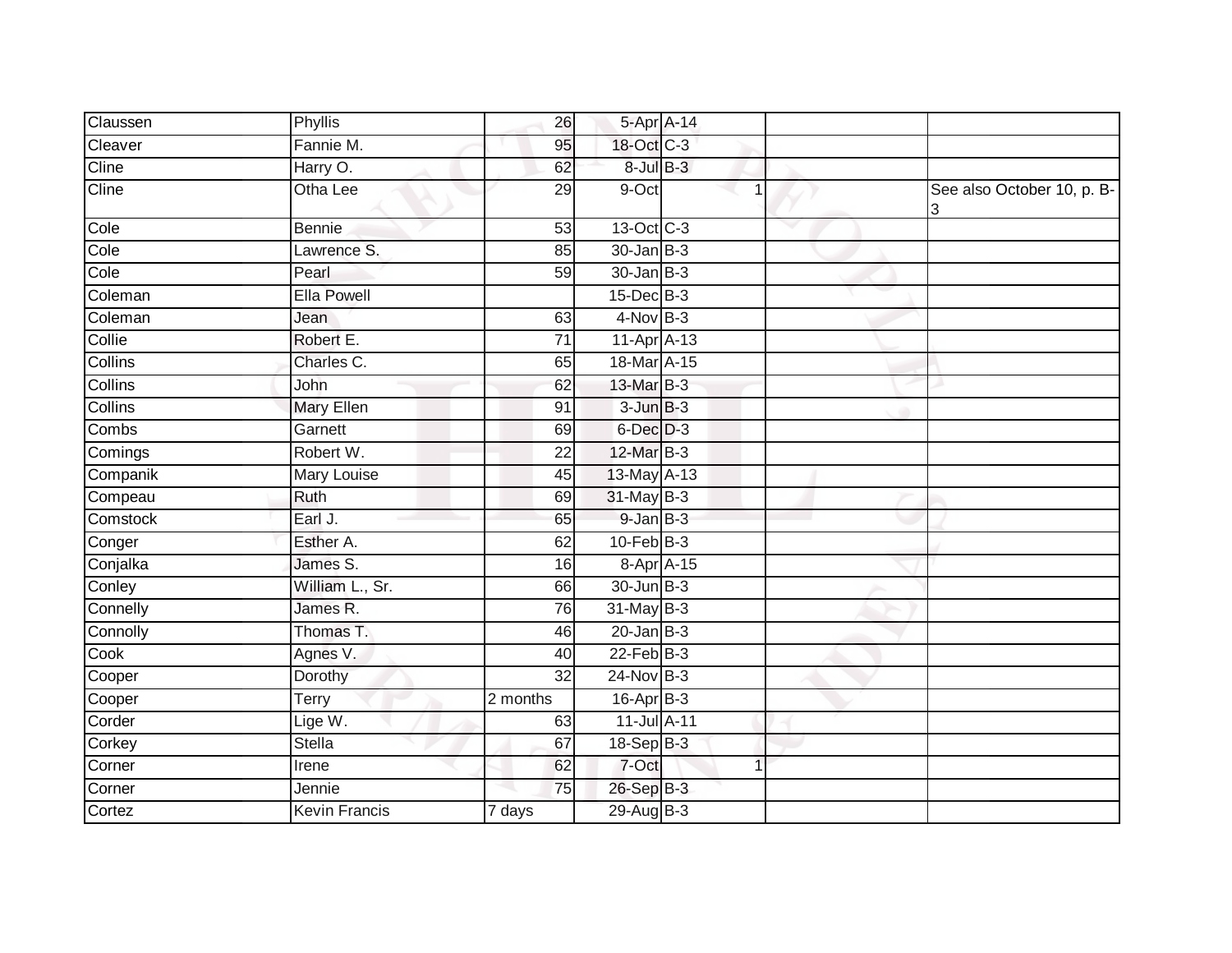| Cortopassi | Anthony               | 80              | $23$ -Jan B-5          |  |                  |
|------------|-----------------------|-----------------|------------------------|--|------------------|
| Coskey     | <b>Delbert</b>        |                 | 22-Oct B-3             |  |                  |
| Costa      | Matt                  | 64              | 15-Oct B-3             |  |                  |
| Cotner     | Edward M.             | 69              | $3-SepA-15$            |  |                  |
| Cotner     | Richard M.            | 44              | $20$ -Feb $C-3$        |  |                  |
| Cotte      | William               | 47              | 30-Oct B-3             |  |                  |
| Coughenour | Fred                  | 58              | $2$ -Jan $A-16$        |  |                  |
| Coulis     | Angeline              | 69              | 19-Jul C-3             |  |                  |
| Cournyea   | <b>Louis Gilbert</b>  | 76              | $30 - Jan$ $B-3$       |  |                  |
| Courtney   | Glenda Gail           | 10              | $23$ -May B-3          |  |                  |
| Courtney   | Thomas (Ted)          | $\overline{56}$ | $14$ -Feb $B-3$        |  |                  |
| Cox        | <b>Howard Russell</b> | 58              | $15$ -Jul $B-3$        |  |                  |
| Cox        | <b>Thomas Sleeth</b>  | 67              | $3$ -Jun $B-3$         |  |                  |
| Crabb      | John T.               | 80              | 19-Nov B-3             |  |                  |
| Craig      | George E.             | 63              | $5$ -Jul $B-3$         |  |                  |
| Craig      | Thomas                | 84              | $1$ -Oct $B-3$         |  |                  |
| Crary      | Cora V.               | $\overline{88}$ | $11$ -Jan $C-3$        |  |                  |
| Crawl      | Elva                  | 54              | $11$ -Jan $C-3$        |  |                  |
| Crespo     | Louis                 | 10              | 27-Dec B-3             |  |                  |
| Crespo     | Mrs. Concepcion       | 45              | $27 - Dec$ B-3         |  |                  |
| Crewz      | Mabel                 | 82              | $6-Sep$ $C-3$          |  |                  |
| Crist      | Leo A.                | $\overline{77}$ | 25-Nov A-11            |  |                  |
| Cristea    | <b>Ilarie</b>         | 67              | 17-Apr B-3             |  |                  |
| Criswell   | Janice E.             | $\overline{2}$  | $30 - Jan$ $B-3$       |  |                  |
| Cronin     | James, Jr.            | 78              | $21$ -May B-3          |  |                  |
| Cross      | Gene                  | 28              | $1-\overline{Apr}$ B-3 |  |                  |
| Crouch     | Harvey, Jr.           | $\overline{17}$ | 14-Apr                 |  | Picture included |
| Crumpacker | Frederick C.          | 53              | 29-Aug                 |  | Picture included |
| Cruse      | Patricia              | $\mathbf{1}$    | 9-Oct C-3              |  |                  |
| Cudek      | Victoria              |                 | 6-Oct B-3              |  |                  |
| Cuevas     | Esther                | 65              | 26-Feb A-15            |  |                  |
| Culich     | Antoinette            | 86              | $10$ -Dec $B-3$        |  |                  |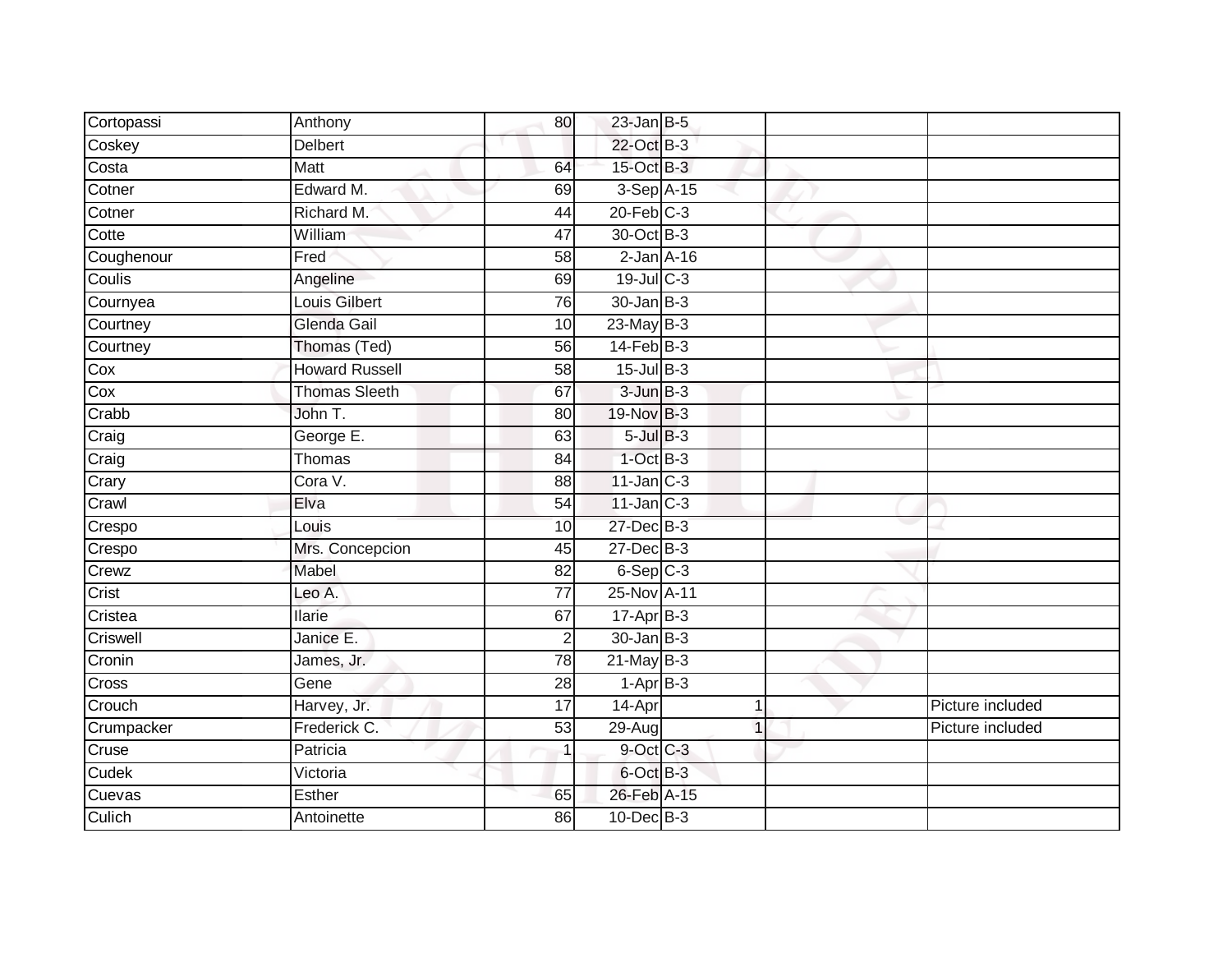| Cummins          | Ona L.               | 47              | 5-Mar A-13       |  |                                                    |
|------------------|----------------------|-----------------|------------------|--|----------------------------------------------------|
| Cumpton          | Shirley C.           | 59              | 16-Apr B-3       |  |                                                    |
| Cunningham       | Stanley E.           | 45              | $21$ -Aug $B-3$  |  |                                                    |
| Curley           | Thomas V. (Tim)      | 56              | 5-Aug            |  | Picture included                                   |
| Curry            | <b>William Hosea</b> | 64              | $24$ -Nov B-3    |  |                                                    |
| Curtin           | <b>Marie Finley</b>  | 67              | $4$ -Oct C-3     |  |                                                    |
| Cutler           | Leslie H.            |                 | $16$ -Apr $B$ -3 |  |                                                    |
| Cvjeticanin      | Milan                | 48              | $7$ -Jun $B-3$   |  | Picture included                                   |
| Cyganiewicz      | Frances              | 39              | 12-Sep A-15      |  |                                                    |
| Czarnecki        | Constance            | 63              | 16-Aug C-3       |  |                                                    |
| Czarnecki        | Stanley`             | 72              | 30-Oct B-3       |  |                                                    |
| Czura            | Phyllis              | $\overline{42}$ | 26-Mar B-3       |  |                                                    |
| Czyzniejewski    | Mary Beth            | infant          | $6$ -Aug $B-3$   |  |                                                    |
| Dado             | Helen                | 58              | 29-May B-3       |  |                                                    |
| Daerr            | Robert L.            | 53              | $13-Nov$ D-3     |  | See also November 14, p.<br>B-3 - picture included |
| Dahlgren         | Gerald A.            | 47              | 15-Sep B-3       |  |                                                    |
| Dahlkamp         | Edward               | 67              | 28-Feb A-11      |  |                                                    |
| Daleiden         | Anthony              | 73              | $30 - Jan$ $B-3$ |  |                                                    |
| Daly             | Anna                 |                 | 16-Oct D-3       |  |                                                    |
| <b>Damilatis</b> | <b>Nick</b>          | 85              | $12$ -Mar $B-3$  |  |                                                    |
| Danciu           | John, Jr.            | 48              | 20-Oct B-3       |  |                                                    |
| Dankowski        | Anthony              | 69              | $7-AprB-3$       |  |                                                    |
| Dannehl          | William              | 54              | 3-Sep A-15       |  |                                                    |
| Danyo            | Mary                 | 77              | $2-May$ B-3      |  |                                                    |
| <b>DaPra</b>     | Josephine            | $\overline{71}$ | 20-Mar B-3       |  |                                                    |
| Dargis           | Mary Ann             | 36              | 21-Jan           |  | Name also spelled Dragis,<br>see Jan. 22, p. B-3   |
| Darlington       | Harry J., Jr.        | 39              | $9-MayB-3$       |  |                                                    |
| Darmofalski      | Leo M.               | $\overline{71}$ | 2-Jul A-17       |  |                                                    |
| Date             | Maggie               | 48              | 6-Jun A-15       |  |                                                    |
| Date             | Staff/Sgt. Willie D. | 30              | $15$ -Feb $C-3$  |  |                                                    |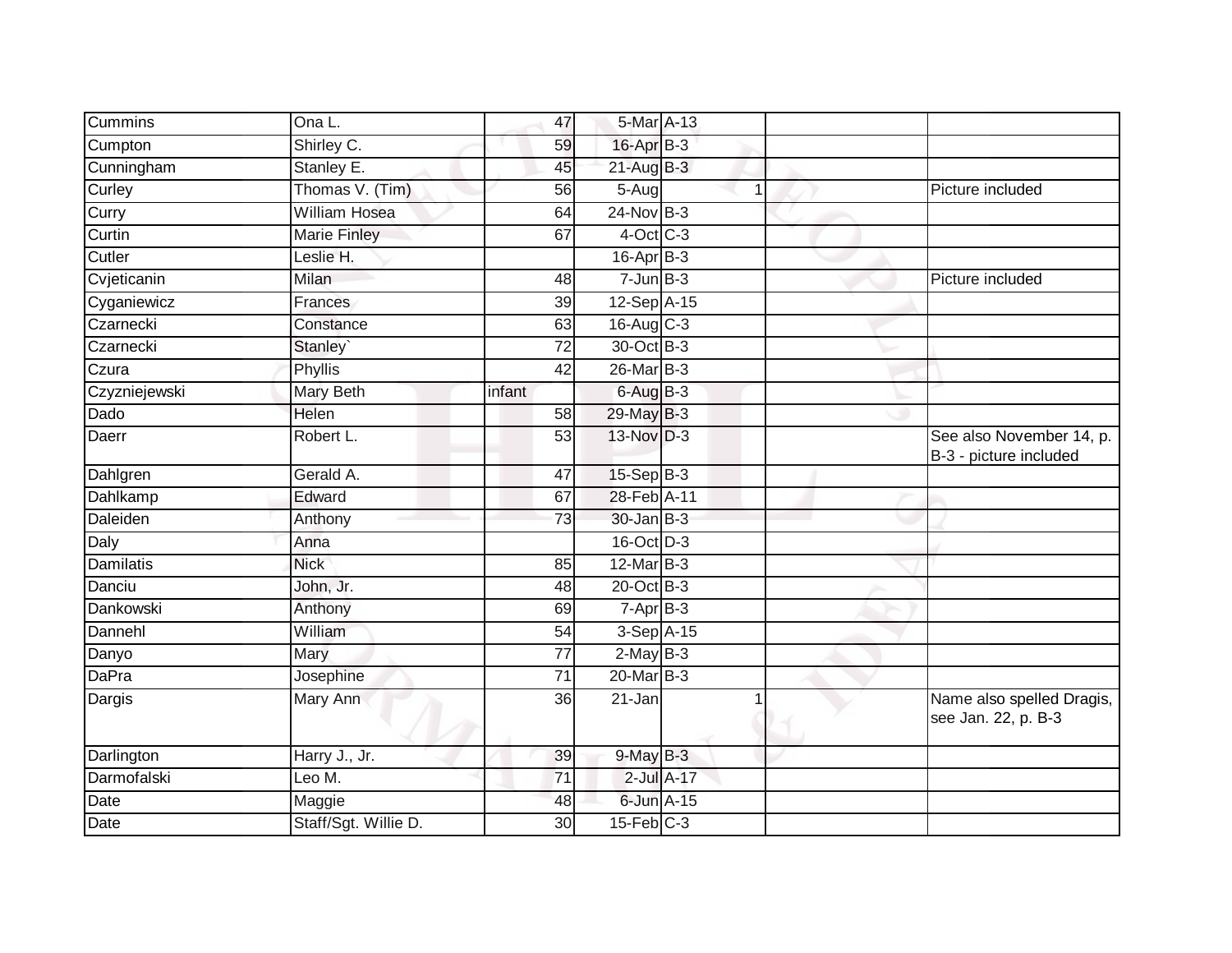| Daugherty      | Olive               | 75              | 5-Apr A-14        |                 |    |                                   |
|----------------|---------------------|-----------------|-------------------|-----------------|----|-----------------------------------|
| Daumer         | Christian H.        | 67              | 19-Jun B-3        |                 |    |                                   |
| Daves          | Jackie E.           | $\overline{31}$ | $23$ -Jun $B-3$   |                 |    |                                   |
| Davey          | Helen J.            | 68              | 11-Feb A-13       |                 |    |                                   |
| <b>Davis</b>   | Albert L.           | $\overline{71}$ | $5$ -Jul $B$ -3   |                 |    |                                   |
| Davis          | <b>Charles Evan</b> | 70              | $12$ -May B-3     |                 |    |                                   |
| Davis          | Earl M.             | 73              |                   | $6$ -Jan $A-17$ |    |                                   |
| Davis          | Edward A.           | 48              | 19-Apr B-3        |                 |    |                                   |
| Davis          | Elizabeth M.        | 68              | $14$ -Jan $A$ -13 |                 |    |                                   |
| Davis          | Houston             | $\overline{23}$ | 10-Mar            |                 | 1  |                                   |
| Davis          | Patricia            | 4 weeks         | $9-Sep$ $B-3$     |                 |    |                                   |
| Davis          | Roy P.              | 67              | 29-Aug            |                 |    |                                   |
| Davis          | Thomas L.           | 67              | $23$ -Jan B-5     |                 |    |                                   |
| Davis          | Verdell             | 39              | 12-Feb            |                 | -1 |                                   |
| Davis          | William V.          | 60              | $6$ -Aug $B$ -3   |                 |    |                                   |
| Day            | Lyona               | $\overline{72}$ | 26-Mar B-3        |                 |    |                                   |
| Day            | Timothy             | 24              | $7 - Jan$ $B-3$   |                 |    |                                   |
| Day            | William Harold, Dr. | $\overline{72}$ | $2$ -Jan $A-16$   |                 |    |                                   |
| De Rolf        | Walter V.           | 69              | 15-Dec B-3        |                 |    |                                   |
| De Young       | Richard G.          | 83              | 11-Mar A-13       |                 |    |                                   |
| Deakin         | William C.          | 64              | $8$ -Dec $B$ -3   |                 |    |                                   |
| Dean           | Harvey C.           | 63              | 8-Aug A-11        |                 |    |                                   |
| DeBoer         | Jessie              | 78              | $6-AugB-3$        |                 |    |                                   |
| DeBriae        | Frank               |                 | 26-May B-3        |                 |    |                                   |
| <b>DeBruyn</b> | Paul E.             | 49              | 3-Oct B-3         |                 |    |                                   |
| Debski         | Walter              |                 | 58 Februray<br>25 | $A-13$          |    |                                   |
| Decker         | Paul W.             | 53              | 19-Apr B-3        |                 |    |                                   |
| Dedelow        | Mathilde A.         | 78              | $15$ -Jul $B-3$   |                 |    |                                   |
| DeLaCruz       | Pedro               | 34              | 18-Dec B-3        |                 |    | See also December 19, p.<br>$B-3$ |
| Deleeuw        | Cornelius, Rev.     | 87              | 10-Jun A-15       |                 |    |                                   |
|                |                     |                 |                   |                 |    |                                   |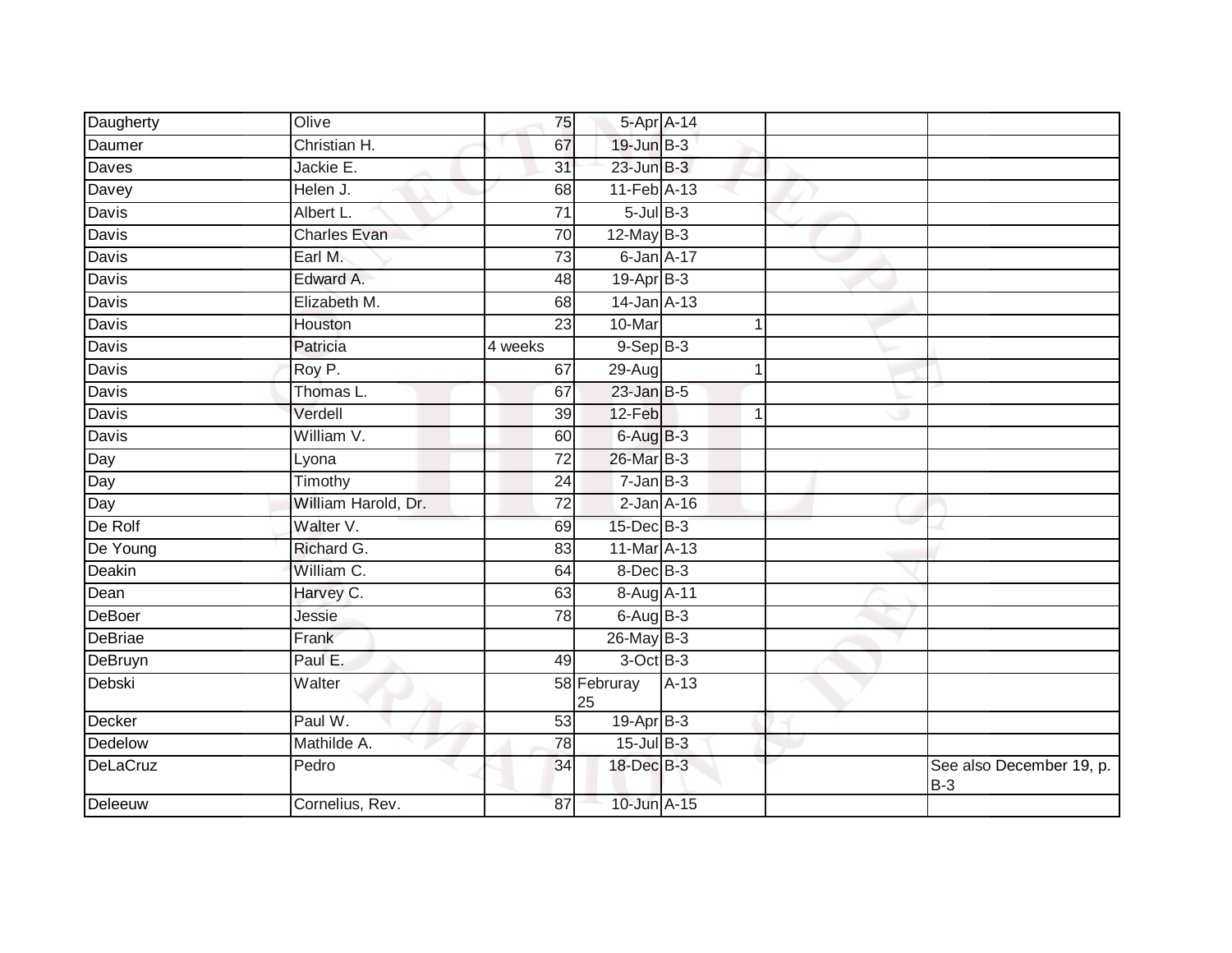| DeLong          | <b>Martin Luther</b>   | 41              | 15-Apr           |                |             | Picture included; see also<br>April 16, p. B-3 |
|-----------------|------------------------|-----------------|------------------|----------------|-------------|------------------------------------------------|
| <b>DeMik</b>    | Lawrence               | 49              | $2$ -Jan $A-16$  |                |             |                                                |
| Demkovich       | John W.                | $\overline{56}$ | $3-Nov$ B-3      |                |             |                                                |
| Demkowicz       | John J.                | 53              | 6-Nov B-3        |                |             |                                                |
| Demps           | John $\overline{F}$ .  | 67              | $17$ -May $B-3$  |                |             |                                                |
| Dennehy         | John I.                | 57              | $16$ -Jan $B-3$  |                |             |                                                |
| Depa            | John                   | 79              | $2$ -Jul $A-17$  |                |             |                                                |
| <b>DePoutee</b> | Rush                   | 89              | 31-Jul C-3       |                |             |                                                |
| Deren           | Walter                 | 46              | 8-Feb C-3        |                |             |                                                |
| Derkacz         | <b>Nick</b>            | 75              | 27-May A-11      |                |             |                                                |
| <b>Detrick</b>  | <b>Herbert Wellman</b> | 75              | $12$ -Apr $B-3$  |                |             |                                                |
| Dettman         | Edward G.              | 75              | $7-Nov$ B-3      |                |             |                                                |
| <b>DeVries</b>  | Tunis W.               | 64              | $1-Oct$ B-3      |                |             |                                                |
| Dewes           | Albert John            | $\overline{73}$ | $21$ -Jan B-3    |                |             |                                                |
| <b>Diacek</b>   | Michael                | 61              | 11-Nov A-17      |                |             |                                                |
| Diakun          | Roman                  | 68              | $1-Aug$ B-3      |                |             |                                                |
| Diamond         | Milton                 | 56              | 12-Apr           |                | $\mathbf 1$ | Picture included; see also<br>April 14, p. B-3 |
| <b>Diaz</b>     | Marcellino             | $\overline{42}$ |                  | 10-Jan 1, A-11 |             |                                                |
| Dickerson       | James                  | 79              | 28-Feb A-11      |                |             |                                                |
| <b>Dickey</b>   | Estella B.             |                 | 23-Sep B-3       |                |             |                                                |
| Dickson         | Katherine              | 70              | 11-Sep           |                | 1           |                                                |
| <b>Dietrich</b> | Charles W.             | 67              | 10-Dec B-3       |                |             |                                                |
| <b>Dilts</b>    | Jessie                 | 75              | $6$ -Jan $A-17$  |                |             |                                                |
| <b>Disney</b>   | Joseph H.              | $\overline{53}$ | $26$ -Apr $B$ -3 |                |             |                                                |
| <b>Distell</b>  | William T., Sr.        | 71              | $21$ -Jun B-3    |                |             |                                                |
| Dmytrasz        | John                   | 52              | 13-Sep           |                | 1           |                                                |
| Dobrowolski     | Joseph                 | 75              | $14$ -Nov B-3    |                |             |                                                |
| Dobrowski       | Charles                | 55              | 10-Dec B-3       |                |             |                                                |
| Dockweiler      | Raymond                | 50              | 16-Oct D-3       |                |             |                                                |
| Doebler         | August (Butch)         |                 | 11-Aug B-3       |                |             |                                                |
| Doehring        | Richard, Sr.           | 62              | $17 - Jan$ B-3   |                |             |                                                |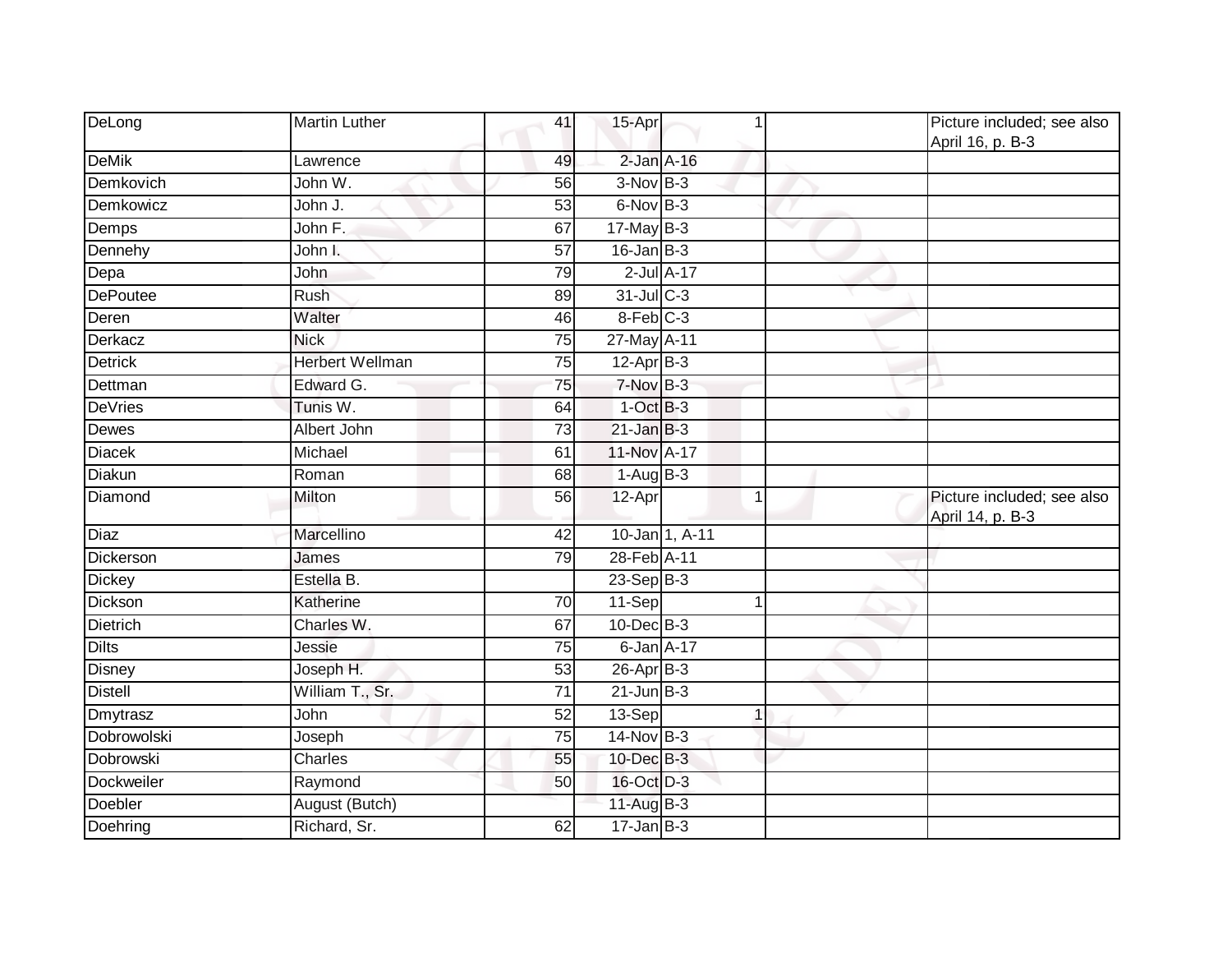| Dokulil        | Anton F.              | 70              | 31-Oct B-3            |       |                                                 |
|----------------|-----------------------|-----------------|-----------------------|-------|-------------------------------------------------|
| Dolata         | Alex                  | 57              | 24-Jul B-3            |       |                                                 |
| Doll           | Lawrence B.           | 41              | 11-Nov A-17           |       |                                                 |
| Domanski       | Victoria              | 84              | $17 - Feb$ B-3        |       |                                                 |
| Dombrowski     | Theodore              | 57              | $21-Apr$ B-3          |       |                                                 |
| <b>Domes</b>   | Dorothy C.            | $\overline{52}$ | $15$ -Feb $C-3$       |       |                                                 |
| Dominiak       | Mary                  | 73              | 8-Mar B-3             |       |                                                 |
| Donaldson      | Kathleen              | 4 months        | 11-Mar A-13           |       |                                                 |
| Doniak         | Nicholas              | 72              | 4-Jun                 |       |                                                 |
| Donnell        | Memphis E.            | 65              | $24$ -Feb $B-3$       |       |                                                 |
| Donnelly       | <b>Gladys Mildred</b> | 62              | 24-Jan A-11           |       |                                                 |
| Donnelly       | <b>Matthew</b>        | 82              | 19-May B-3            |       |                                                 |
| Donohue        | Annie                 | 69              | 12-Aug B-3            |       |                                                 |
| Donovan        | Richard R.            | 89              | 31-Dec A-6            |       |                                                 |
| Doppler        | Alice I.              | 75              | 28-Feb A-11           |       |                                                 |
| Doran          | Nora J.               | 89              | 19-Nov B-3            |       |                                                 |
| <b>Doris</b>   | <b>Michael James</b>  | 2 days          | $3-Nov$ B-3           |       |                                                 |
| Doris          | Wilfred J.            | 66              | $15-Sep B-3$          |       |                                                 |
| Dorozinski     | Anthony (Tony)        | 78              | 13-Jan B-3            |       |                                                 |
| Dorozynski     | Joseph                |                 | 46 Februray<br>24     | $B-3$ |                                                 |
| <b>Dorsett</b> | <b>Willard Roy</b>    | 53              | $1-Sep\overline{B-3}$ |       |                                                 |
| Dorsey         | Daniel C.             | 55              | $4$ -Nov B-3          |       |                                                 |
| Dorsey         | <b>Helen</b>          | 51              | $9-Sep$ $B-3$         |       |                                                 |
| <b>Doss</b>    | James C.              | 84              | $27$ -Oct B-3         |       |                                                 |
| Dostatni       | Martha C.             | 56              | $27$ -Nov $B-3$       |       |                                                 |
| Doulton        | Robert D.             | 61              | $30$ -Jun $B-3$       |       |                                                 |
| Dowd           | Michael B.            |                 | 29-Oct B-3            |       |                                                 |
| Dowdell        | Daisy                 | 85              | 13-May A-13           |       |                                                 |
| Downer         | Harry                 | 90              | 4-Mar A-15            |       |                                                 |
| Downs          | John P.               | 52              | 10-Jun A-15           |       |                                                 |
| <b>Dragis</b>  | Mary Ann              | 37              | $22$ -Jan B-3         |       | Name also spelled Dargis,<br>see Jan. 21, p. 1. |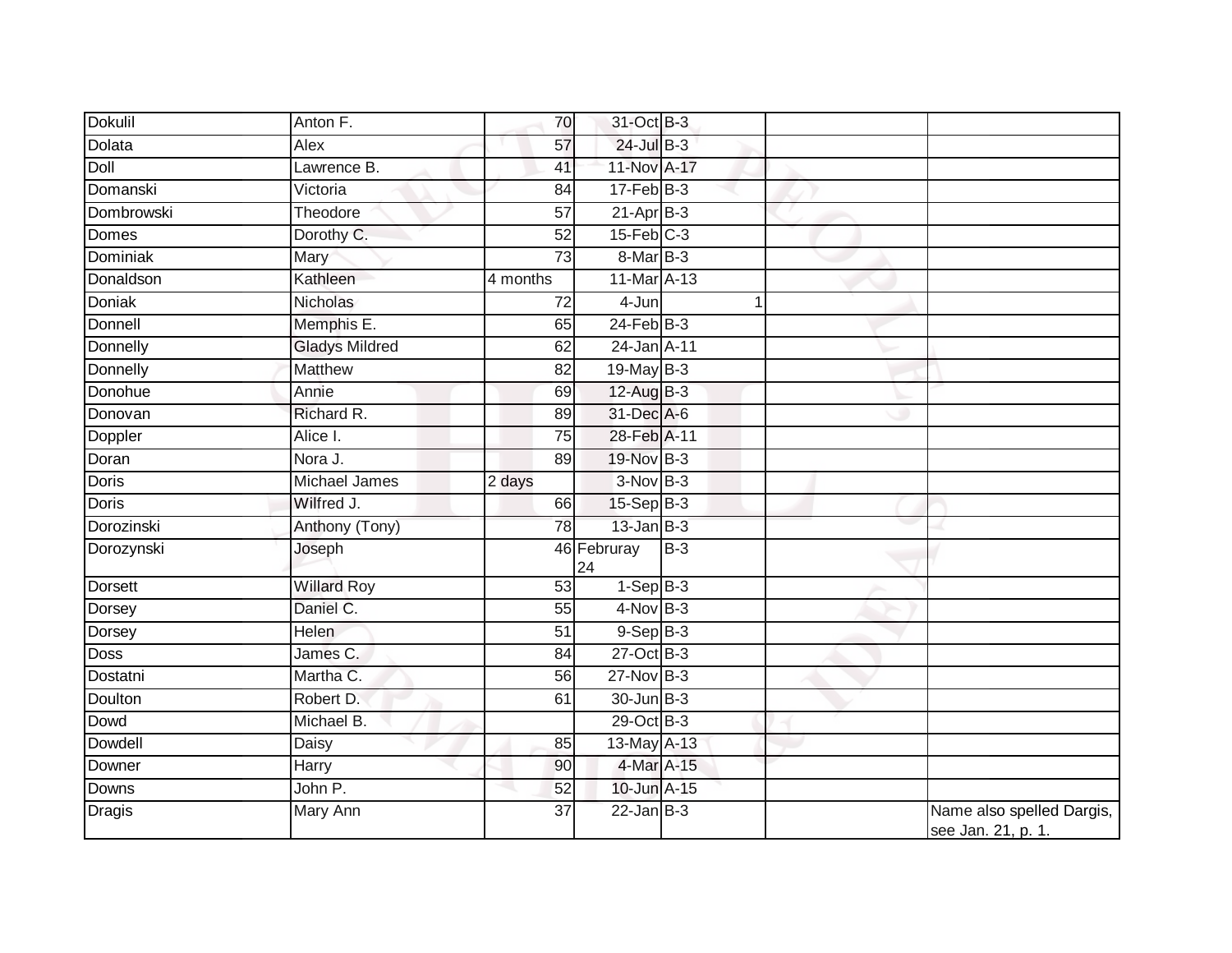| Dragon          | Vera            | 66              | 24-Apr B-3       |                  |                                                           |
|-----------------|-----------------|-----------------|------------------|------------------|-----------------------------------------------------------|
| <b>Drake</b>    | John            | 36              | 9-Oct            |                  |                                                           |
| <b>Drawns</b>   | Cora            | 69              | 29-Aug B-3       |                  |                                                           |
| Dreischerf      | Otto            | 62              | 10-Nov B-3       |                  |                                                           |
| <b>Drescher</b> | John C.         | $\overline{70}$ | $24$ -Jun $B-3$  |                  |                                                           |
| Drewington      | Eva             | 90              | $10$ -Apr $C-3$  |                  | Name also spelled<br>Brewington, see April 11,<br>p. A-13 |
| <b>Drisner</b>  | Anna M.         |                 | $7-MarB-3$       |                  |                                                           |
| Druga           | Andrew J.       | 49              | 11-Mar A-13      |                  |                                                           |
| Drury           | Mary            | 81              | $22$ -May B-3    |                  |                                                           |
| <b>Dsida</b>    | Dennis M.       | 16              | 14-Apr           |                  | Picture included                                          |
| <b>Dubec</b>    | Peter, Sr.      |                 | 29-Nov C-3       |                  |                                                           |
| <b>Dubish</b>   | Louis           | 62              | $27$ -Jun $B-3$  |                  |                                                           |
| <b>Duck</b>     | Delbert I.      | 82              | 20-Nov B-3       |                  |                                                           |
| Duda            | Andrew P.       | 46              | 18-Jun A-15      |                  |                                                           |
| Duda            | Walter S.       | 46              | 23-Jul A-13      |                  |                                                           |
| <b>Dudzik</b>   | John            | 68              | $8$ -Jul $B$ -3  |                  |                                                           |
| <b>Dudzik</b>   | John A.         |                 | 11-Oct C-3       |                  | See also October 13, p. C-<br>3 - picture included        |
| Duenow          | <b>Theresa</b>  | $\overline{2}$  | $27$ -Jan B-3    |                  |                                                           |
| Duggan          | James (Ted)     | 59              | $10$ -Nov $B-3$  |                  |                                                           |
| Duhon           | John            | 52              | 29-May B-3       |                  | Name also spelled Dunon                                   |
| Dukeman         | Allen B. (Duke) | 63              |                  | $1$ -Jul $A$ -15 |                                                           |
| <b>Dulin</b>    | Mary A.         | 83              | $4$ -Jan $C$ -7  |                  |                                                           |
| Dull            | Julius          | 70              | $19-Sep B-3$     |                  |                                                           |
| Dunajewski      | Josephine       | $\overline{70}$ | $15$ -Dec $B$ -3 |                  |                                                           |
| Duncan          | Parker Lee, Jr. | 6 months        | 18-Mar           |                  | Photo of incident included;<br>see also March 20, p. B-3  |
| Dunn            | Bertha E.       | 83              | $10$ -Jul $C-3$  |                  |                                                           |
| Dunn            | Frank H., Sr.   | 71              | $1-Oct$ B-3      |                  |                                                           |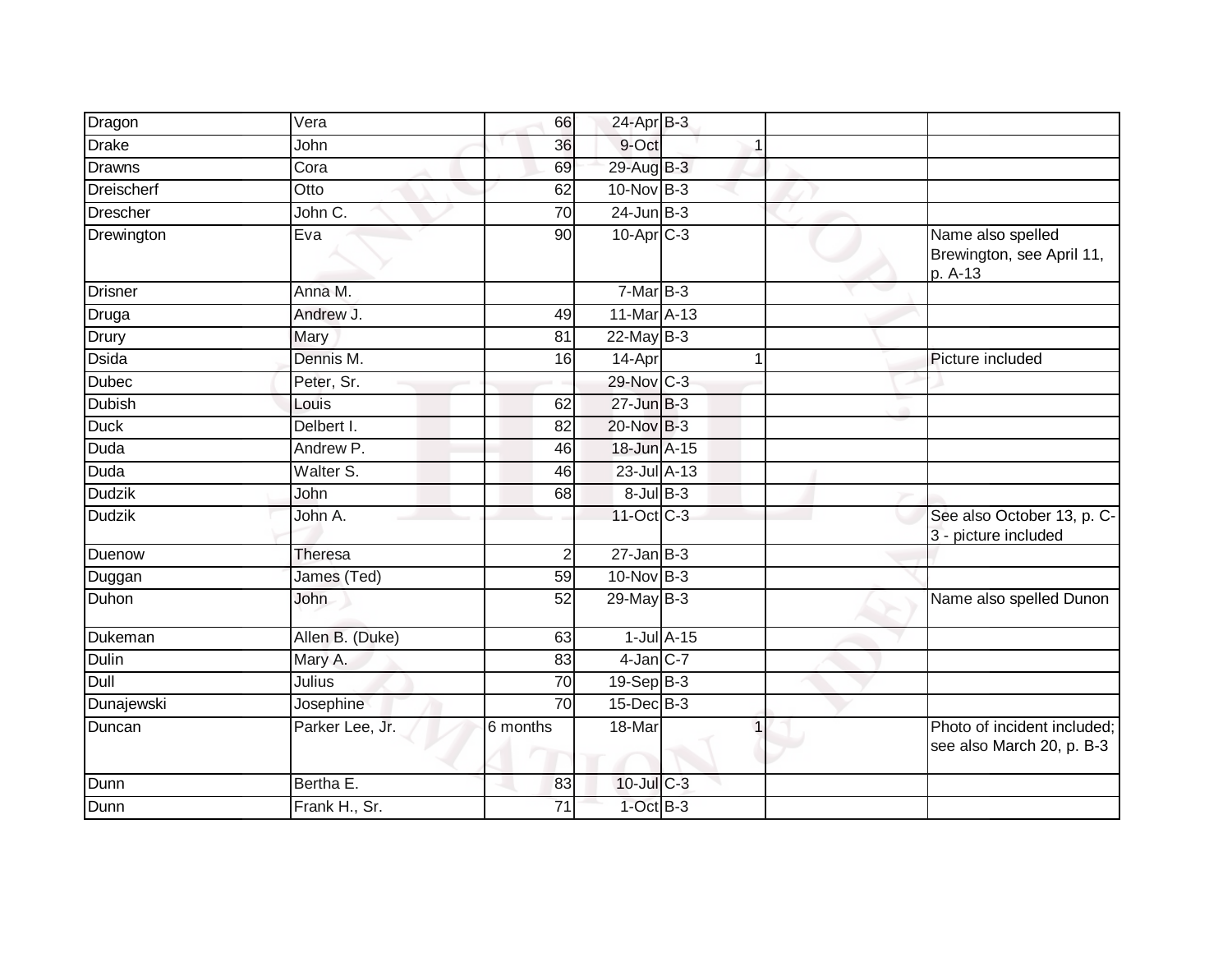| Dunon           | John                    | 52              | 29-May B-3      |              | Name also spelled Duhon           |
|-----------------|-------------------------|-----------------|-----------------|--------------|-----------------------------------|
| Duplaga         | John                    | 47              | 18-Mar A-15     |              |                                   |
| Duralski        | Stanley, Sr.            | 85              | 18-Dec B-3      |              |                                   |
| Duszynski       | Peter                   | 48              | $22-Sep$ B-3    |              |                                   |
| Duvall          | <b>Charles</b>          | 90              | $13$ -Feb $C-3$ | $\checkmark$ |                                   |
| Duwar           | Rose                    | 65              | 4-Feb A-15      |              |                                   |
| Dvorscak        | George                  | 71              | $6$ -Oct $B$ -3 |              |                                   |
| <b>Dvorscak</b> | Helen                   | 56              | 30-Dec A-4      |              |                                   |
| Dvorscak        | Vincent                 | 58              | $6$ -Dec $D-3$  |              |                                   |
| Dworniczek      | <b>Barbara Margaret</b> | 46              | $21$ -Oct B-3   |              |                                   |
| Dzialakiewicz   | Vincent                 | 78              | $2$ -Jan $A-16$ |              |                                   |
| <b>Dziezak</b>  | Annetta                 | 48              | 31-Oct B-3      |              |                                   |
| Eaton           | <b>Tressa</b>           | 86              | 18-Jul B-3      |              |                                   |
| Ebrine          | Otto                    | 69              | 14-Nov B-3      |              |                                   |
| Eder            | Ralph J.                | 46              | $2-AprB-3$      |              |                                   |
| Edgington       | Clara                   | 75              | 8-Sep B-3       |              |                                   |
| Edmonson        | Arthur S.               | 67              | 10-Oct B-3      |              |                                   |
| Edwards         | <b>Annette Mae</b>      | 77              | $19$ -Feb $B-3$ |              |                                   |
| Edwards         | Ervin, Jr.              | 44              | 27-Sep          | 1            |                                   |
| Edwards         | Henry C.                | $\overline{57}$ | $24-Sep$        | 1            |                                   |
| Edwards         | Theodore                | 76              | $29-Sep$ B-3    |              |                                   |
| Ehlers          | Fred C.                 | 79              | $24$ -Jul B-3   |              |                                   |
| Einspahr        | <b>Peter Frederick</b>  | 81              | $2$ -Oct $B-3$  |              |                                   |
| Eisaman         | Darwin (Darb)           | 63              | 3-Sep A-15      |              |                                   |
| Eisele          | Milton                  | $\overline{53}$ | $2$ -Dec $B-3$  |              |                                   |
| Eisenman        | Margaret                | 74              | $9-Aug$ B-3     |              |                                   |
| Eitel           | Orman H.                | $\overline{58}$ | $8$ -Jul $B$ -3 |              |                                   |
| Elder           | Peter, Airman 2/C       | 21              | 6-Dec           | 1            | See also December 10,<br>page B-3 |
| <b>Elkins</b>   | Floyd                   | 63              | $13$ -Jun $B-3$ |              |                                   |
| <b>Ellis</b>    | <b>Blanche</b>          | $\overline{72}$ | 21-Nov A-15     |              |                                   |
| Ellis           | Guy                     | 50              | 10-Mar B-3      |              |                                   |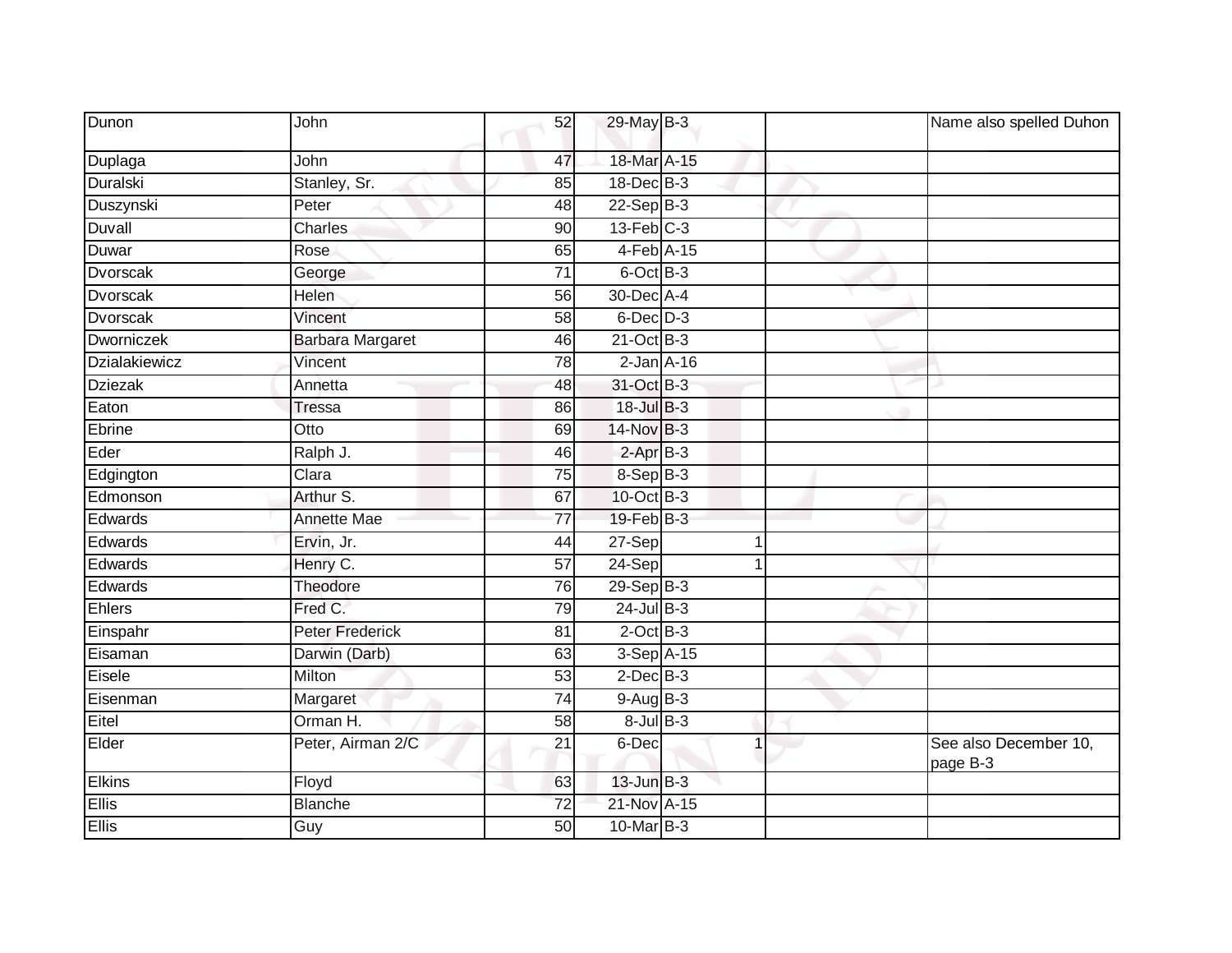| Elstun        | Wesley M.         | 74              | 26-Mar B-3       |       |                            |
|---------------|-------------------|-----------------|------------------|-------|----------------------------|
| Embry         | May               | 58              | $15$ -Feb $C-3$  |       |                            |
| Emerson       | Lydia L.          | 61              | 29-Nov C-3       |       |                            |
| Emmerling     | Rose E.           | 88              | 13-Oct C-3       |       |                            |
| Engel         | Mary              | $\overline{76}$ | 19-Aug A-4       |       |                            |
| Enriquez      | Antonio Fernandez | 62              | $14$ -Jun $B-3$  |       |                            |
| Entrop        | John F.           | 74              | 13-Dec B-3       |       |                            |
| Erb           | Nichols           | 80              | $17 - Feb$ $B-3$ |       |                            |
| Erlenbaugh    | Mrs. Paul         | 49              | $13$ -Jun $B-3$  |       |                            |
| Estrada       | Frank             | $\overline{38}$ | 16-Apr           | 1     |                            |
| Etheridge     | Elizabeth         | 61              | 15-Apr A-19      |       |                            |
| <b>Etters</b> | Kenneth R.        | 33              | 10-Mar B-3       |       |                            |
| Evan          | Michael           | 55              | 5-Feb B-3        |       |                            |
| Evanoff       | <b>Daniel</b>     | 77              | 28-Feb A-11      |       |                            |
| Evanoff       | James             | 41              | 12-Aug 1, B-8    |       | See also August 13, p. B-3 |
| Evans         | Guye J.           | 51              | 4-Mar A-15       |       |                            |
| Evans         | Patty Jo          | infant          | $25-AprB-3$      |       |                            |
| Evans         | William H.        | 87              | 25-Oct B-3       |       |                            |
| Evans         | William I. C.     | 55              | $18$ -Dec $B$ -3 |       |                            |
| Evert         | Angela            | 65              | 14-Jan A-13      |       |                            |
| Evert         | Berson (Buck)     | 45              | $21-AprB-3$      |       |                            |
| Fagan         | Mabel             | 76              | $19$ -Aug $A$ -4 |       |                            |
| Faidley       | Leon              | 39              | 6-Jan            | 1     |                            |
| Faist         | George A.         | 70              | $23-Sep$ B-3     |       |                            |
| Falsey        | Daisy             | 64              | $9-AprB-3$       |       |                            |
| Fandrei       | Carl              | 70              | $15 -$ Jul       | 1     | Picture included           |
| Fandrei       | Fred G.           | $\overline{81}$ | 4-Apr A-15       |       |                            |
| Fanning       | <b>Besse</b>      | $\overline{74}$ | 28-Jul B-3       | White |                            |
| Farrell       | Robert J.         | 34              | 17-May B-3       |       |                            |
| Farrenkopf    | Raymond (Panco)   | 63              | $17-Sep$ C-3     |       |                            |
| Fary          | George            | 60              | 22-Dec B-3       |       |                            |
|               |                   |                 |                  |       |                            |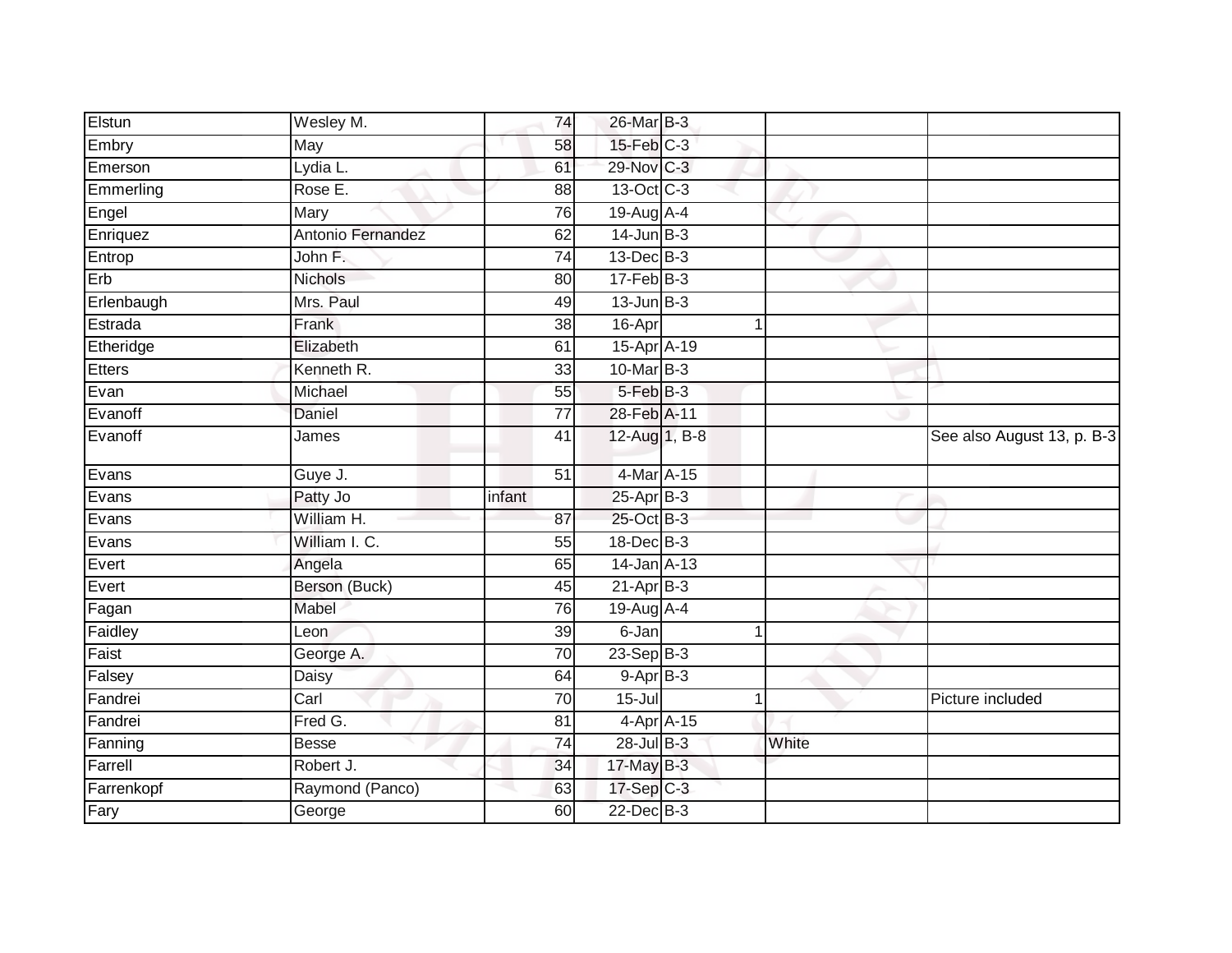| Fawley     | Elmer S.                  | 62              | 22-Aug A-11     |                |                                                 |
|------------|---------------------------|-----------------|-----------------|----------------|-------------------------------------------------|
| Fawley     | Evelyn J.                 | 29              | $6$ -Jun $A-15$ |                |                                                 |
| Fear       | $\overline{Pat}$          | 52              | 22-Sep B-3      |                |                                                 |
| Fedor      | Anna                      | 89              | 23-Jul A-13     |                |                                                 |
| Fedor      | Anthony                   | 62              | $2$ -Jan $A-16$ |                |                                                 |
| Feeney     | John J.                   | 64              | 29-Oct B-3      |                |                                                 |
| Fehlberg   | <b>Bertha</b>             | 78              | $21-Apr$ B-3    |                |                                                 |
| Fehrman    | <b>Tracy Jean</b>         | 2 months        | $6$ -Mar $B-3$  |                |                                                 |
| Feik       | Foy W.                    |                 | $21-Oct$ B-3    |                | Name also spelled Feir                          |
| Feik       | Roy                       | $\overline{73}$ | 16-Sep          | -1             | Picture included                                |
| Feir       | Foy W.                    |                 | $21$ -Oct B-3   |                | Name also spelled Feik                          |
| Felder     | Louise                    | 33              | $26$ -Jul B-3   |                |                                                 |
| Felder     | Robert                    | 17              | $22-Sep$        | $\overline{1}$ | Picture included                                |
| Ferguson   | James P.                  | 89              | $3 - JunB - 3$  |                |                                                 |
| Ferko      | George, Sr.               |                 | $24$ -Jul $B-3$ |                |                                                 |
| Ferko      | Helen                     | 42              | 11-Feb A-13     |                |                                                 |
| Field      | Melvin (Patty)            | $\overline{78}$ | $14$ -Feb $B-3$ |                |                                                 |
| Fieldhouse | Mrs. Warren               | 50              | $6$ -Mar $B-3$  |                | First name Ruby L., see D-<br>8                 |
| Fifield    | Otto G.                   | 77              | 8-Jan           |                | Picture included; see also<br>January 9, p. B-3 |
| Filip      | <b>Nick</b>               | 79              | 11-Nov A-17     |                |                                                 |
| Filipek    | Frank L.                  | $\overline{51}$ | $7-Nov$ B-3     |                |                                                 |
| Filipek    | Terezia                   | 74              | $26$ -May B-3   |                |                                                 |
| Finnon     | Helen E.                  | 63              | $3-Sep$ A-15    |                | Name also spelled Pinnon                        |
| Firchau    | <b>Bernice</b>            | 55              | $9$ -May $B-3$  |                |                                                 |
| Firment    | George                    | 71              | $26-Sep$ B-3    |                |                                                 |
| Fisch      | Norman L.                 | 51              | $1-Nov$ B-3     |                |                                                 |
| Fischer    | $\overline{\text{Clara}}$ | $\overline{78}$ | 8-Mar B-3       |                |                                                 |
| Fisher     | Joseph                    | 70              | 18-Aug B-3      |                |                                                 |
| Fisher     | Mary Jane                 | 88              | 22-Feb B-3      |                |                                                 |
| Fisher     | <b>Michael Linn</b>       | $6 \mid$        | 3-Sep A-15      |                |                                                 |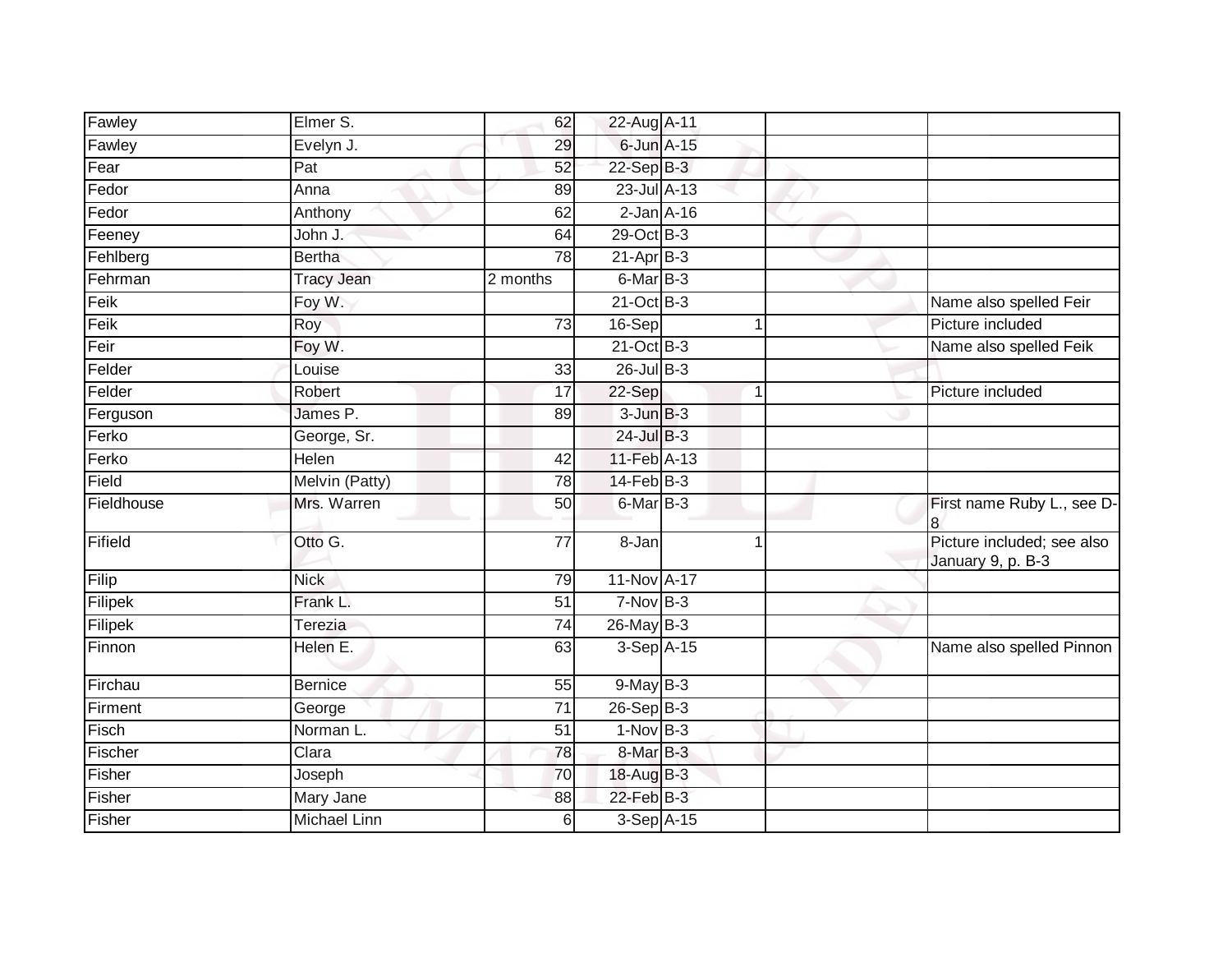| Fistrovich         | Paul                   | 69              | $25$ -Jun $B-3$  |                |                                                           |
|--------------------|------------------------|-----------------|------------------|----------------|-----------------------------------------------------------|
| Fitch              | Louise Hagen           | $\overline{72}$ | $15$ -Feb $C-3$  |                |                                                           |
| Fitzmartin         | Eloise K.              | 62              | 24-Mar B-3       |                |                                                           |
| Flagg              | <b>Frederick Edwin</b> | 61              | $29$ -Jul $A-15$ |                |                                                           |
| Flagg              | Harold L.              | 60              | $7 - Aug$ B-3    |                |                                                           |
| Flanagan           | Marie R.               | 45              | 12-Apr           | 1              | See also April 14, p. B-3                                 |
| Flauaus            | Thelma                 | 54              | 8-Sep B-3        |                |                                                           |
| Fleming            | Lee R.                 | 58              | 15-Aug A-13      |                |                                                           |
| Fletcher           | Cheryl                 | 2               | 26-Mar           |                |                                                           |
| Fletcher           | <b>Doyle</b>           | $\overline{24}$ | $12$ -Jun B-3    |                |                                                           |
| Flohr              | George H.              | 84              | $13$ -Feb $C-3$  |                |                                                           |
| Florer             | William                | $\overline{77}$ | 5-Jun            |                | See also June 6, p. A-15;<br>Middle name Henry; age<br>76 |
| Flores             | Antonio                | 69              | 22-Nov C-3       |                |                                                           |
| Flores             | Joseph                 | 66              | $9 - JunB - 3$   |                |                                                           |
| Flores             | Raymond A.             | 25              | 18-Mar A-15      |                |                                                           |
| Flores             | <b>Thomas Lee</b>      | 1 day           | 18-Nov B-3       |                |                                                           |
| Flutka             | Gertude                | 68              | 21-Oct B-3       |                |                                                           |
| Flynn              | Agnes M.               | 60              | 13-Aug B-3       |                |                                                           |
| Flynn              | Catherine A.           | 34              | 31-Jan A-11      |                |                                                           |
| Fogelman           | Joseph A.              | 71              | $3$ -Dec $B-3$   |                |                                                           |
| Foor               | <b>Craig Arthur</b>    | 10              |                  | 25-Jul 1, A-11 |                                                           |
| Ford               | Hall                   |                 | $9-Sep$ $B-3$    |                |                                                           |
| $For \overline{d}$ | Rev. Charles C.        | 79              | $9$ -Jul $A-15$  |                |                                                           |
| Forner             | John C.                | 63              | $1-MarB-3$       |                |                                                           |
| Forney             | Elwood                 | 69              | 10-Apr C-3       |                |                                                           |
| Forsgren           | Arthur Y.              | 64              | $9-AugB-3$       |                |                                                           |
| Forystek           | Jacob                  | $\overline{77}$ | 26-Dec B-3       |                |                                                           |
| Foss               | Edwin H.               | 67              | 3-Sep A-15       |                |                                                           |
| Foster             | Anna L.                | 69              | 26-Dec B-3       |                |                                                           |
| Foster             | Anna Marie             | 77              | 9-Jul A-15       |                |                                                           |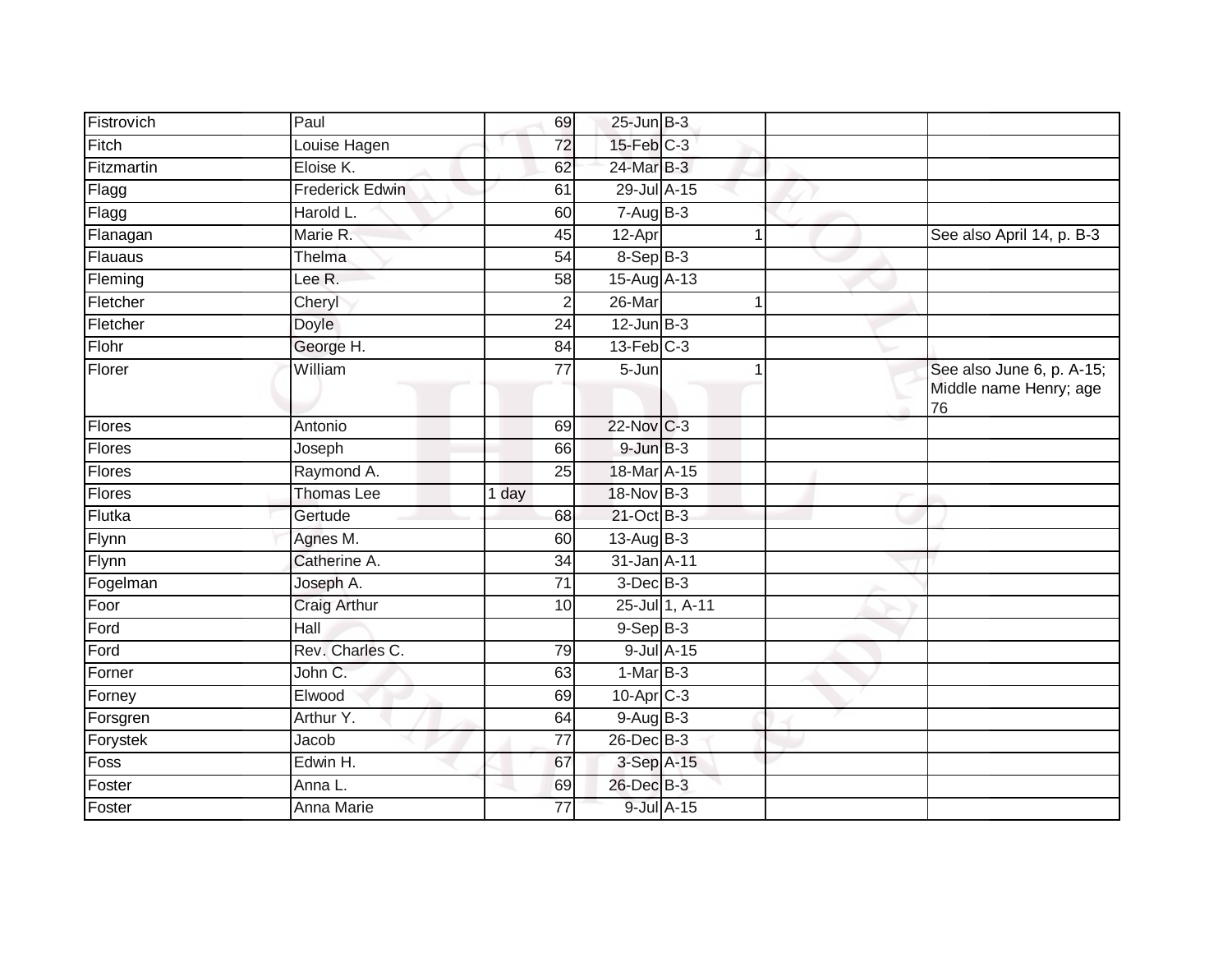| Foster     | Ruth Lee              | 42              | $26$ -Jun $B-3$ |                |  |
|------------|-----------------------|-----------------|-----------------|----------------|--|
| Fowerbaugh | John W.               | 68              | $21$ -Jun $B-3$ |                |  |
| Fowler     | James W.              | 20              | 26-May B-3      |                |  |
| Frahm      | Edward                | 64              | $22$ -Jul $B-3$ |                |  |
| Frame      | Herbert T.            | $\overline{74}$ | $29$ -Apr $B-3$ |                |  |
| France     | <b>William Vernon</b> | 51              | $20 - Sep$ C-3  |                |  |
| Franco     | Camilo                | 64              | $28$ -Jun $B-3$ |                |  |
| Francoeur  | <b>Sheryl Renee</b>   | 10 months       | 30-Dec A-4      |                |  |
| Franjich   | Anna                  | 76              | 18-Jun A-15     |                |  |
| Frank      | John H.               | 52              | 28-Mar B-3      |                |  |
| Frank      | Olin D.               | 84              | 16-Jun C-3      |                |  |
| Franklin   | Philip L., Dr.        | $\overline{51}$ | $21$ -May B-3   |                |  |
| Frankos    | <b>Nick</b>           | 59              | 13-Aug $B-3$    |                |  |
| Frankovich | Martha                | 86              | $4$ -Jun $B-3$  |                |  |
| Franz      | <b>Mary</b>           | 86              | $26$ -Jun $B-3$ |                |  |
| Frazier    | Robert                | 52              | 28-May A-13     |                |  |
| Freeman    | James E., Sr.         | 63              | $25$ -Jun $B-3$ |                |  |
| Fregoso    | Guadalupe             | 62              | 27-Dec B-3      |                |  |
| Fricke     | Louise                | 68              | $24$ -Feb $B-3$ |                |  |
| Friedman   | Ben                   |                 | 5-Dec A-17      |                |  |
| Friend     | Leonard               | 49              | $4-Sep$ B-3     |                |  |
| Fritz      | Kimberly              | 10 months       | $8$ -Jul $B-3$  |                |  |
| Fron       | Anthony               | 74              | $23$ -Dec $B-3$ |                |  |
| Fronczak   | Walter                | 38              | 22-Oct          | $\overline{1}$ |  |
| Fry        | Amos                  | 89              | $1-FebB-3$      |                |  |
| Fugaj      | Stephen B.            | 50              | $10 - SepB-3$   |                |  |
| Fugate     | Emmett C. (Bud)       | 43              | $7 - Jan$ $B-3$ |                |  |
| Fuhrmark   | Vada L.               | 63              | $5$ -Jul B-3    |                |  |
| Funcik     | Michael               | 62              | $8$ -Jul $B-3$  |                |  |
| Furman     | Mary                  | 72              | 14-Apr B-3      |                |  |
| Gabrielson | Alfred E.             | 76              | $5$ -Jun $B-3$  |                |  |
| Gadish     | Michael               | 67              | 8-Nov C-3       |                |  |
|            |                       |                 |                 |                |  |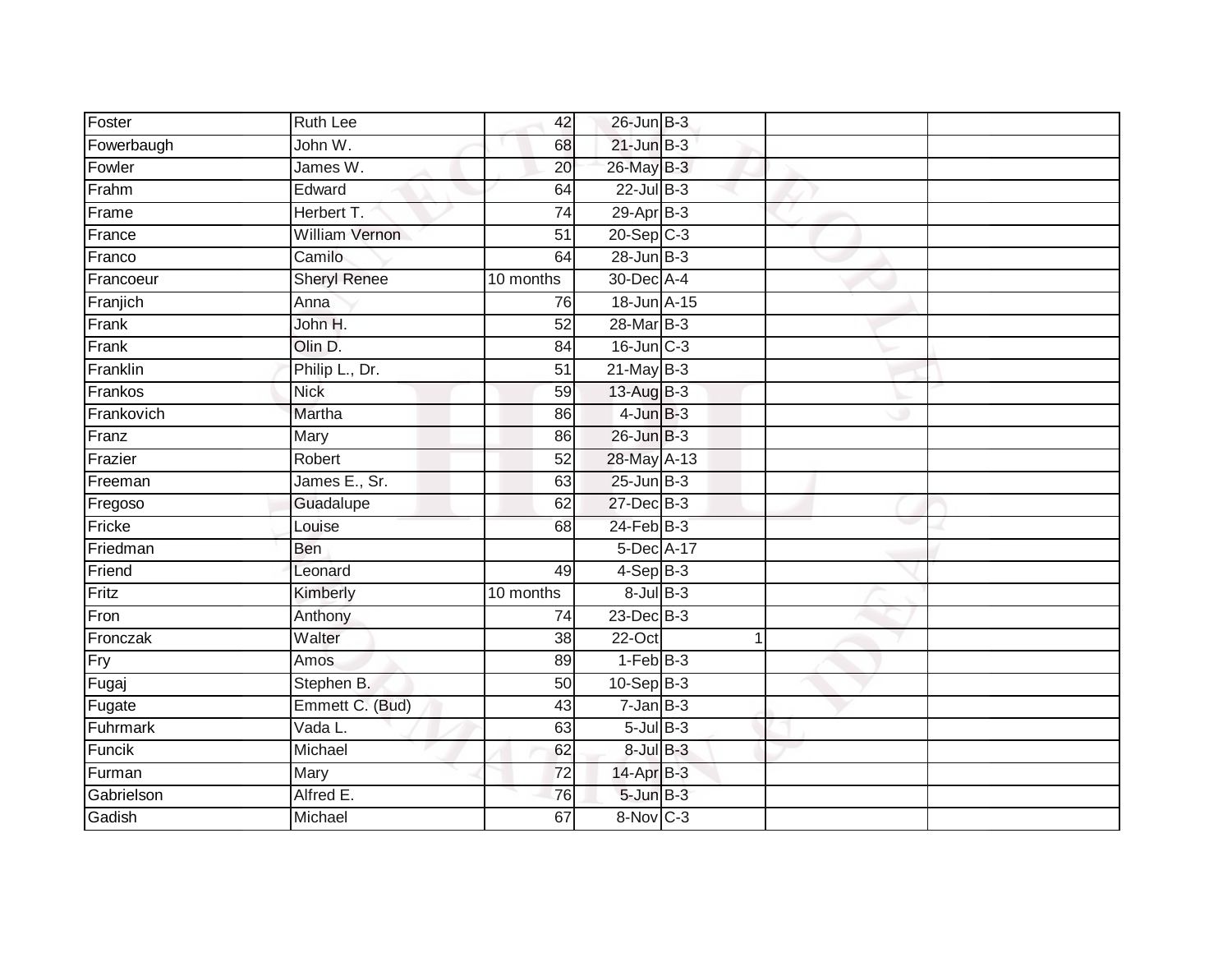| Gadzala    | John              | 52              | $2$ -Jul $A-17$  |  |                                   |
|------------|-------------------|-----------------|------------------|--|-----------------------------------|
| Gaines     | Donald T.         | 18              | 3-Jan            |  |                                   |
| Gajos      | John              | 81              | 17-Feb B-3       |  |                                   |
| Gale       | Sophie            | 62              | $27-Sep$ $C-3$   |  |                                   |
| Galia      | Joseph            | 75              | $3-MarB-3$       |  |                                   |
| Galiani    | <b>Nellie</b>     | 65              | 3-Jan A-11       |  |                                   |
| Galik      | Frank J.          | 69              | 18-Feb A-9       |  |                                   |
| Galindo    | Antonio Rodriguez | 70              | 1-Oct            |  | See also October 3, p. B-3        |
| Gallegos   | Mary Laura        | 74              | $4$ -Dec $B-3$   |  |                                   |
| Galvin     | Mary              | 59              | $6$ -Oct $B$ -3  |  |                                   |
| Gamble     | Della M.          | 89              | $16$ -Jul $B-3$  |  |                                   |
| Ganshaw    | Nicholas Lee      | 61              | 29-Nov C-3       |  |                                   |
| Garcia     | Alicia            | 57              | 29-May B-3       |  |                                   |
| Garcia     | Frances           | 53              | $14$ -Jul $B-3$  |  |                                   |
| Garcia     | Guadalupe         | $\overline{83}$ | $12-AugB-3$      |  |                                   |
| Gard       | Augusta           | 73              | 3-Feb B-3        |  |                                   |
| Gard       | Elmer             | 86              | 27-Feb B-3       |  |                                   |
| Gard       | Irving            | 75              | $17 - Apr$ B-3   |  |                                   |
| Gardner    | John Joseph       | 58              | 17-Nov B-3       |  |                                   |
| Garey      | Lillie            | $\overline{70}$ | $20$ -Feb $C-3$  |  |                                   |
| Garrison   | Grace             | 76              | 30-Aug C-3       |  |                                   |
| Gasparovic | Pauline           | 81              | $4$ -Oct C-3     |  |                                   |
| Gatewood   | Harry N.          | 61              | $15$ -Dec $B$ -3 |  |                                   |
| Gault      | Wesley C.         | 56              | $26$ -Nov $B-3$  |  |                                   |
| Gavrilos   | George            | 69              | $2$ -Jan $A-16$  |  | Picture included                  |
| Gawlinski  | Mike              | 49              | 10-Dec           |  | See also December 11,<br>page B-3 |
| Gawron     | Adam              | 76              | 12-Feb A-9       |  |                                   |
| Gawrys     | Stanley M.        | 48              | 31-Jul C-3       |  |                                   |
| Gear       | Frank A.          | 63              | $25$ -Jan $B-3$  |  |                                   |
| Gearman    | Charles           | 60              | 19-Apr B-3       |  |                                   |
| Gehring    | Nellie E.         | 63              | $1-Apr$ B-3      |  |                                   |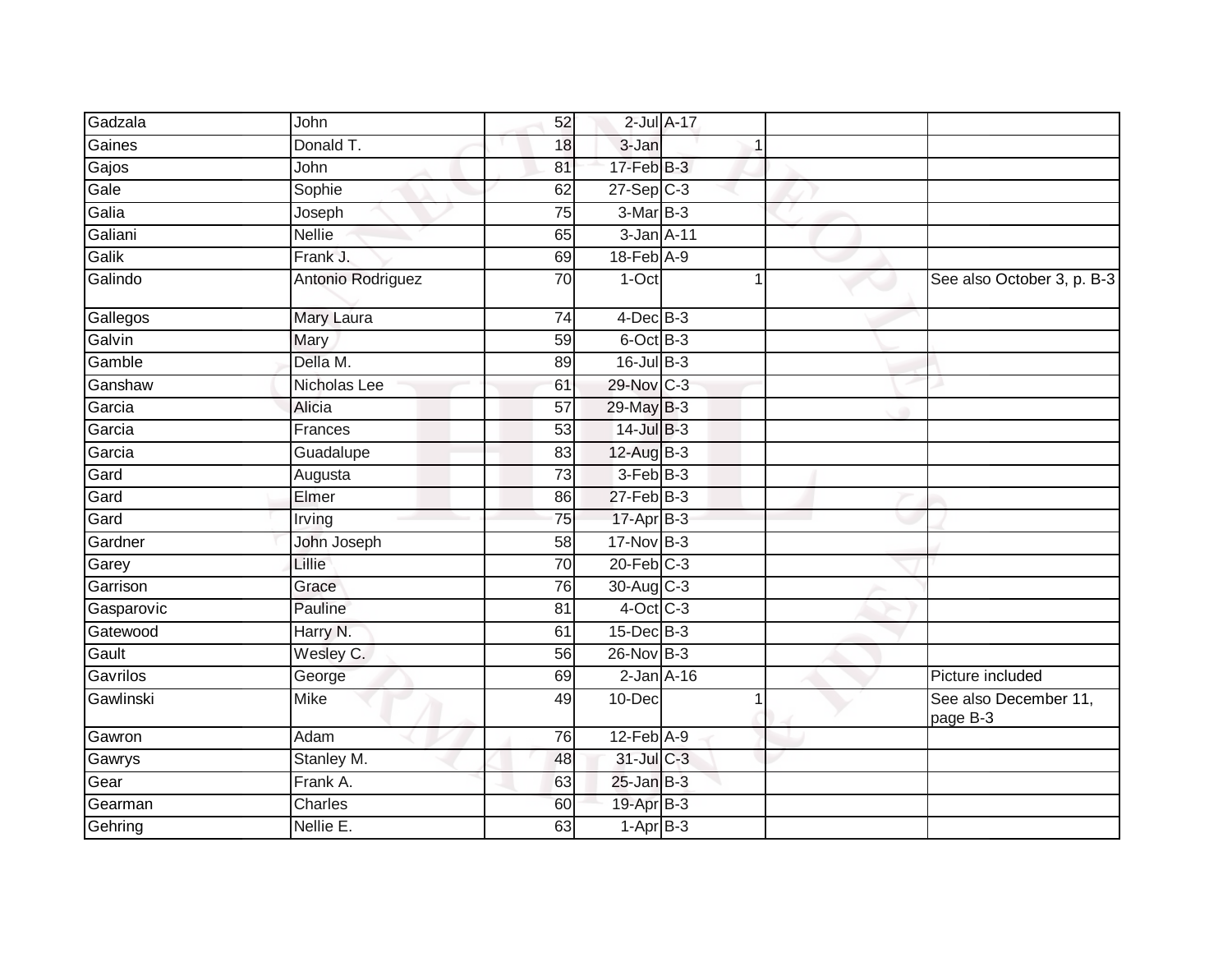| Geib       | Amanda A.        | 75              | $2$ -Jan $A-16$ |  |                                                |
|------------|------------------|-----------------|-----------------|--|------------------------------------------------|
| Geis       | Martin W.        | 53              | $22-Sep$ B-3    |  |                                                |
| Geisen     | Clarence J.      | 62              | 13-Sep C-3      |  |                                                |
| Geisen     | Helen H.         | 52              | 16-May B-3      |  |                                                |
| Geisler    | Mrs. Lloyd       |                 | $25$ -Oct B-3   |  |                                                |
| Gemer      | Mary             | 71              | $2$ -Oct B-3    |  |                                                |
| Genge      | Cecelia Marie    | 80              | 20-Aug A-15     |  |                                                |
| Gerbis     | Sava (Grba)      | 78              | $24$ -Dec $B-3$ |  |                                                |
| Gerhardt   | Franklin (Frank) | 73              | 13-Dec B-3      |  |                                                |
| Germek     | Elizabeth        | 65              | $15$ -Oct B-3   |  |                                                |
| Gerold     | Winifred M.      | 66              | 24-Dec B-3      |  |                                                |
| Gerrity    | James F., Sr.    |                 | $11-Sep$ B-3    |  |                                                |
| Gershman   | Frank            |                 | 29-Dec B-4      |  |                                                |
| Giese      | Russell K.       | 55              | $1-OctB-3$      |  |                                                |
| Gilchrist  | Lillian F.       | 84              | 26-Apr B-3      |  |                                                |
| Gillette   | John W.          | 68              | $15$ -Jan $B-3$ |  |                                                |
| Gilskey    | Isadore          | $\overline{82}$ | $4-Feb$ A-15    |  |                                                |
| Gingras    | Edward W.        | 55              | 3-Oct B-3       |  |                                                |
| Girel      | <b>Steve</b>     | 79              | $27-Sep$ $C-3$  |  |                                                |
| Gladys     | Joseph, Jr.      | 60              | 11-Nov A-17     |  |                                                |
| Glazebrook | Viola            | $\overline{82}$ | 19-Aug A-4      |  |                                                |
| Gledhill   | Emma             | $\overline{88}$ | 9-Aug B-3       |  |                                                |
| Glendening | Mary             | 80              | 9-Jul A-15      |  |                                                |
| Glombeck   | John L.          | 57              | 4-Mar A-15      |  |                                                |
| Glowacki   | Frank            | 70              | $7 - Jan$ $B-3$ |  |                                                |
| Gluth      | Henry R.         | 68              | 20-Jun A-15     |  | See also June 21, p. B-3 -<br>picture included |
| Goble      | Ura              | 53              | 28-Jul B-3      |  |                                                |
| Godoy      | Joseph (Santos)  | 35              | $2-AprB-3$      |  |                                                |
| Godra      | Julia            | 68              | 27-Oct B-3      |  |                                                |
| Golas      | John             | 15              | 27-Jun          |  |                                                |
| Gold       | Frieda (Fritzie) |                 | 28-Mar B-3      |  |                                                |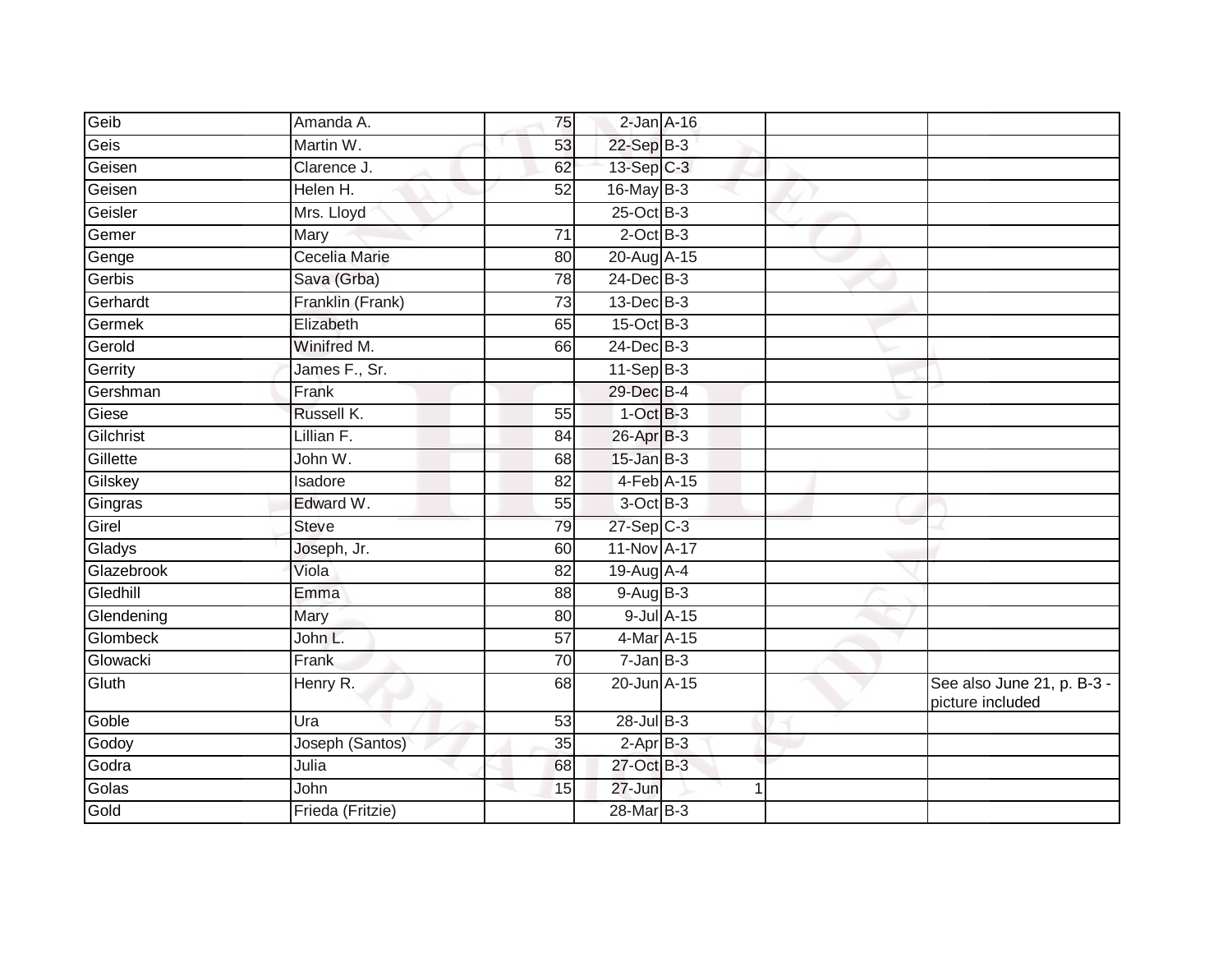| Gold      | Rebecca         |    | $10$ -Dec $B-3$          |   |               |                                                          |
|-----------|-----------------|----|--------------------------|---|---------------|----------------------------------------------------------|
| Goldstein | Jack            | 60 | 12-Mar B-3               |   |               |                                                          |
| Golubic   | Charles (Drago) | 39 | $21$ -Jan B-3            |   |               |                                                          |
| Gonci     | <b>Balazs</b>   | 76 | $12$ -Dec $B-3$          |   |               |                                                          |
| Goodman   | Morris J.       | 73 | $8-SepB-3$               |   |               |                                                          |
| Goodson   | Margaret        | 69 | $25 - Jan$ $B-3$         |   |               |                                                          |
| Gootee    | Daniel P.       | 16 | 14-Apr                   |   |               | Picture included                                         |
| Gora      | Stanley         | 73 | $19$ -Dec $B-3$          |   |               |                                                          |
| Goranson  | George A.       | 70 | 22-Aug A-11              |   |               |                                                          |
| Gordon    | Bertha B.       | 75 | 18-Feb A-9               |   |               |                                                          |
| Gordon    | Stephan         | 65 | $30 - Jan$ $B-3$         |   |               |                                                          |
| Goult     | Albert E.       |    | $17 -$ Jul B-3           |   |               |                                                          |
| Gozdecki  | Thomas S.       | 64 | 30-Sep B-3               |   |               |                                                          |
| Grabovac  | Kathryn         | 66 | $7 - \overline{Apr}$ B-3 |   | Grcevich<br>ى | Name also spelled<br>Grahovac, see April 8, p.<br>$A-15$ |
| Grabski   | Sophie          | 60 | $14$ -Nov B-3            |   |               |                                                          |
| Grady     | Catherine       | 63 | 22-Aug                   | 1 |               |                                                          |
| Grady     | Frank M.        | 66 | 22-Aug                   |   |               |                                                          |
| Grady     | Lauretine       | 59 | 22-Aug                   |   |               |                                                          |
| Gragg     | Bertha D.       | 88 | 2-Dec                    |   |               | See also December 3.<br>page 1 - picture included        |
| Grahovac  | Kathryn         | 66 | 8-Apr A-15               |   | Grcevich      | Name also spelled<br>Grabovac, see April 7, p.<br>$B-3$  |
| Granger   | Hannah J.       | 82 | $1-SepB-3$               |   |               |                                                          |
| Grant     | Leota           |    | 5-Mar A-13               |   | Wright        |                                                          |
| Gray      | Anna Elizabeth  | 78 | $15-Sep$ $B-3$           |   |               |                                                          |
| Gray      | Proctor         |    | 1-Apr                    | 1 |               |                                                          |
| Grcich    | Patsy V.        | 36 | 11-Feb A-13              |   |               |                                                          |
| Grdina    | <b>John</b>     | 67 | $4-SepB-3$               |   |               |                                                          |
| Greb      | Anna K.         | 82 | 13-Sep C-3               |   |               |                                                          |
| Greenwald | Samuel          | 67 | 28-Aug A-15              |   |               | Picture included                                         |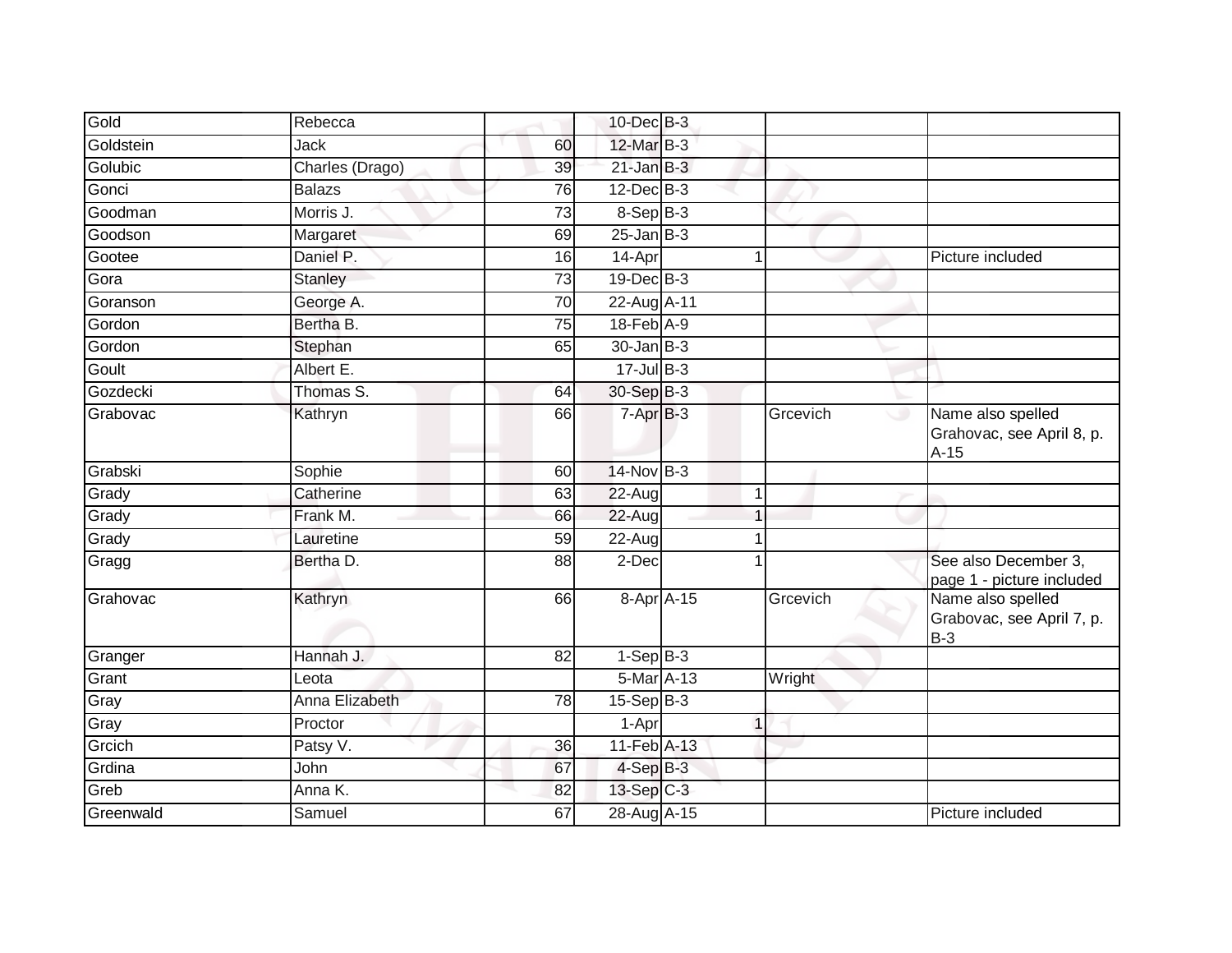| Greer          | Mabel S.          | 42              | $21$ -May B-3   |                 |              |  |                                 |
|----------------|-------------------|-----------------|-----------------|-----------------|--------------|--|---------------------------------|
| Greer          | Meda M.           | 76              | 3-Mar B-3       |                 |              |  |                                 |
| Gregory        | Pearl M.          | 58              | 15-Feb          |                 | $\mathbf{1}$ |  |                                 |
| Gregurich      | Theresa Horina    | 90              | $6$ -May $B-3$  |                 |              |  |                                 |
| Grieseler      | <b>Hilma</b>      | $\overline{71}$ | $15$ -Jan B-3   |                 |              |  |                                 |
| Griesmar       | Gerald (Jerry)    | 15              | 22-Sep          |                 | $\mathbf{1}$ |  | Picture included                |
| Grieving       | Marie             | $\overline{51}$ | 4-Mar A-15      |                 |              |  |                                 |
| <b>Griffin</b> | Alberta           | $\overline{3}$  | 13-Jan          |                 | $\mathbf 1$  |  | Picture of incident<br>included |
| Griffin        | Clark             | $\overline{2}$  | 13-Jan          |                 |              |  | Picture of incident<br>included |
| Griffin        | Emogene           | $\overline{7}$  | 13-Jan          |                 |              |  | Picture of incident<br>included |
| Griffin        | Gloria Jean       | 4               | 13-Jan          |                 | $\mathbf 1$  |  | Picture of incident<br>included |
| Griffin        | Joseph L.         | 78              | 23-Jul A-13     |                 |              |  |                                 |
| Grigsby        | John              |                 | 21-Nov          |                 | $\mathbf 1$  |  |                                 |
| Gritten        | Harold            | 50              | 4-Mar A-15      |                 |              |  |                                 |
| Grobaugh       | Vaughn F.         | 58              | 10-Sep B-3      |                 |              |  |                                 |
| Groff          | Robert H., Sr.    | 52              | $4-SepB-3$      |                 |              |  |                                 |
| Grose          | Howard            |                 | $26$ -May B-3   |                 |              |  |                                 |
| Grossman       | Harry S.          | 52              | $7 - JanB - 3$  |                 |              |  |                                 |
| Grosso         | <b>Charles</b>    | 80              | $21$ -Jul B-3   |                 |              |  |                                 |
| Groszek        | Antoni            | 78              | 30-Jul A-15     |                 |              |  |                                 |
| Grover         | Glenn V.          | 65              | $9 - Jun$ $B-3$ |                 |              |  |                                 |
| Gruca          | Joseph            | $\overline{77}$ | $29$ -Apr $B-3$ |                 |              |  |                                 |
| Grunstein      | <b>Balazs</b>     | 80              | 16-May B-3      |                 |              |  |                                 |
| Grysiewicz     | Dorothy A.        | 43              | 11-Oct C-3      |                 |              |  |                                 |
| Grzankowski    | Constantine (Gus) | 63              | 30-Jul A-15     |                 |              |  |                                 |
| Gualandi       | Caroline          | infant          | $18$ -Jan B-3   |                 |              |  |                                 |
| Gubitz         | Sarah             | 70              | 31-Mar B-3      |                 |              |  |                                 |
| Guenzer        | Lena              | 92              | $1-AugB-3$      |                 |              |  |                                 |
| Guering        | <b>Fred Paul</b>  | 68              |                 | $2$ -Jul $A-17$ |              |  |                                 |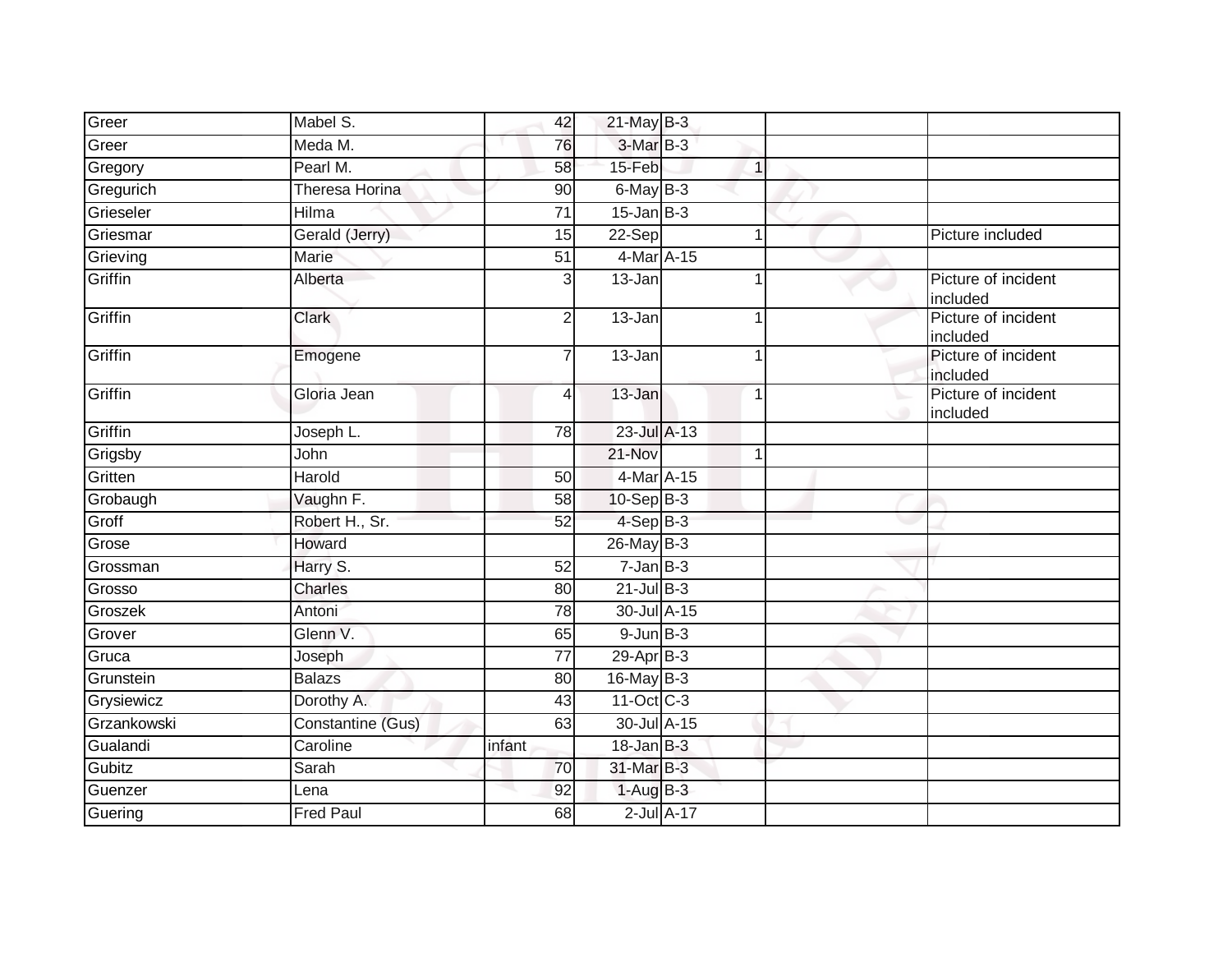| Guest           | Oliver J.         | 73              | 22-Jul B-3      |           |                                  |
|-----------------|-------------------|-----------------|-----------------|-----------|----------------------------------|
| Guiden          | Eleanor           | 31              | 8-Jan A-15      |           |                                  |
| Gulotta         | Calogero          | 75              | 8-Oct B-3       |           |                                  |
| Gulvas          | Mary              | 76              | 20-Jun A-15     |           |                                  |
| Gunlogson       | John E.           | $\overline{47}$ | $5 - Jun$ $B-3$ |           |                                  |
| Gunther         | Theofilia         | 71              | 11-Apr A-13     |           |                                  |
| Gurevitz        | Dora              | 83              | 8-Mar B-3       |           |                                  |
| Gutierrez       | Silvino           | 63              | 28-Oct B-3      |           |                                  |
| Gutowski        | William           | 78              | 10-Mar B-3      |           |                                  |
| Gyerkes         | John              | 79              | $24$ -May B-3   |           | Name also spelled Hoszu          |
| Haag            | Virginia Rose     | 47              | 11-Apr A-13     |           |                                  |
| <b>Haak</b>     | Marie D.          | 57              | $9-Sep$ $B-3$   |           |                                  |
| Habrelewicz     | Monica            | 64              | 28-Jul B-3      | Krukowski |                                  |
| Hagedorn        | Marshall H.       | 49              | 24-Feb B-3      |           |                                  |
| Haglund         | Carl              | 59              | $9-Sep$ $B-3$   |           |                                  |
| Hagstedt        | <b>Steve</b>      | 63              | 29-Sep B-3      |           |                                  |
| Hagstrom        | <b>Jody Sue</b>   | 11 months       | 8-Mar B-3       |           |                                  |
| Hahney          | Jerry             | 24              | 23-Jul A-13     |           |                                  |
| Hairgrove       | Charlotte         | 46              | 6-Mar B-3       |           |                                  |
| Halajcsik       | Anna              | 81              | 19-Mar B-3      |           |                                  |
| <b>Halas</b>    | Paul S.           | 62              | $23$ -Apr $B-3$ |           |                                  |
| Halasz          | Margaret Ann      | 68              | $15$ -Jul $B-3$ |           |                                  |
| Halbrook        | <b>Homer Dale</b> | 28              | 13-Jan          |           | See also January 14, p. A-<br>13 |
| <b>Halbrook</b> | May V.            | 62              | $22$ -Jan B-3   |           |                                  |
| Hale            | Frank             | 56              | $24-Apr$ B-3    |           |                                  |
| Halfman         | John, Sr.         | 70              | $21$ -Jan B-3   |           |                                  |
| Halic           | Anton             | 68              | $28$ -Jun $B-3$ |           |                                  |
| Hall            | W. A.             | 36              | 15-Apr          | 1         |                                  |
| Ham             | Homer             | 83              | $21$ -Feb $B-3$ |           |                                  |
| Hamacher        | Gertrude          | 83              | 20-Nov B-3      |           |                                  |
| Haman           | William F.        | 62              | 11-Dec B-3      |           |                                  |
|                 |                   |                 |                 |           |                                  |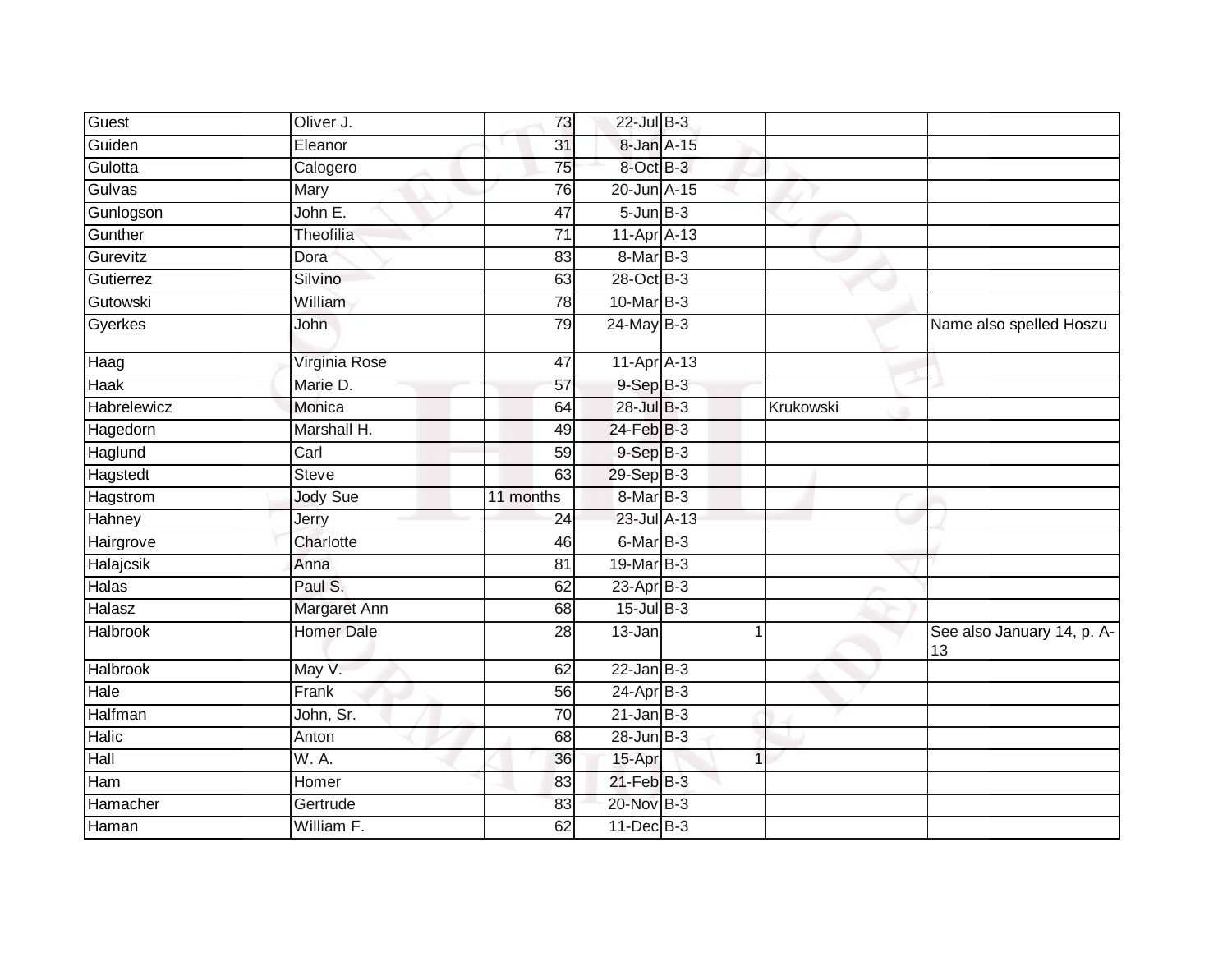| 6-Oct B-3<br>Hamerla<br><b>Bernice Marie</b><br>45<br>3-Sep A-15<br>Antoinette<br>50<br>Hamilton<br>20-Mar B-3<br>Harry Henry<br>61<br>Hamilton<br>$21$ -Jan B-3<br>Lloyd<br>69<br>$6$ -Feb $B-3$<br>Mary Ann<br>98<br>Hettie<br>$9-Sep B-3$<br>96<br>Hamm<br>William T.<br>13-Aug B-3<br>Hammond<br>83<br>$7$ -Oct $B-3$<br>Lillian<br>71<br>Hampton<br>$19$ -Jun $B-3$<br>Hamrlik<br>John<br>77<br>$4-Sep$ B-3<br>Hanchar<br>67<br><b>Barbara</b><br>23-Sep B-3<br>Hanchar<br>George<br>69<br>$16$ -Jan B-3<br>Dorothy L.<br>53<br>$17 - Jan$ $B-3$<br>John F.<br>74<br>Hannemann<br>23-May B-3<br>John H.<br>Hannon<br>68<br>28-Oct B-3<br>75<br>Ljuba<br>Charles J.<br>3-Jan A-11<br><b>Harbrecht</b><br>87<br>William O.<br>85<br>$15$ -Nov B-3<br>Harder<br>Hardin<br>Sam<br>42<br>2-Apr<br>$\overline{1}$<br>11-Apr A-13<br>$\overline{71}$<br>James<br>$7-Nov$ B-3<br>59<br>Hardy<br>Charles<br><b>Harkin</b><br>15-Apr A-19<br>Michael<br>74<br>$24$ -Jul B-3<br>Harry T.<br>Harmon<br>40<br>$20$ -Oct B-3<br>Name also spelled Harrell<br>39<br>Harreld<br>Lois Jean<br>18-Oct C-3<br>Lois Jean<br>39<br>$8-Sep$ $B-3$<br>Elma B.<br>Harris<br>68<br>$6-Sep$ $C-3$<br>Thomas E.<br>53<br>Hart<br>Hartlerode<br>25-Jul A-11<br>Verna<br>64<br>28-Jun B-3<br>79<br>Anna<br>Metta E.<br>22-Apr A-15<br>Hartman<br>94<br>Albert A., Sr.<br>55<br>$23$ -Aug $B-3$ | Hamer      | <b>Bertha</b> | 90 | 10-Apr C-3 |  |                           |
|------------------------------------------------------------------------------------------------------------------------------------------------------------------------------------------------------------------------------------------------------------------------------------------------------------------------------------------------------------------------------------------------------------------------------------------------------------------------------------------------------------------------------------------------------------------------------------------------------------------------------------------------------------------------------------------------------------------------------------------------------------------------------------------------------------------------------------------------------------------------------------------------------------------------------------------------------------------------------------------------------------------------------------------------------------------------------------------------------------------------------------------------------------------------------------------------------------------------------------------------------------------------------------------------------------------------------------------------------------------------|------------|---------------|----|------------|--|---------------------------|
|                                                                                                                                                                                                                                                                                                                                                                                                                                                                                                                                                                                                                                                                                                                                                                                                                                                                                                                                                                                                                                                                                                                                                                                                                                                                                                                                                                        |            |               |    |            |  |                           |
|                                                                                                                                                                                                                                                                                                                                                                                                                                                                                                                                                                                                                                                                                                                                                                                                                                                                                                                                                                                                                                                                                                                                                                                                                                                                                                                                                                        | Hamilton   |               |    |            |  |                           |
|                                                                                                                                                                                                                                                                                                                                                                                                                                                                                                                                                                                                                                                                                                                                                                                                                                                                                                                                                                                                                                                                                                                                                                                                                                                                                                                                                                        |            |               |    |            |  |                           |
|                                                                                                                                                                                                                                                                                                                                                                                                                                                                                                                                                                                                                                                                                                                                                                                                                                                                                                                                                                                                                                                                                                                                                                                                                                                                                                                                                                        |            |               |    |            |  |                           |
|                                                                                                                                                                                                                                                                                                                                                                                                                                                                                                                                                                                                                                                                                                                                                                                                                                                                                                                                                                                                                                                                                                                                                                                                                                                                                                                                                                        | Hamilton   |               |    |            |  |                           |
|                                                                                                                                                                                                                                                                                                                                                                                                                                                                                                                                                                                                                                                                                                                                                                                                                                                                                                                                                                                                                                                                                                                                                                                                                                                                                                                                                                        |            |               |    |            |  |                           |
|                                                                                                                                                                                                                                                                                                                                                                                                                                                                                                                                                                                                                                                                                                                                                                                                                                                                                                                                                                                                                                                                                                                                                                                                                                                                                                                                                                        |            |               |    |            |  |                           |
|                                                                                                                                                                                                                                                                                                                                                                                                                                                                                                                                                                                                                                                                                                                                                                                                                                                                                                                                                                                                                                                                                                                                                                                                                                                                                                                                                                        |            |               |    |            |  |                           |
|                                                                                                                                                                                                                                                                                                                                                                                                                                                                                                                                                                                                                                                                                                                                                                                                                                                                                                                                                                                                                                                                                                                                                                                                                                                                                                                                                                        |            |               |    |            |  |                           |
|                                                                                                                                                                                                                                                                                                                                                                                                                                                                                                                                                                                                                                                                                                                                                                                                                                                                                                                                                                                                                                                                                                                                                                                                                                                                                                                                                                        |            |               |    |            |  |                           |
|                                                                                                                                                                                                                                                                                                                                                                                                                                                                                                                                                                                                                                                                                                                                                                                                                                                                                                                                                                                                                                                                                                                                                                                                                                                                                                                                                                        |            |               |    |            |  |                           |
|                                                                                                                                                                                                                                                                                                                                                                                                                                                                                                                                                                                                                                                                                                                                                                                                                                                                                                                                                                                                                                                                                                                                                                                                                                                                                                                                                                        | Hanlan     |               |    |            |  |                           |
|                                                                                                                                                                                                                                                                                                                                                                                                                                                                                                                                                                                                                                                                                                                                                                                                                                                                                                                                                                                                                                                                                                                                                                                                                                                                                                                                                                        |            |               |    |            |  |                           |
|                                                                                                                                                                                                                                                                                                                                                                                                                                                                                                                                                                                                                                                                                                                                                                                                                                                                                                                                                                                                                                                                                                                                                                                                                                                                                                                                                                        |            |               |    |            |  |                           |
|                                                                                                                                                                                                                                                                                                                                                                                                                                                                                                                                                                                                                                                                                                                                                                                                                                                                                                                                                                                                                                                                                                                                                                                                                                                                                                                                                                        | Haralovich |               |    |            |  |                           |
|                                                                                                                                                                                                                                                                                                                                                                                                                                                                                                                                                                                                                                                                                                                                                                                                                                                                                                                                                                                                                                                                                                                                                                                                                                                                                                                                                                        |            |               |    |            |  |                           |
|                                                                                                                                                                                                                                                                                                                                                                                                                                                                                                                                                                                                                                                                                                                                                                                                                                                                                                                                                                                                                                                                                                                                                                                                                                                                                                                                                                        |            |               |    |            |  |                           |
|                                                                                                                                                                                                                                                                                                                                                                                                                                                                                                                                                                                                                                                                                                                                                                                                                                                                                                                                                                                                                                                                                                                                                                                                                                                                                                                                                                        |            |               |    |            |  |                           |
|                                                                                                                                                                                                                                                                                                                                                                                                                                                                                                                                                                                                                                                                                                                                                                                                                                                                                                                                                                                                                                                                                                                                                                                                                                                                                                                                                                        | Harding    |               |    |            |  |                           |
|                                                                                                                                                                                                                                                                                                                                                                                                                                                                                                                                                                                                                                                                                                                                                                                                                                                                                                                                                                                                                                                                                                                                                                                                                                                                                                                                                                        |            |               |    |            |  |                           |
|                                                                                                                                                                                                                                                                                                                                                                                                                                                                                                                                                                                                                                                                                                                                                                                                                                                                                                                                                                                                                                                                                                                                                                                                                                                                                                                                                                        |            |               |    |            |  |                           |
|                                                                                                                                                                                                                                                                                                                                                                                                                                                                                                                                                                                                                                                                                                                                                                                                                                                                                                                                                                                                                                                                                                                                                                                                                                                                                                                                                                        |            |               |    |            |  |                           |
|                                                                                                                                                                                                                                                                                                                                                                                                                                                                                                                                                                                                                                                                                                                                                                                                                                                                                                                                                                                                                                                                                                                                                                                                                                                                                                                                                                        |            |               |    |            |  |                           |
|                                                                                                                                                                                                                                                                                                                                                                                                                                                                                                                                                                                                                                                                                                                                                                                                                                                                                                                                                                                                                                                                                                                                                                                                                                                                                                                                                                        | Harrell    |               |    |            |  | Name also spelled Harreld |
|                                                                                                                                                                                                                                                                                                                                                                                                                                                                                                                                                                                                                                                                                                                                                                                                                                                                                                                                                                                                                                                                                                                                                                                                                                                                                                                                                                        |            |               |    |            |  |                           |
|                                                                                                                                                                                                                                                                                                                                                                                                                                                                                                                                                                                                                                                                                                                                                                                                                                                                                                                                                                                                                                                                                                                                                                                                                                                                                                                                                                        |            |               |    |            |  |                           |
|                                                                                                                                                                                                                                                                                                                                                                                                                                                                                                                                                                                                                                                                                                                                                                                                                                                                                                                                                                                                                                                                                                                                                                                                                                                                                                                                                                        |            |               |    |            |  |                           |
|                                                                                                                                                                                                                                                                                                                                                                                                                                                                                                                                                                                                                                                                                                                                                                                                                                                                                                                                                                                                                                                                                                                                                                                                                                                                                                                                                                        | Hartman    |               |    |            |  |                           |
|                                                                                                                                                                                                                                                                                                                                                                                                                                                                                                                                                                                                                                                                                                                                                                                                                                                                                                                                                                                                                                                                                                                                                                                                                                                                                                                                                                        |            |               |    |            |  |                           |
|                                                                                                                                                                                                                                                                                                                                                                                                                                                                                                                                                                                                                                                                                                                                                                                                                                                                                                                                                                                                                                                                                                                                                                                                                                                                                                                                                                        | Hartrunft  |               |    |            |  |                           |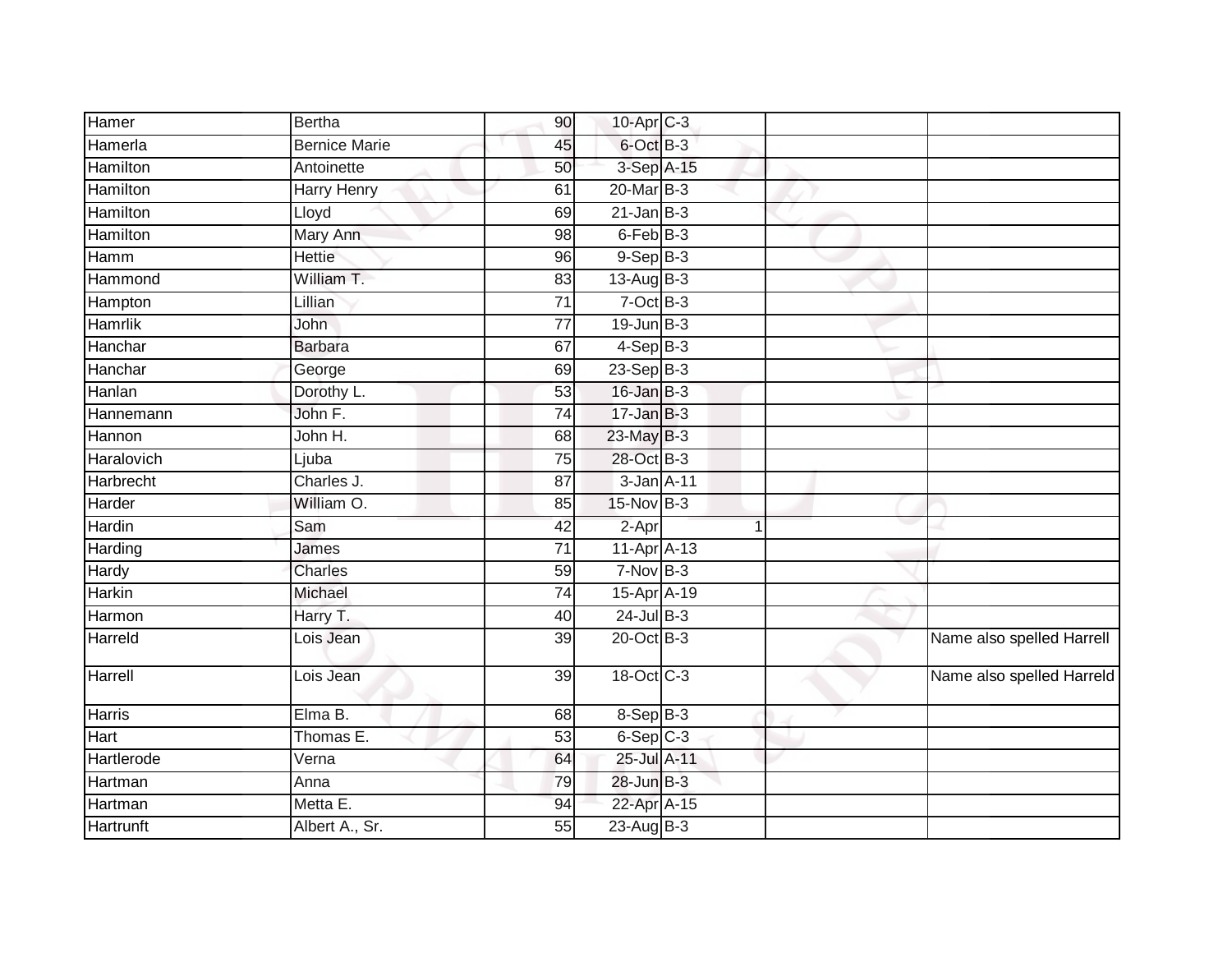| Harubin          | Frank                | 56              | 29-Mar B-3      |              |                                      |
|------------------|----------------------|-----------------|-----------------|--------------|--------------------------------------|
| Haskell          | Emory F.             | 68              | 13-Nov D-3      |              |                                      |
| <b>Haslett</b>   | John William         | 76              | $1$ -Dec $B-3$  |              |                                      |
| Hassan           | Alex                 | 69              | 11-Feb A-13     |              | Name also listed as Zaner,<br>Mahmet |
| Hasse            | <b>Pearl Alice</b>   | 80              | $7-MarB-3$      |              |                                      |
| Hasselbring      | Vernon L             | 43              | 8-Sep           | 1            | Picture included                     |
| Hastings         | Fred R.              | 42              | 30-Oct B-3      |              |                                      |
| Hastings         | son                  | infant          | $14$ -Aug D-3   |              |                                      |
| Hatton           | Russell              | 73              | 28-Feb A-11     |              |                                      |
| Haviley          | Dorothy M.           | 56              | $12$ -Mar $B-3$ |              |                                      |
| <b>Hawkins</b>   | <b>Orland Blaine</b> | 62              | $16$ -Jan B-3   |              |                                      |
| Hawks            | Hubert W.            | 55              | 18-Jul B-3      |              |                                      |
| Hawn             | Mabel T.             | 62              | $2$ -Dec $B-3$  |              |                                      |
| Hayden           | Andrew               | 15              | 10-Jun          | 1            | See also June 13, p. B-3             |
| Hayman           | $\overline{Ida}$     | 78              | 20-Jun          | $\mathbf{1}$ |                                      |
| Hays             | John A.              | 82              | 25-Feb A-13     |              |                                      |
| Hayworth         | Otto                 | 72              | 8-Apr A-15      |              |                                      |
| Head             | $OmaB$ .             | 66              | 20-Oct B-3      |              |                                      |
| Heckleman        | Edward J.            | 72              | 19-Apr B-3      |              | Picture included                     |
| Heckman          | Helen                | 60              | $20 - Sep$ C-3  |              |                                      |
| Hedge            | Edgar                | 52              | 11-Nov A-17     |              |                                      |
| Hedges           | Tobey A.             | 51              | $19$ -Jul C-3   |              |                                      |
| <b>Hedrick</b>   | Andrew               | $\overline{58}$ | $17 - Jun$ B-3  |              |                                      |
| <b>Heffernan</b> | Jane E.              | 65              | 24-Mar B-3      |              |                                      |
| <b>Heffling</b>  | Frank                | $\overline{53}$ | 23-Sep          | 1            |                                      |
| Hegedus          | Julia                | 84              | 29-Jul A-15     |              |                                      |
| Hegedus          | Susie Bodnar         | 76              | $5$ -May $C$ -3 |              |                                      |
| <b>Heidrick</b>  | O. E. (Pete)         | 60              | 11-Feb A-13     |              |                                      |
| Heikema          | Dina                 | 66              | $1$ -Jul $A-15$ |              |                                      |
| Hein             | Carol                | 20              | $1-FebB-3$      |              |                                      |
| Heindbrink       | Frank C.             | 82              | 16-May B-3      |              |                                      |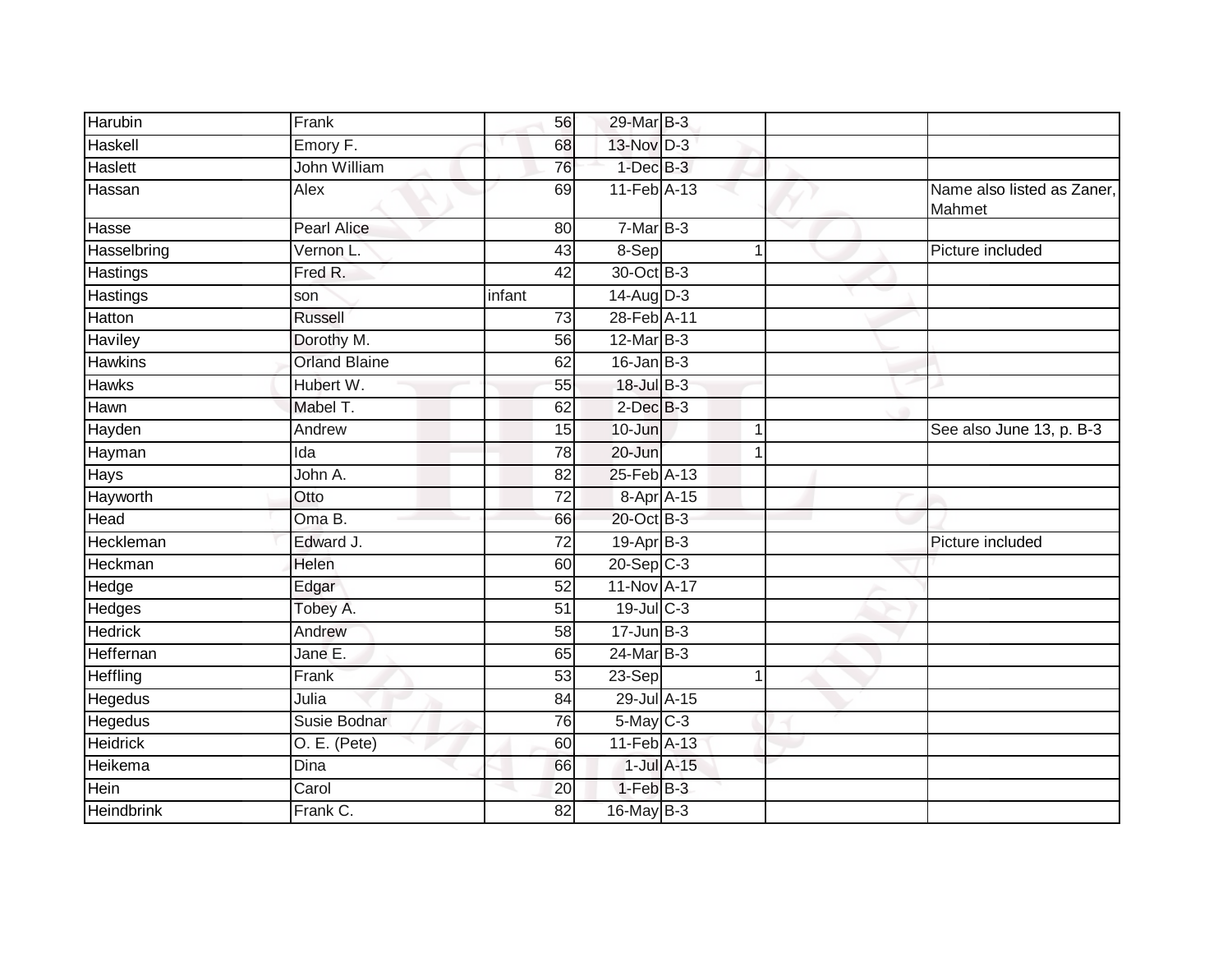| Heindl        | Henry, Sr.         | 89              | 8-May B-3        |   |                                                             |
|---------------|--------------------|-----------------|------------------|---|-------------------------------------------------------------|
| Heine         | Martin             | 56              | 31-Oct B-3       |   |                                                             |
| <b>Heintz</b> | Daniel J.          | $\overline{37}$ | 14-May B-3       |   |                                                             |
| Held          | Albert             | 79              | 29-Jan A-19      |   |                                                             |
| Helwig        | Margaret M.        |                 | $24$ -Dec $B-3$  |   |                                                             |
| Henderson     | William E.         | 17              | 26-Dec B-3       |   |                                                             |
| Hendrickson   | Marlin             | $\overline{37}$ | 12-Sep A-15      |   |                                                             |
| Henning       | Emily              | 83              | 11-Feb A-13      |   |                                                             |
| Hensley       | Burton E.          | 68              | 13-Oct C-3       |   |                                                             |
| Hensley       | Ray                | $\overline{71}$ | $3$ -Jun $B-3$   |   |                                                             |
| Henson        | Jeral W.           | $\overline{23}$ | 8-Oct            |   | See also October 9, p. C-3                                  |
| Henthorn      | Kathryn E.         | 87              | 20-Nov B-3       |   |                                                             |
| Herakovich    | Ada                | 64              | $15$ -Feb $C-3$  |   |                                                             |
| Herkner       | Rosa               | 98              | 8-Jan A-15       |   |                                                             |
| Hermann       | Julia              | 85              | 13-Oct C-3       |   |                                                             |
| Hernandez     | Gregorio           | 32              | 3-Jun            | 1 | Picture of incident<br>included; see also June 4,<br>p. B-3 |
| Hernandez     | Isabel (Chavelita) | 71              | $18-Sep$ B-3     |   |                                                             |
| Hernandez     | Maria G.           | 72              | $1-OctB-3$       |   |                                                             |
| Herold        | Marjorie           | 50              | 21-Oct B-3       |   |                                                             |
| Herrera       | Jesse              | 55              | $2$ -Dec $B-3$   |   |                                                             |
| Hertenstein   | Lois I.            | $\overline{55}$ | 18-Dec B-3       |   |                                                             |
| <b>Hess</b>   | Mary F.            | 97              | 11-Nov A-17      |   |                                                             |
| Hess          | Walter B.          | 68              | $1-Sep B-3$      |   |                                                             |
| Hesterman     | Henry              | 77              | $1-AprB-3$       |   |                                                             |
| Heuring       | Thomas R.          | 41              | $17 - Feb$ $B-3$ |   |                                                             |
| Hickel        | Isom               | $\overline{71}$ | 15-Oct B-3       |   |                                                             |
| Hickey        | James A.           | 49              | 28-Mar B-3       |   |                                                             |
| Hickman       | Maude F.           | 82              | 29-Mar B-3       |   |                                                             |
| Hickman       | Wallace A.         | 61              | 28-Oct B-3       |   |                                                             |
| <b>Hicks</b>  | John C.            | 67              | $14$ -Jun $B-3$  |   |                                                             |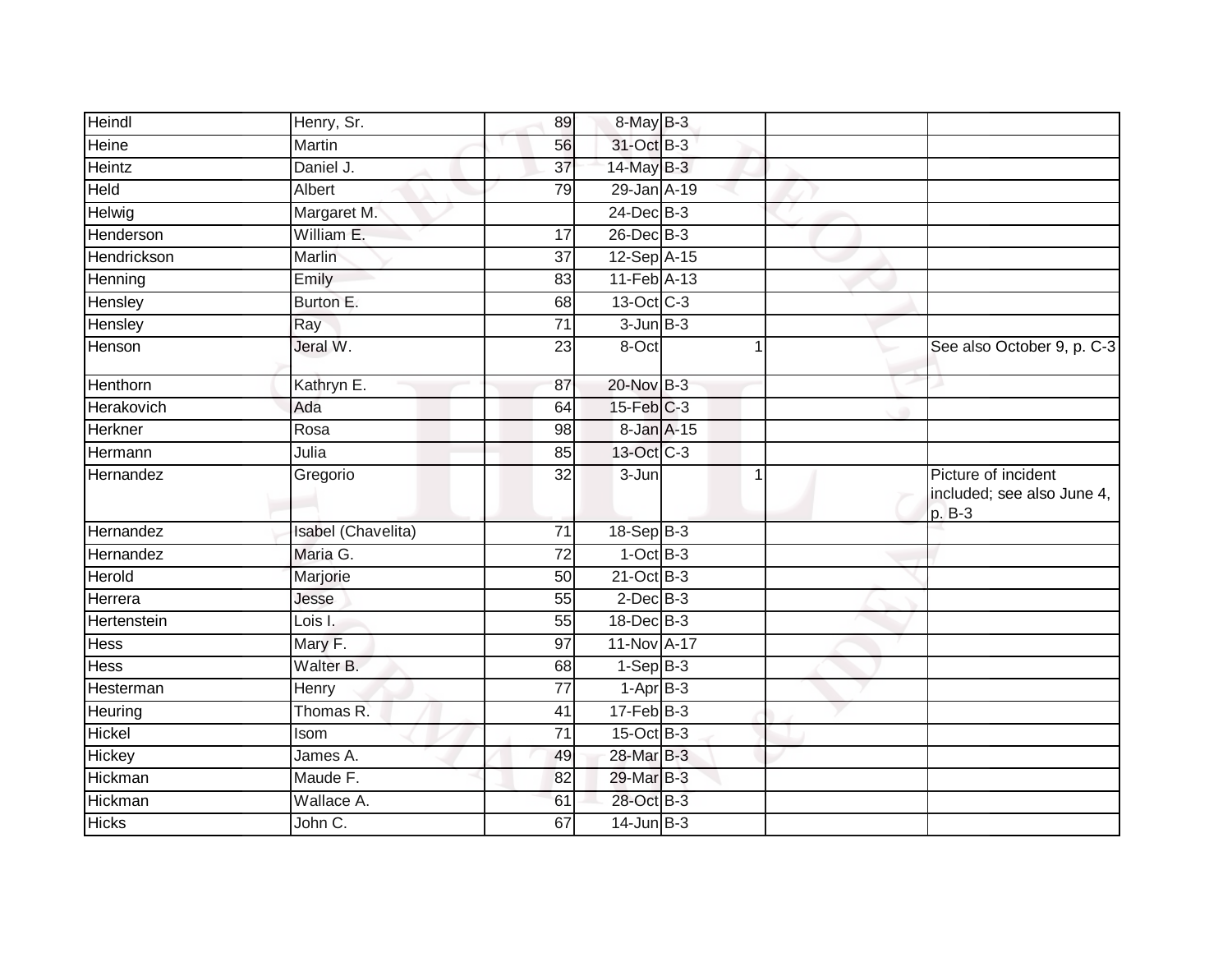| <b>Hicks</b>      | Robert             | 68              | 31-Mar B-3        |   |                  |
|-------------------|--------------------|-----------------|-------------------|---|------------------|
| <b>Hicks</b>      | Walter L.          | 38              | 25-Aug C-3        |   |                  |
| Highland          | Michael H.         | 87              | 26-Aug B-3        |   |                  |
| <b>Hilbrich</b>   | Walter             | $\overline{77}$ | $10$ -Feb $B-3$   |   |                  |
| <b>Hildebrand</b> | Catherine          | 76              | $5-AugB-3$        |   |                  |
| Hill              | Forest (Fonce)     | 45              | $2-AugB-3$        |   |                  |
| Hill              | Fujie              |                 | $2$ -Jan $A-16$   |   |                  |
| Hill              | <b>Jesse Frank</b> | 65              | $17 - Feb$ $B-3$  |   |                  |
| Hill              | John M.            | 59              | $22$ -Jul B-3     |   |                  |
| Hilstrom          | <b>Helen</b>       | 76              | $6$ -Jun $A-15$   |   |                  |
| Himden            | Mary S.            | 69              | $12$ -Dec $B-3$   |   |                  |
| Hinckley          | Mrs. John A.       | 42              | $12$ -Aug B-3     |   |                  |
| <b>Hinos</b>      | Helen              | 76              | 26-May B-3        |   |                  |
| Hirata            | Kenneth            | 33              | 22-Feb            | 1 |                  |
| Hlavach           | Mary S.            | 59              | 11-Mar A-13       |   |                  |
| Hmurovic          | Charles, Sr.       | 77              | 28-Jul B-3        |   |                  |
| Hoagland          | Garnett E.         | 45              | 29-Jul A-15       |   |                  |
| Hoblitzel         | Carl H.            | 73              | 27-Oct B-3        |   |                  |
| Hodson            | David M.           | 58              | $3 - Jun$         |   | Picture included |
| Hoffman           | Fred G.            | 90              | $9$ -Jun $B-3$    |   |                  |
| Hoffman           | Mable              | 87              | 26-Dec B-3        |   |                  |
| Hoffman           | Ottilia            | 92              | $6$ -May $B-3$    |   |                  |
| Hofman            | Ida                | 76              | 29-Jan A-19       |   |                  |
| Hogewoning        | Pamela Ann         | 6 months        | $16$ -May B-3     |   |                  |
| Hogg              | James J., Dr.      | 35              | $22$ -Jan B-3     |   |                  |
| Hogueisson        | Anna               | $\overline{71}$ | $1-May$ B-3       |   |                  |
| Holder            | Edgar W.           | $\overline{37}$ | 6-Jan A-17        |   |                  |
| Holland           | Howard             | 61              | $16$ -Jul B-3     |   |                  |
| Hollihan          | Leslie G.          | 60              | 15-Apr A-19       |   |                  |
| Homan             | Margaret           | 88              | $14$ -Feb $ B-3 $ |   |                  |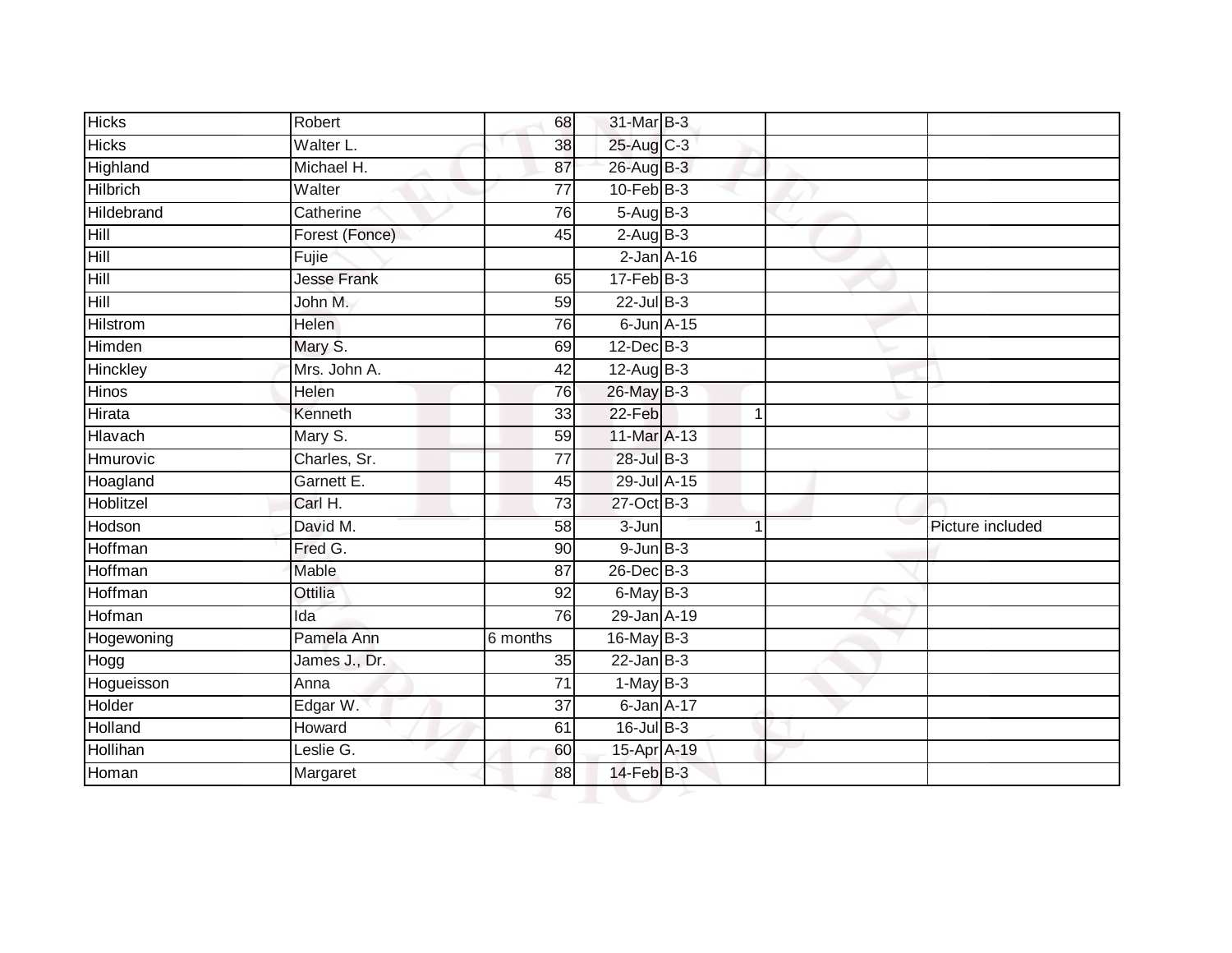| Honderich    | Lura E.                          | 64 | 17-Oct A-15       |  | Name also spelled<br>Hondrich, see October 16,<br>p. D-3          |
|--------------|----------------------------------|----|-------------------|--|-------------------------------------------------------------------|
| Hondrich     | Lura E.                          | 64 | 16-Oct D-3        |  | Name also spelled<br>Honderich, see October                       |
| Hootel       | Lorraine                         | 53 | $9-AugB-3$        |  | 17, p. A-15<br>Name also spelled Hottel,<br>see August 11, p. B-3 |
| Hopper       | Lorenzo                          | 86 | $2$ -Oct $B-3$    |  |                                                                   |
| Horakovich   | George, Jr.                      | 47 | 30-Jun B-3        |  |                                                                   |
| Hornal       | Ida                              |    | $14$ -Aug $D-3$   |  |                                                                   |
| Horner       | George M.                        |    | 49 Februray 5 B-3 |  |                                                                   |
| Horton       | Leone                            |    | $6$ -May $B-3$    |  |                                                                   |
| Horton       | <b>Richard Dale</b>              | 31 | $7-AprB-3$        |  |                                                                   |
| Horvath      | Rose                             | 78 | $15-Sep$ B-3      |  |                                                                   |
| Hosteder     | Margaret                         | 85 | 10-Jul C-3        |  |                                                                   |
| Hoszu        | John                             | 79 | $24$ -May B-3     |  | Name also spelled<br>Gyerkes                                      |
| Hottel       | Lorraine                         | 53 | $11-Aug$ B-3      |  | Name also spelled Hootel,<br>see August 11, p. B-3                |
| Houchin      | Gennie M.                        | 69 | $29-Nov$ C-3      |  |                                                                   |
| <b>Houck</b> | Samuel M.                        | 67 | $24-Oct$ B-3      |  |                                                                   |
| Houston      | Norman L., Airman Third<br>Class | 22 | $10-Sep$ B-3      |  | See also September 15, p.<br>$B-3$                                |
| Houvener     | William J.                       | 47 | $14$ -Jul $B-3$   |  |                                                                   |
| Howard       | Albert                           | 48 | $12$ -Jul         |  |                                                                   |
| Howard       | Charles                          | 40 | $22$ -Apr $A$ -15 |  |                                                                   |
| Howard       | Jesse E.                         | 64 | 29-Apr B-3        |  |                                                                   |
| Howarth      | Thomas J.                        | 63 | 20-Aug A-15       |  |                                                                   |
| Howe         | Mrs. Edward, Sr.                 | 68 | $6$ -Feb $B-3$    |  | First name Elsie, see D-4                                         |
| Hubb         | Aaron, Jr.                       | 26 | 7-Jan             |  |                                                                   |
| Hubbard      | Lawrence                         | 38 | $12$ -Aug $B-3$   |  |                                                                   |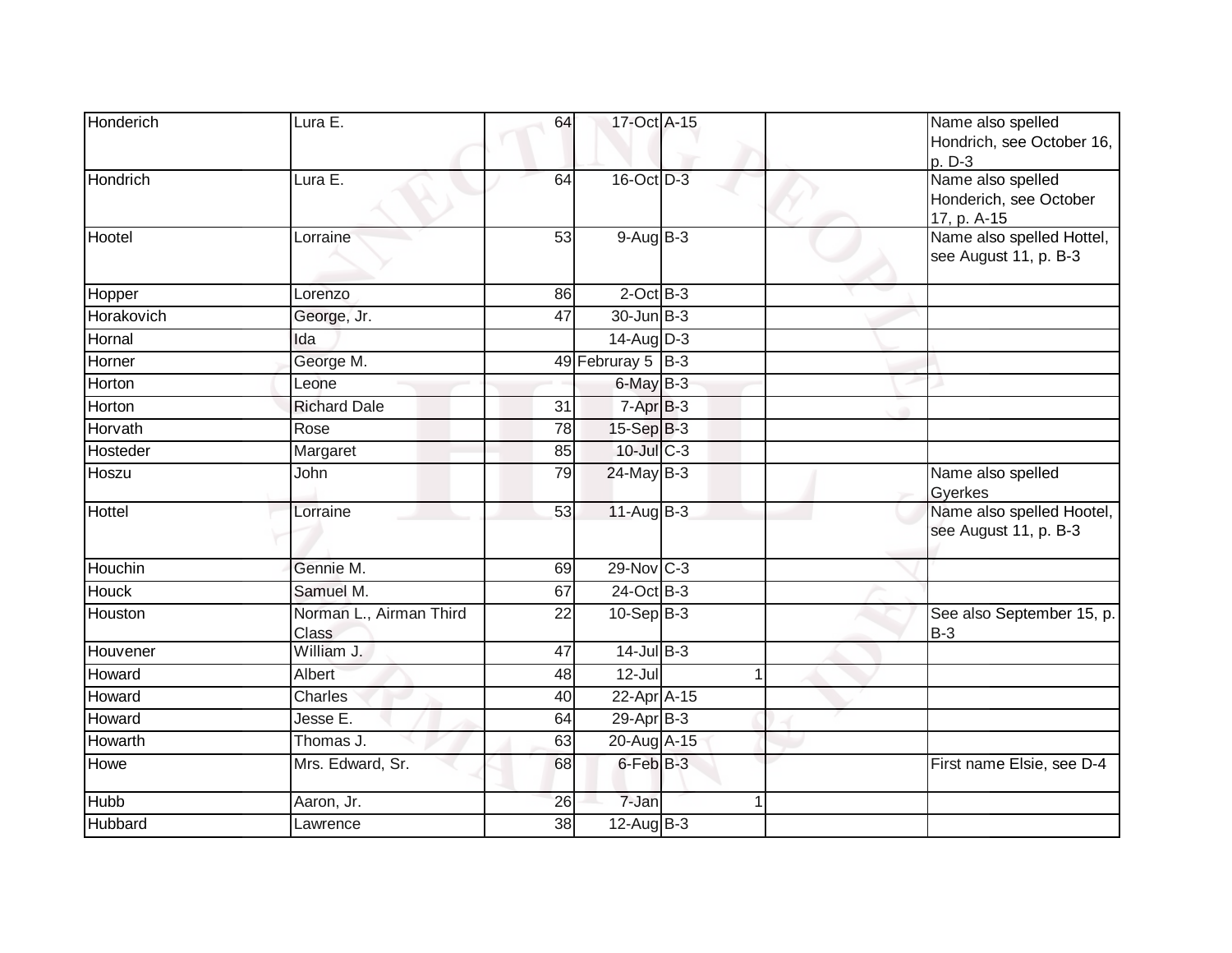| <b>Hubler</b>  | Gayle                 | 5 <sub>1</sub>  | 17-May B-3      |   |                           |
|----------------|-----------------------|-----------------|-----------------|---|---------------------------|
| Huddleston     | Debra                 | 5 months        | $27$ -Jan $B-3$ |   |                           |
| Hudec          | Anna                  | 62              | $1-AugB-3$      |   |                           |
| Hudec          | John Paul             | 40              | $25$ -Oct B-3   |   |                           |
| Hudnall        | Elmer L.              | 60              | $23$ -Jan B-5   |   |                           |
| Hudnall        | <b>Mattie</b>         | 63              | $5-AugB-3$      |   |                           |
| Hudosn         | Zoe                   | 80              | 14-Oct          |   |                           |
| Hudson         | Elizabeth             | 61              | 18-Jun A-15     |   |                           |
| Hudson         | Ella N.               | 86              | $13$ -Dec $B-3$ |   |                           |
| Hueston        | Thomas J.             | $\overline{80}$ | $21$ -May B-3   |   |                           |
| <b>Huff</b>    | <b>Hiram Thompson</b> | 80              | 8-Sep B-3       |   |                           |
| Hughes         | Ervil J., Jr.         | 23              | 28-Oct          |   |                           |
| Huizinga       | Alfred                | 53              | 15-Sep B-3      |   |                           |
| <b>Humbles</b> | David C.              | 37              | 19-Nov B-3      |   |                           |
| Humpfer        | Pearl M.              | $\overline{58}$ | 8-Nov C-3       |   |                           |
| Humpfer        | William J.            | 79              | 25-Feb A-13     |   |                           |
| Humphrey       | Mable F.              | 76              | 16-Oct D-3      |   |                           |
| Hunt           | James A. (John)       | 64              | 22-Oct B-3      |   |                           |
| Hunt           | Leonard               | 78              | 23-Oct D-3      |   |                           |
| Huta           | <b>John</b>           | 64              | 3-Sep A-15      |   |                           |
| Hutchinson     | <b>Thomas</b>         | 17              | 17-Dec          | 1 | Picture included          |
| Ibrahim        | Valeulla              | 81              | 8-Apr A-15      |   |                           |
| Idhe           | Carleton              | 34              | $13$ -Jan B-3   |   |                           |
| Igras          | Peter J.              | 81              | 4-Mar A-15      |   |                           |
| Imler          | Ray King              | 72              | $5-AugB-3$      |   |                           |
| Ingram         | Arthur A.             | 66              | $27$ -Aug $B-3$ |   |                           |
| Istas          | Charles J.            | $\overline{71}$ | $22$ -May B-3   |   |                           |
| Iversen        | boy                   | infant          | $4-AprA-15$     |   |                           |
| <b>Ivey</b>    | Rinaldo               | 88              | 29-Mar B-3      |   |                           |
| Ivey           | Theresa Jo            | 2 months        | 25-Feb A-13     |   |                           |
| <b>Ivy</b>     | Mrs. Charles          | 59              | $21$ -Jan B-3   |   | First name Helen, see C-3 |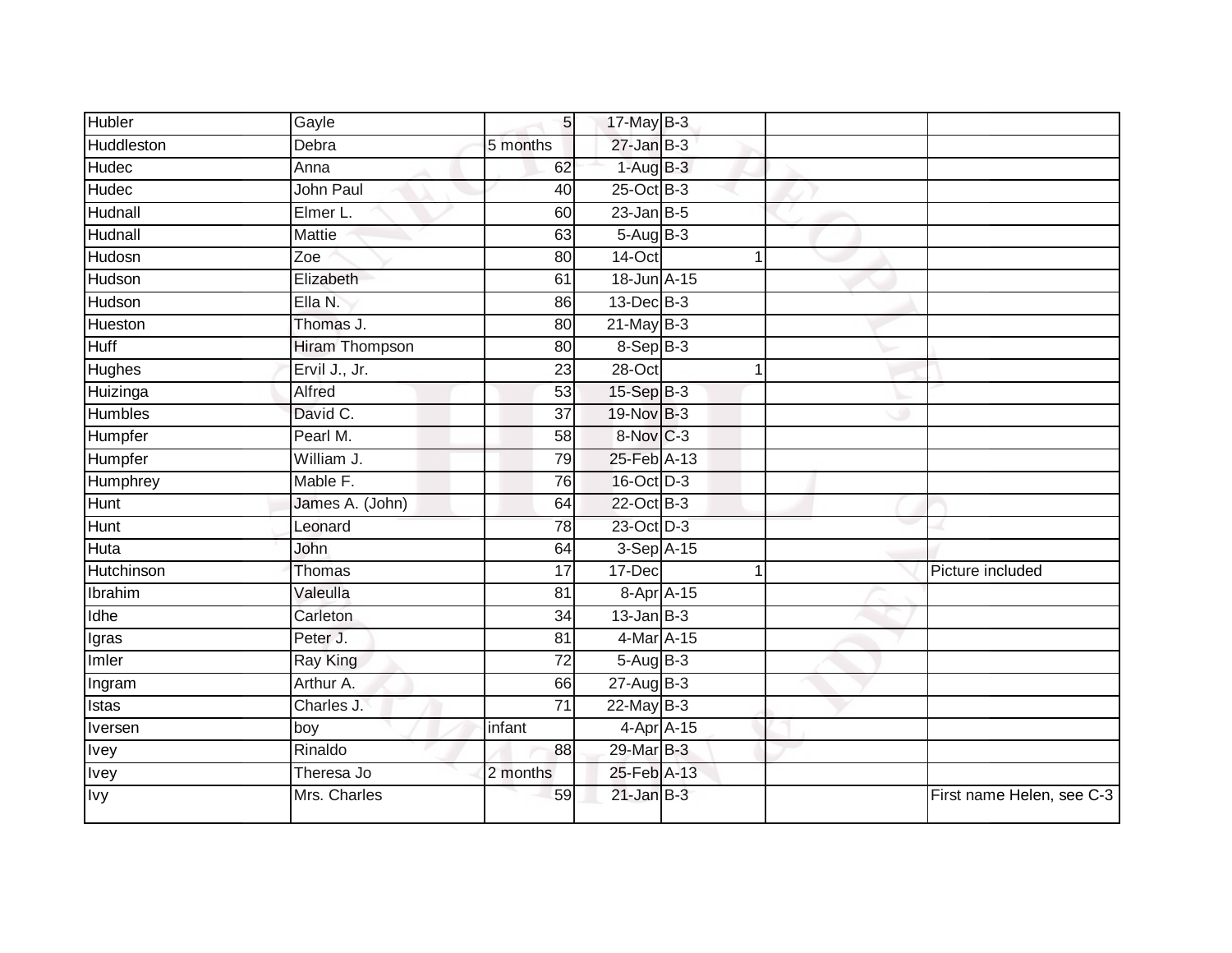| Iwan               | Mary               | 58              | 11-Mar A-13             |  |                                                |
|--------------------|--------------------|-----------------|-------------------------|--|------------------------------------------------|
| Jackson            | Carrie             | 58              | 22-Aug A-11             |  |                                                |
| Jackson            | Jeffro             | 62              | 10-Jun A-15             |  |                                                |
| Jacobson           | Alvin              | 63              | $1-Dec$ B-3             |  |                                                |
| Jacoby             | Clara              |                 | 27-Oct B-3              |  |                                                |
| Jacusis            | Peter              | 47              | 31-Mar B-3              |  |                                                |
| Jakob              | Debra Marie        | 9 days          | $2$ -Jun $B-3$          |  | Name also spelled Jakov,<br>see June 9, p. B-3 |
| Jakola             | John               | 73              | 31-Mar B-3              |  |                                                |
| Jakov              | <b>Debra Marie</b> | 9 days          | $9$ -Jun $B-3$          |  | Name also spelled Jakob,<br>see June 2, p. B-3 |
| Jaloka             | John               | 73              | $2-Apr$ B-3             |  |                                                |
| James              | Arthur L.          | 54              | 22-Dec B-3              |  |                                                |
| Jameson            | Harry D.           | 78              | $14$ -Jul $B-3$         |  |                                                |
| Jamriska           | Anna               | 80              | 26-Aug B-3              |  |                                                |
| Jamroz             | Jacob              | $\overline{75}$ | $19$ -Jun $B-3$         |  |                                                |
| Jamroz             | Magdalen           | 69              | $3$ -Jun $B-3$          |  |                                                |
| Janik              | Antoinette         | $\overline{92}$ | $2-AugB-3$              |  |                                                |
| Janik              | Louis              | 61              | $19-Sep$ B-3            |  |                                                |
| Janik              | <b>Maria</b>       | 87              | $27-Sep$ <sub>C-3</sub> |  |                                                |
| Janis              | Elizabeth          | 77              | $9-Sep B-3$             |  |                                                |
| Janka              | Frank              | 83              | $10$ -Feb $B-3$         |  |                                                |
| Janka              | Frank              | 83              | 11-Feb A-13             |  |                                                |
| Jansak             | John A.            | 68              | $2-Apr$ B-3             |  |                                                |
| Jansen             | Ben                | 89              | 26-Mar B-3              |  |                                                |
| Japkowski          | Leo M., Jr.        | 29              | $24$ -Feb $B-3$         |  |                                                |
| <b>Jaris</b>       | Lila E.            | 50              | $10$ -Feb $B-3$         |  |                                                |
| <b>Jarmakowicz</b> | Alexander          | $\overline{71}$ | $18-Apr$ B-3            |  |                                                |
| Jaskulski          | Edward             | 58              | 5-Nov A-19              |  |                                                |
| Jaskutis           | Thomas             | 1 day           | 17-Nov B-3              |  |                                                |
| Jastrzab           | John, Sr.          | 84              | 17-Dec B-3              |  |                                                |
| Jaumann            | Vera               | 67              | $4$ -Oct C-3            |  |                                                |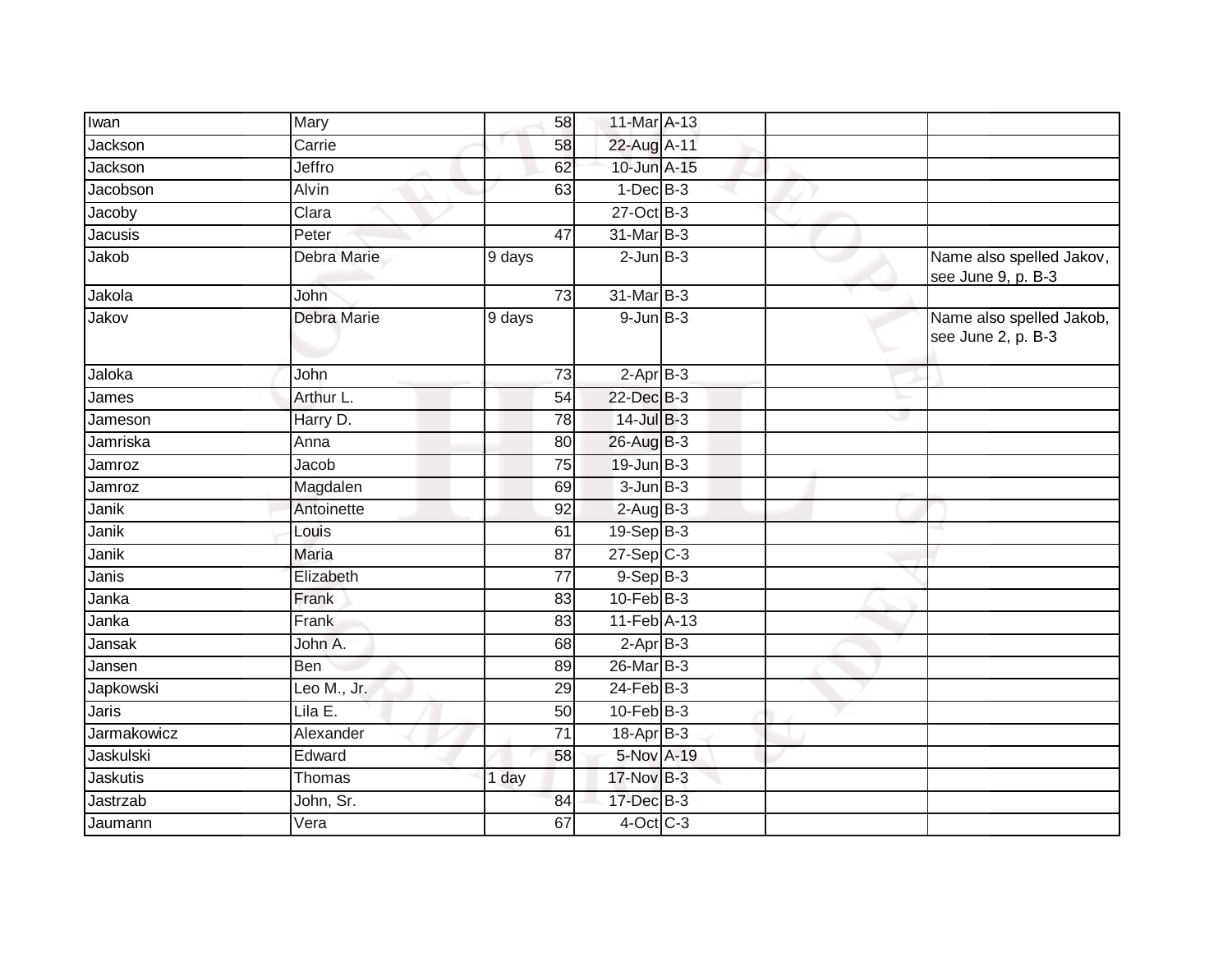| Jefchak          | Anna                 | 76              | 29-Mar B-3       |              |                                                          |
|------------------|----------------------|-----------------|------------------|--------------|----------------------------------------------------------|
| Jefchak          | Michael              | 62              | $21$ -Aug $B-3$  |              |                                                          |
| <b>Jefferson</b> | Grace C.             | 78              | $30 - Jan$ $B-3$ |              |                                                          |
| Jefferson        | Lurton               | 71              | 3-Jan A-11       |              |                                                          |
| <b>Jefferys</b>  | Catherine            | $\overline{31}$ | $21$ -Mar $B-3$  |              | Name also spelled<br>Jeffries, see March 20, p.          |
| <b>Jeffries</b>  | Catherine            | 31              | 20-Mar           | 1            | Name also spelled<br>Jefferys, see March 21, p.<br>$B-3$ |
| Jemenko          | Carolyn Jean         | 12              | $25$ -Apr $B-3$  |              |                                                          |
| <b>Jenkins</b>   | <b>Ralph Davis</b>   | 57              | 30-Sep B-3       |              |                                                          |
| Jennings         | Isabel M.            | 68              | 6-May B-3        |              |                                                          |
| Jennings         | Mrs. Merle           | 52              | 23-May B-3       |              |                                                          |
| Jens             | Margaret             | 73              | $5-AugB-3$       |              |                                                          |
| Jensen           | Anton S.             | 64              | 11-Oct C-3       |              |                                                          |
| Jeorgis          | George               |                 | 5-Sep A-11       |              |                                                          |
| Jergens          | Mary R.              | 67              | $26$ -May B-3    |              |                                                          |
| Jewett           | Arthur G.            | 62              | 24-Dec B-3       |              |                                                          |
| Job              | Stephen              | 80              | $14$ -Apr $B-3$  |              |                                                          |
| Johns            | Llywolaf, Sr., Dr.   |                 | 29-May B-3       |              |                                                          |
| Johns            | <b>Ronald Irving</b> | 10              | $22$ -Feb $B-3$  |              | Picture included                                         |
| Johnson          | Anne                 | 51              | 29-Aug B-3       |              |                                                          |
| Johnson          | Carrie P.            | 70              | $17 - Feb$ B-3   |              |                                                          |
| Johnson          | Cleo                 | 28              | 12-Feb           | 1            |                                                          |
| Johnson          | Daniel               | 11              | 26-Dec           | $\mathbf{1}$ | See also December 27, p.<br>$B-3$                        |
| Johnson          | Edward N.            |                 | 30-Jan           | $\mathbf{1}$ |                                                          |
| Johnson          | George H.            | 52              | $17 -$ Jul B-3   |              |                                                          |
| Johnson          | Jerry                | 61              | 19-May $B-3$     |              |                                                          |
| Johnson          | <b>Mary Lenney</b>   |                 | 7-Nov B-3        |              |                                                          |
| Johnson          | Mrs. Anton           |                 | 30-Dec A-4       |              |                                                          |
| Johnson          | Olea B.              | 91              | $27$ -Jun $B-3$  |              |                                                          |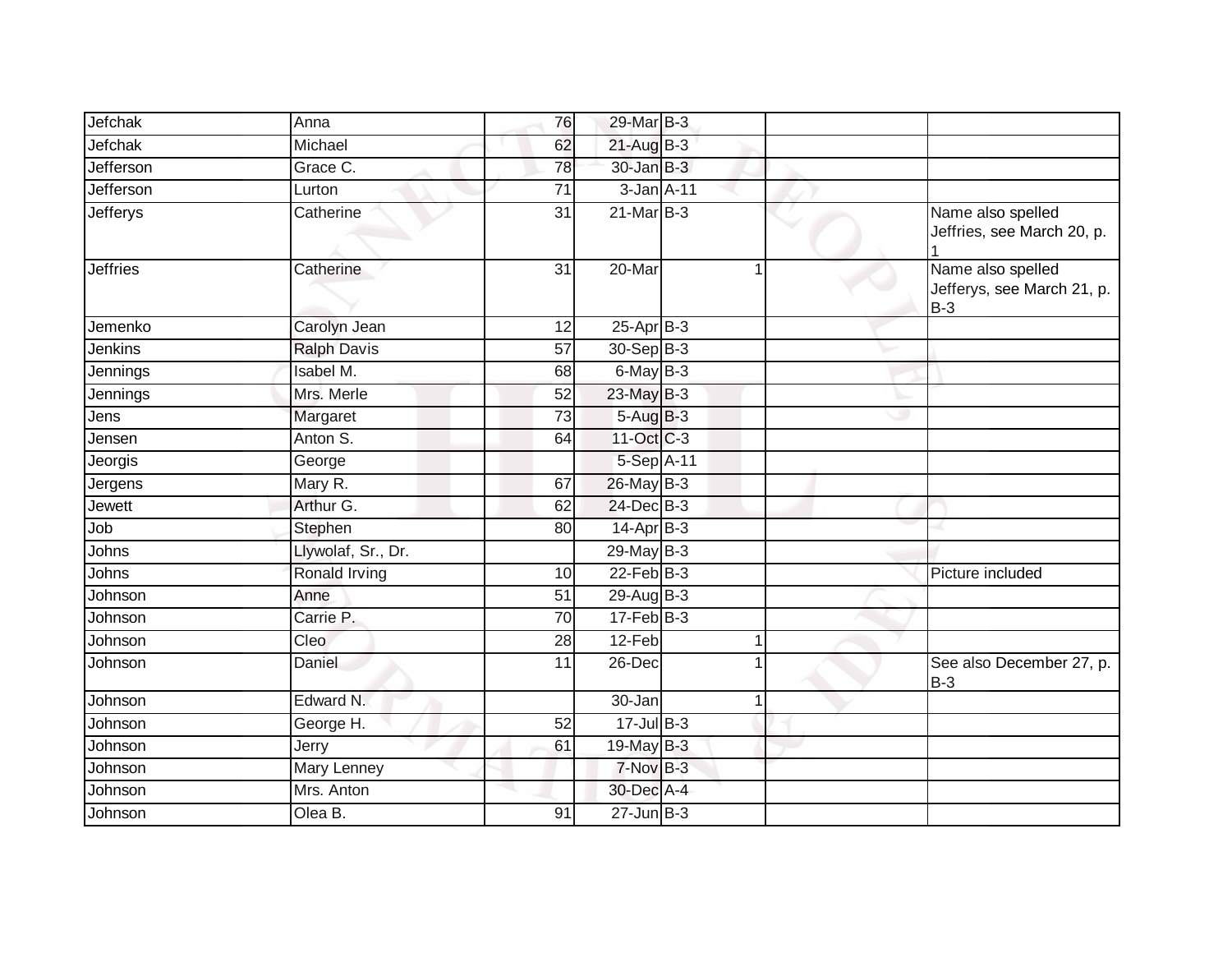| Johnson       | Phillip                | 25              | 8-Nov C-3       |  |  |
|---------------|------------------------|-----------------|-----------------|--|--|
| Johnson       | <b>Phillip Vintson</b> | 3 months        | $9-Sep$ $B-3$   |  |  |
| Johnson       | Severin K.             | 69              | 19-Feb B-3      |  |  |
| Johnson       | Winifred M.            | 46              | 6-Mar B-3       |  |  |
| Jonas         | Beverly L.             | $\overline{25}$ | $21$ -Jun $B-3$ |  |  |
| Jones         | Cora L.                | $\overline{52}$ | $16$ -Dec $B-3$ |  |  |
| Jones         | Ethel                  | 62              | $9$ -Dec $B$ -3 |  |  |
| Jones         | Ida Dellian            | 55              | 10-May C-3      |  |  |
| Jones         | James S.               | 83              | $27 - Aug$ B-3  |  |  |
| Jones         | Lem                    | 70              | 5-Sep A-11      |  |  |
| Jones         | Thelma B.              | 65              | $5-Feb$ B-3     |  |  |
| Jones         | Thomas B.              | 68              | 26-Nov B-3      |  |  |
| Joniec        | Joseph                 | 70              | $9 - Apr$ $B-3$ |  |  |
| Jordan        | Felix                  | 60              | 27-May A-11     |  |  |
| Jordan        | John H.                |                 | 18-Sep B-3      |  |  |
| Jordan        | Robert                 | 34              | 18-Jun A-15     |  |  |
| Judy          | Omer                   | $\overline{57}$ | $16$ -Jan B-3   |  |  |
| Juhasz        | Albert                 | 55              | 26-Dec B-3      |  |  |
| Junius        | Theresa                | 70              | 14-Jan A-13     |  |  |
| Jurasevich    | John (Bomo), Jr.       | $\overline{37}$ | 8-May B-3       |  |  |
| Jures         | Anthony                | 70              | 25-Nov A-11     |  |  |
| <b>Juscik</b> | Michael (Mike)         | 60              | $4$ -Jun $B-3$  |  |  |
| <b>Justak</b> | John                   |                 | $4$ -Dec $B-3$  |  |  |
| Kacmarik      | Mary                   | 37              | 8-Mar B-3       |  |  |
| Kaczacha      | Dorothy V.             | 47              | $9$ -Jan $B$ -3 |  |  |
| Kaiding       | Marion                 | $\overline{52}$ | $7-NovB-3$      |  |  |
| Kain          | John                   | 50              | $23-Sep$ B-3    |  |  |
| Kaine         | John J.                | 67              | $14$ -Aug D-3   |  |  |
| Kaiser        | Margaret               | 88              | 3-Sep A-15      |  |  |
| Kaiser        | Ottilia                | 82              | 30-Oct B-3      |  |  |
| Kalena        | Mary                   |                 | 19-Apr B-3      |  |  |
| Kaleta        | Anthony                |                 | $2$ -Dec $B-3$  |  |  |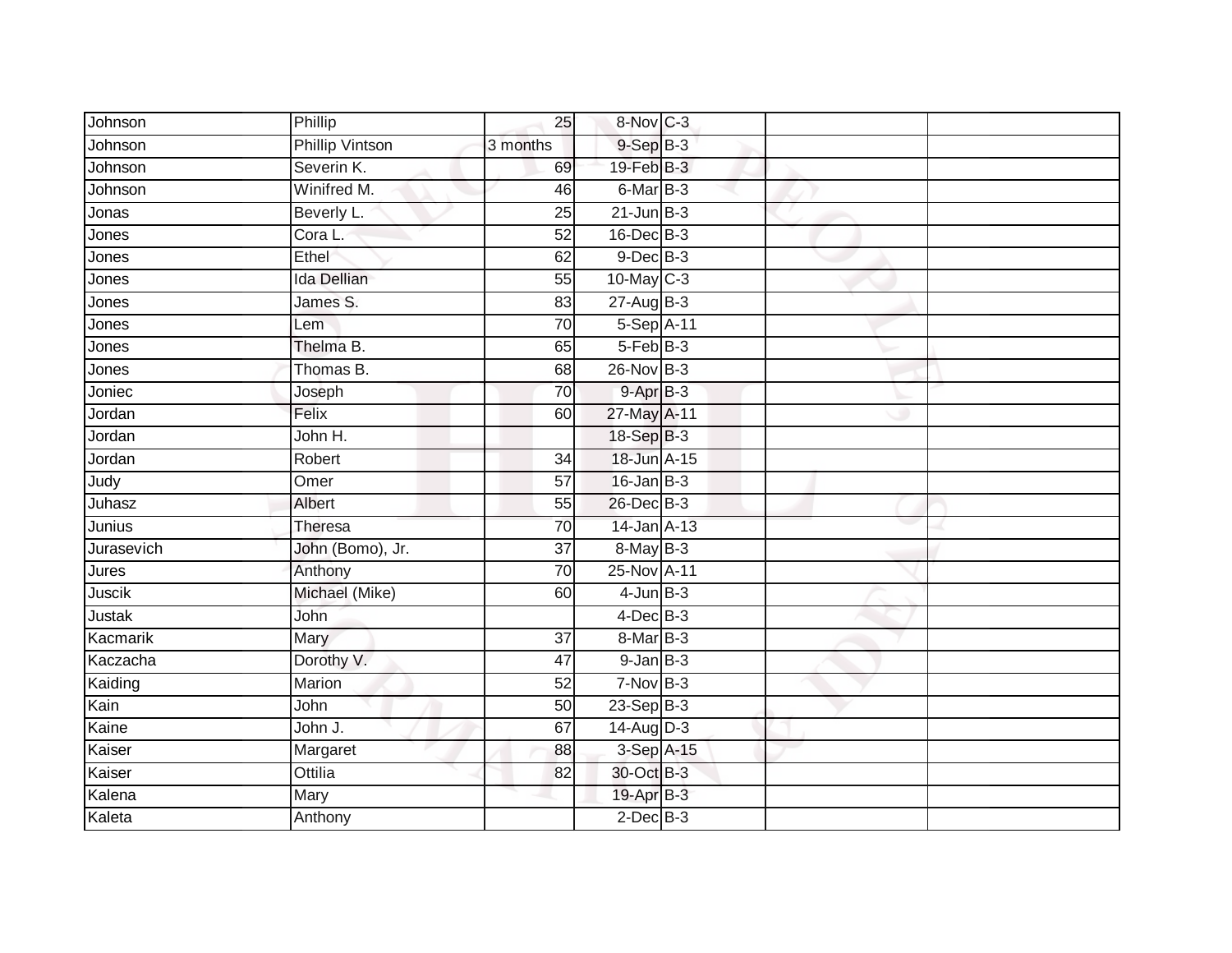| Kalinowski  | Teofil            | 74              | 17-Feb B-3       |          |                                                         |
|-------------|-------------------|-----------------|------------------|----------|---------------------------------------------------------|
| Kalmar      | Elaine (Goyke)    | 40              | 22-Aug A-11      |          |                                                         |
| Kaminski    | Teddy M.          |                 | $21$ -Aug $B-3$  |          |                                                         |
| Kaminski    | William W.        | 59              | $19$ -Feb $B-3$  |          |                                                         |
| Kaminski    | William W. (Pete) | 59              | $18$ -Feb $A-9$  |          |                                                         |
| Kaminsky    | Anna              | 88              | 4-Mar A-15       |          |                                                         |
| Kaminsky    | Teddy M.          |                 | 22-Aug A-11      |          |                                                         |
| Kampman     | John W.           | 47              | 31-Jan A-11      |          |                                                         |
| Kamradt     | Frank W.          | 72              | 19-Mar B-3       |          |                                                         |
| Kania       | John P.           | 55              | $15$ -Mar $B-3$  |          |                                                         |
| Kansfield   | John J.           | 70              | 29-Jan A-19      |          |                                                         |
| Kanyur      | Steven            | 52              | 28-Jan A-11      |          |                                                         |
| Kapera      | John              | 73              | $15$ -Jul B-3    |          |                                                         |
| Kapera      | Sophie            | 78              | 29-Oct B-3       |          |                                                         |
| Kapitan     | Agnas             | $\overline{75}$ | 25-Apr B-3       |          |                                                         |
| Kaplan      | Ben               | 69              | $27 - Jan$ $B-3$ |          |                                                         |
| Kappos      | Marios (Mike)     | $\overline{52}$ | 30-Dec A-4       |          |                                                         |
| Kapral      | Andrew J.         | 58              | $1-OctB-3$       |          |                                                         |
| Kara        | Mary Bujaki       |                 | 29-May B-3       |          |                                                         |
| Karch       | Grace K.          | 64              | 5-Mar A-13       |          |                                                         |
| Kark        | Frank, Sr.        | 68              | $1-OctB-3$       |          |                                                         |
| Karkal      | Helen             |                 | 31-Dec A-6       | Pietrzak |                                                         |
| Karmilowicz | Frances Wegrzyn   | 87              | 21-Nov A-15      |          | Name also spelled<br>Wegrzyn, see November<br>22, p.C-3 |
| Karnafel    | Vasil             | 80              | $23$ -Jun $B-3$  |          |                                                         |
| Kashurowsky | John              | 83              | $1-Dec$ B-3      |          |                                                         |
| Kasperan    | Andrew J.         | 72              | $20$ -Oct B-3    |          |                                                         |
| Kastecki    | Anna              | 70              | 14-Mar B-3       |          |                                                         |
| Kauffman    | Robert D.         | 52              | 22-Nov C-3       |          |                                                         |
| Kays        | Ellen S.          | 89              | 7-Apr B-3        |          |                                                         |
| Kaysinger   | Lucille           | 42              | 5-Apr A-14       |          |                                                         |
|             |                   |                 |                  |          |                                                         |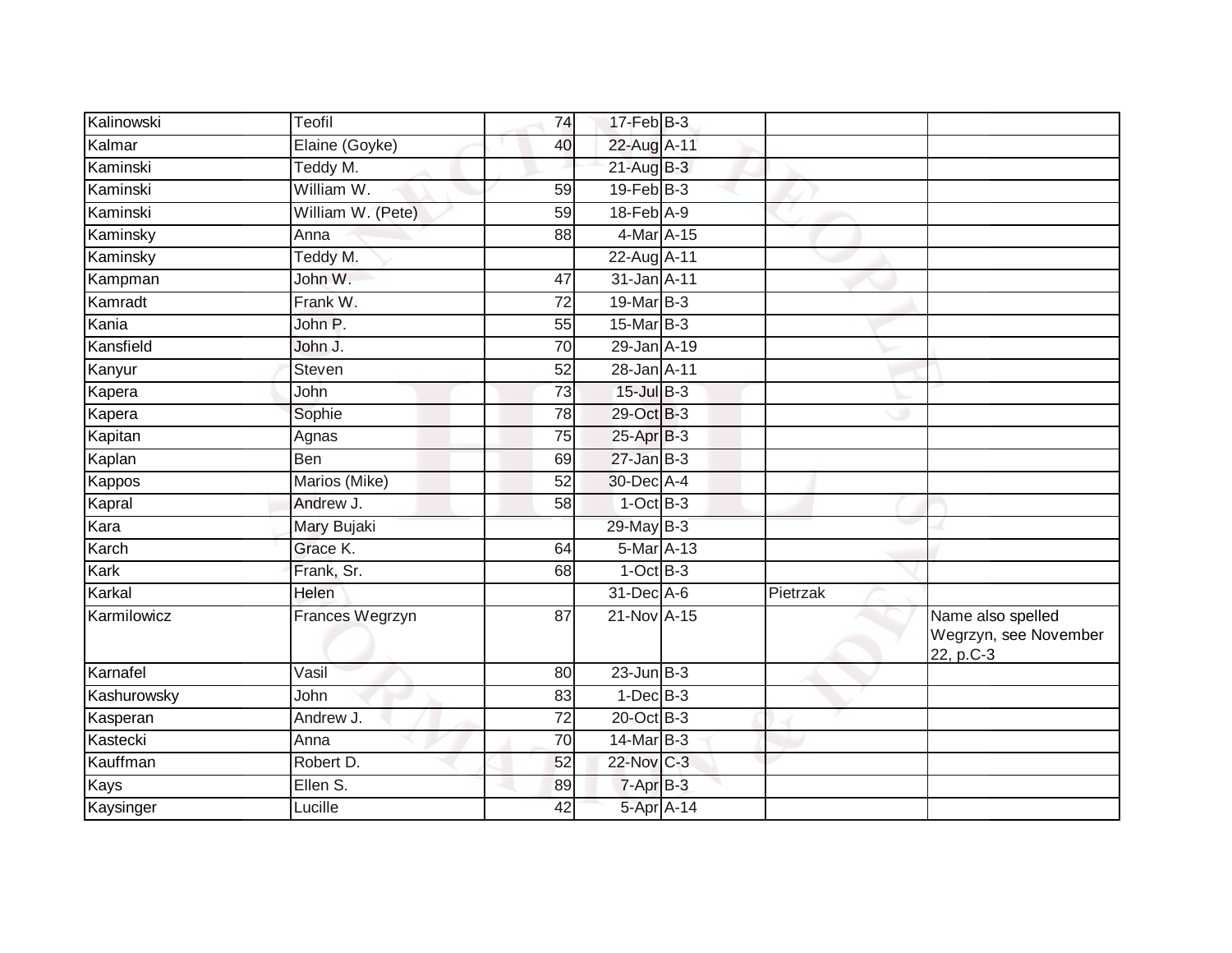| Kearney | Samuel                     |                 | $2$ -Jan $A-16$      |  |                                                          |
|---------|----------------------------|-----------------|----------------------|--|----------------------------------------------------------|
| Keating | Thomas J.                  | 66              | 15-Jul B-3           |  | See also July 16, p. B-3;<br>picture included            |
| Keckich | Daniel, Sr.                | 86              | $1-Sep B-3$          |  |                                                          |
| Keefer  | Delia                      | 83              | $14$ -Jun $B-3$      |  |                                                          |
| Keen    | Margaret M.                | 54              | $17 - Jan$ B-3       |  |                                                          |
| Keenan  | Arthur N.                  | 79              | 20-May B-3           |  |                                                          |
| Keilman | Leonard J.                 | 66              | $18-SepB-3$          |  |                                                          |
| Keirn   | <b>Rev. Reuel Emmerson</b> | 78              | $2$ -Jul $A-17$      |  |                                                          |
| Keiser  | Fred J.                    | 71              | $21$ -Aug $B-3$      |  |                                                          |
| Keith   | Oral                       | 62              | 31-Oct B-3           |  |                                                          |
| Kekich  | Mary                       | 78              | 24-Mar B-3           |  | Name also spelled Kekrich                                |
| Kekrich | Mary                       | 78              | 24-Mar B-3           |  | Name also spelled Kekich                                 |
| Keller  | <b>Helen Louise</b>        | 42              | $23$ -Aug $B-3$      |  |                                                          |
| Keller  | Jemima (Mina)              | 76              | 27-Nov B-3           |  |                                                          |
| Kelley  | Gertrude                   | 61              | 13-Oct               |  |                                                          |
| Kelley  | Robert R.                  | 55              | 6-Feb <sup>B-3</sup> |  |                                                          |
| Kelly   | Helen M.                   | 67              | 10-Oct B-3           |  |                                                          |
| Kelly   | Nell                       | 68              | 4-Apr A-15           |  |                                                          |
| Kenda   | John A.                    | $\overline{50}$ | $27$ -Feb $B-3$      |  |                                                          |
| Kender  | Veronica                   | 59              | 5-Sep A-11           |  |                                                          |
| Kennard | <b>Ethel Maude</b>         | 78              | 24-Oct B-3           |  |                                                          |
| Kenney  | <b>James Franklin</b>      | 37              | 27-Mar               |  | Photo of incident included;<br>see also March 28, p. B-3 |
| Kent    | Eric G.                    | 78              | $27 - Aug$ B-3       |  |                                                          |
| Kenward | Janine                     | 3 months        | $24$ -Jun $B-3$      |  |                                                          |
| Kerekes | Julia (Karagish)           | 88              | 3-Sep A-15           |  |                                                          |
| Kerger  | Anna A.                    | 67              | 16-Jun C-3           |  |                                                          |
| Kesler  | Lulu                       | 64              | 7-Mar B-3            |  |                                                          |
| Kessler | Edward W.                  | 62              | 24-Dec B-3           |  |                                                          |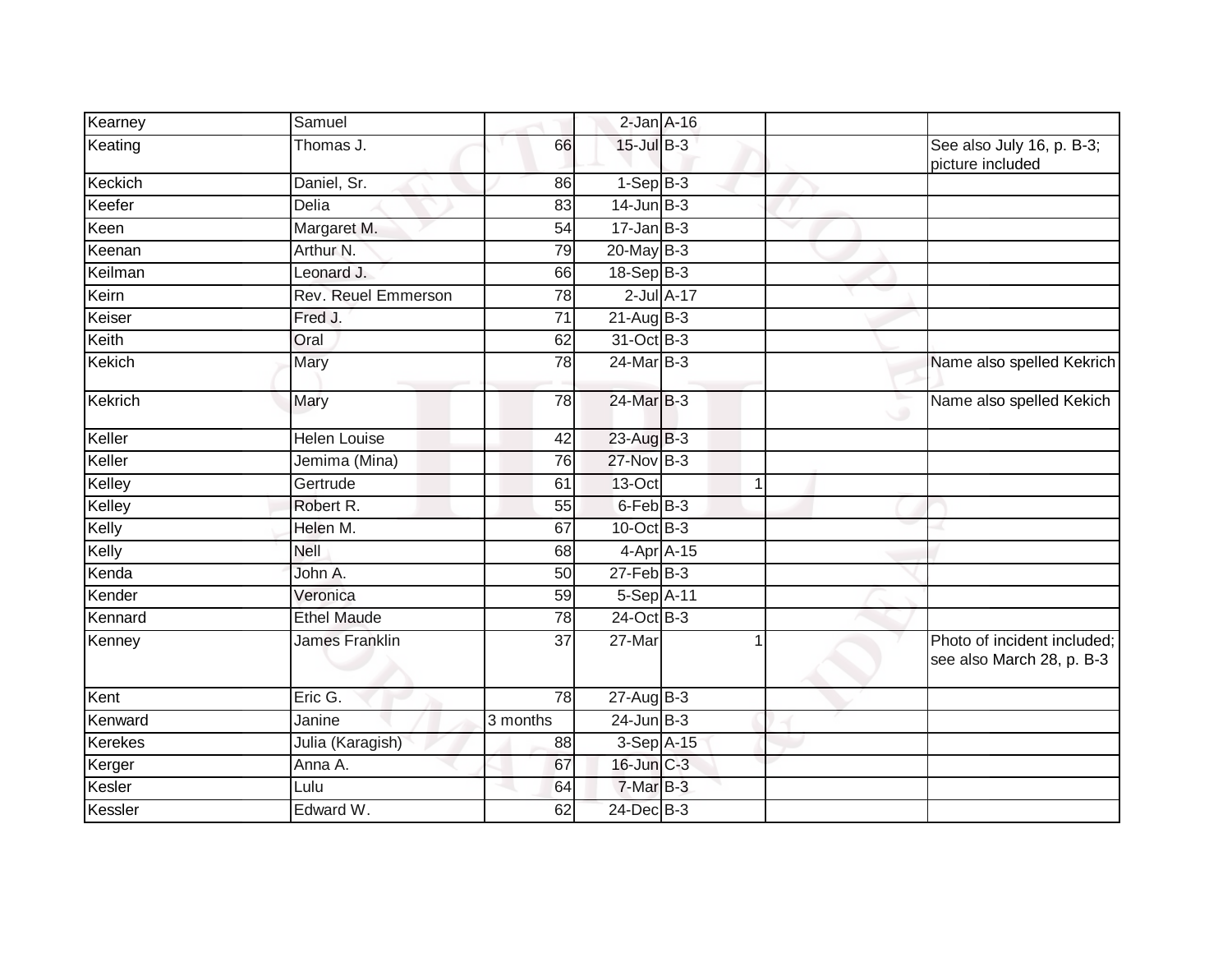| Kettles    | Mary E.           | 72              | 19-May B-3       |   |                                                          |
|------------|-------------------|-----------------|------------------|---|----------------------------------------------------------|
| Kielar     | Vincent S.        | 81              | $4$ -Oct C-3     |   |                                                          |
| Kielbania  | Lawrence          | 77              | 15-Aug A-13      |   |                                                          |
| Kiger      | George Arnold     | 18              | $29 -$ Jul       | 1 | Picture included                                         |
| Kiger      | <b>Mary Allma</b> | 80              | 17-Nov B-3       |   |                                                          |
| Kikkert    | James             | $\overline{52}$ | 26-Dec B-3       |   |                                                          |
| Kiligen    | Jane C.           | 41              | 5-Mar A-13       |   |                                                          |
| Killinger  | Kathryn           | 68              | $1-FebB-3$       |   |                                                          |
| Kinelski   | <b>Stella</b>     | 67              | 28-Mar B-3       |   | Name also spelled<br>Kinielski, see March 27,<br>$p.B-3$ |
| King       | William C.        | 68              | $1-May$ B-3      |   |                                                          |
| Kinielski  | <b>Stella</b>     | 67              | 27-Mar B-3       |   | Name also spelled<br>Kinelski, see March 28, p.<br>$B-3$ |
| Kinnaman   | Carter            | 8 months        | $1-Dec$ $B-3$    |   |                                                          |
| Kinnane    | Annie             | 86              | 28-Jan A-11      |   |                                                          |
| Kinnane    | James J.          | 55              | $13-AugB-3$      |   |                                                          |
| Kirkdoffer | <b>Hazel Fae</b>  | 57              | $8$ -Dec $B-3$   |   |                                                          |
| Kirrin     | James C.          | 71              | $5 - Jun$ $B-3$  |   |                                                          |
| Kirschner  | Rose              | 76              | 25-Mar A-15      |   |                                                          |
| Kish       | Andy              | 75              | $4$ -Feb $A$ -15 |   |                                                          |
| Kissen     | David             | 72              | 25-Feb A-13      |   |                                                          |
| Kist       | Harry A.          | 76              | $18-AugB-3$      |   |                                                          |
| Kistler    | Francis M.        | $\overline{57}$ | $26$ -Jul B-3    |   |                                                          |
| Kistoth    | George            | 67              | $10-Sep$ B-3     |   |                                                          |
| Kita       | John              |                 | 27-May A-11      |   |                                                          |
| Kite       | David A.          | 58              | $16$ -Jun $C-3$  |   |                                                          |
| Klamm      | Joseph            |                 | 9-May B-3        |   |                                                          |
| Klarich    | Mary              | 78              | 17-Dec B-3       |   |                                                          |
| Kleckner   | James             | 53              | 11-Apr A-13      |   |                                                          |
| Klee       | Andrew            | 88              | 4-Jan C-7        |   |                                                          |
| Kleihege   | Herbert O.        |                 | $7-MarB-3$       |   |                                                          |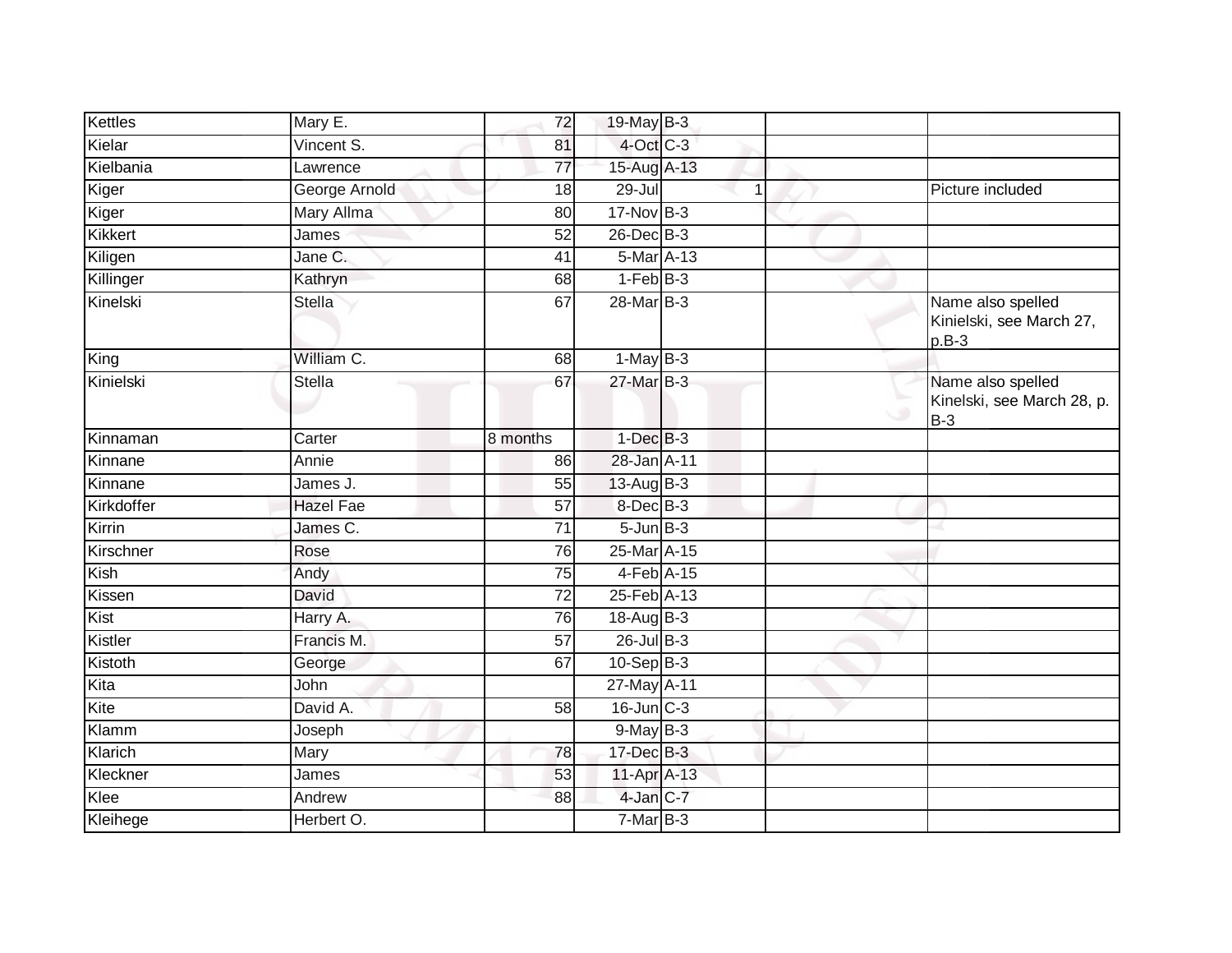| Klein      | Edmund H.     | 71              | 30-Jun           |              | See also July 1, p. A-15;<br>picture included     |
|------------|---------------|-----------------|------------------|--------------|---------------------------------------------------|
| Klein      | Joseph        | 58              | 28-Mar B-3       |              |                                                   |
| Kleine     | Frederick E.  | 80              | 23-Dec B-3       |              |                                                   |
| Klemm      | Edward C.     | 70              | $16$ -Aug C-3    |              |                                                   |
| Klemoff    | Slovko        | 69              | $12$ -Jul $B-3$  | $\checkmark$ |                                                   |
| Klemsman   | Frank G.      | 68              | $7$ -Jul $B-3$   |              |                                                   |
| Klen       | Anna          |                 | $24$ -Jun $B-3$  |              |                                                   |
| Klinger    | Ellis G., Dr. | 86              | $11$ -Jan $C-3$  |              |                                                   |
| Klucker    | Albert C.     | 70              | $8$ -Jul $B$ -3  |              |                                                   |
| Kmiotek    | <b>Stefan</b> | 71              | 4-Apr A-15       |              |                                                   |
| Knabenhans | Max           | 57              | 31-Jul C-3       |              |                                                   |
| Knerr      | Rose M.       | 56              | 18-Sep B-3       |              |                                                   |
| Knight     | Ethel         | 65              | $11-Sep$ B-3     |              |                                                   |
| Knipple    | Edward C.     | 66              | $9-Sep$ $B-3$    |              | Name also spelled Nipple,<br>see Sept. 10, p. B-3 |
| Knoerzer   | Catherine M.  | 56              | 26-Aug B-3       |              |                                                   |
| Knoerzer   | Herman        | 63              | 6-Mar B-3        |              |                                                   |
| Koba       | Jan           | 79              | $2$ -Jul $A-17$  |              |                                                   |
| Koben      | Anna          | 78              | $2$ -Jun $B-3$   |              |                                                   |
| Koch       | Charles E.    | 71              | $17-Apr$ B-3     |              |                                                   |
| Koch       | Charles E.    |                 | $16$ -Apr $B$ -3 |              |                                                   |
| Koch       | Grace         | $\overline{54}$ | 28-Aug A-15      |              |                                                   |
| Koch       | William S.    | 83              | $24$ -Feb $B-3$  |              |                                                   |
| Kochellek  | Paul Leo      | 62              | $10-Sep$ B-3     |              |                                                   |
| Kochis     | Joseph J.     | 54              | 3-Sep A-15       |              |                                                   |
| Koedyker   | Samuel        | 60              | $1-MarB-3$       |              |                                                   |
| Koehn      | Natalea Jo    | $\overline{35}$ | 15-Nov B-3       |              |                                                   |
| Koepl      | Cynthia       | 4 months        | $14$ -Jul B-3    |              |                                                   |
| Koerner    | George        | 55              | 10-Apr C-3       |              |                                                   |
| Kohlscheen | Frank         | 77              | $21$ -Jul $B-3$  |              |                                                   |
| Kolakowski | Frank         | 74              | 14-Jan A-13      |              |                                                   |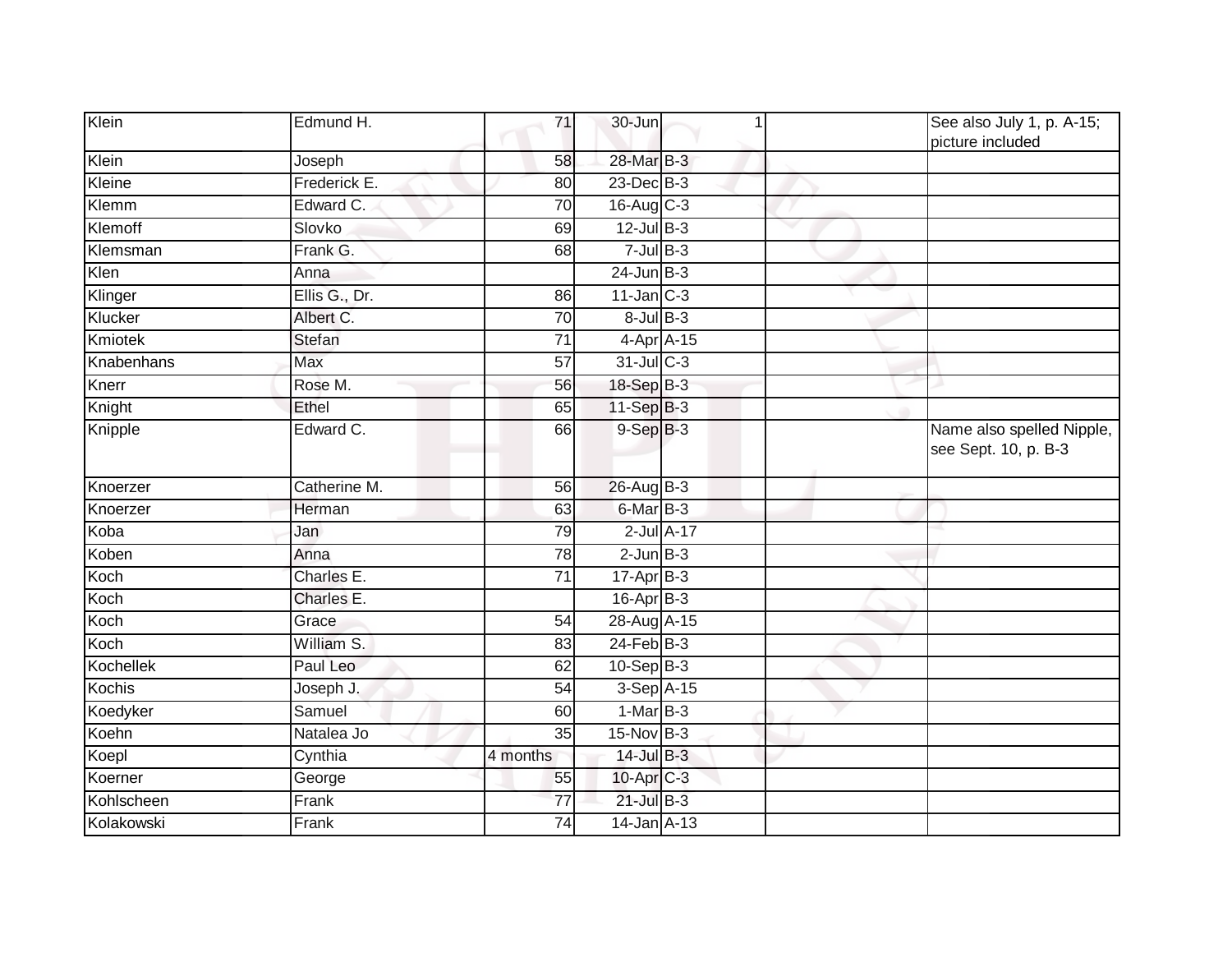| Kolar      | Charles F., Sr. | 89                 | 10-May C-3                   |                      |                                                                      |
|------------|-----------------|--------------------|------------------------------|----------------------|----------------------------------------------------------------------|
| Kolas      | Victoria        | 70                 | 11-Apr A-13                  |                      |                                                                      |
| Kollwitz   | Louis William   | 53                 | 11-Mar A-13                  |                      |                                                                      |
| Kolsut     | John            | 70                 | 11-Nov A-17                  |                      |                                                                      |
| Komanich   | Louis           | 63                 | $12$ -Jun $B-3$              |                      |                                                                      |
| Komasinski | Karen           | $\overline{3}$ 1/2 | $24$ -Jul B-3                |                      |                                                                      |
| Koncewicz  | Teresa (Conway) | 81                 | $9$ -Jun $B$ -3              |                      |                                                                      |
| Kontos     | John            | 64                 | $22$ -Jul B-3                |                      |                                                                      |
| Koontz     | Maggie          | 84                 | $10$ -Feb $B-3$              |                      |                                                                      |
| Kopchik    | John, Sr.       | 56                 | $4$ -Dec $B$ -3              |                      |                                                                      |
| Korba      | Stanley, Sr.    | 80                 | $26$ -Feb $\overline{A}$ -15 |                      |                                                                      |
| Korenchik  | William         | 33                 | 8-Sep                        |                      | See also September 10, p.<br>$B-3$                                   |
| Kornas     | John            | 77                 | 29-Sep B-3                   |                      |                                                                      |
| Korns      | Bea A.          | 67                 | $23$ -Jun $B-3$              |                      |                                                                      |
| Kors       | Herman J., Jr.  | 37                 | $21$ -Feb $B-3$              |                      |                                                                      |
| Kortum     | Cynthia         | 7                  | 25-Jan                       | $\blacktriangleleft$ | See also Jan. 27, p. B-3                                             |
| Kosa       | <b>Nikolas</b>  | 79                 | $1$ -Oct $B-3$               |                      | First name also spelled<br>Mikolas, age 99, see<br>October 2, p. B-3 |
| Kosch      | John E.         |                    | $21$ -Jan B-3                |                      |                                                                      |
| Kosiba     | Joseph          | 80                 | 30-Jun B-3                   |                      |                                                                      |
| Kosinski   | Valeria         | 81                 | $9-Aug$ B-3                  |                      |                                                                      |
| Kosmitis   | Mrs. Asimo      | 61                 | 24-Dec B-3                   |                      | Name also spelled<br>Kostmitis, see December<br>26, p. B-3           |
| Kosmoski   | Florian         | $\overline{51}$    | 11-Nov A-17                  |                      |                                                                      |
| Kostmitis  | Mrs. Asimo      | 61                 | 26-Dec B-3                   |                      | Name also spelled<br>Kosmitis, see December<br>24, p. B-3            |
| Kostoinik  | John            | 75                 | $8-SepB-3$                   |                      |                                                                      |
| Kostra     | Rebecca         | infant             | 28-Apr B-3                   |                      |                                                                      |
| Kostra     | Sandra          | infant             | 28-Apr B-3                   |                      |                                                                      |
| Kostur     | J. Edward       |                    | $17 - Dec$ B-3               |                      |                                                                      |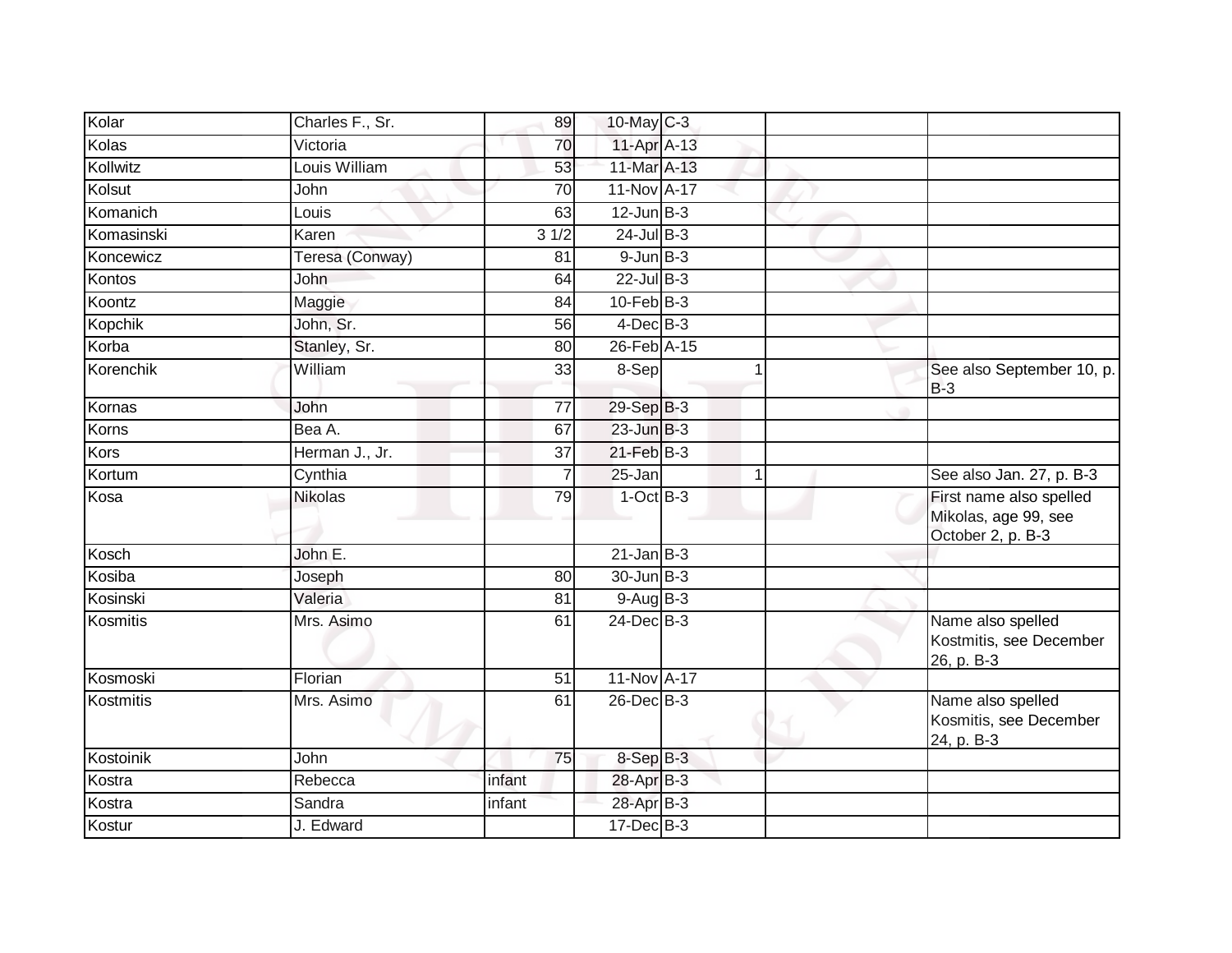| Kotvasz          | Paul John            | 61              | $4$ -Dec $B-3$    |   |                               |
|------------------|----------------------|-----------------|-------------------|---|-------------------------------|
| Kovacevich       | <b>Steve</b>         | 65              | $7$ -Jul $B-3$    |   |                               |
| Kovach           | Johanna              | 67              | 27-Dec B-3        |   |                               |
| Kovacich         | Milan                | 77              | 15-Apr A-19       |   |                               |
| Kovacsy          | Edna M.              | $\overline{56}$ | $21$ -Jan $B-3$   |   |                               |
| Koval            | John P.              | 81              | $12$ -Jul B-3     |   |                               |
| Kowal            | George               | 80              | $21$ -Jul $B-3$   |   | Name also spelled<br>Wojcisch |
| Kowal            | <b>Mildred Rodda</b> | $\overline{53}$ | $4 - Aug$ B-3     |   |                               |
| <b>Kowallick</b> | William J.           | 67              | 30-Jun B-3        |   |                               |
| Kowalski         | Joseph               | 72              | $10$ -Mar $ B-3 $ |   |                               |
| Kowalski         | Joseph F.            | $\overline{71}$ | 23-Oct D-3        |   |                               |
| Kowalski         | Peter                | 64              | 11-Mar A-13       |   |                               |
| Kownacki         | <b>Bernice</b>       | 69              | 25-Feb A-13       |   |                               |
| Koza             | Antoni               | 69              | $2$ -Jul $A-17$   |   |                               |
| Kozak            | Mabel G.             | 62              | 24-May B-3        |   |                               |
| Koziarz          | Sophie               | 49              | 28-Feb A-11       |   |                               |
| Kozlowski        | Catherine            | 77              | $2-MayB-3$        |   |                               |
| Kozyra           | Jacob                |                 | 11-Oct C-3        |   |                               |
| Kraegel          | William              | $\overline{71}$ | $25$ -Jan B-3     |   | Picture included              |
| Kramer           | Alfred               | 54              | 11-Sep            | 1 |                               |
| <b>Kras</b>      | Ignatius R.          | 44              | $22$ -Jul         |   |                               |
| Kraus            | <b>Bertha</b>        | 76              | $26$ -Jun $B-3$   |   |                               |
| <b>Kraus</b>     | Ernest W.            | 65              | $21$ -Mar $B-3$   |   |                               |
| <b>Kreeb</b>     | Olive                | 49              | $4$ -Jan $C$ -7   |   |                               |
| Kretzer          | baby                 |                 | 15-Apr A-19       |   |                               |
| Kricacic         | Katherine            | 72              | $27$ -Feb $B-3$   |   | Name also spelled<br>Krivacic |
| Krieger          | Pearl                | 71              | 6-Jan A-17        |   |                               |
| Krill            | John                 | 47              | 3-May B-3         |   |                               |
| Kristoff         | Frances              | 72              | $19$ -Jul C-3     |   |                               |
| Kristoff         | <b>Steve</b>         | 79              | 28-Oct B-3        |   |                               |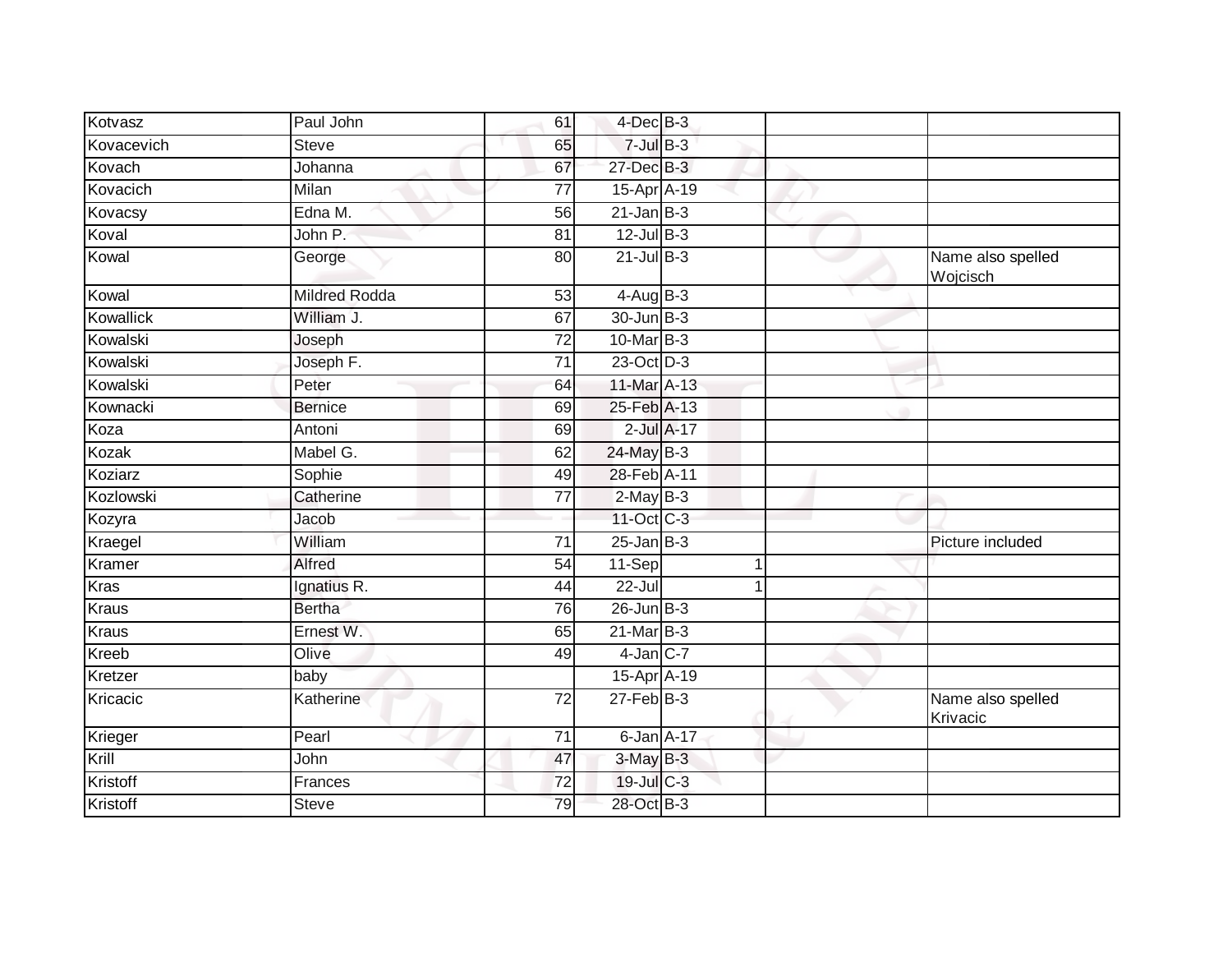| Krivacic      | Katherine         |                 | 72 Februray<br>27 | $B-3$           |  | Name also spelled<br>Kricacic |
|---------------|-------------------|-----------------|-------------------|-----------------|--|-------------------------------|
| Krol          | Mary              | 72              | 28-Oct B-3        |                 |  |                               |
| Krolak        | Frank E.          | 68              | 30-Apr B-3        |                 |  |                               |
| Kroncke       | Margaret          | 61              | 13-Oct C-3        |                 |  |                               |
| Krone         | Rosamond          | 59              | 29-Dec B-4        |                 |  |                               |
| Kruskol       | Rose              | 72              | 10-Jan A-11       |                 |  |                               |
| <b>Kruzic</b> | Peter             | 75              | $28$ -Jun $B-3$   |                 |  | See also June 30, p. B-3      |
| Krynicki      | Walter J.         | 48              | 10-Nov B-3        |                 |  |                               |
| Krzanowski    | John              | 78              | $27$ -Jan B-3     |                 |  |                               |
| Kubacki       | Marie             | 66              | $4$ -Oct C-3      |                 |  | Name also spelled<br>Kubatski |
| Kubatski      | Marie             | 66              | 4-Oct C-3         |                 |  | Name also spelled<br>Kubacki  |
| Kubicki       | Roberta           | 62              | 18-Jun A-15       |                 |  |                               |
| Kuc           | Catherine LaVerne | 40              | $3-MayB-3$        |                 |  |                               |
| Kucan         | Joseph            | 64              | $13$ -Feb $C-3$   |                 |  |                               |
| Kucharski     | Anthony           | 26              | $1-FebB-3$        |                 |  |                               |
| Kuehn         | Dorothy           | 39              | 8-Nov C-3         |                 |  |                               |
| Kuga          | Steve, Sr.        | 73              | $18$ -Apr $B$ -3  |                 |  |                               |
| Kuhajdek      | August            | $\overline{77}$ | $15$ -May B-3     |                 |  |                               |
| Kuhn          | Roena             | 71              |                   | $2$ -Jul $A-17$ |  |                               |
| Kujawski      | Michael S.        | 17              | 12-Nov            |                 |  |                               |
| Kulinski      | Rev. Francis A.   | 74              | 6-Nov B-3         |                 |  |                               |
| Kunich        | <b>Mike</b>       | 73              | $9$ -Jun $B-3$    |                 |  |                               |
| Kunka         | John J., Sr.      | 78              | 15-Mar B-3        |                 |  |                               |
| Kunkel        | Margaret M.       | 83              | 19-Mar B-3        |                 |  |                               |
| Kuntz         | Frank J.          | 40              | 18-Oct            |                 |  |                               |
| Kuruzovich    | Michael, Sr.      | 80              | $7 - Jan$ $B-3$   |                 |  |                               |
| Kusbel        | Sophie            | 65              | 18-Sep B-3        |                 |  |                               |
| Kuszaj        | Edward            | 76              | 7-May A-5         |                 |  |                               |
| Kwasny        | Aneila            | 75              | 25-Aug C-3        |                 |  |                               |
| Kwasny        | John (PeeGee)     | $\overline{57}$ | $24$ -Jul $B-3$   |                 |  |                               |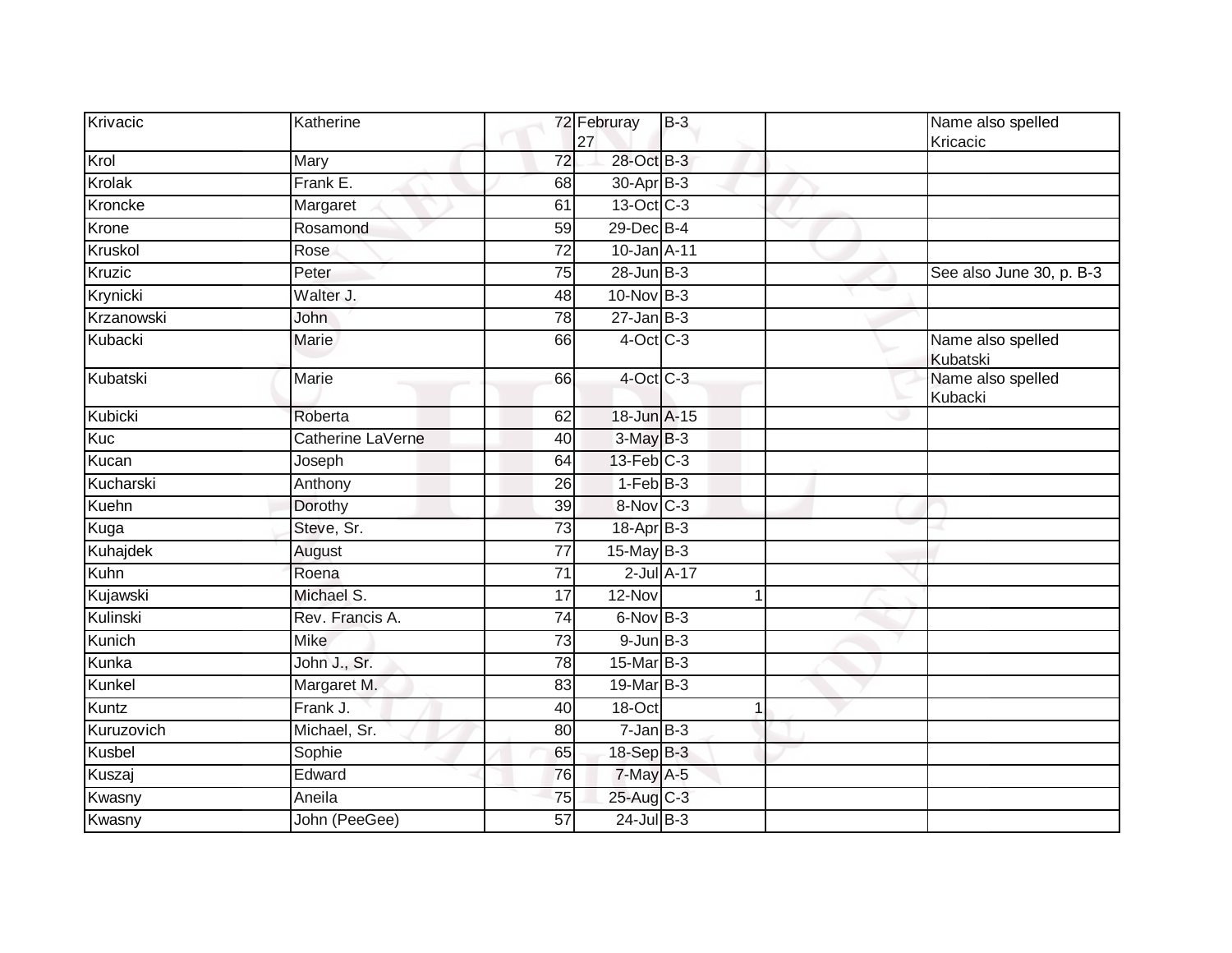| Kypreos    | Josephine         | 58              | 10-Dec B-3      |                                                   |
|------------|-------------------|-----------------|-----------------|---------------------------------------------------|
| LaBorde    | Dennis Eugene     | $\overline{2}$  | 18-Dec B-3      |                                                   |
| Lachut     | Mary              | 72              | $22$ -Dec $B-3$ |                                                   |
| Lacinski   | Anna              | 67              | $21$ -Jun $B-3$ |                                                   |
| Lackey     | <b>Edna Marie</b> | $\overline{80}$ | $27$ -Oct B-3   |                                                   |
| Lacluyse   | Tryphon (Tommy)   | 83              | $24$ -Jun $B-3$ |                                                   |
| LaFreniere | Louis Rudolph     | 72              | $4$ -Dec $B-3$  |                                                   |
| Lager      | Charles L.        | 88              | $23-Sep$ B-3    |                                                   |
| Laghans    | Carl              | 66              | $28$ -Jun $B-3$ | Name also spelled<br>Langhans                     |
| Lagos      | Sam               | $\overline{70}$ | 10-Jun A-15     |                                                   |
| LaHayne    | John N.           | 83              | 14-Oct          | See also October 15, p. B-                        |
| Landeck    | Elmer R.          | 71              | 29-Aug B-3      | See also August 30, p. C-<br>3 - picture included |
| Landquist  | Annette           | 93              | 21-Mar B-3      |                                                   |
| Lang       | Marie G.          | 67              | $22$ -Feb $B-3$ |                                                   |
| Langbeen   | Elaine M.         | 42              | 10-Nov B-3      |                                                   |
| Lange      | Otto A.           | 78              | $27 - Jun$ B-3  |                                                   |
| Langhans   | Carl              | 66              | $28$ -Jun $B-3$ | Name also spelled<br>Laghans                      |
| Langloh    | Mrs. Walter       | $\overline{55}$ | $16$ -Jan $B-3$ | First name Dorothy A.,<br>see D-4                 |
| Langner    | Prakseda          | 80              | $11-Aug$ B-3    |                                                   |
| Lankford   | Harvey            | 67              | $12$ -Jul B-3   |                                                   |
| Lape       | Eleanor           | 62              | 30-Aug C-3      |                                                   |
| Lapunia    | William (Bolo)    | 69              | 4-Mar A-15      |                                                   |
| LaRow      | Rachel            | 75              | $17 - Dec$ B-3  |                                                   |
| Larsen     | Jane E.           |                 | 18-Oct C-3      |                                                   |
| Larson     | Gustave           | 43              | 8-Apr A-15      | First name also spelled<br>Gustav                 |
| Larson     | Harold A.         | 55              | 27-Oct B-3      |                                                   |
| Larson     | Henry I.          | 67              | 31-Dec A-6      |                                                   |
| LaRue      | Archie W.         | 84              | 18-Feb A-9      |                                                   |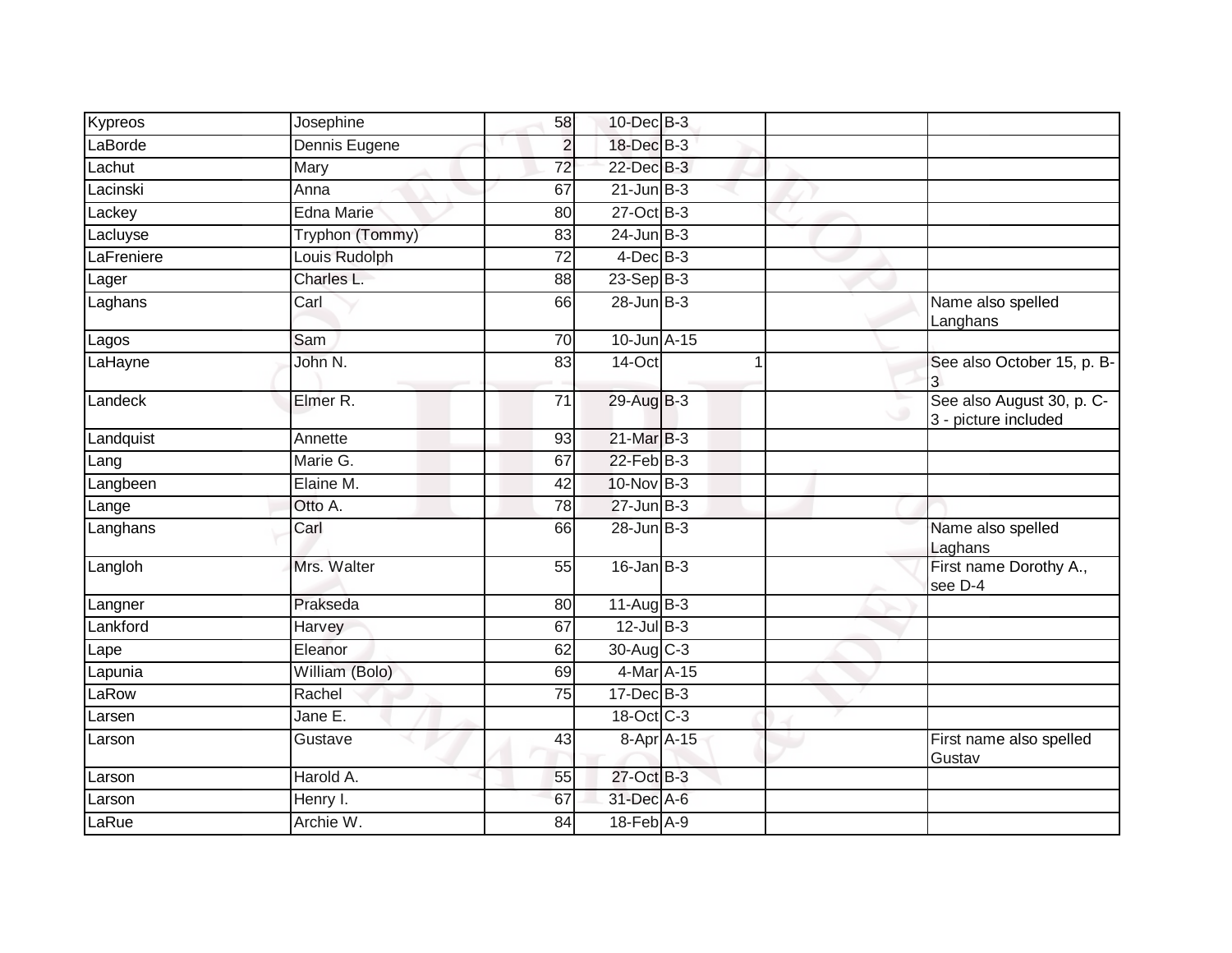| Lash       | David D.            | 45              | $25-Sep$ C-3        |  |                                                         |
|------------|---------------------|-----------------|---------------------|--|---------------------------------------------------------|
| Lasics     | John G.             | 81              | $11$ -Jun $B-3$     |  |                                                         |
| LaSota     | James C.            | 22              | 31-Jan A-11         |  |                                                         |
| LaSota     | Peter               | 67              | $1-FebB-3$          |  |                                                         |
| Last       | Rhine               | 64              | $14$ -Feb $B-3$     |  |                                                         |
| Laszlo     | <b>Balint</b>       | 86              | 14-Mar B-3          |  |                                                         |
| Latham     | Aaron W.            | 68              | $2$ -Dec $B-3$      |  |                                                         |
| Laub       | Joseph              | $\overline{72}$ | $21$ -Apr $B-3$     |  |                                                         |
| Laud       | Sam                 | 67              | $1-AugB-3$          |  | See also August 2, p. B-3                               |
| Laughlin   | Ferris R.           | 67              | $8-MarB-3$          |  | Nickname Pete, see<br>March 10, p. B-3                  |
| Laviolette | Anne                | 54              | $4 - \text{AugB-3}$ |  |                                                         |
| Laviolette | Lawrence T.         | 46              | $21-AprB-3$         |  |                                                         |
| Lawrence   | <b>William Ray</b>  | 52              | $14$ -Jun $B-3$     |  |                                                         |
| Lawson     | Robert              | 63              | 22-Mar B-3          |  |                                                         |
| Lawton     | Oral William (Bill) | $\overline{57}$ | $9$ -Dec $B$ -3     |  |                                                         |
| Lawyer     | Bess D.             | 74              | 14-Jan A-13         |  |                                                         |
| Lax        | Ernest Richard, Sr. | 56              | 5-Sep A-11          |  |                                                         |
| Leader     | Warren O.           | 47              | $6$ -May $B-3$      |  |                                                         |
| Lebens     | Jessie G.           | 77              | $29$ -Aug B-3       |  | Name also spelled<br>Levens, see August 30, p.<br>$C-3$ |
| Lebioda    | John Steve          | $\overline{47}$ | $22$ -May B-3       |  |                                                         |
| LeCount    | Mary Lou            | 35              | $5$ -Jul $B$ -3     |  |                                                         |
| LeDoux     | Peter J.            | 75              | $29-Apr$ B-3        |  |                                                         |
| Lee        | Mary May            | 101             | 5-Apr A-14          |  |                                                         |
| Leegwater  | Jan Renee           | 5               | 31-May B-3          |  |                                                         |
| Lefkakis   | Anthony L.          | 47              | 6-Jan A-17          |  |                                                         |
| Lehmann    | Bert O.             | 73              | 28-Oct B-3          |  |                                                         |
| Leibach    | Fred J.             | 72              | $5$ -Jul $B-3$      |  |                                                         |
| Lelek      | Mary                | 80              | 30-Jan B-3          |  |                                                         |
| Lemert     | <b>Diller</b>       | 60              | 22-Aug A-11         |  |                                                         |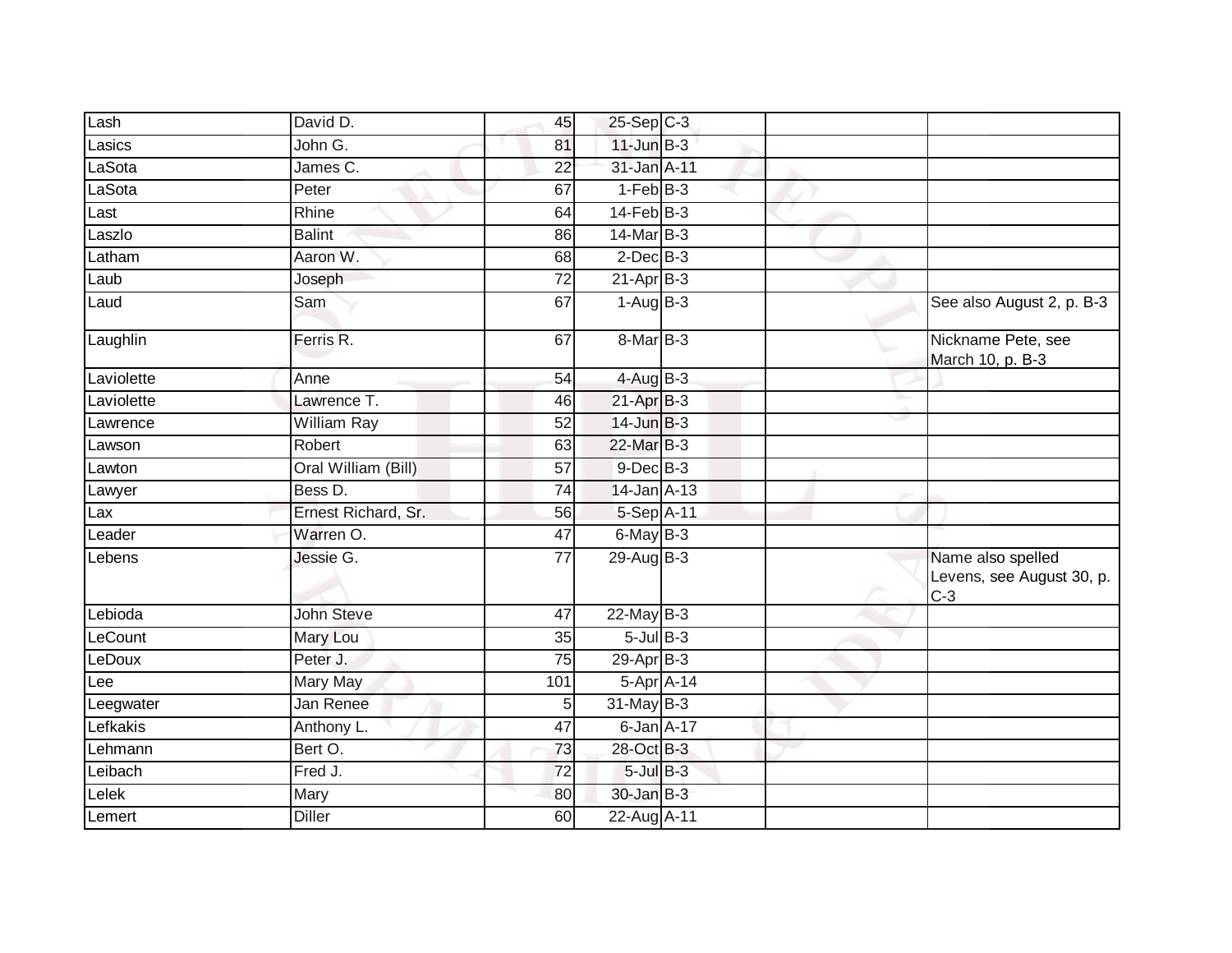| Lemon       | Ralph                       | 51              | 16-Aug C-3        |       |              |                                                         |
|-------------|-----------------------------|-----------------|-------------------|-------|--------------|---------------------------------------------------------|
| Lenart      | Mary                        | 70              | 26-Feb A-15       |       |              |                                                         |
| Lenart      | Peter                       | 70              | 4-Feb A-15        |       |              |                                                         |
| Lengyel     | Mary                        | 84              | 18-Mar A-15       |       |              |                                                         |
| Lennon      | Mary Smith                  | $\overline{75}$ | 18-Aug B-3        |       |              |                                                         |
| Lentner     | John W.                     | 31              | 30-Jan            |       | 1            | See also Jan.31, p. A-11                                |
| Leonard     | Howard                      | 76              | 6-Mar B-3         |       |              |                                                         |
| LeSarge     | <b>James Francis</b>        | 59              | $21$ -Jan B-3     |       |              |                                                         |
| _esser      | <b>Bella</b>                | 68              | $20$ -May $B-3$   |       |              |                                                         |
| Levens      | Jesse G.                    | $\overline{77}$ | 30-Aug C-3        |       |              | Name also spelled<br>Lebens, see August 29, p.<br>$B-3$ |
| Leverenz    | <b>Blanche Willie</b>       | $\overline{71}$ | 3-Jan A-11        |       |              |                                                         |
| Levin       | Samuel                      | 71              | 10-Feb B-3        |       |              |                                                         |
| Lewandowski | Anna A.                     |                 | 26-Apr B-3        |       |              |                                                         |
| Lewandowski | Walter L.                   | 67              | 7-Nov B-3         |       |              |                                                         |
| Lewandowski | Walter P.                   |                 | $18$ -Jan $B-3$   |       |              |                                                         |
| Lewin       | <b>William Henry</b>        | 50              | $28 -$ Jul        |       | $\mathbf{1}$ | See also July 29, p. A-15                               |
| _ewinski    | <b>Bessie</b>               | $\overline{75}$ | 4-Jan C-7         |       |              |                                                         |
| Lewis       | James B.                    | 68              | $16$ -Jan $B-3$   |       |              |                                                         |
| Ley         | Rev. Edmund                 | 88              | $7-Oct$ B-3       |       |              | Picture included                                        |
| Leyba       | Frank                       | 68              | $3-MayB-3$        |       |              |                                                         |
| Lieberman   | Herman                      | 75              | $9$ -Jan $B-3$    |       |              |                                                         |
| Liedke      | Herman                      | 73              | 10-Mar B-3        |       |              |                                                         |
| Liesenfelt  | Norbert P.                  | 53              | 29-May B-3        |       |              |                                                         |
| Lietzan     | Anastasia (Daisy)           |                 | 71 Februray<br>10 | $B-3$ |              |                                                         |
| Lina        | Sister Mary (Marie Reinert) |                 | $17 - Jun$ B-3    |       |              |                                                         |
| Lindsey     | Lloyd                       | 60              | 19-Mar B-3        |       |              |                                                         |
| Lindstrom   | Diane                       | 18              | 29-Oct            |       | 1            |                                                         |
| Lipschutz   | Kate                        | 73              | 22-Dec B-3        |       |              |                                                         |
| Lisac       | Rudolph                     | 54              | $29-Sep$ B-3      |       |              |                                                         |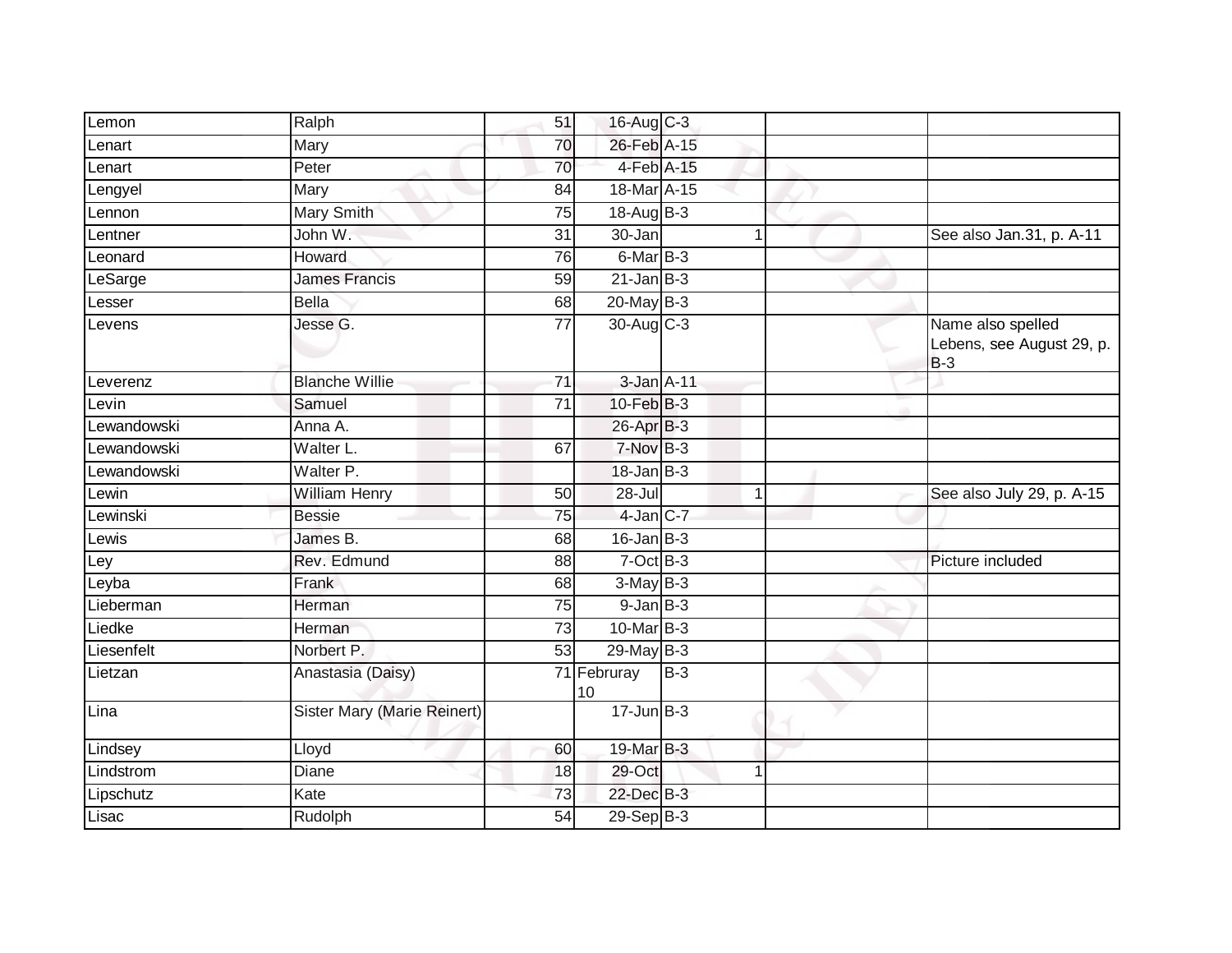| Liss      | Thomas F.         | 23              | 22-Jul B-3      |             |              |                                    |
|-----------|-------------------|-----------------|-----------------|-------------|--------------|------------------------------------|
| Lively    | Joseph            | 47              | $3-FebB-3$      |             |              |                                    |
| Ljubicin  | Antoinette        | 54              | 13-Mar B-3      |             |              |                                    |
| Llanes    | Ida               | 21/2<br>months  | $19$ -May B-3   |             |              |                                    |
| Locasto   | Epifanio (Pete)   | 80              | $27$ -Oct B-3   |             | $\checkmark$ |                                    |
| Locke     | Gertrude Ann      | 70              | 13-May A-13     |             |              |                                    |
| Locke     | John A.           | 80              | $26$ -Jun $B-3$ |             |              |                                    |
| Loftus    | Sara              | 76              | 10-Oct B-3      |             |              |                                    |
| Long      | Mrs. Robert       | 35              | 27-Mar B-3      |             |              | First name Rebecca G.,<br>see C-12 |
| Long      | Wilbur            | 66              | $2-AprB-3$      |             |              |                                    |
| Loomis    | Arthur E., Sr.    | $\overline{70}$ | $23$ -Jun $B-3$ |             |              |                                    |
| Loomis    | William J.        | 81              | 6-Mar B-3       |             |              |                                    |
| Lopez     | Eva               | 23              | 15-Sep          | 1           |              |                                    |
| Lopez     | Hector            | 3               | 15-Sep          | $\mathbf 1$ |              |                                    |
| Lopez     | Richard H.        | $\overline{22}$ | 10-Nov B-3      |             |              |                                    |
| Loudenber | John S.           | 66              | $3$ -Dec $B-3$  |             |              |                                    |
| Lovasko   | Mary              |                 | 11-Oct C-3      |             |              |                                    |
| Love      | Pearl             | $\overline{75}$ | 4-Mar A-15      |             |              |                                    |
| Lovelace  | Mildred           | 30              | $25$ -Oct $B-3$ |             |              |                                    |
| Lovely    | <b>Brenda Kay</b> | 13 months       | 20-Nov          |             |              | See also November 21, p.<br>$A-15$ |
| Lovin     | Robert J.         | 65              | 20-Dec B-3      |             |              |                                    |
| Lovrinich | Helen             | $\overline{77}$ | $15-Sep$ B-3    |             |              |                                    |
| Low       | George            | $\overline{73}$ | $24$ -Nov $B-3$ |             |              |                                    |
| Loza      | Jeffery           | 5               | $25-Sep$ C-3    |             |              |                                    |
| Luberda   | Frank A.          | 76              | 13-Dec B-3      |             |              |                                    |
| Lucas     | Mary              | 79              | 26-Mar B-3      |             |              |                                    |
| Luckey    | Mae               | 70              | 7-Oct B-3       |             |              |                                    |
| Luebker   | Victor C.         | 51              | 6-Oct B-3       |             |              |                                    |
| Lukacek   | Anna              | 52              | $15$ -Jan $B-3$ |             |              |                                    |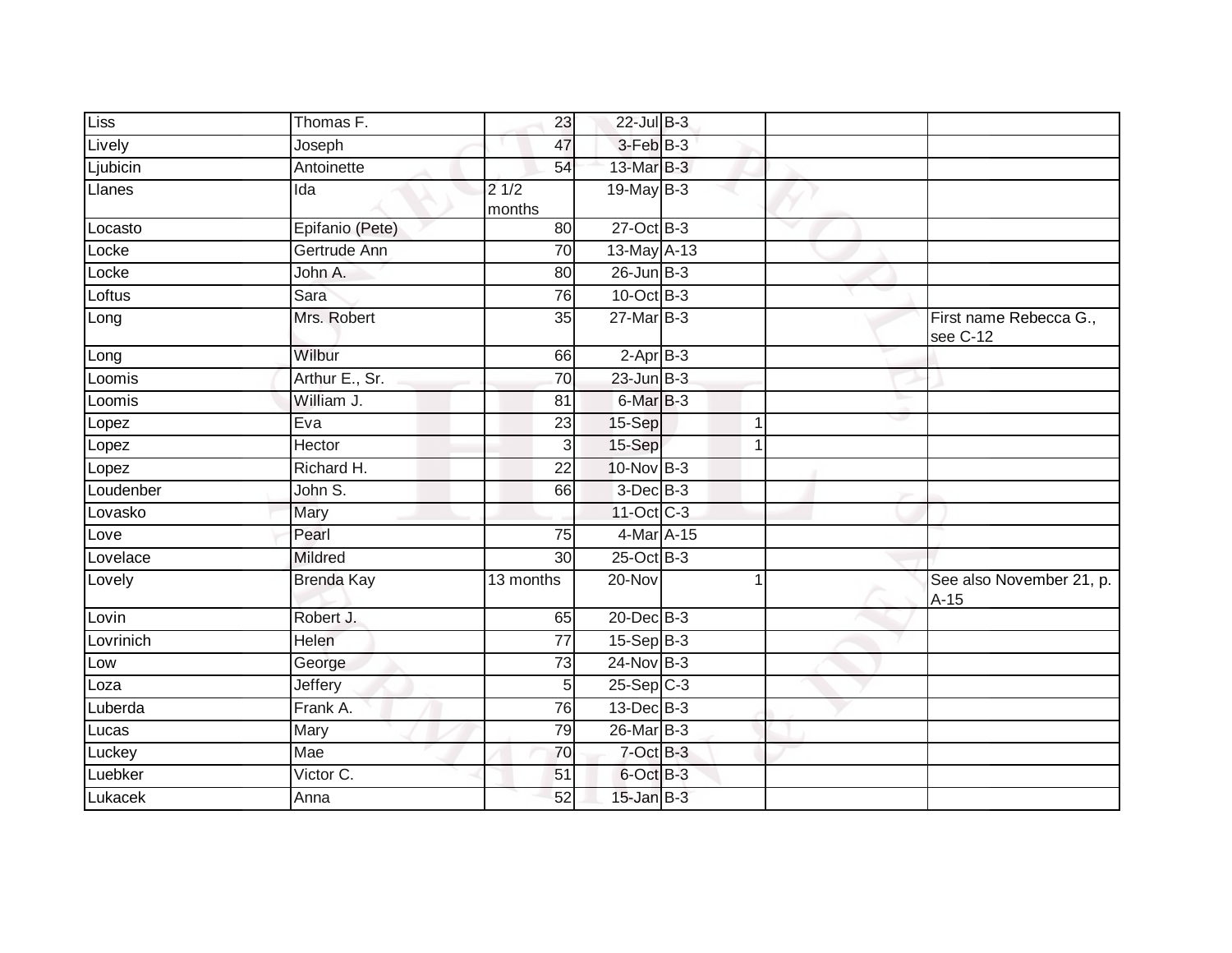| Lundgren | David W.       | 74              | 25-Aug C-3      |  | See also August 26, p. B-3<br>- picture included |
|----------|----------------|-----------------|-----------------|--|--------------------------------------------------|
| Lunsford | Larry Gordon   | 16 <sub>l</sub> | $14$ -Oct       |  |                                                  |
| Lupean   | Anna (Bunica)  | 78              | $5$ -Jun $B-3$  |  |                                                  |
| Luptak   | Mrs. John, Sr. | 67              | 8-FebIC-3       |  | First name Susan, see C-6                        |
| Luttman  | Hazel          | 67              | 21-Feb          |  |                                                  |
| Lutz     | James E.       | 82              | $19$ -May B-3   |  |                                                  |
| Lynch    | William A.     | 75              | $25$ -Jun $B-3$ |  |                                                  |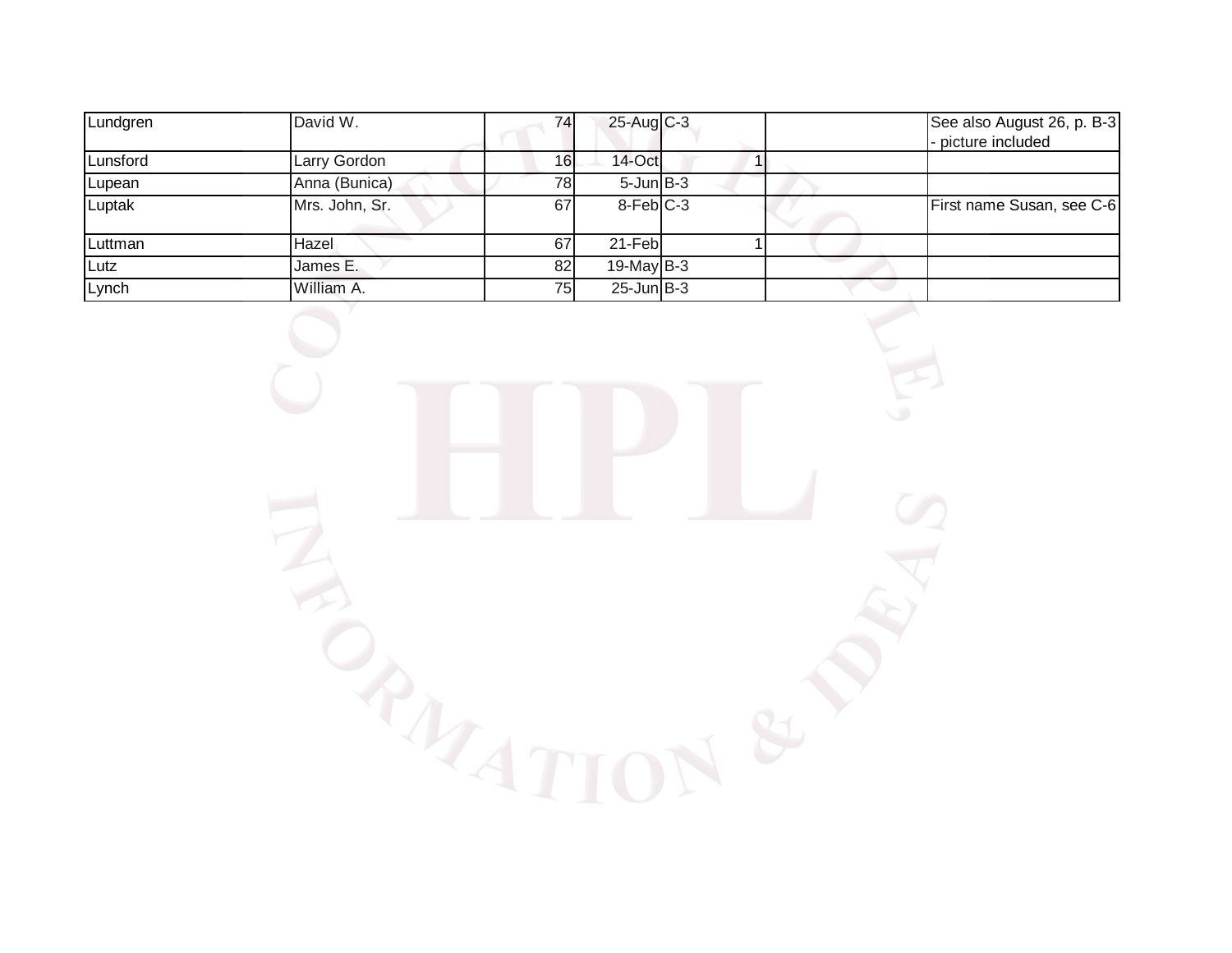| <b>Surname</b>  | <b>Given</b>       | Age             | <b>Date</b>           | Page | <b>Maiden</b> | <b>Note</b>                               |
|-----------------|--------------------|-----------------|-----------------------|------|---------------|-------------------------------------------|
| Maack           | Harry E.           | 45              | 31-May B-3            |      |               |                                           |
| MacDonald       | <b>Neil Wesley</b> | 56              | 10-Mar B-3            |      |               |                                           |
| Macey           | Evelyn             | 42              | 25-Mar A-15           |      |               | Name also spelled Macy                    |
| Mach            | Mrs. Vernon        | 40              | 13-Oct C-3            |      |               | First name LaVern, see D-<br>8            |
| <b>Mackanos</b> | Joseph             |                 | $6$ -Dec $D-3$        |      |               |                                           |
| Mackey          | Hilma              | 71              | $3$ -Dec $B-3$        |      |               |                                           |
| Mackowiak       | Theodore F.        | 57              | 24-Jan A-11           |      |               |                                           |
| MacMain         | Mae                |                 | 8-Apr A-15            |      |               |                                           |
| <b>MacNary</b>  | Mrs. Samuel E.     | 95              | 20-May B-3            |      |               |                                           |
| Macy            | Evelyn             | 42              | 25-Mar A-15           |      |               | Name also spelled Macey                   |
| Madary          | <b>Charles</b>     | 92              | 25-Nov A-11           |      |               |                                           |
| Madich          | Angeline           | 69              | 29-Oct B-3            |      |               |                                           |
| Magdziak        | <b>Stanley</b>     | 75              | $5$ -Feb $B$ -3       |      |               |                                           |
| Magdziarz       | Frank F.           | 69              | $6-Sep$ $C-3$         |      |               |                                           |
| Maguire         | James C.           | 62              | 3-Feb B-3             |      |               |                                           |
| Mahns           | Diane Lee          | 4 months        | 31-May B-3            |      |               |                                           |
| Mahoney         | Merrill R.         | 55              | 28-Jul B-3            |      |               |                                           |
| Majcher         | Frank              | 89              | $29$ -Nov C-3         |      |               |                                           |
| Majestic        | Rudolph            | 76              | 30-Apr <sub>B-3</sub> |      |               |                                           |
| Majewski        | Mary Ann           | 64              | 30-Sep B-3            |      |               |                                           |
| Mak             | Joseph             | 76              | $15$ -Mar $B-3$       |      |               |                                           |
| Mak             | Leonard            | 78              | $24$ -Jul B-3         |      |               |                                           |
| Maki            | Matthew E.         | 69              | 31-Mar B-3            |      |               |                                           |
| Makowski        | Lillian            | 82              | $1-AprB-3$            |      |               |                                           |
| Maleitske       | Otto Keil          | 79              | 6-Mar B-3             |      |               |                                           |
| Maloney         | Anna               | $\overline{71}$ | $20$ -Feb $C-3$       |      |               |                                           |
| Mamala          | Rudolph, Sr.       | 85              | $7$ -Jun $B-3$        |      |               | Nickname Rude, see also<br>June 9, p. B-3 |
| Maman           | John, Sr.          | 90              | $5$ -Jul $B-3$        |      |               |                                           |
| Mamecke         | Mrs. Alfred H.     | $\overline{71}$ | $12$ -May B-3         |      |               |                                           |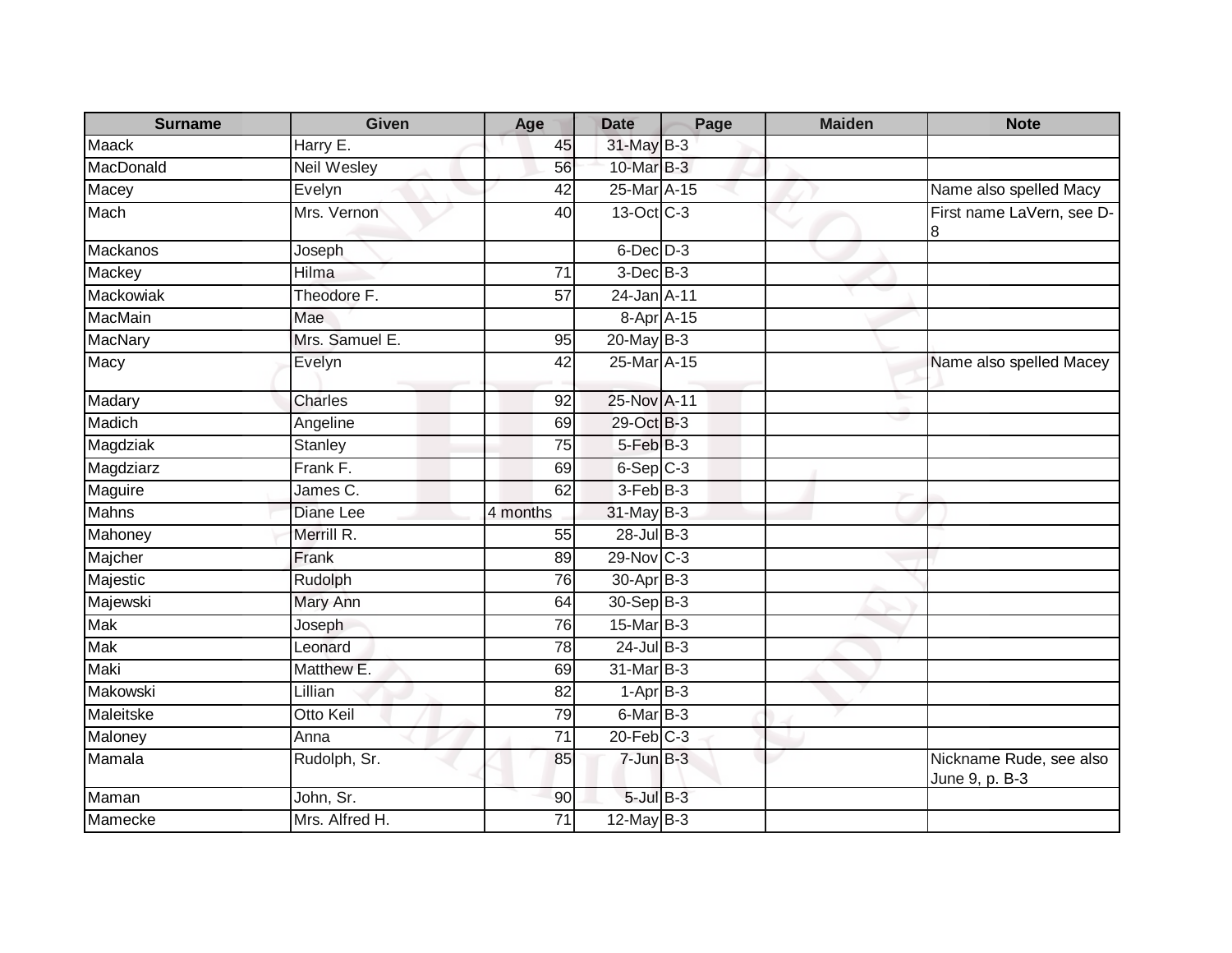| Manovich       | Anna              | 68              | 20-May B-3              |           |                                                             |
|----------------|-------------------|-----------------|-------------------------|-----------|-------------------------------------------------------------|
| Manta          | John, Sr.         | 92              | $2$ -Jan $A-16$         |           |                                                             |
| Mantovina      | Martin            | 74              | 3-Jan A-11              |           |                                                             |
| Manushaw       | Joseph J.         | 52              | $2$ -Jul $A-17$         |           |                                                             |
| Marakovich     | <b>Nick</b>       | $\overline{75}$ | $21$ -Jan $B-3$         |           |                                                             |
| March          | Rhena             |                 | $1-Nov$ B-3             |           |                                                             |
| Marcum         | Alfred            |                 | $4$ -Dec $B-3$          |           |                                                             |
| <b>Marcus</b>  | J. Athol          | 81              | 16-Dec B-3              |           |                                                             |
| Marijanovic    | Lazo              | 58              | $27-Sep$ <sub>C-3</sub> |           |                                                             |
| Markanich      | Paul              | 69              | 5-Apr A-14              |           |                                                             |
| Markey         | James E.          | 85              | 23-Oct D-3              |           |                                                             |
| Markovich      | <b>Steve</b>      | 69              | 8-Mar B-3               |           |                                                             |
| <b>Markus</b>  | Wayne M.          | 16              | $15$ -Jan $B-3$         |           |                                                             |
| <b>Marlow</b>  | Maude             | 71              | $15$ -Feb $C-3$         |           |                                                             |
| <b>Marlowe</b> | <b>Daisy</b>      | 74              | 10-Jun A-15             |           |                                                             |
| Marnye         | Lena              | $\overline{74}$ | 13-Mar B-3              |           | Name also spelled Maryne                                    |
| Maroc          | Meta C. B.        | 50              | 10-Sep B-3              |           |                                                             |
| <b>Marsh</b>   | Catherine         | 61              | 9-Sep B-3               | Ritthaler |                                                             |
| Marsh          | <b>Hattie Mae</b> | 61              | $7 - Jan$ $B-3$         |           |                                                             |
| Marszalek      | Magdalene         | 80              | $3$ -Jan $A-11$         |           |                                                             |
| Martin         | Harry S.          | 70              | $24$ -Feb $B-3$         |           |                                                             |
| Martin         | John              | 87              | $17 - Feb$ $B-3$        |           |                                                             |
| Martin         | Louis             | $\overline{73}$ | $22$ -Oct B-3           |           |                                                             |
| Martinez       | Ramon             | 68              | 29-Jan A-19             |           |                                                             |
| Martinovich    | <b>Mike</b>       | 69              | $19$ -Feb $B-3$         |           |                                                             |
| Maryne         | Lena              | 74              | 13-Mar B-3              |           | Name also spelled Marnye                                    |
| Masek          | Joseph R.         | 20              | 3-Jun                   |           | Picture of incident<br>included; see also June 4,<br>p. B-3 |
| <b>Maslak</b>  | Maria             | 78              | $22$ -Jul B-3           |           |                                                             |
| Mason          | Ralph             | $\overline{57}$ | $21$ -Feb $B-3$         |           |                                                             |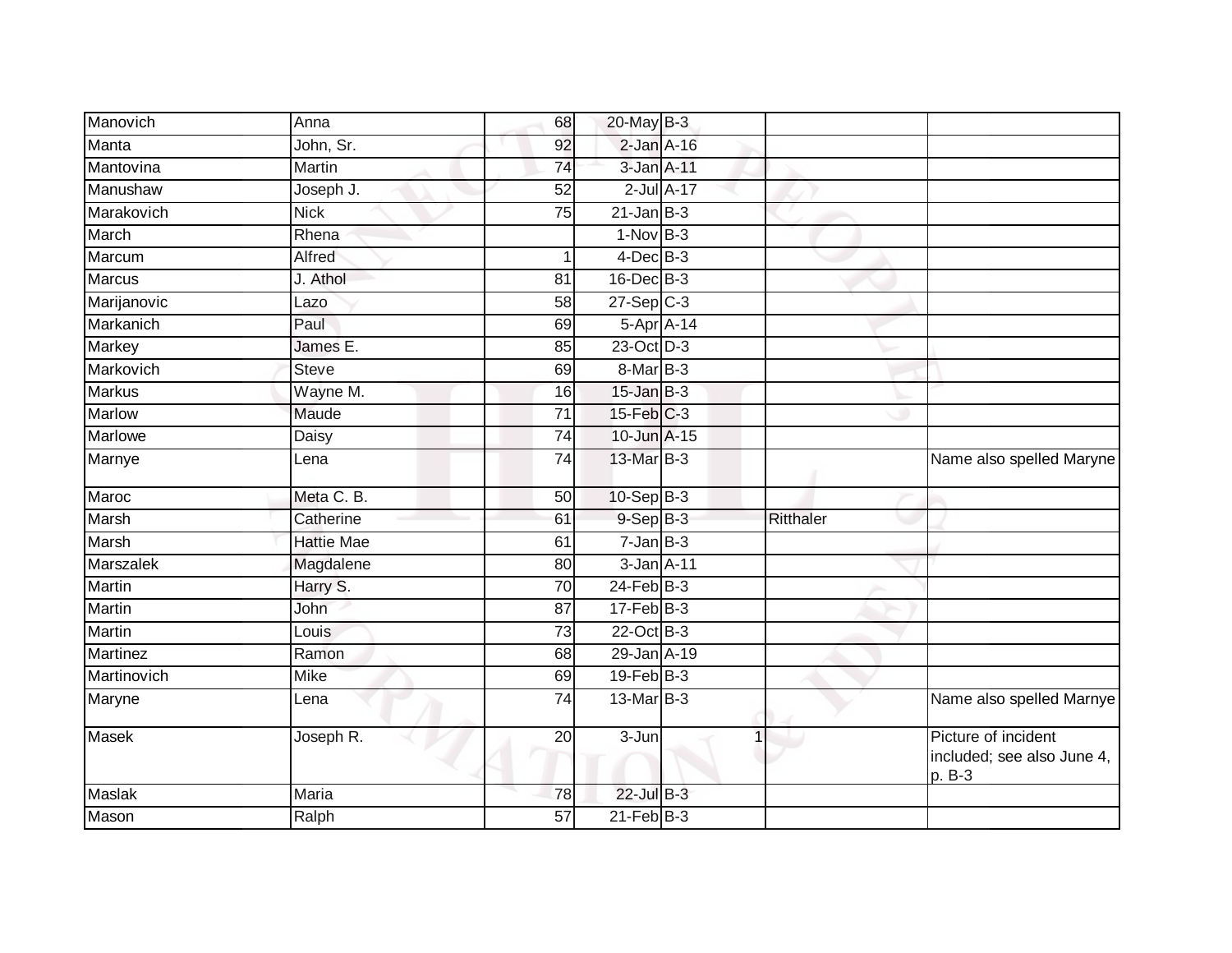| Mateja             | Steve, Sr.             | 84      | 20-Jun A-15       |              |                                             |
|--------------------|------------------------|---------|-------------------|--------------|---------------------------------------------|
| Matesic            | Geneveve               | 50      | 30-Jan B-3        |              |                                             |
| Matheny            | Carlen G.              | 24      | 16-May            | 1            |                                             |
| Matijevich         | Radovan                | 1 month | 8-Apr A-15        |              |                                             |
| Matoski            | Margaret               | 56      | 11-Nov A-17       | <b>Sacek</b> |                                             |
| Matovich           | Stana                  | 66      | $8$ -Jul $B$ -3   |              |                                             |
| <b>Mattes</b>      | John H.                | 69      | $15$ -Feb $C-3$   |              |                                             |
| <b>Matthews</b>    | <b>Betty</b>           | 30      | 17-Jan            |              |                                             |
| <b>Matthews</b>    | Frances L.             |         | $28-Apr$ B-3      |              |                                             |
| <b>Matthews</b>    | Vincent (Whitey)       | 56      | $17 - Jun$ $B-3$  |              |                                             |
| <b>Matthies</b>    | Paul                   | 63      | 19-Apr B-3        |              |                                             |
| Mattingly          | Mrs. Hubert            | 52      | $14$ -Feb $B-3$   |              | First name Marie, see<br>February 15, p.C-3 |
| Mattson            | Victor                 | 68      | 7-Jun             |              |                                             |
| Matulewicz         | Mathilda               | 78      | 29-Aug B-3        |              |                                             |
| <b>Matusz</b>      | David V.               | 68      | $5 - Jun$ $B - 3$ |              |                                             |
| Matusz             | Eugene A.              | 62      | 10-Jun A-15       |              |                                             |
| Maxwell            | John C.                | 65      | 11-Apr A-13       |              |                                             |
| May                | Mary L.                | 44      | $12-AprB-3$       |              |                                             |
| May                | <b>Samuel Ellis</b>    | 72      | $17$ -Mar $B-3$   |              |                                             |
| May                | Waldo C.               | 46      | 26-Mar B-3        |              |                                             |
| Mayerak            | Stephen J., Jr.        | 57      | 14-Nov B-3        |              |                                             |
| Mazag              | Anna                   | 83      | 26-Sep B-3        |              |                                             |
| <b>McCabe</b>      | Bernard H.             | 48      | $14$ -Aug $D-3$   |              |                                             |
| McCabe             | John William (Johnnie) | 72      | 31-Jan            | 1            | Picture included                            |
| <b>McCall</b>      | Milton L., Dr.         | 52      | $9$ -Oct C-3      |              | Picture included                            |
| <b>McCallister</b> | Robert D.              | 37      | 6-Nov B-3         |              |                                             |
| <b>McCartin</b>    | John Wallace (Jack)    | 52      | 25-Mar            | 1            | Picture included                            |
| <b>McCarty</b>     | Raymond R.             |         | $1-Sep$ $B-3$     |              |                                             |
| <b>McCoy</b>       | <b>Mary Avis</b>       | 40      | 19-Dec B-3        |              |                                             |
| <b>McCoy</b>       | Raymond V.             |         | 4-Mar A-15        |              |                                             |
| <b>McCready</b>    | Harold M.              | 60      | 15-Nov B-3        |              |                                             |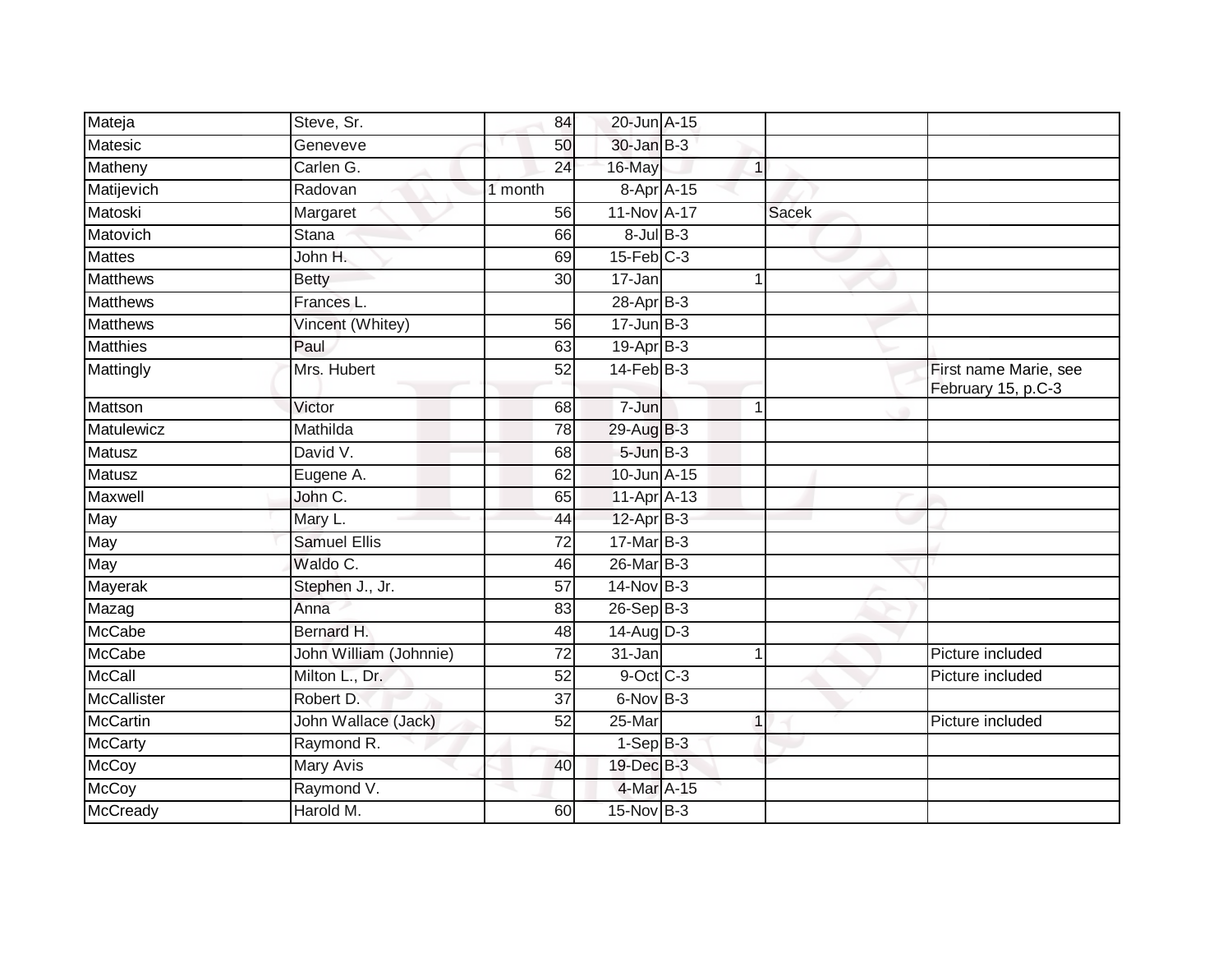| McCullom        | Charles S.         | 56              | 7-May A-5         |   |  |
|-----------------|--------------------|-----------------|-------------------|---|--|
| McCullum        | Raymond L.         | 73              | $27$ -Feb $B-3$   |   |  |
| McCutcheon      | Florence (Flossie) | 79              | $7$ -Jun $B-3$    |   |  |
| McDaniel        | Henry A.           |                 | 18-Sep            | 1 |  |
| McDaniel        | Lydia M.           |                 | 29-Dec B-4        |   |  |
| McDonald        | Edith              | 75              | 26-Apr B-3        |   |  |
| McFarland       | Everett A.         | 26              | 11-Nov A-17       |   |  |
| McGarry         | <b>Steve Mark</b>  | 71              | $2-MayB-3$        |   |  |
| McGary          | Anna Ida           | 66              | $15$ -May B-3     |   |  |
| McGregor        | Parks L.           | 51              | $2$ -Jan $A-16$   |   |  |
| McGuire         | <b>John</b>        | 42              | 23-Oct D-3        |   |  |
| McHale          | daughter           | infant          | $1-SepB-3$        |   |  |
| McKay           | Harry H.           | 68              | $13$ -May $A-13$  |   |  |
| McKee           | <b>H.A.</b>        | 88              | 10-Sep B-3        |   |  |
| McKernan        | Rebecca            | 74              | $15$ -Jan $B-3$   |   |  |
| McLaughlin      | Frederick L.       | 64              | 19-Apr            | 1 |  |
| McLaughlin      | Henrietta          | $\overline{80}$ | $14$ -Feb $B-3$   |   |  |
| McLean          | Randolph A., Jr.   | 22              | $13$ -Feb $C-3$   |   |  |
| <b>McMillan</b> | Grace              | 83              | $1-Dec$ B-3       |   |  |
| <b>McNally</b>  | Cleora             | 65              | 11-Feb A-13       |   |  |
| <b>McNary</b>   | Frank              | $\overline{51}$ | 25-Mar A-15       |   |  |
| McNeill         | Roger J.           | 38              | 12-Sep A-15       |   |  |
| McQuilken       | W. Reed            | 91              | $18 - Jan$ $B-3$  |   |  |
| McQuown         | Gladys E. Levent   | 50              | $7 -$ Jul $B - 3$ |   |  |
| McRea           | Emma               | 67              | 8-Aug A-11        |   |  |
| Meacham         | Edward H.          | 59              | 30-Jun B-3        |   |  |
| Meade           | Laura              | 59              | $25$ -Jun $B-3$   |   |  |
| Mecklenberg     | Gertrude A.        | 76              | 15-Dec B-3        |   |  |
| Mecyssine       | John, Sr.          | 52              | 29-Apr B-3        |   |  |
| Medeck          | John M.            | 75              | 15-Jul B-3        |   |  |
| Medich          | William            | 52              | $4$ -Jun $B-3$    |   |  |
| Medley          | Edward J.          | $\overline{48}$ | $23$ -Jun $B-3$   |   |  |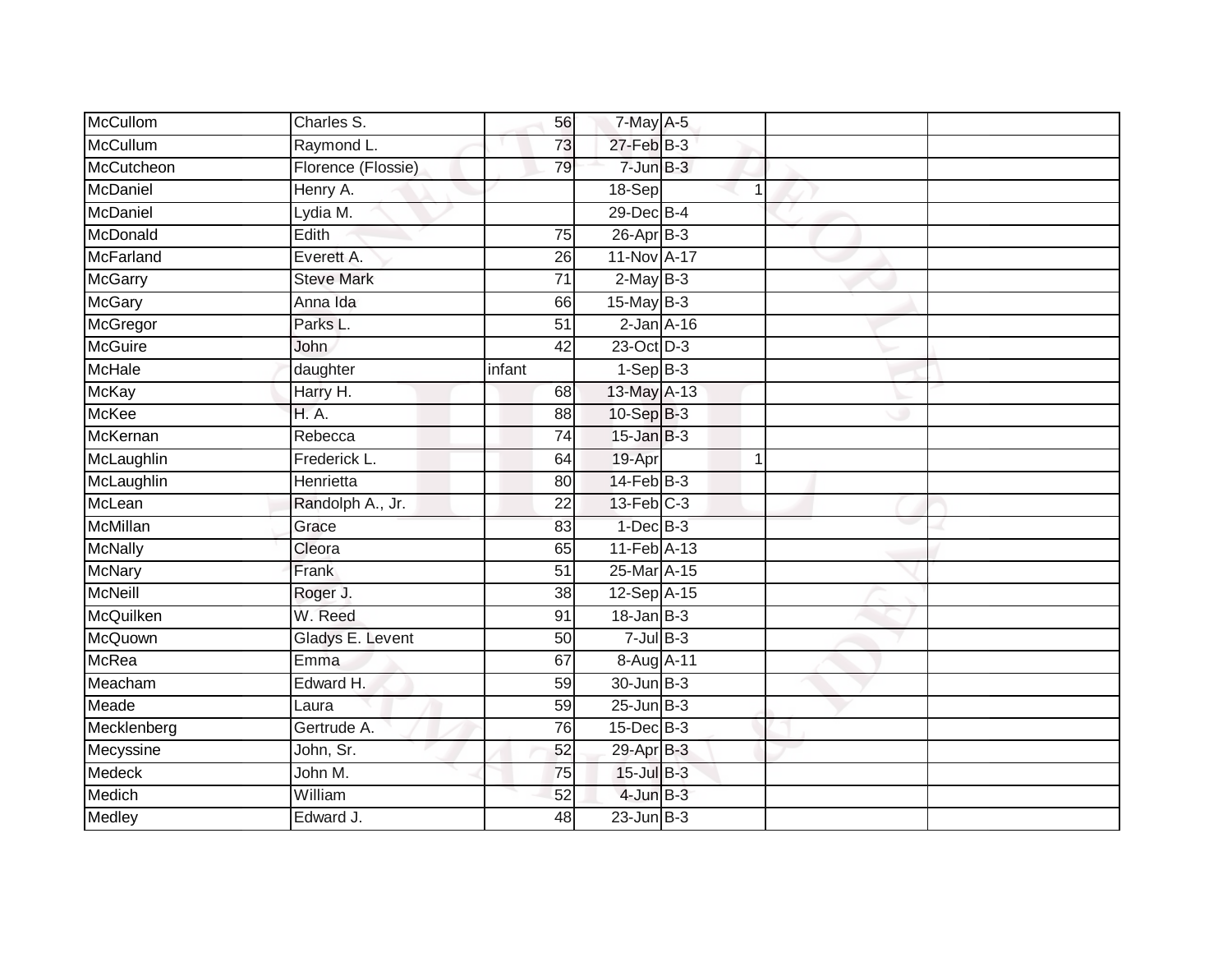| Meissner       | Pearl                  | 70              | $7$ -Jul $B-3$    |       |   |                           |
|----------------|------------------------|-----------------|-------------------|-------|---|---------------------------|
| Melcic         | Anna                   | 96              | 3-May B-3         |       |   |                           |
| <b>Mellies</b> | Irvin J.               | 56              | 16-Oct D-3        |       |   |                           |
| <b>Mellis</b>  | Irvin J.               | 58              | 17-Oct A-15       |       |   | Name also spelled Mellies |
| Melman         | Harry                  | 65              | $6$ -Oct $B-3$    |       | v |                           |
| Melton         | Adelaide J.            | 84              | $23-Sep$ B-3      |       |   |                           |
| Melton         | Oscar D.               | 92              | 3-Sep A-15        |       |   |                           |
| Menefee        | infant                 |                 | 26-Aug B-3        |       |   |                           |
| Menke          | Gail                   | 26              | $6$ -Aug $B$ -3   |       |   |                           |
| Menzyk         | Andrew                 |                 | $24$ -Mar $B-3$   |       |   |                           |
| Menzyk         | Mary                   | 68              | $3-MarB-3$        |       |   |                           |
| Mercer         | <b>Martin Clifton</b>  | 96              | 10-Dec B-3        |       |   |                           |
| Merlo          | Paul                   | 88              | 16-Jun C-3        |       |   |                           |
| Merriman       | Milton E.              | 78              | 25-Aug C-3        |       |   |                           |
| Mersereau      | <b>Kathleen Louise</b> | $\overline{70}$ | 15-Mar B-3        |       |   |                           |
| <b>Mertens</b> | Eugene B.              | 79              | 19-Dec B-3        |       |   |                           |
| Mesarkin       | <b>Mike</b>            | $\overline{70}$ | 31-Jul C-3        |       |   |                           |
| <b>Meskis</b>  | John A.                |                 | 82 Februray<br>27 | $B-3$ |   |                           |
| Messenger      | Lucille C.             | $\overline{54}$ | 25-Mar A-15       |       |   |                           |
| Mestrich       | Antonia                | 76              | 20-Mar B-3        |       |   |                           |
| Metz           | Jerry                  | 21              | $4$ -Jan $C$ -7   |       |   |                           |
| Meyers         | Myrtle M.              | $\overline{78}$ | $16$ -Apr $B-3$   |       |   |                           |
| Michael        | Stanley                | 75              | 15-Aug A-13       |       |   |                           |
| Michuda        | Mary J.                | 76              | $9$ -Dec $B$ -3   |       |   |                           |
| <b>Mick</b>    | Jay L.                 | 62              | $11$ -Jan $C-3$   |       |   |                           |
| <b>Mickles</b> | George W.              | 73              | 28-Feb A-11       |       |   |                           |
| Micoley        | John                   | $\overline{72}$ | 11-Nov A-17       |       |   |                           |
| Migas          | Joseph                 | 67              | $15$ -Jan $B-3$   |       |   |                           |
| Mihailovich    | Sam                    | 70              | 25-Feb A-13       |       |   |                           |
| <b>Mihalic</b> | George J., Sr.         | 79              | 15-Apr A-19       |       |   |                           |
| Mikalauski     | Gus                    | 51              | 30-Dec A-4        |       |   |                           |
|                |                        |                 |                   |       |   |                           |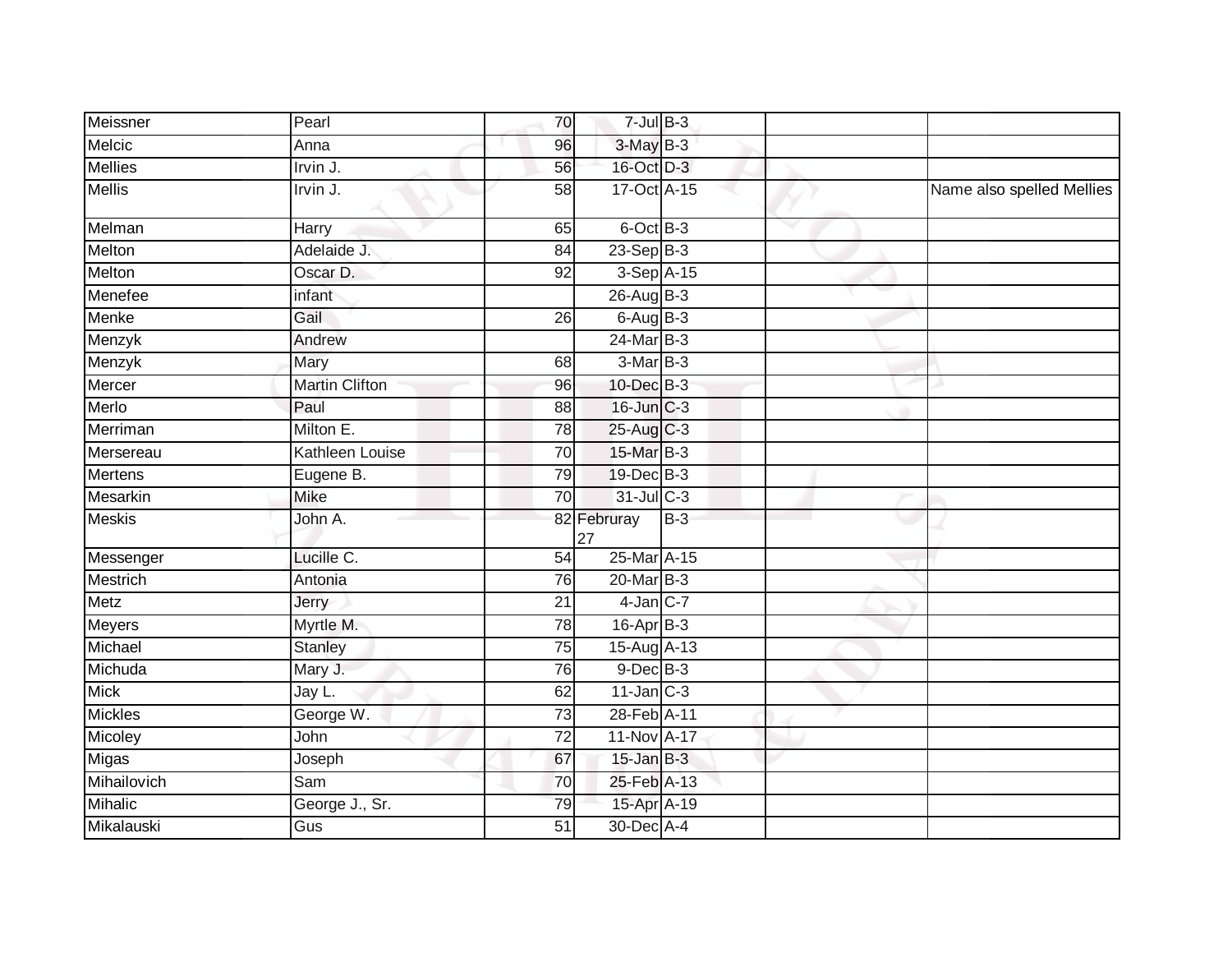| Mikovetz        | Emil S.               | $\overline{72}$ | 31-Jan A-11             |    |              |                            |
|-----------------|-----------------------|-----------------|-------------------------|----|--------------|----------------------------|
| <b>Miksich</b>  | Katherine             | 74              | $24$ -Jun $B-3$         |    |              |                            |
| Mikula          | Capt. Frank (Jonesie) | 57              | 14-Oct A-15             |    |              | See also October 15, p. B- |
| <b>Mikulski</b> | Lawrence              | 56              | $25-Aug$ <sub>C-3</sub> |    |              |                            |
| Milan           | Mrs. Joseph           | 70              | $21$ -Jan $B-3$         |    | $\checkmark$ | First name Mary, see C-3   |
| Milazzo         | Antonio               | 80              | $4$ -Jan $C$ -7         |    |              |                            |
| <b>Miles</b>    | <b>Albert Allen</b>   |                 | $9$ -Jun $B-3$          |    |              |                            |
| <b>Miles</b>    | Willis G., Sr.        | 80              | 15-Mar B-3              |    |              |                            |
| <b>Milich</b>   | Helen                 | 78              | $7$ -Jul $B-3$          |    |              |                            |
| <b>Milich</b>   | John                  | $\overline{75}$ | 10-Mar B-3              |    |              |                            |
| Millan          | Andrew                | 47              | 20-May                  |    |              |                            |
| <b>Miller</b>   | Alfred P.             | 68              | 5-May C-3               |    |              | Picture included           |
| <b>Miller</b>   | Alma C.               | $\overline{71}$ | 29-Aug B-3              |    |              |                            |
| <b>Miller</b>   | Arthur J., Jr.        | 19              | 28-Oct                  | -1 |              |                            |
| Miller          | Cora E.               | 44              | 19-May B-3              |    |              |                            |
| <b>Miller</b>   | Delia A.              | 65              | 15-Nov B-3              |    |              |                            |
| <b>Miller</b>   | Emma S.               | $\overline{73}$ | 16-Apr B-3              |    |              |                            |
| <b>Miller</b>   | Frances               |                 | 3-Sep A-15              |    |              |                            |
| <b>Miller</b>   | Gertrude              | 52              | 28-Feb A-11             |    |              |                            |
| <b>Miller</b>   | James C.              | 52              | 8-Aug A-11              |    |              |                            |
| Miller          | Katherine             | 71              | $20$ -Nov $B-3$         |    |              |                            |
| Miller          | Ralph                 | 57              | 19-Mar B-3              |    |              |                            |
| <b>Miller</b>   | Ralph L.              | 57              | 18-Mar A-15             |    |              |                            |
| <b>Miller</b>   | Sidney                | 18              | 6-Oct                   |    |              |                            |
| <b>Miller</b>   | William H.            | 71              | 6-Jan A-17              |    |              |                            |
| <b>Mills</b>    | Ottis L. (Buck)       | 55              | $5$ -Jul $B-3$          |    |              |                            |
| Milne           | Gary D.               | 21              | 25-Jan                  |    |              |                            |
| Milosic         | Mary                  | 84              | 30-Apr B-3              |    |              |                            |
| Minder          | Waldo                 | 56              | 30-Oct B-3              |    |              |                            |
| <b>Mindok</b>   | George                | 64              | 29-Apr B-3              |    |              |                            |
| Minich          | Caroline              | 77              | $2$ -May B-3            |    |              |                            |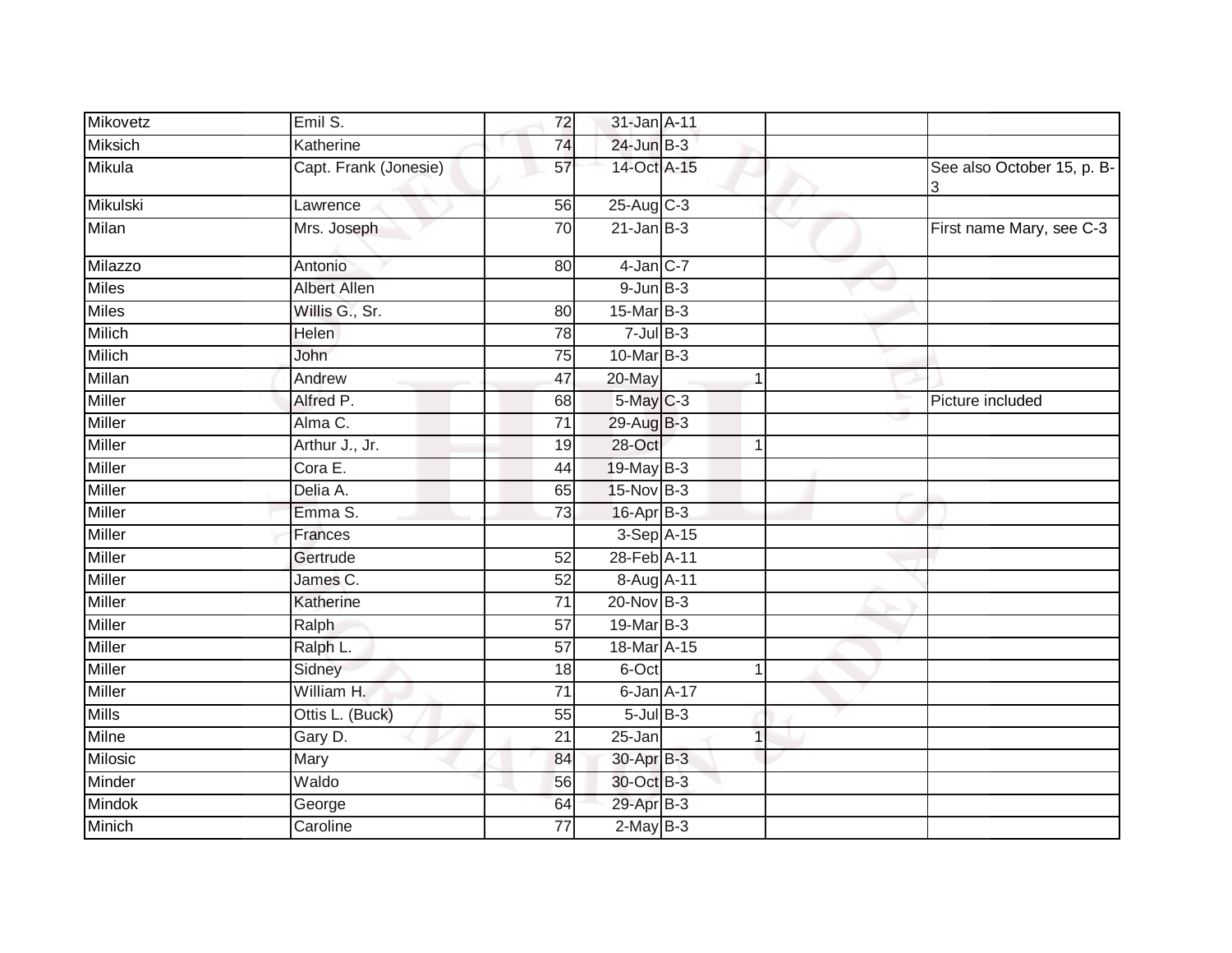| Minneman       | Florence                | 64              | $24$ -Jun $B-3$   |   |                                                              |
|----------------|-------------------------|-----------------|-------------------|---|--------------------------------------------------------------|
| Minninger      | Arthur E.               | 51              | 17-Sep C-3        |   |                                                              |
| Minninger      | Peter                   | 75              | $13$ -Feb $C-3$   |   |                                                              |
| Minsch         | Ovidia G.               | 69              | 11-Nov A-17       |   |                                                              |
| Minsker        | John W.                 | 81              | 22-Apr A-15       |   |                                                              |
| Minter         | Texas O.                | 45              | 20-Dec            | 1 | Picture included; see also<br>December 22, p. B-3            |
| Miofsky        | Deana                   | 89              | $9$ -May $B-3$    |   |                                                              |
| Miotka         | Joseph A.               | $\overline{78}$ | 18-Jul B-3        |   |                                                              |
| Miotke         | Leon                    | 73              | 10-Sep B-3        |   |                                                              |
| Mitchell       | Aaron                   | 48              | 17-Apr            | 4 |                                                              |
| Mitchell       | Edward, Sr.             | 80              | $24$ -Jun B-3     |   |                                                              |
| Mitchell       | Wilbur (Casey)          | 42              | 29-Jan A-19       |   |                                                              |
| Mitchell       | Willie                  | 70              | $27$ -Aug $B-3$   |   |                                                              |
| Miterko        | Ann                     | 49              | 6-Jan A-17        |   |                                                              |
| Mitro          | Sandor (Alex)           | 75              | $7-Feb$ A-9       |   |                                                              |
| <b>Mizerik</b> | Carl J.                 | 50              | $6$ -Dec $D-3$    |   |                                                              |
| <b>Moats</b>   | Keturah                 | 85              | 10-Nov B-3        |   |                                                              |
| Mobley         | <b>Mary Frances</b>     | 78              | $17 - Dec$ B-3    |   |                                                              |
| Moland         | Katherine               | 28              | 3-Jan             |   | See also January 4, p. 1;<br>picture of incident<br>included |
| Moldovan       | <b>Nick</b>             | $\overline{7}$  | $21$ -Jul $B-3$   |   |                                                              |
| Molnar         | Alice M.                | 63              | 25-Jul A-11       |   |                                                              |
| Molnar         | <b>Barbara Patricia</b> | $\overline{20}$ | 20-Jun A-15       |   |                                                              |
| Mongaraz       | Margarita               | 55              | 10-Nov B-3        |   |                                                              |
| Monik          | Joseph                  | $\overline{73}$ | 15-May B-3        |   |                                                              |
| Moninger       | James H.                | 69              | $18$ -Feb $A - 9$ |   |                                                              |
| Monroe         | Marie                   | 59              | 3-Jan A-11        |   |                                                              |
| Montague       | Robert W.               | 63              | $15 -$ Jul        | 1 |                                                              |
| Mooney         | Rev. Vincent, OSC       | $\overline{70}$ | 11-Jul A-11       |   |                                                              |
| Moore          | <b>Bessie Hartigan</b>  | $\overline{75}$ | $26$ -Dec $B-3$   |   |                                                              |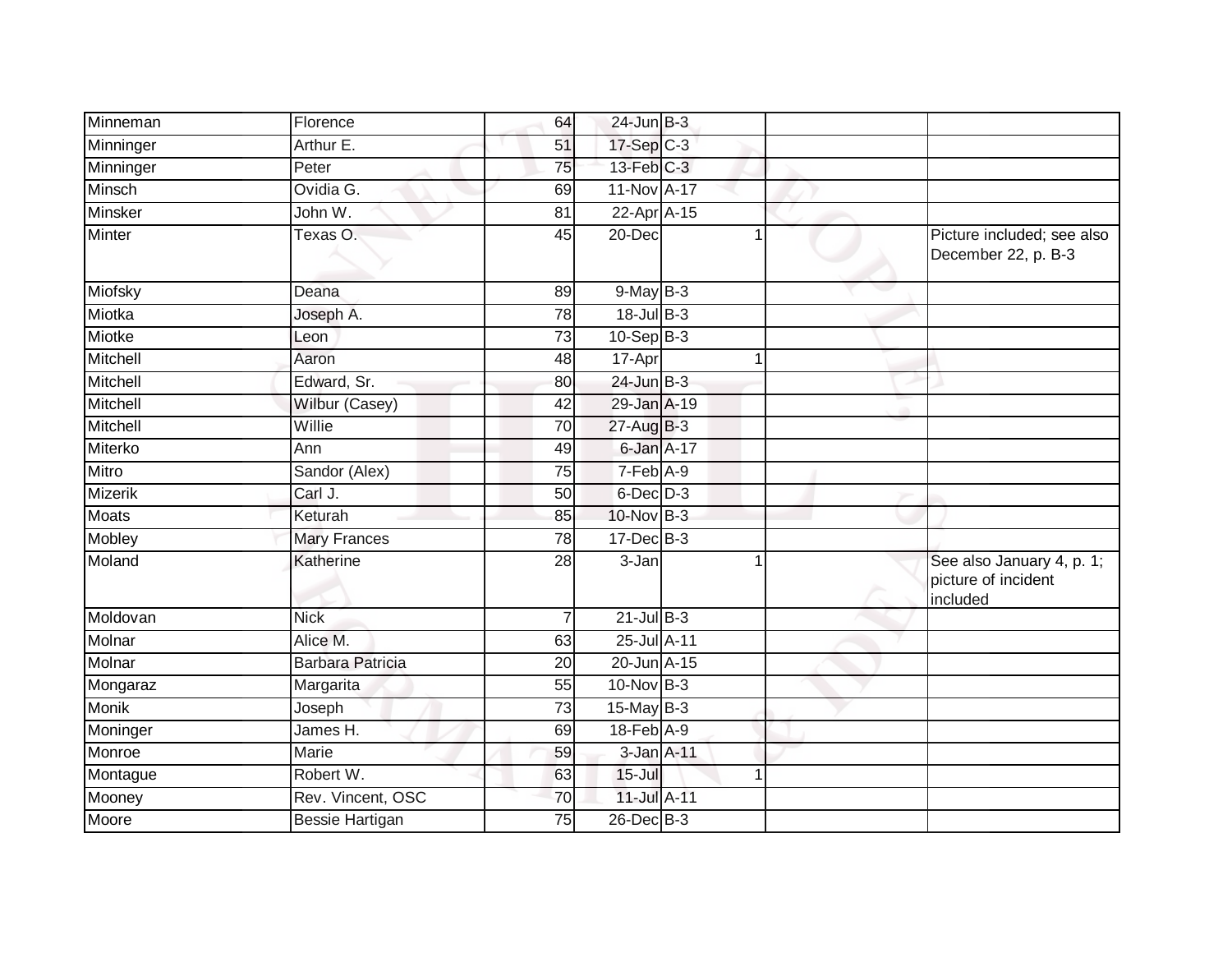| Moore          | Edith              | 70              | 3-Jan A-11            |                |       |                         |
|----------------|--------------------|-----------------|-----------------------|----------------|-------|-------------------------|
| Moore          | James              | 21              | 3-Sep                 | $\overline{2}$ |       |                         |
| Moore          | Kenneth A.         | 64              | 25-Feb A-13           |                |       |                         |
| Moore          | Roy C.             | 68              | $12$ -May B-3         |                |       |                         |
| Moore          | Sarah V.           | 86              | $21-AprB-3$           |                |       |                         |
| Moore          | Urie J.            | 65              | $5 -$ Jul             | 1              |       | Picture included        |
| Moore          | Vernon (Vern)      |                 | 60 Februray 5 $ B-3 $ |                |       |                         |
| Moran          | Silvano            | 58              | $22$ -Jan B-3         |                |       |                         |
| Moren          | Rollie             |                 | $7$ -May A-5          |                |       |                         |
| Morgan         | Clinton H.         | 83              | $1-AprB-3$            |                |       |                         |
| <b>Morris</b>  | <b>Blanche</b>     | 84              | 31-Mar B-3            |                |       |                         |
| <b>Morris</b>  | Richard R.         | 64              | $20$ -Jan $B-3$       |                |       |                         |
| Morrison       | Marion T.          | 75              | 29-Sep B-3            |                | Casey |                         |
| Morrissey      | John J.            | 62              | 19-May B-3            |                |       |                         |
| Morton         | Emily B.           |                 | 4-Mar A-15            |                |       |                         |
| Mosbarger      | Mattie             | 77              | 12-Feb A-9            |                |       |                         |
| Moscatello     | James G.           | $\overline{54}$ | 14-Mar B-3            |                |       |                         |
| Mosey          | Loyt               | 40              | $8-Aug$               | $\mathbf{1}$   |       |                         |
| Mossell        | Nickolas           |                 | 16-Jun C-3            |                |       |                         |
| Motsinger      | James D.           | $\overline{22}$ | 10-May C-3            |                |       | See also May 12, p. B-3 |
| Mount          | Raymond W.         | 71              | 23-Jul A-13           |                |       |                         |
| Mowat          | Mary Ann           |                 | $13$ -Jan B-3         |                |       |                         |
| Moyer          | Harold W.          | 49              | 28-Apr B-3            |                |       |                         |
| Moyer          | James              | $\overline{74}$ | $7 - Jan$ $B-3$       |                |       |                         |
| Moyle          | Henry D.           | $\overline{74}$ | 18-Sep B-3            |                |       |                         |
| Moynihan       | Nora               | 87              | 18-Oct C-3            |                |       |                         |
| Mroczkowski    | Alexander          | 78              | $10$ -Dec $B-3$       |                |       |                         |
| <b>Mrzlak</b>  | Joseph Peter       | 63              | $16$ -Jan $B-3$       |                |       |                         |
| Muehsler       | Louis J.           | 71              | 31-Jul C-3            |                |       |                         |
| <b>Mueller</b> | Henry              | 82              | 12-Aug B-3            |                |       | Picture included        |
| Mueller        | Michael John       | 4 months        | 27-Dec B-3            |                |       |                         |
| Muenich        | <b>Elmer Eddie</b> | 73              | $12$ -Nov $B-3$       |                |       |                         |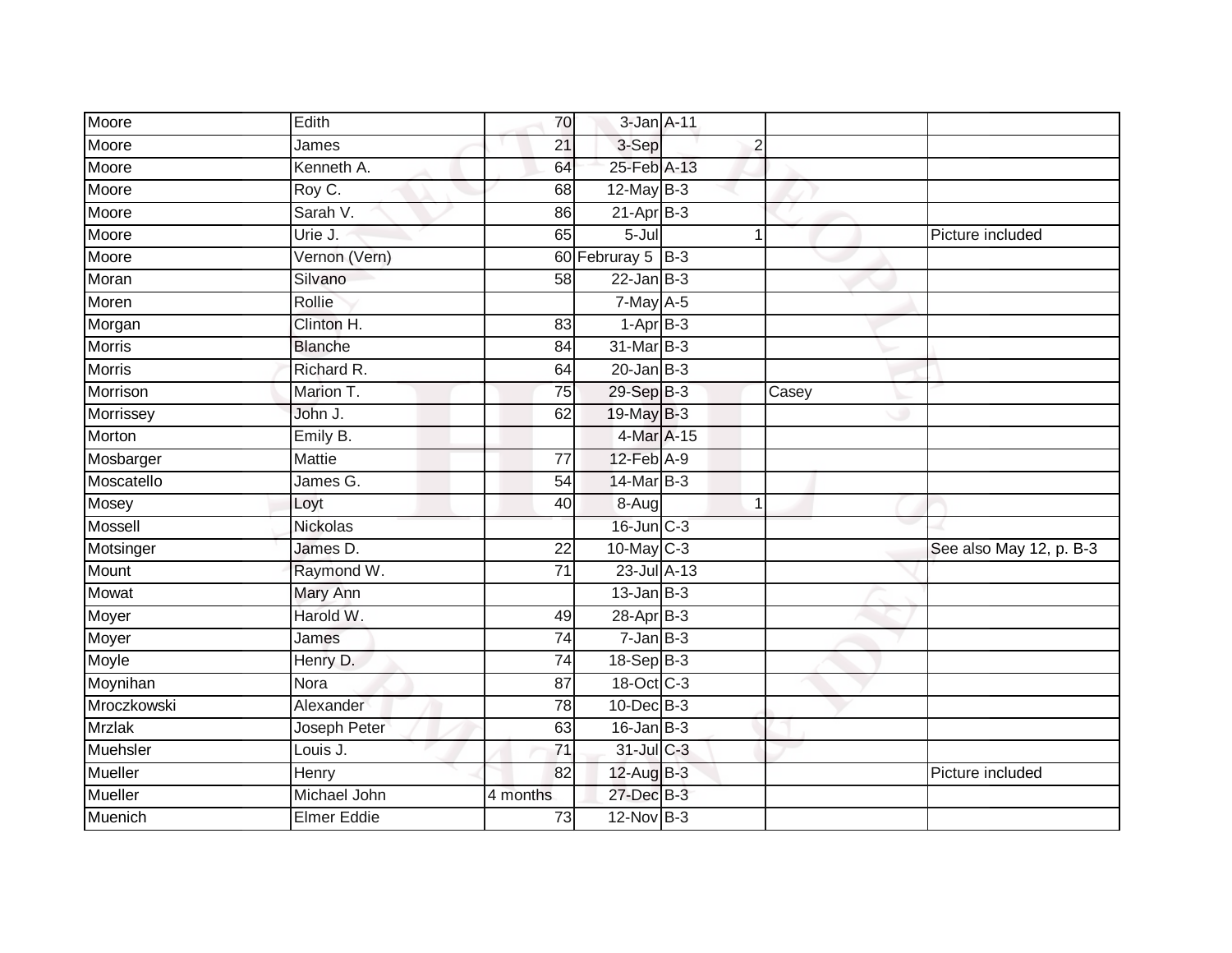| Muenich        | George A.              | 76              | 14-Jun B-3       |              | See also June 16, p. C-3 -<br>picture included |
|----------------|------------------------|-----------------|------------------|--------------|------------------------------------------------|
| Muhlenbruch    | Leona                  | 52              | $17 - Jan$ $B-3$ |              |                                                |
| Mulholland     | James W.               | 49              | $14$ -Feb $B-3$  |              |                                                |
| Mullen         | John J.                | 65              | 25-Apr B-3       |              |                                                |
| Mulligan       | James W.               | 74              | 13-Mar B-3       |              |                                                |
| <b>Mullins</b> | <b>Michelle Marie</b>  | 18 months       | $29$ -Apr $B$ -3 |              |                                                |
| Munda          | Ann V.                 | 41              | $3-May$ B-3      | Korba        |                                                |
| <b>Munez</b>   | Juan                   | $\overline{36}$ | $11 -$ Jul       | $\mathbf{1}$ |                                                |
| Murin          | Michael                | 59              | $23-AugB-3$      |              |                                                |
| <b>Murphy</b>  | <b>David</b>           | 9               | 2-Jan            |              |                                                |
| Murphy         | Patsy                  | 25              | $2-Jan$          | 1            |                                                |
| Murray         | Donna                  | 29              | $10 -$ Jun       |              |                                                |
| <b>Murray</b>  | Jack J.                | $\overline{7}$  | $17 - Jun$ $B-3$ |              |                                                |
| Murray         | Mrs. T. W. L.          |                 | 15-Sep B-3       |              |                                                |
| <b>Murray</b>  | Patrick Joseph         | 6 weeks         | 9-May B-3        |              |                                                |
| Murzyn         | John                   | 68              | $13$ -Feb $C-3$  |              |                                                |
| Murzyn         | John M.                | $\overline{74}$ | $14$ -Jun $B-3$  |              |                                                |
| Musgrove       | <b>Arthur Jean</b>     | 63              | 19-Jul C-3       |              |                                                |
| Mussing        | Agnes R.               | 74              | $27$ -Mar $B-3$  |              |                                                |
| Mustafa        | <b>Mike</b>            | $\overline{72}$ | 13-Dec B-3       |              |                                                |
| Mustafa        | Taffy                  |                 | 11-Oct C-3       |              |                                                |
| <b>Muth</b>    | Fred W.                | $\overline{58}$ | $6$ -May $B-3$   |              |                                                |
| Muvich         | Philip                 | 85              | 22-Oct B-3       |              |                                                |
| <b>Myres</b>   | Lee                    | 78              | $2$ -Jul $A-17$  |              |                                                |
| <b>Mysliwy</b> | <b>Stella</b>          | 63              | $22-Sep$ B-3     |              |                                                |
| Myszak         | <b>Catherine Frunk</b> | 79              | 5-Dec A-17       |              |                                                |
| Naef           | Ned R.                 | $\overline{70}$ | 24-Mar B-3       |              |                                                |
| Nagel          | Lillian                | 46              | 26-Sep B-3       |              |                                                |
| Nagler         | Jane                   | 18              | 14-Jan A-13      |              | First name also spelled<br>Janet               |
| Nagy           | Louis, Sr.             | 73              | 5-Aug B-3        |              |                                                |
| <b>Napules</b> | <b>Delores</b>         | 53              | 5-Dec A-17       |              |                                                |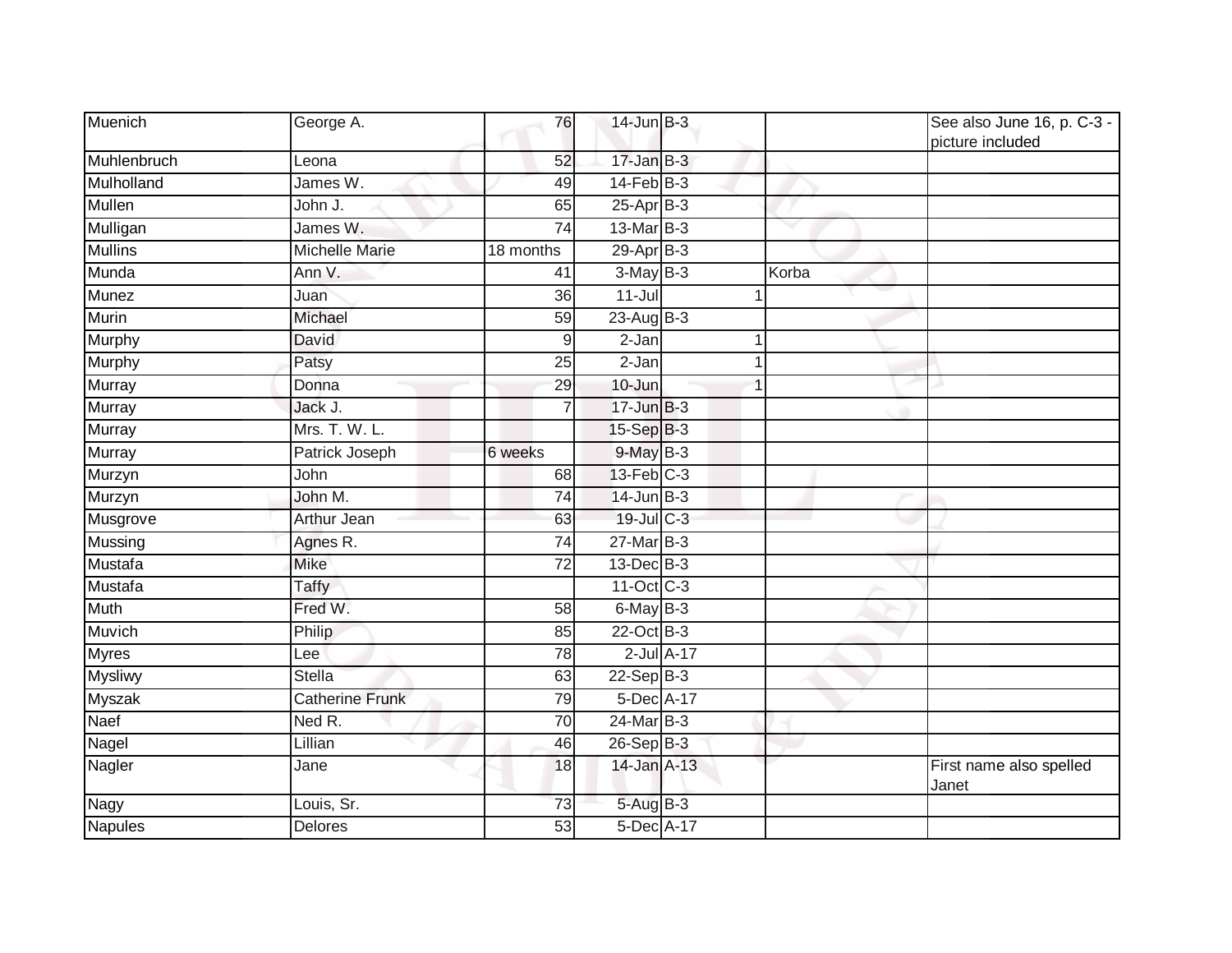| <b>Nasby</b>   | <b>Bertha</b>    | 58              | 30-Sep B-3       |       |  |
|----------------|------------------|-----------------|------------------|-------|--|
| <b>Nash</b>    | Helen E.         | 68              | 3-Mar B-3        |       |  |
| <b>Nash</b>    | Ralph            | 65              | 31-Mar B-3       |       |  |
| Nastav         | Angeline         | 34              | $18$ -Apr $B$ -3 | Anton |  |
| Nastyn         | Vasyl            | $\overline{73}$ | 13-Nov D-3       |       |  |
| Nau            | Elizabeth        |                 | 8-Jan A-15       |       |  |
| Nau            | Margaret         |                 | 31-Mar B-3       |       |  |
| Naughton       | Rev. James       | 53              | $28$ -Jun $B-3$  |       |  |
| <b>Nauta</b>   | John (Jan), Sr.  | 68              | 4-Mar A-15       |       |  |
| Nava           | Pasquel          | 67              | $1-MarB-3$       |       |  |
| Navta          | John, Sr.        | 88              | 26-Aug B-3       |       |  |
| Nawiesniak     | Victoria         | $\overline{75}$ | 31-Mar B-3       |       |  |
| Neal           | Myrtle           | 75              | 8-Nov C-3        |       |  |
| <b>Nebbitt</b> | Edgerton H.      | 80              | 10-Oct B-3       |       |  |
| Nelson         | <b>Betty</b>     | $\overline{68}$ | 25-Aug C-3       |       |  |
| Nelson         | Felix L., Sr.    | 78              | 16-Apr B-3       |       |  |
| Nelson         | Gertrude         | 86              | 8-Oct B-3        |       |  |
| Nelson         | Harold M.        | 49              | 17-Dec B-3       |       |  |
| Nemeth         | John J., Jr.     | 49              | $15$ -Jul B-3    |       |  |
| Nemeth         | Julius           | 74              | 25-Feb A-13      |       |  |
| Nepsha         | Andy             | 75              | 23-Aug           | 1     |  |
| Neubauer       | Albert V.        | 45              | $8-$ Sep $B-3$   |       |  |
| Neudorf        | Andrew           | 90              | $2$ -Dec $B-3$   |       |  |
| Neveckas       | Peter            | $\overline{70}$ | $2-AugB-3$       |       |  |
| Newbolds       | Howard E.        | 54              | $15$ -Mar $B-3$  |       |  |
| Newell         | Jerome E.        | 48              | $26$ -Aug $B-3$  |       |  |
| <b>Newell</b>  | Jessie Elizabeth | $\overline{77}$ | 26-Feb A-15      |       |  |
| <b>Nichols</b> | Owen Ray         | 41              | $15-Sep B-3$     |       |  |
| <b>Nichols</b> | Victor           |                 | 3-Sep A-15       |       |  |
| Nicholson      | Carleton E.      | 68              | $9-$ Sep $B-3$   |       |  |
| Nickoloff      | Yagne            | 71              | 29-Nov C-3       |       |  |
| Niemaszak      | Veronica         | 76              | $1$ -May $B-3$   |       |  |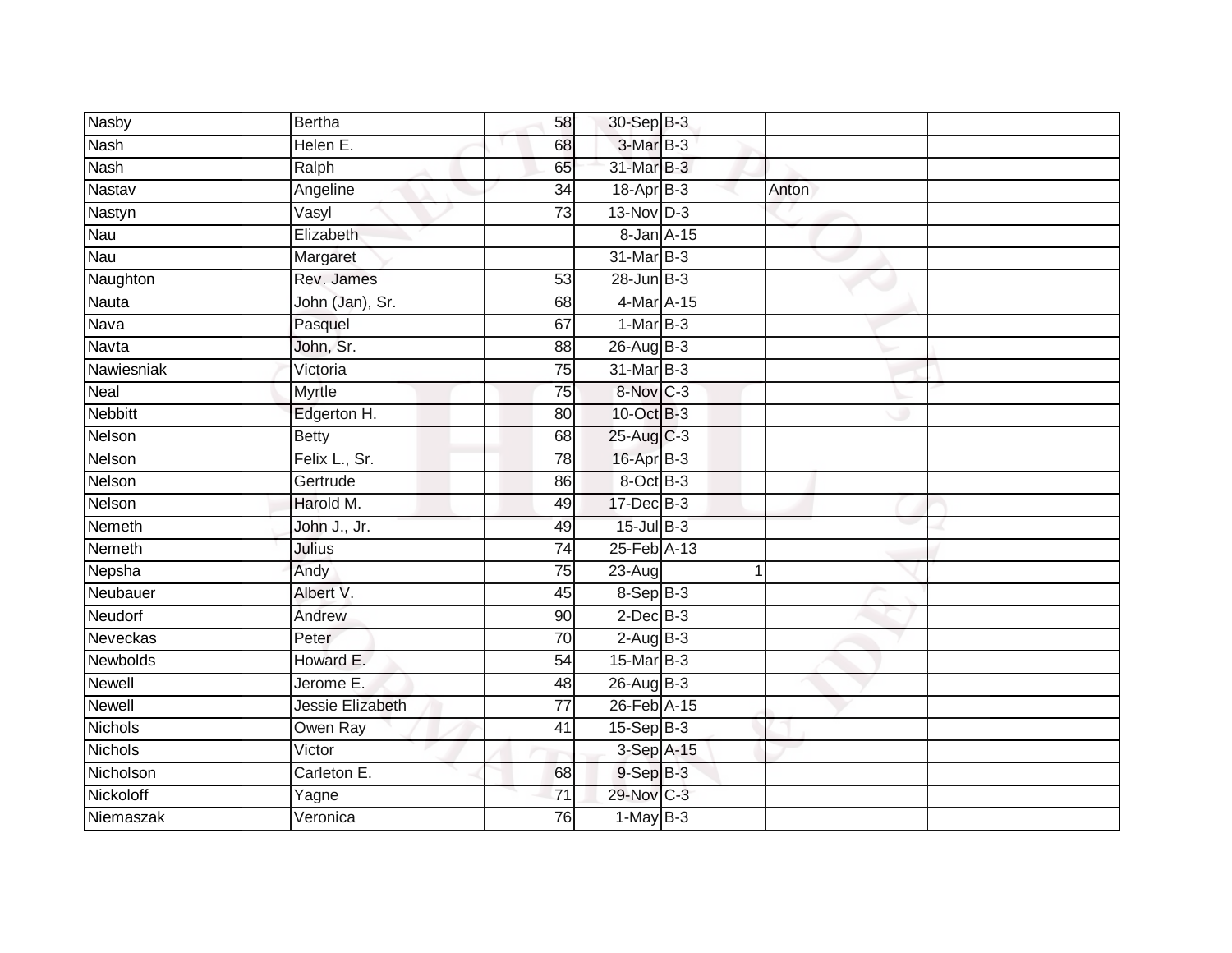| Nikisher        | Mary               | 82              |                   | $2$ -Jul $A-17$ |                                                       |
|-----------------|--------------------|-----------------|-------------------|-----------------|-------------------------------------------------------|
| <b>Niksich</b>  | Anna               |                 | 19-Nov B-3        |                 |                                                       |
| <b>Nipple</b>   | Edward C.          | 66              | 10-Sep B-3        |                 | Name also spelled<br>Knipple, see Sept. 9, p. B-<br>3 |
| <b>Nisbet</b>   | Thomas R.          | 46              | $9-$ Apr $B-3$    |                 |                                                       |
| Nofflett        | Charles W.         | 79              | 5-Sep A-11        |                 |                                                       |
| Nogaj           | Peter              | 67              | $16$ -Jul B-3     |                 |                                                       |
| Noland          | Isabelle S.        | 63              | 18-Feb A-9        |                 |                                                       |
| Norbeck         | Thelma             | 65              | $28$ -Jun $B-3$   |                 |                                                       |
| <b>Norcross</b> | Lois               | $\overline{52}$ | $26$ -Jul B-3     |                 |                                                       |
| Nordyke         | David              | 79              | 20-Aug A-15       |                 |                                                       |
| <b>Norris</b>   | <b>Nelson Elmo</b> | 49              | 26-Aug B-3        |                 |                                                       |
| North           | Curtis             | 74              | $21$ -Jun $B-3$   |                 |                                                       |
| Novak           | Mable E.           | 57              | 16-May B-3        |                 | First name spelled Mabel,<br>see May 17, p. B-3       |
| Novak           | Mrs. Frank         | 47              | $5-FebB-3$        |                 | First name Antionette, see<br>$C-4$                   |
| <b>Novalick</b> | <b>Nick</b>        | 50              | $24 -$ Jul        |                 |                                                       |
| Novosel         | Rose               | 72              | 5-Nov A-19        |                 |                                                       |
| Nowicki         | Alice              | 48              | $10$ -Jan $A$ -11 |                 |                                                       |
| Nowicki         | Helen C.           | $\overline{59}$ | 29-Nov C-3        |                 |                                                       |
| Nowicki         | Sophia M.          |                 | $2-Apr$ B-3       |                 |                                                       |
| <b>Nugent</b>   | Blanche            | $\overline{72}$ | $26$ -Aug B-3     |                 |                                                       |
| Nyland          | Edward W.          | 64              | 28-Mar B-3        |                 |                                                       |
| <b>Nyquist</b>  | Edna May           | 47              | $2-AugB-3$        |                 |                                                       |
| Oakley          | Robert H.          | 36              | 7-Feb A-9         |                 |                                                       |
| Oblon           | Joseph             | 66              | 7-Feb A-9         |                 |                                                       |
| Obradovich      | Dovrosay           | 62              | 6-Sep             |                 |                                                       |
| Ochiltree       | James Mason        | 70              | 15-Nov B-3        |                 |                                                       |
| Ochiltree       | <b>James Riley</b> | 44              | $12$ -Jul $B-3$   |                 |                                                       |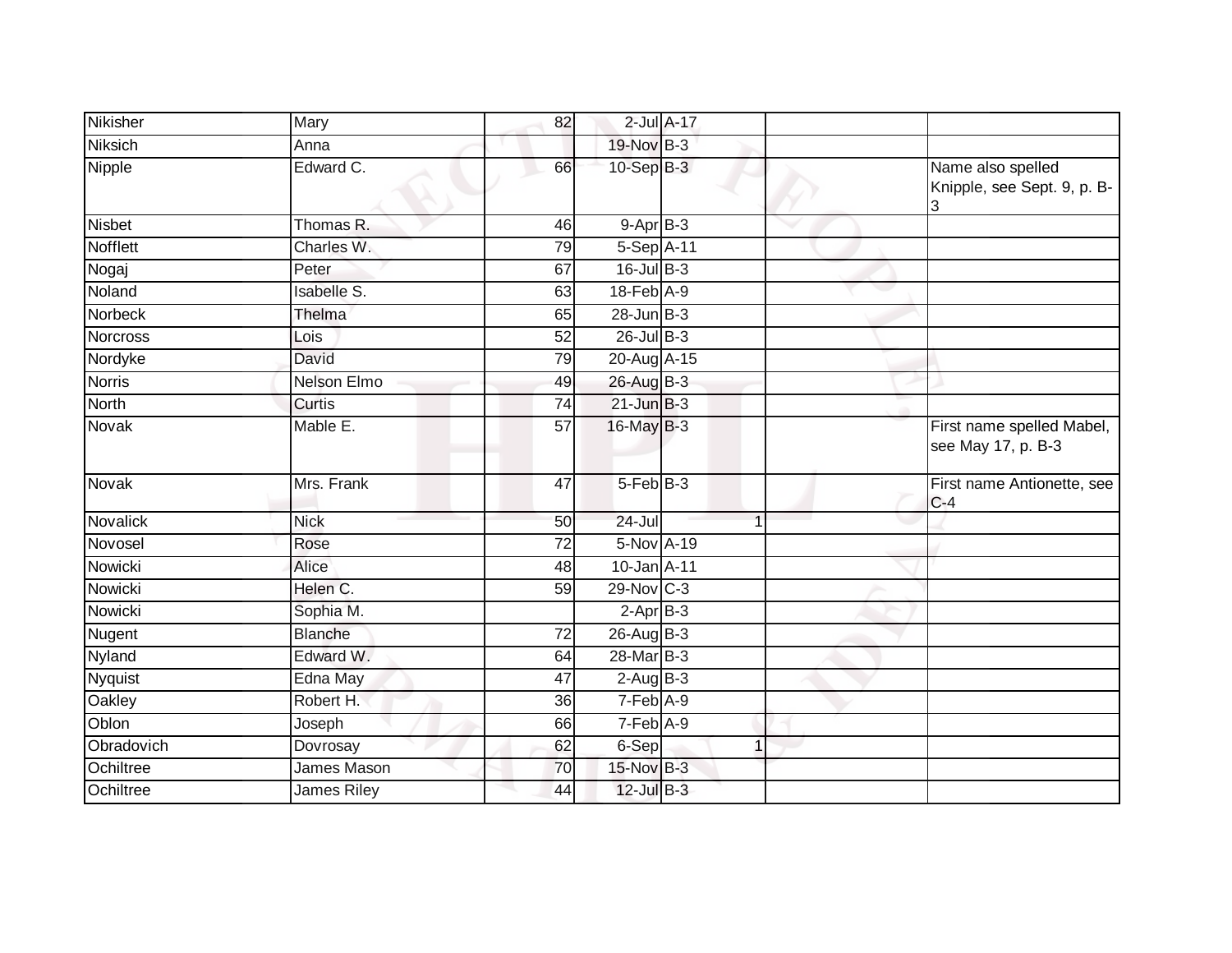| Ochwat     | Joseph                          |                 | 80 Februray<br>10 | $B-3$ |     |                                           |
|------------|---------------------------------|-----------------|-------------------|-------|-----|-------------------------------------------|
| Odell      | Cora                            | 87              | 19-Nov B-3        |       |     |                                           |
| O'Donnell  | James M. (Pat)                  | 64              | 22-Nov C-3        |       |     | See also November 24,<br>picture included |
| Ogle       | Leona                           | 67              | 18-Feb A-9        |       |     |                                           |
| Ogrodowski | <b>Bert</b>                     | 84              | 19-Mar B-3        |       |     |                                           |
| O'Keefe    | Johanna                         | 85              | 6-Mar B-3         |       |     |                                           |
| O'Laughlin | Michael J.                      |                 | $12$ -Dec $B-3$   |       | e s |                                           |
| Oldenberg  | Mary E.                         | $\overline{41}$ | 29-Jul A-15       |       |     |                                           |
| Oldfield   | Harold L.                       | 56              | 12-Sep A-15       |       |     |                                           |
| Oliver     | Annie H.                        | 90              | 26-Aug B-3        |       |     |                                           |
| Oliver     | John P.                         | 60              | 17-Oct A-15       |       |     |                                           |
| Ollendorf  | Willis M.                       | 70              | 26-Sep B-3        |       |     |                                           |
| Olsen      | <b>Jeffrey Allen</b>            | 11 months       | $10$ -Dec $B-3$   |       |     |                                           |
| Olson      | Andrew                          | 89              | 5-Dec A-17        |       |     |                                           |
| Olson      | Hannah E.                       | 81              | $21$ -Jul B-3     |       |     |                                           |
| Olson      | Hannah E.                       | 81              | $22$ -Jul B-3     |       |     |                                           |
| Olson      | Ludwig                          | 90              | 6-May B-3         |       |     |                                           |
| Olszewski  | Konstanty A.                    | 66              | 28-Feb A-11       |       |     |                                           |
| Oltz       | Allan C.                        | $\overline{70}$ | 19-Dec B-3        |       |     |                                           |
| Oman       | Ella                            | $\overline{71}$ | $29-AprB-3$       |       |     |                                           |
| Oman       | <b>Gustaf</b>                   | 73              | 14-Nov B-3        |       |     |                                           |
| Oprea      | <b>Nick</b>                     | 38              | $14$ -Jul $B-3$   |       |     |                                           |
| Orban      | Anna                            | 85              | $3$ -Oct $B-3$    |       |     |                                           |
| Orban      | Mary                            | 62              | 13-Oct C-3        |       |     |                                           |
| Orich      | <b>Delores Veronica Theresa</b> | $\overline{43}$ | 3-Jan A-11        |       |     |                                           |
| Orich      | Helen                           | 58              | $12$ -Jul $B-3$   |       |     |                                           |
| Orlich     | Angela                          | 64              | 21-Oct B-3        |       |     |                                           |
| Ortman     | Pearl                           | 69              | $27$ -Jun $B-3$   |       |     |                                           |
| Osborne    | Elaine                          | 48              | 15-Dec B-3        |       |     |                                           |
| Osborne    | George T.                       | 64              | $14$ -Jul $B-3$   |       |     |                                           |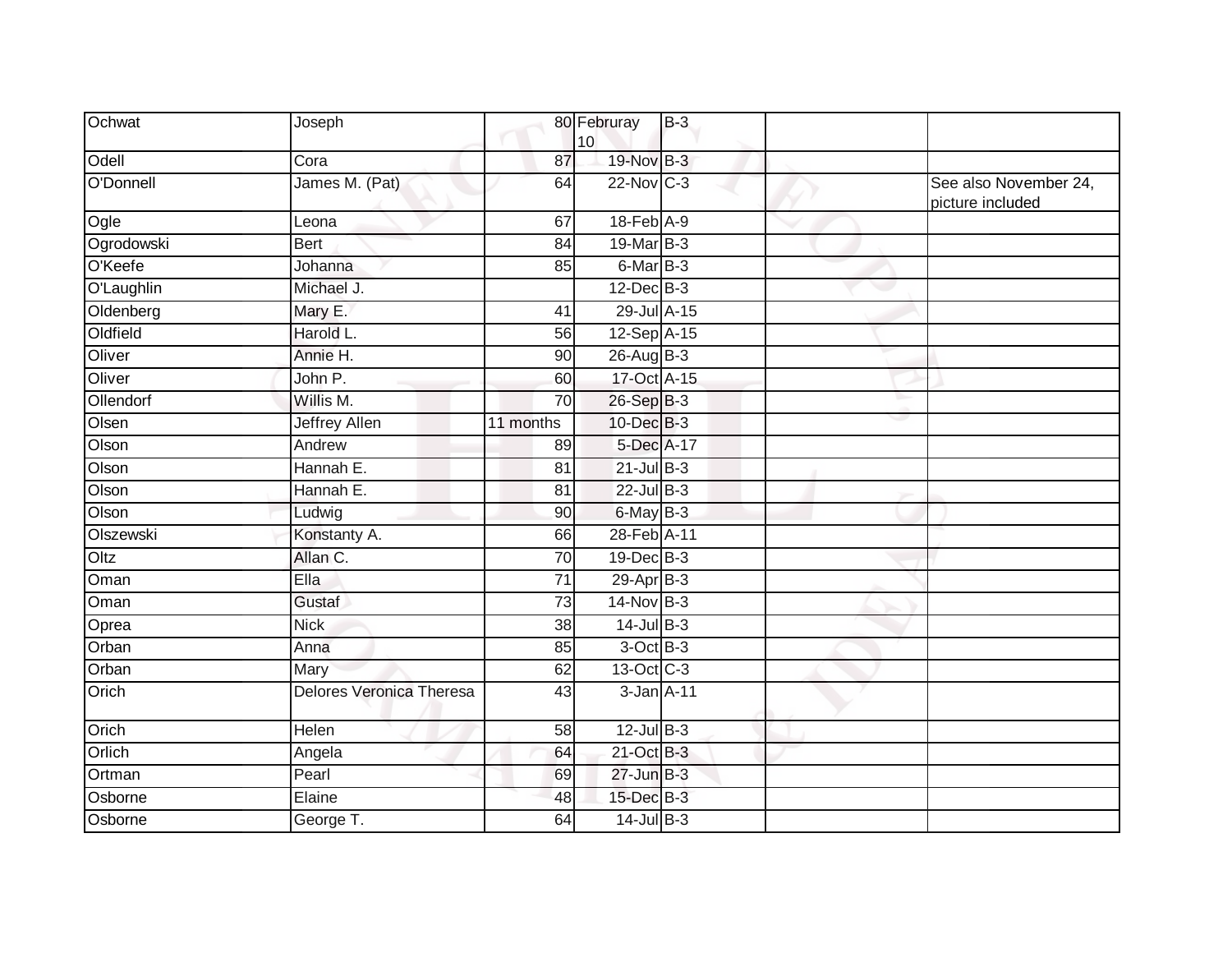| Osenga     | John                | 65              | 14-Oct A-15      |    |                                                          |
|------------|---------------------|-----------------|------------------|----|----------------------------------------------------------|
| Oster      | Peter J.            | 48              | 22-Apr A-15      |    |                                                          |
| Ottinger   | Ella G.             | 78              | $10 - SepB-3$    |    |                                                          |
| Oursler    | Charles E.          | $\overline{57}$ | 22-Dec B-3       |    |                                                          |
| Overhage   | Donna Maria         | 3 months        | $17$ -Mar $B-3$  |    |                                                          |
| Overstreet | Paul                | 44              | 4-Aug            | 1  | Picture included                                         |
| Paarlberg  | Katie               | 87              | $25$ -Jan $B-3$  |    |                                                          |
| Paarlberg  | Nicholas J.         | 88              | $28$ -Jun $B-3$  |    |                                                          |
| Pachalko   | Medro               | 71              | $27 - Dec$ B-3   |    |                                                          |
| Page       | Mary Louise         | 9               | 18-Mar           |    | Photo of incident included;<br>see also March 20, p. B-3 |
| Pajak      | Anna K.             | 69              | 22-Mar B-3       |    |                                                          |
| Palenchik  | Joseph, Sr.         | 73              | 13-Nov D-3       |    |                                                          |
| Palmateer  | William             | 70              | 15-Oct B-3       |    |                                                          |
| Palmer     | Irene               | 52              | 15-Nov B-3       |    |                                                          |
| Paluga     | Peter               | 66              | $2$ -Jan $A-16$  |    |                                                          |
| Panassow   | Mary                | $\overline{51}$ | 20-Feb C-3       |    |                                                          |
| Pandak     | Julius              | 53              | $5$ -Jul $B$ -3  |    |                                                          |
| Pannu      | <b>Jagjit Singh</b> | $\overline{25}$ | 22-Jan           | -1 | Picture of incident<br>included                          |
| Pantic     | Danilo              | 52              | $12$ -Feb $A-9$  |    |                                                          |
| Pantoga    | Joseph F.           | 60              | $26 - Sep$ $B-3$ |    |                                                          |
| Papp       | Elizabeth           | 80              | $10$ -Mar $B-3$  |    |                                                          |
| Pappas     | James E.            | 41              | $9-AugB-3$       |    |                                                          |
| Parish     | Webster             | 45              | 22-Sep           | 1  | See also September 23, p.                                |
| Parker     | Arthur W.           | 55              | 4-Feb A-15       |    |                                                          |
| Parker     | Clara Mashino       | 92              | $7$ -Oct $B-3$   |    |                                                          |
| Parker     | Freedell (Dell)     | 58              | 29-Oct B-3       |    |                                                          |
| Parker     | Grover C.           | 78              | 6-Dec D-3        |    |                                                          |
| Parker     | Hilsman             | 63              | 9-Apr B-3        |    |                                                          |
| Parker     | Imogene             | 26              | 28-Apr B-3       |    |                                                          |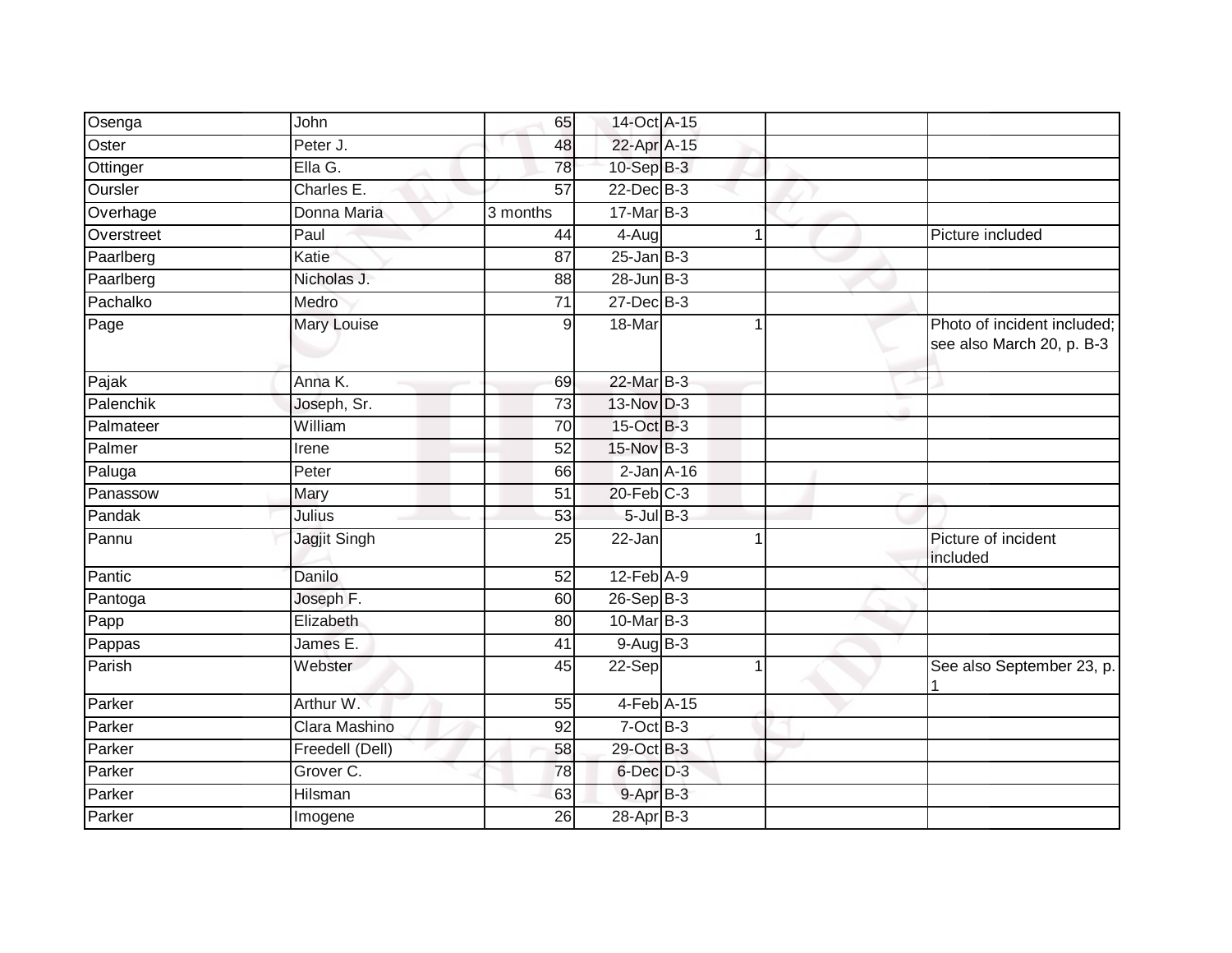| Parker      | John William (Bill)  | 76              | $3$ -Dec $B-3$    |       |                          |
|-------------|----------------------|-----------------|-------------------|-------|--------------------------|
| Parker      | Peter M.             | 46              | 10-Jan            |       |                          |
| Parker      | Raymond W.           | 64              | $21$ -Jan $B-3$   |       |                          |
| Parrot      | Peter                | 71              | $28$ -Apr $B-3$   |       |                          |
| Pasko       | Frances              | 81              | $18-Nov$ B-3      |       | Name also spelled Paszko |
| Pastar      | <b>Marion Atkins</b> | $\overline{52}$ | 29-Aug B-3        |       |                          |
| Pastuszak   | Laine Marie          | 9 days          | 25-Nov A-11       |       |                          |
| Pastuszak   | Michael              | 65              | $8$ -Jul $B$ -3   |       |                          |
| Paswenski   | <b>Stanley</b>       | 69              | $16$ -Jan $B-3$   |       |                          |
| Paszkiewicz | Michael              | 70              | $12$ -Aug B-3     |       |                          |
| Paszko      | Frances              | 81              | 18-Nov B-3        |       | Name also spelled Pasko  |
| Patchett    | C. Earl              | 70              | 11-Apr A-13       |       |                          |
| Pate        | Robert               |                 | 14-Nov B-3        |       |                          |
| Patrick     | <b>Sister Mary</b>   | 62              | $3$ -Jun $B-3$    |       |                          |
| Patterson   | Claude C.            | 68              | 30-Jul A-15       |       |                          |
| Patton      | <b>Michael Tracy</b> | 5 days          | 11-Apr A-13       |       |                          |
| Patton      | Theresa              |                 | 21-Mar B-3        |       |                          |
| Paul        | Cecil                | 63              | $27$ -Jan B-3     |       | Picture included         |
| Pauliuk     | Pauline              | 70              | $29$ -Jul $A-15$  |       |                          |
| Paulson     | Anna                 |                 | 51 Februray<br>19 | $B-3$ |                          |
| Pavelka     | Katerina             | 74              | $3$ -Jul $B-3$    |       |                          |
| Pavich      | Floyd (Kelly)        | 52              | $19-Sep$ $B-3$    |       |                          |
| Pavich      | Joseph               | 84              | $2-AugB-3$        |       |                          |
| Pavlik      | Josephine            | 62              | 19-Aug A-4        |       |                          |
| Pavlik      | Mary                 | 56              | $27 - Jun$ $B-3$  |       |                          |
| Pavnica     | Andrew T.            | 48              | $18-Feb$ A-9      |       |                          |
| Pavnica     | Anna                 | 86              | 8-Apr A-15        |       |                          |
| Pawlak      | Ann Mae              | 41              | 15-Aug A-13       |       |                          |
| Paxton      | Weldon G.            | 52              | 7-Feb A-9         |       |                          |
| Pazdur      | Josephine            |                 | $12$ -Jul $B-3$   |       |                          |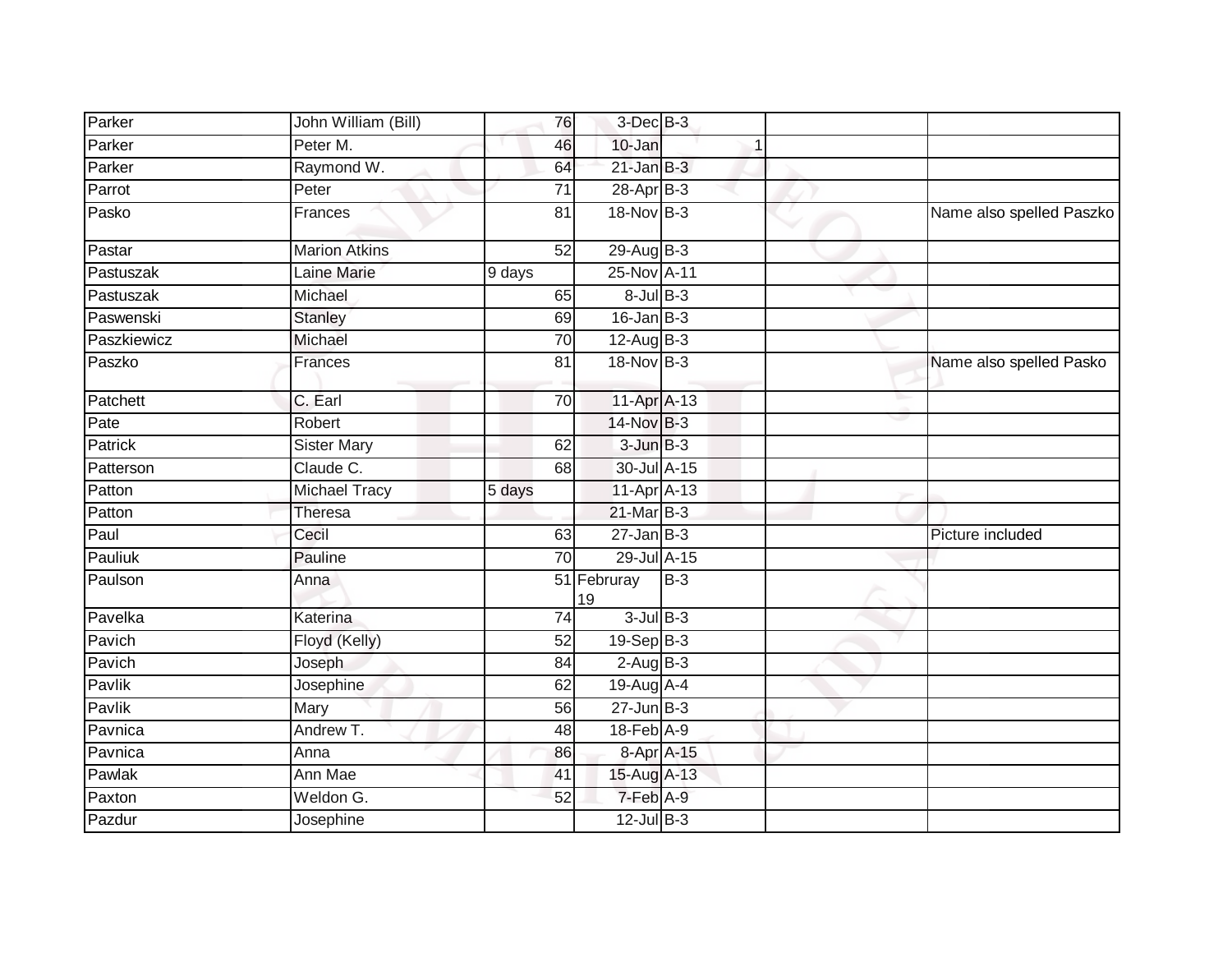| Pazorski        | <b>Betty</b>       | 42              | 27-Aug B-3      |  |  |
|-----------------|--------------------|-----------------|-----------------|--|--|
| Pearson         | Clara Lois         | 54              | 21-May B-3      |  |  |
| Pearson         | Margaret Christine | 82              | 5-May C-3       |  |  |
| Peckenpaugh     | George M.          | 58              | $29$ -May B-3   |  |  |
| Pedziwiatr      | <b>Mary</b>        | 79              | $21$ -Jan B-3   |  |  |
| Peklansky       | Stephen            | 49              | $29$ -Aug $B-3$ |  |  |
| Pelc            | Regina B.          | 88              | $11-Aug$ B-3    |  |  |
| Pena            | Antonio            |                 | 26-Mar B-3      |  |  |
| Pendley         | Eva                | 75              | 30-Dec A-4      |  |  |
| Penman          | Donna M.           | $\overline{15}$ | 28-Mar B-3      |  |  |
| Perevuznik      | Charles V.         | 65              | 28-Apr B-3      |  |  |
| Perkins         | Catherine I.       |                 | 7-Feb A-9       |  |  |
| Perkins         | Elmer O.           | 63              | $11$ -Jun $B-3$ |  |  |
| Pernick         | George Robert      | 17 days         | 29-Nov C-3      |  |  |
| Perovich        | Anton              | 70              | 15-May B-3      |  |  |
| Perry           | Earl F.            | 41              | 24-Mar B-3      |  |  |
| Perry           | Margaret           | $\overline{70}$ | 8-Mar B-3       |  |  |
| Pers            | Emma C.            |                 | 30-Sep B-3      |  |  |
| Perz            | Louis              | 76              | $16$ -Jan $B-3$ |  |  |
| Perz            | Mary H.            | 71              | $20$ -Nov $B-3$ |  |  |
| Peters          | Rudolph A.         | 72              | 10-Nov B-3      |  |  |
| Petersen        | Pauline M.         | 85              | $16$ -Jan B-3   |  |  |
| Peterson        | Floyd H.           | 62              | $1-Sep$ B-3     |  |  |
| Peterson        | Mrs. Elmer         | 70              | $3-MayB-3$      |  |  |
| Peterson        | <b>Ruth</b>        | 65              | 10-Jun A-15     |  |  |
| Pfefferkorn     | Mabel              | 69              | 18-Feb A-9      |  |  |
| <b>Phillips</b> | Lydia              | 87              | $23$ -Dec $B-3$ |  |  |
| Phillips        | Martha             | 87              | $21$ -Jun $B-3$ |  |  |
| Piech           | Kazmer             | 43              | $1-AprB-3$      |  |  |
| Piechota        | Mary               | 84              | 11-Apr A-13     |  |  |
| Pienta          | Jacob              | 92              | 15-Apr A-19     |  |  |
| Pietrzak        | Stanley, Sr.       | 60              | 19-Aug A-4      |  |  |
|                 |                    |                 |                 |  |  |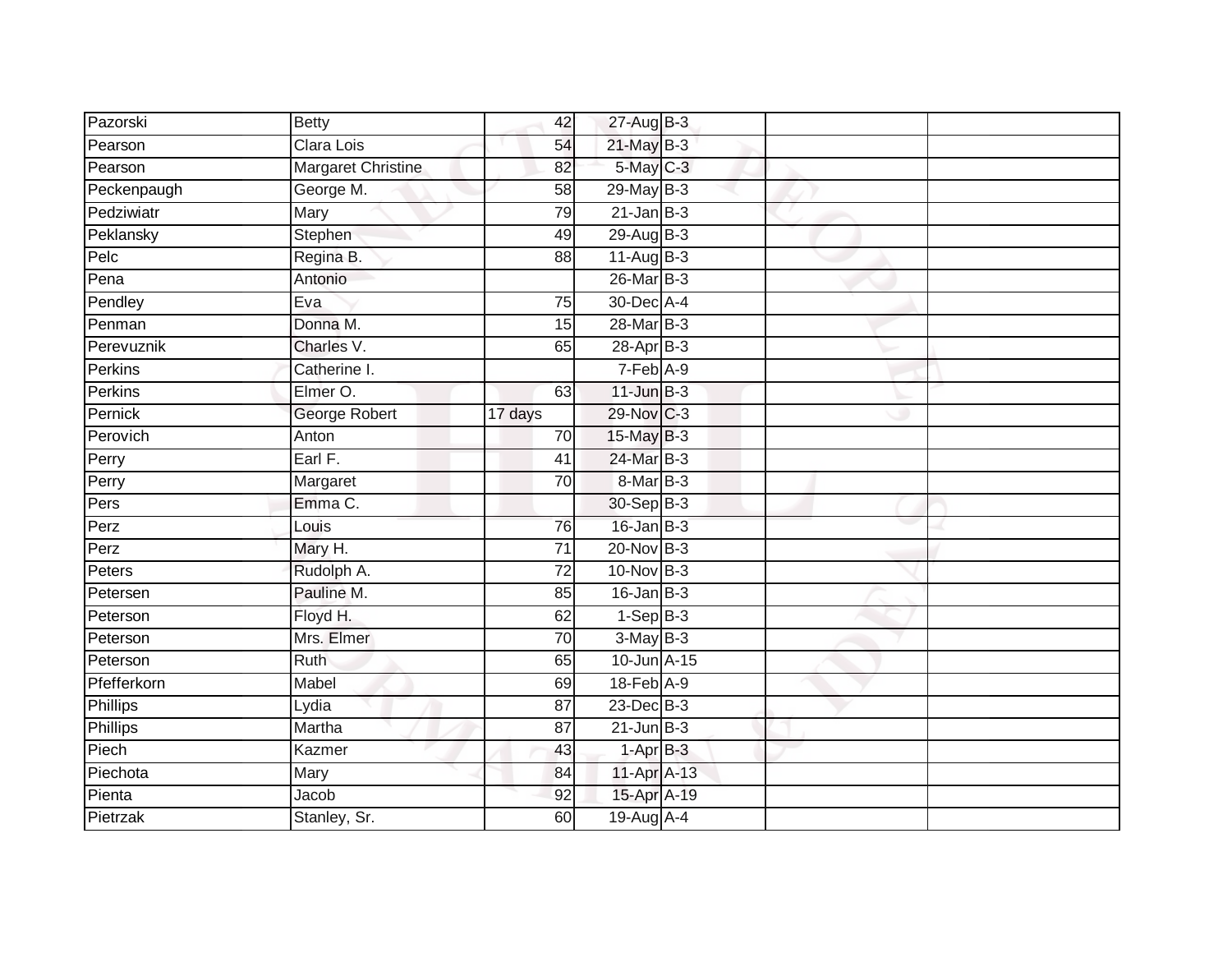| Pinkstaff   | Lyman G.               | 65              | 8-Feb C-3                  |              |                              |
|-------------|------------------------|-----------------|----------------------------|--------------|------------------------------|
| Pinnon      | Helen E.               | 63              | 3-Sep A-15                 |              | Name also spelled Finnon     |
| Pirie       | James C.               | 60              | $13$ -Jan B-3              |              |                              |
| Piskol      | Peter                  | $\overline{71}$ | 11-Feb A-13                |              |                              |
| Pisowicz    | Angeline (Aniela)      | 72              | 8-Jan A-15                 | $\checkmark$ |                              |
| Plath       | Raymond W.             | 50              | 28-Jan A-11                |              |                              |
| Pleich      | <b>Mike</b>            | 70              | $2$ -Jan $A-16$            |              |                              |
| Plesek      | Joseph                 | 67              | 20-Oct B-3                 |              |                              |
| Ploszaj     | Catherine              | 81              | $15$ -Jul $B-3$            |              |                              |
| Poe         | Norma Regina           | 1 year          | $3-Sep$ A-15               |              |                              |
| Poholarz    | JoAnn                  | 6               | 5-Sep A-11                 |              |                              |
| Pokropinski | <b>Bert</b>            | 60              | $6$ -Mar $\overline{B}$ -3 |              |                              |
| Pokrovac    | Paul                   | $\overline{70}$ | 3-Jan A-11                 |              |                              |
| Polacek     | Anton                  | 63              | 16-Jun C-3                 |              |                              |
| Poley       | Mary                   | 56              | 4-Mar A-15                 |              |                              |
| Polivka     | $\overline{F}$ . James | 60              | $21-Aug$ B-3               |              |                              |
| Pollock     | Goldie                 | 70              | 14-Aug D-3                 |              |                              |
| Popoff      | Peter                  | 66              | $1-SepB-3$                 |              |                              |
| Poppe       | Edna                   | $\overline{71}$ | $24$ -Oct                  | -1           |                              |
| Poppe       | Hugo                   | $\overline{71}$ | 24-Oct                     | -1           |                              |
| Poppe       | Walter H.              | 70              | 25-Aug C-3                 |              |                              |
| Popplewell  | Goldia                 | 9               | 17-Oct A-15                |              |                              |
| Porras      | Merced                 | 61              | $13$ -May $A-13$           |              |                              |
| Porter      | Andrew (Poort)         | 65              | 29-Jul A-15                |              |                              |
| Porter      | Arthur D.              | 64              | $11-SepB-3$                |              |                              |
| Porter      | John E., Rev.          |                 | $2$ -Jan $A-16$            |              |                              |
| Porter      | Joseph E.              | 29              | $28-Auq$                   | $\mathbf{1}$ |                              |
| Porter      | Louis                  | 48              | 8-Dec B-3                  |              |                              |
| Posavec     | Louisa                 |                 | $8$ -Dec $B-3$             |              | Name also spelled<br>Posaver |
| Posaver     | Louisa                 |                 | 8-Dec B-3                  |              | Name also spelled<br>Posavec |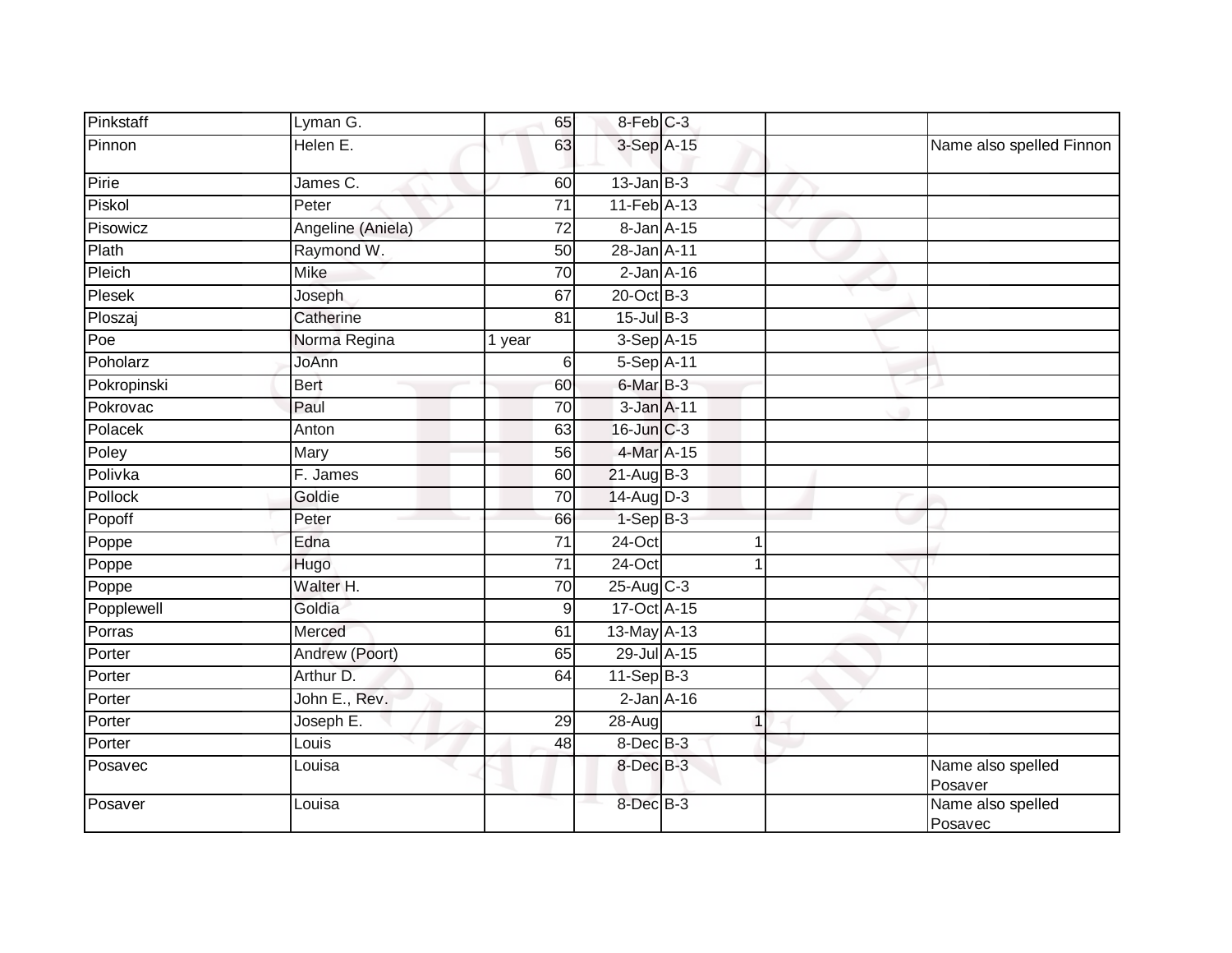| Postle       | Mrs. William L.       | $\overline{72}$ | 12-Nov B-3       |         |                  |
|--------------|-----------------------|-----------------|------------------|---------|------------------|
| <b>Potis</b> | <b>Steve</b>          | 44              | 5-Aug B-3        |         |                  |
| Potter       | <b>Walter Murray</b>  | 65              | $17$ -Apr $B-3$  |         |                  |
| Powell       | Lewis L.              | 78              | 29-Aug B-3       |         |                  |
| Powell       | Wilma                 |                 | $24$ -Apr $B-3$  |         |                  |
| Powers       | Robert Curtis, Jr.    | 15              | 3-Sep            |         |                  |
| Preissig     | Clara                 | 64              | 19-Sep B-3       | Mudlaff |                  |
| Prendergast  | Anne M.               |                 | $20$ -May B-3    |         |                  |
| Preneta      | Katherine             | 81              | $16$ -Jul $B-3$  |         |                  |
| Prepski      | Adam                  | 50              | 30-Dec A-4       |         |                  |
| Prescott     | Lottie J.             | 59              | $17 - Jun$ $B-3$ |         |                  |
| Pribanich    | Mary                  | 58              | $7-AprB-3$       |         |                  |
| Price        | <b>James Martin</b>   | 81              | 19-Dec B-3       |         |                  |
| Priebe       | Mary                  | 80              | $8$ -Jul $B-3$   |         |                  |
| Prietz       | Walter B.             | $\overline{81}$ | $4-Nov$ B-3      |         |                  |
| Prime        | Charlotte L.          |                 | $21$ -Feb $B-3$  |         |                  |
| Prior        | Elsie Bingham         |                 | 28-Apr B-3       |         |                  |
| Pritchett    | Clarence              | 70              | $30-Sep$ B-3     |         |                  |
| Probasco     | Evelyn                | 46              | $7 - Aug$ B-3    | Austgen |                  |
| Prokos       | James                 | $\overline{70}$ | $27$ -Oct B-3    |         |                  |
| Pruce        | William               | 66              | $16$ -Dec $B-3$  |         |                  |
| Prymuski     | Edward                | 69              | $4$ -Jun $B-3$   |         |                  |
| Pucalik      | Catherine Ann         | 55              | 8-Apr A-15       |         |                  |
| Pudlik       | Julius                | 76              | $5$ -Jul B-3     |         |                  |
| Puhl         | Tony                  | 75              | $4$ -Jun $B-3$   |         |                  |
| Pullen       | Mrs. Raney            | 92              | 18-Apr B-3       |         |                  |
| Puncho       | Andrew                | 87              | $5$ -Jul $B$ -3  |         |                  |
| Qualkinbush  | Myrtle B.             | $\overline{71}$ | $9$ -Jan $B$ -3  |         |                  |
| Quayle       | <b>George William</b> | 39              | $17$ -Apr $B-3$  |         |                  |
| Queen        | <b>Jess James</b>     | 57              | 3-Sep A-15       |         |                  |
| Quinn        | Earl S., Dr.          | 68              | 14-Jan A-13      |         | Picture included |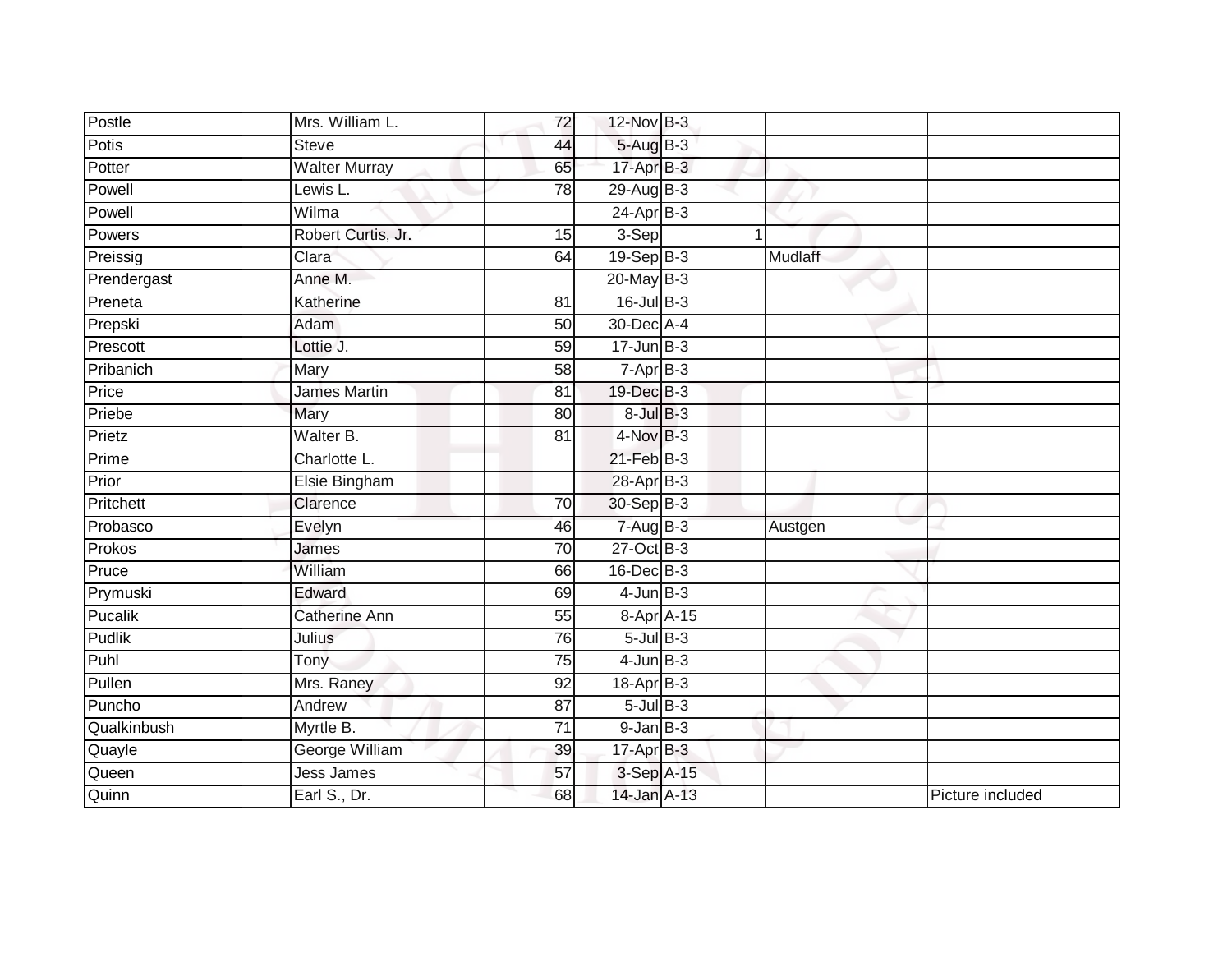| Quinn       | Martha          | 75              | 26-Feb A-15       |                      | First name also given as<br>Myrtle                 |
|-------------|-----------------|-----------------|-------------------|----------------------|----------------------------------------------------|
| Raab        | Wencil J.       | 55              | 15-Oct B-3        |                      |                                                    |
| Rabe        | Gertrude E.     |                 | 10-Dec B-3        |                      |                                                    |
| Radencic    | Mike            | 19              | 28-Aug            | 1                    | See also August 29, p. B-3                         |
| Radermacher | Gustave         | 82              | 12-Feb            | $\blacktriangleleft$ | See also February 13, p.<br>$C-3$                  |
| Radermacher | Katherina       | 91              | $17 - Dec$ B-3    |                      |                                                    |
| Radjenovich | Mary            | 75              | 5-Sep A-11        |                      | Name also spelled<br>Regenovich                    |
| Radjenovich | <b>Steve</b>    | 75              | 16-Oct D-3        |                      |                                                    |
| Raff        | Jennie          | 80              | $8$ -Jul $B-3$    |                      |                                                    |
| Rainey      | Thomas G.       |                 | 64 Februray 5 B-3 |                      |                                                    |
| Rajnyak     | Mary            |                 | 19-May B-3        |                      |                                                    |
| Rak         | Michael, Sr.    | 68              | 12-May B-3        |                      |                                                    |
| Ramsey      | <b>McKinley</b> | 56              | 31-Dec A-6        |                      |                                                    |
| Randall     | Charlotte       | 61              | 30-Sep B-3        |                      |                                                    |
| Randham     | George          | 60              | 23-Jul A-13       |                      |                                                    |
| Rangel      | Francisco       | $\overline{52}$ | $4$ -Nov $B-3$    |                      |                                                    |
| Rapp        | Clifford A.     | 80              | $15$ -Jan B-3     |                      |                                                    |
| Rappatta    | Joseph W., Jr.  | 32              | $7 -$ Jul         |                      |                                                    |
| Ratcliff    | Mrs. Bert       | 45              | $2$ -Jun $B-3$    |                      | First name Crystal, see p.<br>$D-6$                |
| Ratoui      | John            | 71              | 14-Nov B-3        |                      |                                                    |
| Rayski      | Eva             | 68              | $12$ -Jul B-3     |                      |                                                    |
| Reader      | Otto C.         | 70              | 24-Apr B-3        |                      |                                                    |
| Reed        | Angele Leora    | 4               | 26-Feb A-15       |                      |                                                    |
| Reed        | Charles M.      | $\overline{74}$ | 21-Nov A-15       |                      | See also November 22, p.<br>C-3 - picture included |
| Reed        | Clara           | 45              | 27-Nov B-3        |                      |                                                    |
| Reed        | Darlene Kay     | 2 days          | 16-Dec B-3        |                      |                                                    |
| Reed        | Donald E.       | 34              | 12-Mar B-3        |                      |                                                    |
| Reed        | George          | 75              | $20-Aug$          |                      |                                                    |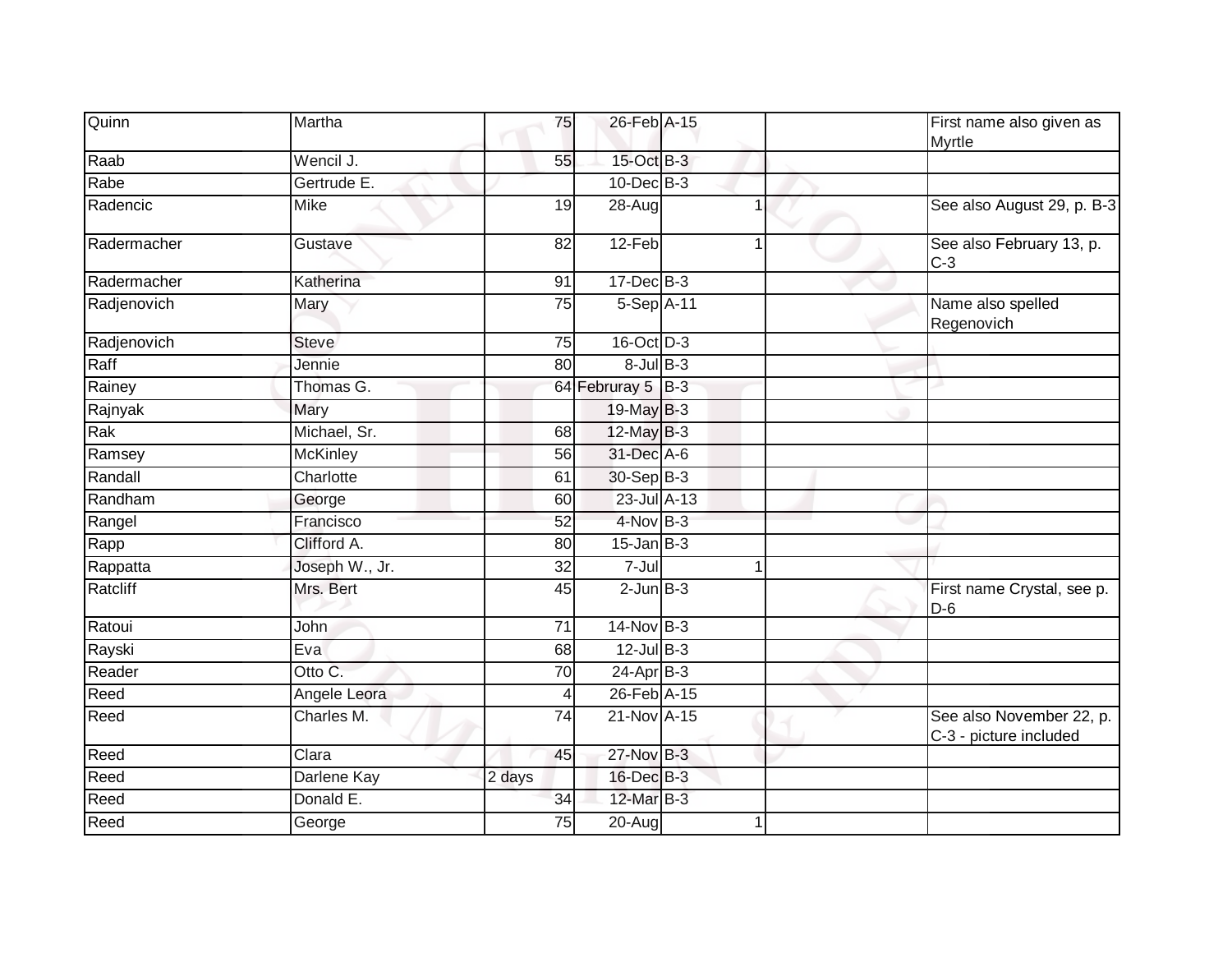| Reel           | <b>Cecil Pearl</b>       | 78              | $23$ -Jan B-5           |       |                                                        |
|----------------|--------------------------|-----------------|-------------------------|-------|--------------------------------------------------------|
| Regenovich     | Mary                     | 75              | 5-Sep A-11              |       | Name also spelled<br>Radjenovich                       |
| Regman         | <b>Nicholas</b>          | 82              | $1-May$ B-3             |       |                                                        |
| Regnier        | Doris Joseph             | 79              | $25$ -Jan $B-3$         |       |                                                        |
| Regnier        | <b>Frank Frances</b>     | 46              | 30-Jun B-3              | v     |                                                        |
| Reid           | Frank G.                 | 65              | $5-Sep$ A-11            |       |                                                        |
| Reiland        | Harry A.                 | $\overline{71}$ | $9-AugB-3$              |       |                                                        |
| Reilly         | Francis P.               | 54              | 11-Mar A-13             |       |                                                        |
| Reinert        | Marie (Sister Mary Lina) |                 | $17 - Jun$ $B-3$        |       |                                                        |
| Reinhardt      | Hazel                    | 59              | 14-Jan A-13             |       |                                                        |
| Reinholtz      | Anthony                  | 68              | $23$ -Jun $B-3$         |       |                                                        |
| Reinig         | Rt. Rev. Msgr. Alfred W. | 59              | 19-Dec B-3              |       | Picture included                                       |
| <b>Reis</b>    | Julia J.                 | 82              | $18$ -Jan $B-3$         |       |                                                        |
| Reischel       | Margaret                 | 74              | $4-SepB-3$              |       |                                                        |
| Reitz          | Henry P.                 | 83              | 27-Nov B-3              |       |                                                        |
| Remcikas       | Frank                    | 71              | 19-May B-3              |       | Name also spelled<br>Remeikas, see May 20, p.<br>$B-3$ |
| Remm           | Edward C.                | 22              | 11-Sep                  |       |                                                        |
| Rentner        | John                     | 68              | $27$ -Jan B-3           |       |                                                        |
| Renwald        | Clarence E.              | 63              | $29-Nov$ <sub>C-3</sub> |       |                                                        |
| Repinec        | Andrew                   | 79              | $2$ -Oct B-3            |       |                                                        |
| <b>RePinec</b> | Andrew, Jr.              | 52              | $9-$ Sep $B-3$          |       |                                                        |
| Reschke        | Elsa                     | 53              | $11-AugB-3$             |       |                                                        |
| Reyes          | Mary                     | 44              | 5-May C-3               | Kotzo |                                                        |
| Reynolds       | Ronald W.                | 41              | 21-Mar B-3              |       | Picture included                                       |
| Ribich         | Mike                     | 68              | 20-Jun A-15             |       |                                                        |
| Richardson     | Harry                    | 59              | 28-Feb A-11             |       |                                                        |
| Richardson     | James Clayton            | 68              | 14-Jul B-3              |       |                                                        |
| Richardson     | Joseph C.                | 79              | $17 - Jan$ $B-3$        |       |                                                        |
| Richwalski     | Frank P.                 | 62              | 20-Nov B-3              |       |                                                        |
| <b>Rickert</b> | Ida M.                   | 50              | 19-Feb B-3              |       |                                                        |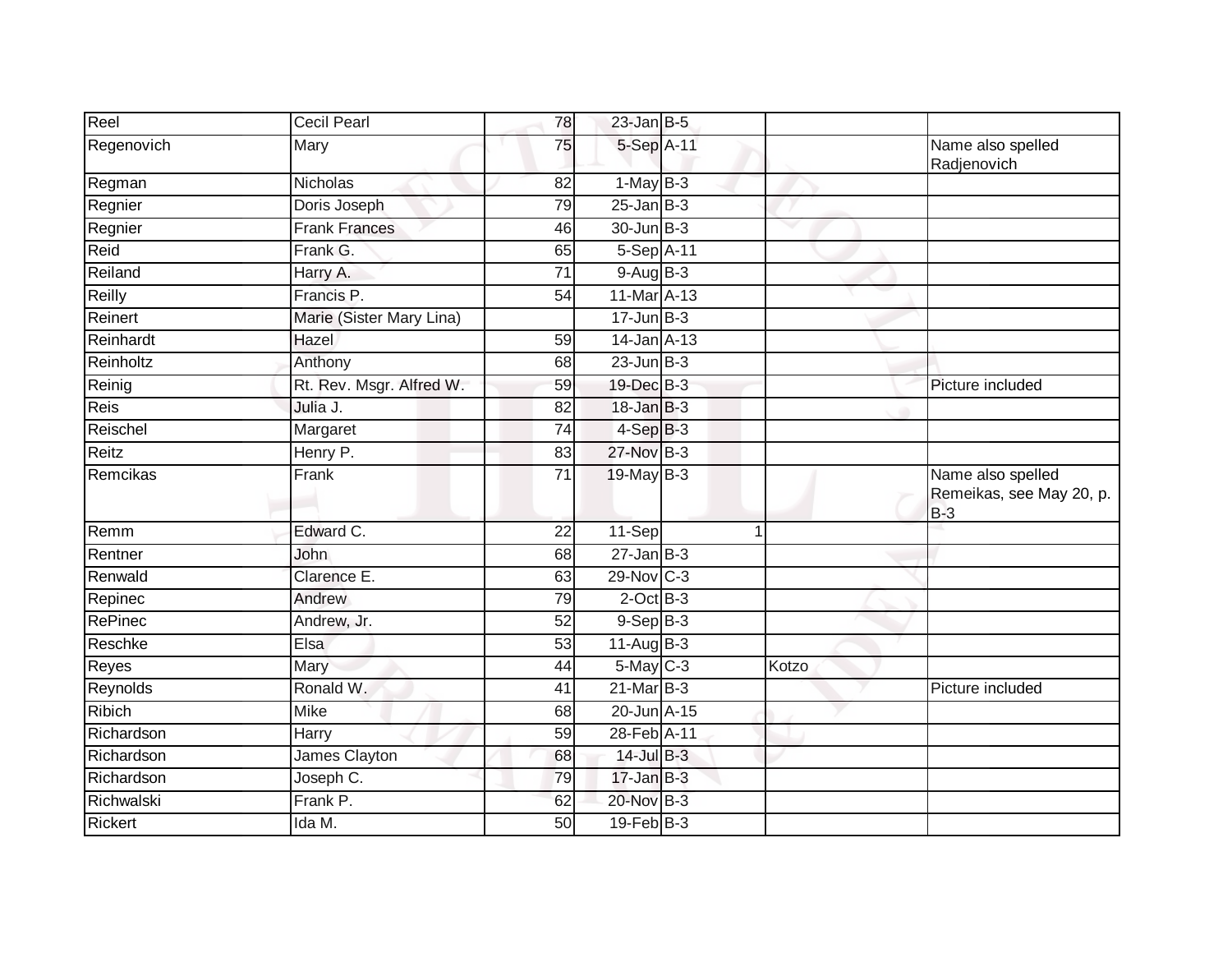| Riddle          | Lysle              | 36              | $13-Aug$         | 1          |                                                         |
|-----------------|--------------------|-----------------|------------------|------------|---------------------------------------------------------|
| Riddle          | Nelson, Sr.        | 59              | $1$ -Dec $B-3$   |            |                                                         |
| <b>Riechers</b> | Rosena             | 86              | $9$ -May $B-3$   |            |                                                         |
| Riley           | Simon S.           | 62              | $1-AprB-3$       |            |                                                         |
| <b>Rindoks</b>  | Peter S.           | 67              | $20$ -May $B-3$  |            |                                                         |
| Riner           | Charles C.         | 56              | $21-Oct$ B-3     |            |                                                         |
| <b>Rios</b>     | Juan J.            | 71              | $12$ -Feb $A-9$  |            |                                                         |
| Ritchie         | <b>Everett Guy</b> | 73              | 17-Mar B-3       |            |                                                         |
| Ritsema         | <b>Dick</b>        | 72              | 18-Jun A-15      |            |                                                         |
| Ritter          | Salome             | $\overline{82}$ | 31-Oct B-3       |            |                                                         |
| Rittman         | Frank C.           |                 | $24$ -May B-3    |            |                                                         |
| Rivich          | <b>Mike</b>        | 54              | $7-Nov$ B-3      |            |                                                         |
| Riza            | Fred               | 45              | 17-Sep           | 1          |                                                         |
| <b>Rizos</b>    | George             | 69              | 17-Mar B-3       |            |                                                         |
| Rizzo           | John               | $\overline{70}$ | 12-Dec B-3       |            |                                                         |
| <b>Robbins</b>  | Dru Vincent        | 3 months        | 11-Apr A-13      |            |                                                         |
| <b>Roberts</b>  | Edward             | 83              | $6$ -Jun $A$ -15 |            |                                                         |
| Robinson        | Andrew             | 55              | 29-Nov C-3       |            |                                                         |
| Robinson        | Clara              | 63              | 20-Aug A-15      |            |                                                         |
| Robinson        | Guy A.             | $\overline{73}$ | 21-Nov A-15      |            |                                                         |
| Robinson        | Milton John        | 66              | $4$ -Aug B-3     |            |                                                         |
| Robinson        | Mrs. Russell F.    |                 | $3$ -Jun $B-3$   |            |                                                         |
| Roche           | Richard J.         | $\overline{57}$ | 8-Oct B-3        |            |                                                         |
| Rock            | Beta M.            |                 | $2$ -Oct B-3     |            | First name spelled Meta,<br>see October 3, p. B-3       |
| Rodda           | <b>Willie Mae</b>  | 82              | 14-Oct A-15      |            |                                                         |
| Rodden          | Mary               | 76              | $24$ -Jun $B-3$  |            |                                                         |
| Rodriguez       | <b>Mario</b>       | 43              |                  | 9-Jul A-15 |                                                         |
| Roederer        | Paul J., Rev.      | 75              | $19$ -Jun $B-3$  |            | Picture included                                        |
| Roepk           | Edward J.          | 77              | 29-Dec B-4       |            | Name also spelled<br>Roepke, see December<br>27, p. B-3 |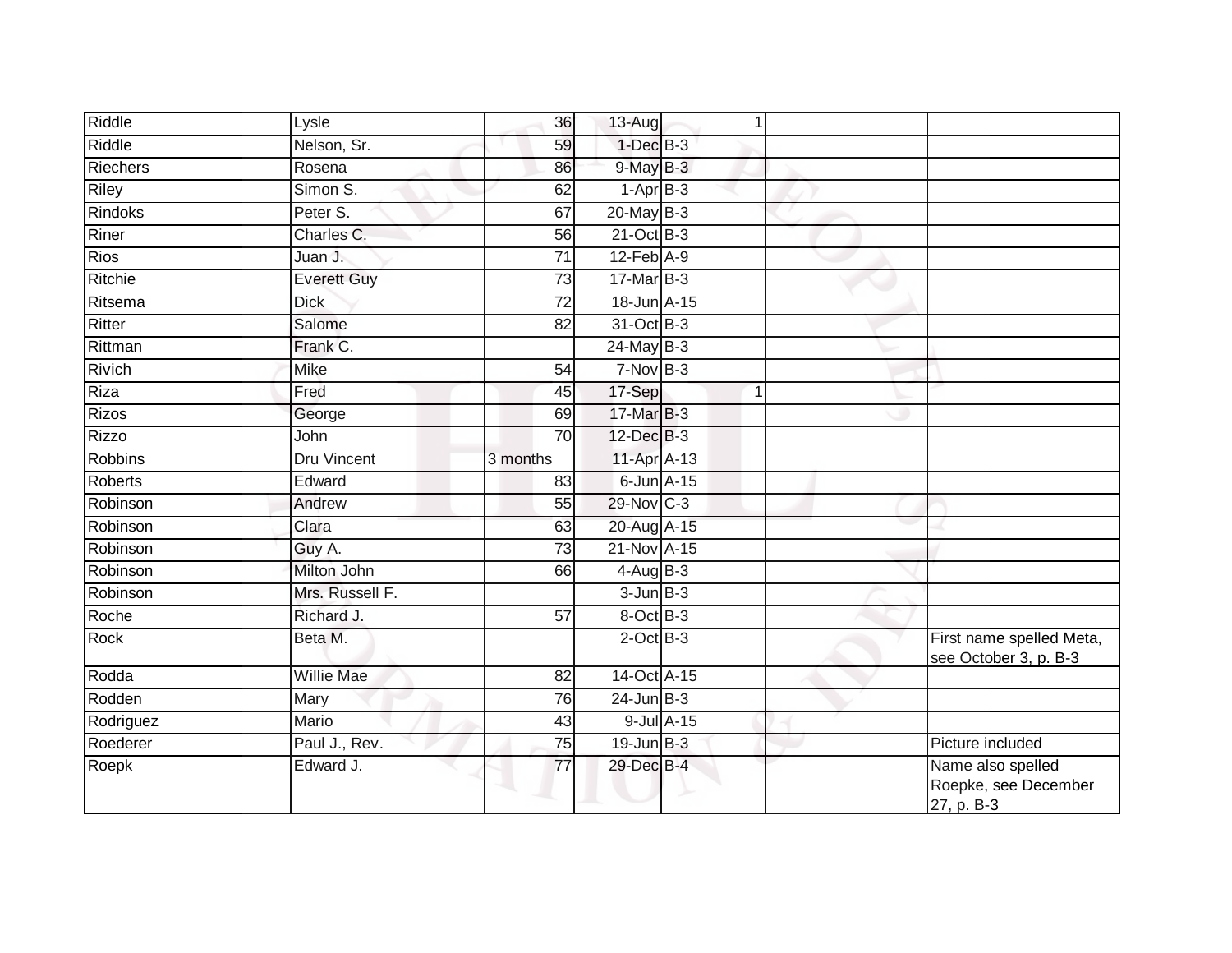| Roepke      | Edward J.             | 77              | 27-Dec B-3       |            |   | Name also spelled Roepk,<br>see December 29, p. B-4 |
|-------------|-----------------------|-----------------|------------------|------------|---|-----------------------------------------------------|
| Roffman     | Augusta               | 79              | $4$ -Jan $C$ -7  |            |   |                                                     |
| Rogatiuk    | Simon                 | 80              | 12-Aug B-3       |            |   |                                                     |
| Rogers      | Annetta               | 69              | $27$ -Dec $B-3$  |            |   |                                                     |
| Rogers      | Anthony W.            | 50              | $12$ -May B-3    |            |   |                                                     |
| Rogers      | Frank C.              | 66              | $23-Aug$ B-3     |            |   |                                                     |
| Rogers      | Ionna                 | 64              | $19-Apr$ B-3     |            |   |                                                     |
| Rokicki     | Karol                 | 78              | $16-SepB-3$      |            |   |                                                     |
| Rokita      | Joseph                |                 | $4$ -Jan C-7     |            |   |                                                     |
| Roland      | Adie E.               | 73              | $21$ -Jan B-3    |            |   |                                                     |
| Rolland     | Samuel                | 80              | 11-Oct C-3       |            |   |                                                     |
| Romano      | Charles               | 75              | 22-Apr A-15      |            |   |                                                     |
| Romano      | <b>Marie</b>          | $\overline{52}$ | 28-Jan A-11      |            |   |                                                     |
| Romano      | <b>Nettie</b>         | 77              | 21-Oct B-3       |            |   |                                                     |
| Romszewicz  | Walter S. (Roman)     | 69              | 7-May A-5        |            |   |                                                     |
| Rosenau     | Clara E.              | 83              | $8-Sep$ B-3      |            |   |                                                     |
| Rosenbach   | Harold C.             | 58              | $16$ -Jul $B-3$  |            |   |                                                     |
| Rosenwinkel | Elaine                | 36              | 3-Jan A-11       |            |   |                                                     |
| Roshit      | Zubar                 | 82              | 18-Dec B-3       |            |   |                                                     |
| Ross        | <b>Hazel Marie</b>    | 65              | $26$ -Dec $B$ -3 |            |   |                                                     |
| Ross        | <b>Keith Alan</b>     | 4 months        | $8-MayB-3$       |            |   |                                                     |
| Ross        | Theresa A.            | 50              | 29-Dec B-4       |            |   |                                                     |
| Rossa       | Frank J.              | $\overline{54}$ | $14$ -Jun B-3    |            |   |                                                     |
| Roush       | Edward                | 56              | 22-Mar B-3       |            |   |                                                     |
| Rowen       | Frank A., Jr.         | 54              | $9$ -Dec $B$ -3  |            |   |                                                     |
| Rowley      | William L.            | 19              | 14-Apr           |            | 1 | Picture included                                    |
| Ruble       | Nellie May            | 88              | 12-Apr B-3       |            |   |                                                     |
| Rudisel     | <b>Charles Edward</b> | 12              | 18-Sep           |            |   | See also September 19, p.<br>$B-3$                  |
| Ruff        | Emma A.               | 75              |                  | 9-Jul A-15 |   |                                                     |
| Ruff        | Marcia E.             | 91              | $6$ -Jun $A$ -15 |            |   |                                                     |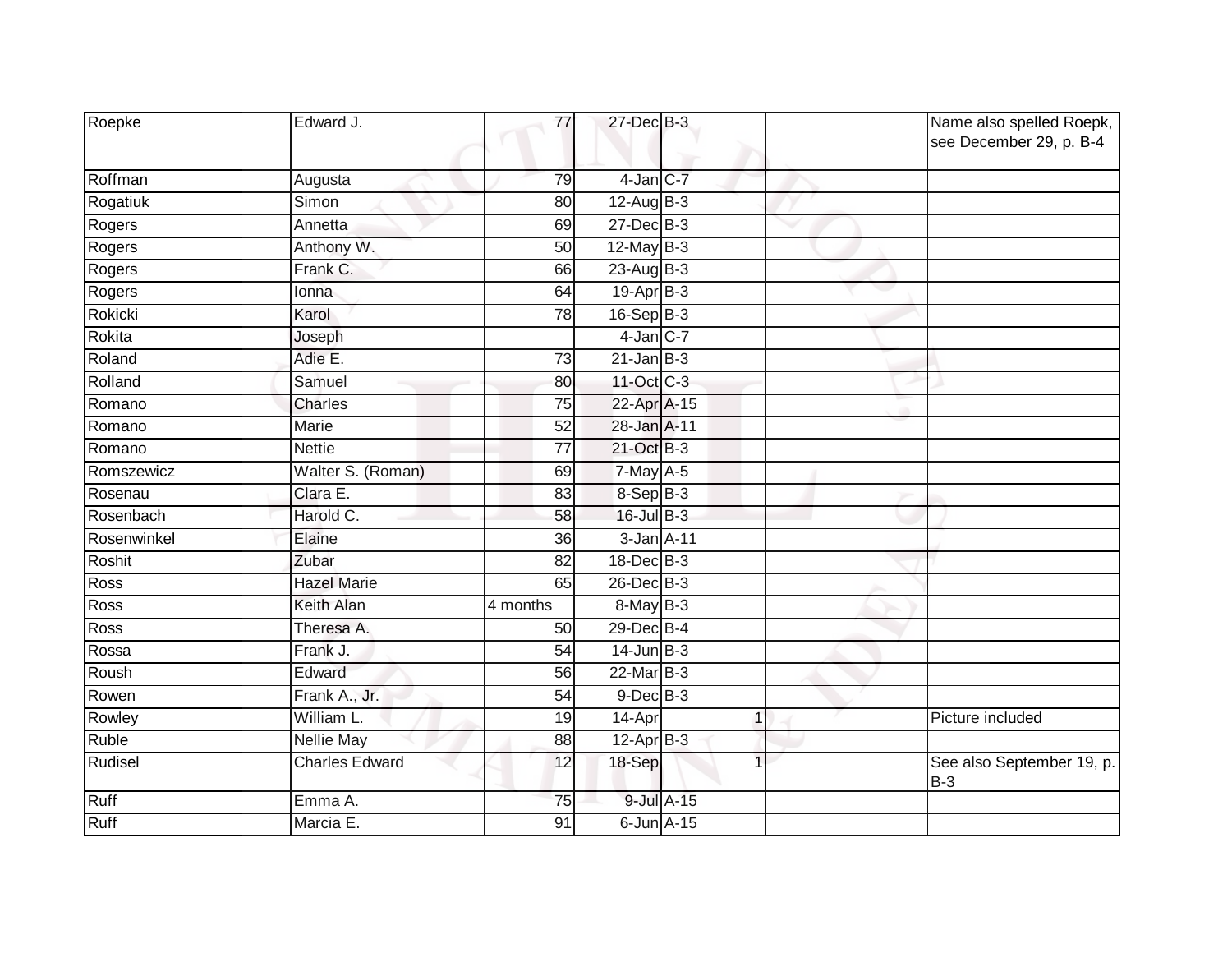| Runkel     | Centa            | 88              | 17-Dec B-3        |                  |                                     |
|------------|------------------|-----------------|-------------------|------------------|-------------------------------------|
| Rupert     | Harry R.         | 82              | $2$ -Dec $B-3$    |                  |                                     |
| Rush       | Daniel Nix       | 68              | 25-Jul A-11       |                  |                                     |
| Rutkowski  | Alex             | 47              | 20-Nov B-3        |                  |                                     |
| Rutz       | August G.        | 76              | 5-Nov A-19        |                  |                                     |
| Ryan       | Edward J.        |                 | $13$ -Jan B-3     |                  |                                     |
| Ryan       | Patrick L.       | 55              |                   | $1$ -Jul $A$ -15 |                                     |
| Ryback     | Sophie           | 68              | 18-Feb A-9        |                  |                                     |
| Rybarczyk  | Leonard P.       | 16              | $17-Sep$ C-3      |                  |                                     |
| Rybarczyk  | Michael          | 80              | $19$ -Jul $C-3$   |                  |                                     |
| Ryder      | Thomas A.        | 21              | $7-Apr$ A-6       |                  |                                     |
| Ryktarczyk | Mary             |                 | $17-Apr$ B-3      |                  |                                     |
| Rzonca     | Michael          | 55              | 12-Nov B-3        |                  |                                     |
| Saberniak  | Edward           | 59              | 3-Dec B-3         |                  |                                     |
| Sabo       | Pfc. Joseph John | 24              | $2$ -May $B-3$    |                  |                                     |
| Sabo       | <b>Steve</b>     | 53              | 16-Aug C-3        |                  |                                     |
| Sabo       | William J.       | 49              | $16-Sep$ B-3      |                  |                                     |
| Sabolsice  | Susanna          | 63              | $27$ -Feb $ B-3 $ |                  |                                     |
| Sacco      | Mario L.         | 62              | 30-Jul A-15       |                  |                                     |
| Sachse     | Stella C.        | 59              | 17-Mar B-3        |                  |                                     |
| Saia       | Nicholina        | 75              | $17$ -Jul $B-3$   |                  | First name also spelled<br>Nicolina |
| Salcedo    | Jesus            | 63              | $27$ -Mar $B-3$   |                  |                                     |
| Salczynski | Walter           | 60              | $1-MayB-3$        |                  |                                     |
| Salima     | Samuel           | 69              | 26-Sep B-3        |                  |                                     |
| Sambrookes | Alexander        | 61              | $20$ -May B-3     |                  |                                     |
| Samide     | Valentine        |                 | $20-Sep$ $C-3$    |                  |                                     |
| Sampson    | Olvera O.        | $\overline{58}$ | 8-Nov C-3         |                  | See also C-10                       |
| Samuelson  | Gustave R.       | 66              | 5-Sep A-11        |                  |                                     |
| Sanchez    | Jose A.          | 75              | $4$ -Oct C-3      |                  |                                     |
| Sanders    | Claude L.        | 68              | 13-Oct C-3        |                  |                                     |
| Sanders    | Raymond E.       | 22              | 11-Nov            |                  |                                     |
|            |                  |                 |                   |                  |                                     |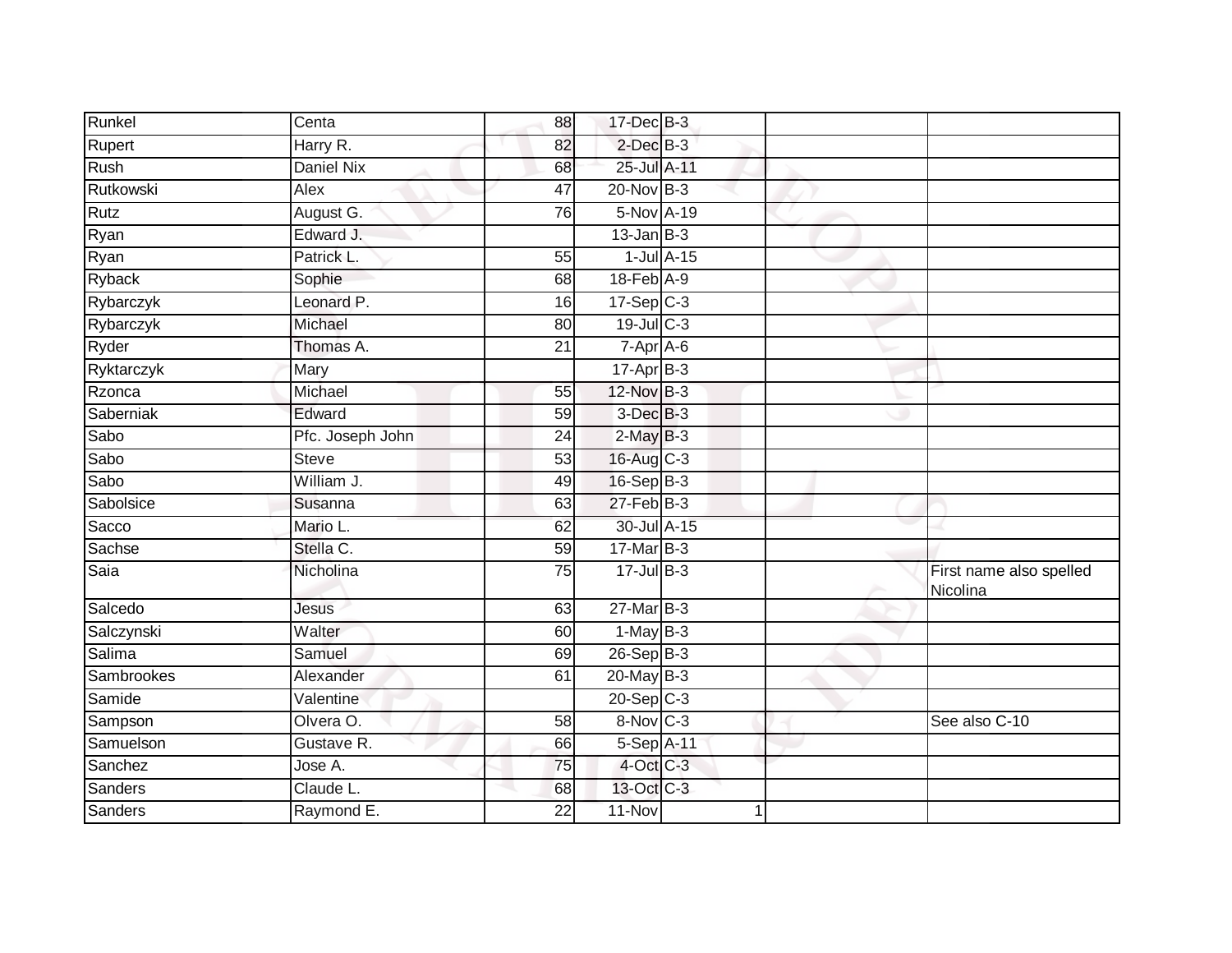| Sanderson       | John (Sandy)  | 76              | $12$ -Aug B-3            |             |        |                                   |
|-----------------|---------------|-----------------|--------------------------|-------------|--------|-----------------------------------|
| Sandlin         | Theodore R.   | 58              | 18-Mar A-15              |             |        |                                   |
| Sandor          | Alex          | 67              | 19-Sep B-3               |             |        |                                   |
| Sanger          | Charles B.    | 56              | $18-Oct$ <sub>C</sub> -3 |             |        |                                   |
| Sanger          | Harold Z.     | 59              | 11-Jul A-11              |             |        |                                   |
| Santana         | Aurelia       | 34              | $3$ -Jun $B-3$           |             |        |                                   |
| Sapatis         | Frank         | 73              | $3$ -Jun $B-3$           |             |        |                                   |
| Sarber          | P. R. (Doc)   | 76              | $4$ -Dec $B$ -3          |             |        |                                   |
| Sault           | Arthur E.     | 63              | $27$ -Oct B-3            |             |        |                                   |
| <b>Saunders</b> | Mrs. Albert   | $\overline{39}$ | $24$ -Feb $B-3$          |             | Roscoe | First name Rosemary, see<br>$B-3$ |
| Savicki         | Frances       | 68              | $9-AprB-3$               |             |        |                                   |
| Savicki         | Walter        | 71              | $13-Sep$ C-3             |             |        |                                   |
| Sayers          | Thomas, Jr.   | 3 months        | 4-Mar A-15               |             |        |                                   |
| Scanlon         | Daniel        | 10              | 25-Apr                   |             |        | See also April 26, p. B-3         |
| Scanlon         | Timothy       | 7               | 25-Apr                   | $\mathbf 1$ |        | See also April 26, p. B-3         |
| Schaefer        | Arthur H.     | 71              | 14-Nov B-3               |             |        |                                   |
| Schaefer        | John A.       | 59              | 20-Nov B-3               |             |        |                                   |
| Schaefer        | Joseph        | 62              | 25-Feb A-13              |             |        |                                   |
| Schauble        | Edward M.     | 85              | $3-Mar$ B-3              |             |        |                                   |
| Schavey         | John W.       | 78              | 31-Dec A-6               |             |        |                                   |
| Scheeringa      | Tena (Schoon) | 66              | 3-Sep A-15               |             |        |                                   |
| Scheive         | Otto          | 74              | $16$ -Aug $C-3$          |             |        |                                   |
| Schellinger     | Jesse B.      | 74              | $19$ -Aug $A$ -4         |             |        |                                   |
| Schepel         | <b>John</b>   | 66              | $7 - Jun$ B-3            |             |        |                                   |
| Scherer         | Albert        | 92              | $27$ -Mar $B-3$          |             |        |                                   |
| Schiau          | John Rau      | 74              | 8-Apr A-15               |             |        |                                   |
| Schiesser       | Kathryn       | 65              | 5-Dec A-17               |             |        |                                   |
| Schilling       | Rosabel       | 67              | 30-Dec A-4               |             |        |                                   |
| Schilling       | Viola         | 55              | 16-Jun C-3               |             |        |                                   |
| Schillo         | Joseph M.     | 53              | $21$ -Jan $B-3$          |             |        |                                   |
| Schlatter       | Margaret E.   | 97              | 13-Dec B-3               |             |        |                                   |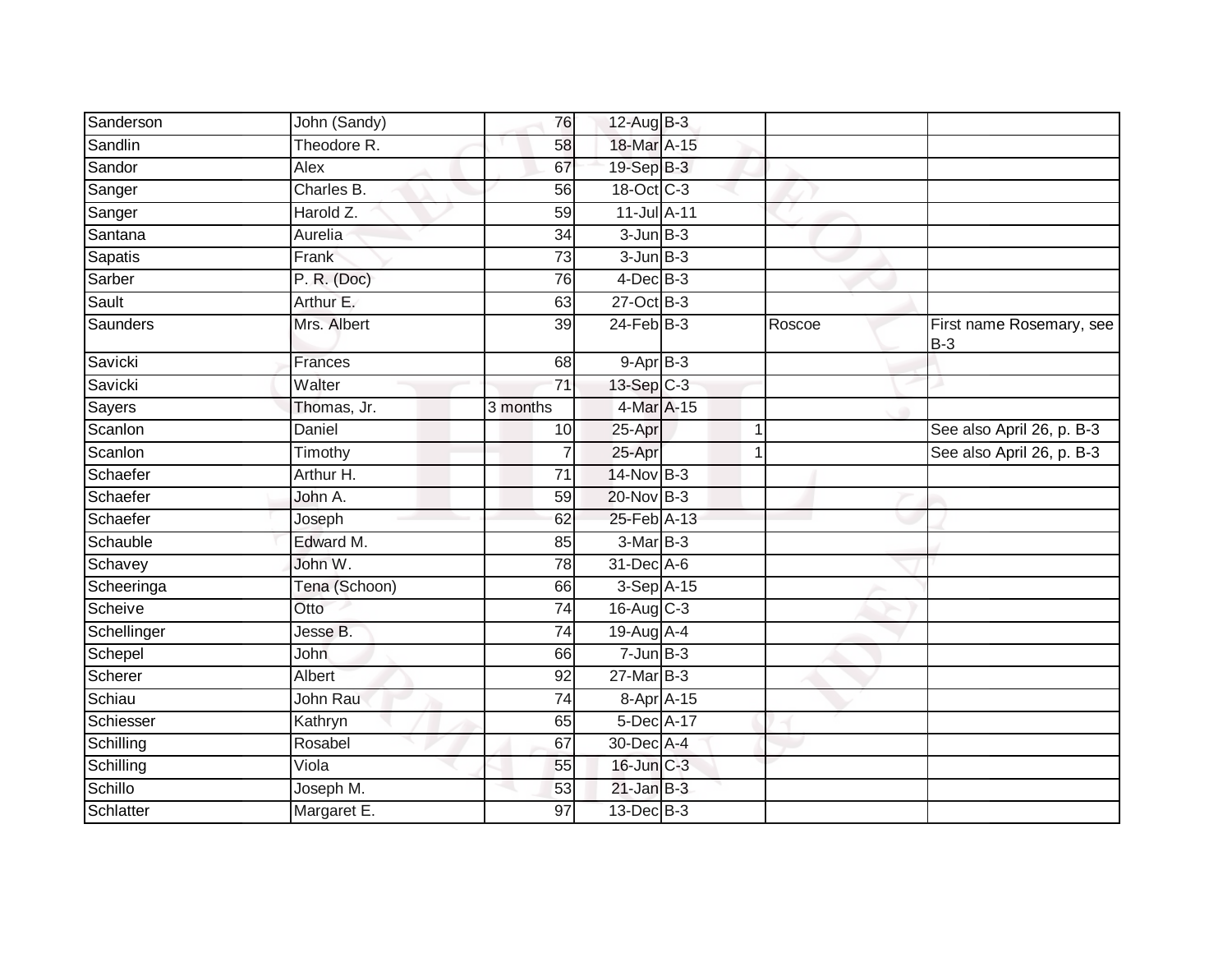| Schleichert | Rudolph           | 63              | 6-Nov B-3              |       |                                                 |
|-------------|-------------------|-----------------|------------------------|-------|-------------------------------------------------|
| Schmal      | Amelia            | 60              | 14-May B-3             |       |                                                 |
| Schmelzer   | William G.        | 84              | $2$ -Jan $A-16$        |       |                                                 |
| Schmidt     | Goldie            | 47              | 20-Aug A-15            |       |                                                 |
| Schmidt     | Herman            | $\overline{70}$ | 25-Jul A-11            |       |                                                 |
| Schmidt     | John              | 54              | 22-Aug A-11            |       |                                                 |
| Schmidt     | Wilbur            | 60              | $12$ -Jun $B-3$        |       |                                                 |
| Schmitt     | Joseph Anthony    | 82              | $5 - \text{Aug}$ B-3   |       |                                                 |
| Schmutte    | Henry             | 70              | $6$ -May $B-3$         |       |                                                 |
| Schneider   | Henry             | 62              | 11-Jul A-11            |       |                                                 |
| Scholl      | Lawrence          | 50              | $23$ -Jun $B-3$        |       |                                                 |
| Schonert    | Charles O.        | 75              | $12-Auq$               | 1     | Picture included; see also<br>August 13, p. B-3 |
| Schreiber   | Emil              | $\overline{82}$ | 29-May B-3             |       |                                                 |
| Schubert    | Martha            | 81              | 13-Oct C-3             |       |                                                 |
| Schuch      | Joseph W. (Eddie) | 48              | 23-Sep B-3             |       |                                                 |
| Schultz     | Albert F.         | 61              | $8-Feb$ <sub>C-3</sub> |       |                                                 |
| Schultz     | Augusta           | 76              | 12-Feb A-9             |       |                                                 |
| Schultz     | Carl A.           | 46              | $5 - Jun$ $B-3$        |       |                                                 |
| Schultz     | Fred J.           | 92              | $20$ -Jan $B-3$        |       |                                                 |
| Schultz     | Johanna           | 89              | 16-Dec B-3             |       |                                                 |
| Schultz     | Matthew           | 72              | 5-Mar A-13             |       | Name also spelled Schutz                        |
| Schultz     | Minnie H.         | 81              | 20-Aug A-15            |       |                                                 |
| Schultz     | Ruth M.           | 43              | $7-MarB-3$             | Foltz |                                                 |
| Schumacher  | Donald            | 35              | $22-SepB-3$            |       |                                                 |
| Schumacher  | Henry P.          | $\overline{74}$ | $21$ -May B-3          |       |                                                 |
| Schuster    | <b>Barbara</b>    | 75              | $12-Apr$ B-3           |       |                                                 |
| Schuster    | Olga H.           | 65              | 17-Nov B-3             |       |                                                 |
| Schutz      | Matthew           | 72              | 5-Mar A-13             |       | Name also spelled Schultz                       |
| Schwartz    | Esther            | 79              | 4-Apr A-15             |       |                                                 |
| Schwebke    | Otto H.           | 66              | $11$ -Jan $C-3$        |       |                                                 |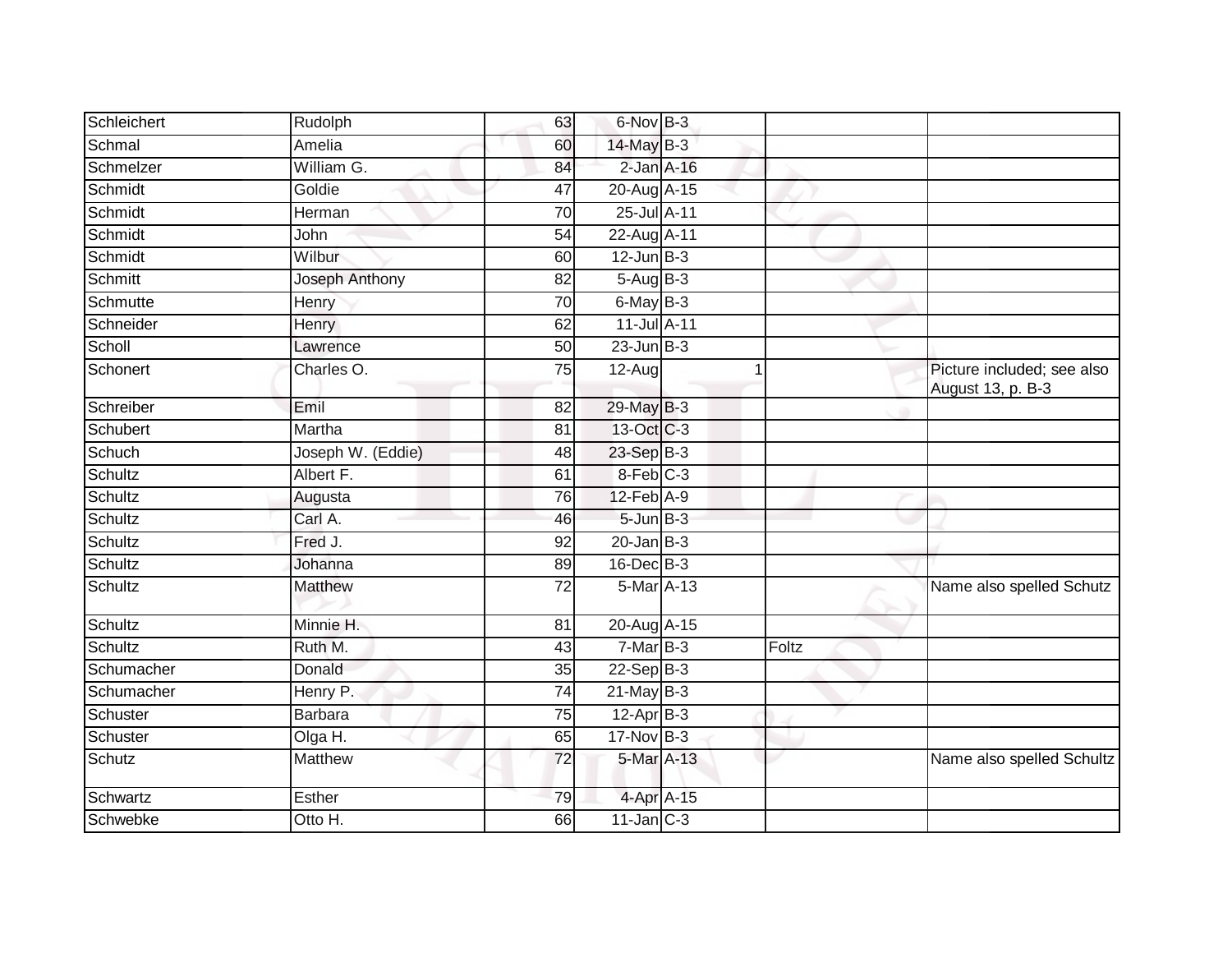| Schweitzer | John H.            | 41              | 9-Jan B-3       |                |                  |
|------------|--------------------|-----------------|-----------------|----------------|------------------|
| Schwerin   | Wilhelmina         | 89              | 12-Dec B-3      |                |                  |
| Sciens     | Fanny              | 67              | $20$ -Jan $B-3$ |                |                  |
| Scofield   | Clara E.           | 57              | $21$ -Feb $B-3$ |                |                  |
| Scott      | <b>Arthur Lee</b>  | 62              | $17$ -May B-3   |                |                  |
| Scott      | Charles H.         | 49              | $9$ -May $B-3$  |                |                  |
| Scott      | Mrs. O. R.         | 86              | 15-Mar B-3      |                |                  |
| Scroggins  | Lawrence           | 58              | $3-Nov$ B-3     |                |                  |
| Sczypior   | Anton T.           | 75              | $8$ -Jul $B$ -3 |                | Picture included |
| Sczypior   | Pauline            | $\overline{74}$ | 23-Aug B-3      |                |                  |
| Seberger   | Edward S.          | 63              | 21-Oct B-3      |                |                  |
| Sech       | George J.          | 58              | 12-Nov B-3      |                |                  |
| Sedlak     | Mary               | 75              | 13-Feb C-3      |                |                  |
| Seehausen  | Emil               | 65              | 23-Sep B-3      |                |                  |
| Seferino   | Alexander          | $\overline{73}$ | $9$ -May $B-3$  |                |                  |
| Sefton     | Mary E.            | 71              | $1-Sep$ B-3     |                |                  |
| Segovia    | Maria M.           | 74              | 4-Mar A-15      |                |                  |
| Seidelman  | Edward A.          | 66              | 24-Oct B-3      |                |                  |
| Seidman    | Nathan             | 62              | 3-Sep           | $\overline{2}$ |                  |
| Seidman    | Rose               | 64              | 3-Sep           | $\overline{2}$ |                  |
| Seifert    | <b>Bert Arthur</b> | 83              | $2$ -Jul $A-17$ |                |                  |
| Seifert    | Maticilda          | 76              | $9$ -May $B-3$  |                |                  |
| Seketa     | Margaret           | 85              | 24-Jan A-11     |                |                  |
| Sekulski   | Louis W.           | 80              | 6-Feb B-3       |                |                  |
| Seman      | John, Sr.          | 69              | $3-Mar$ B-3     |                |                  |
| Seman      | Mary               | 87              | 29-Jul A-15     |                |                  |
| Seman      | <b>Steve</b>       |                 | $11$ -Dec $B-3$ |                |                  |
| Semancik   | Andrew             | 64              | 8-Nov C-3       |                |                  |
| Sembower   | Jessamae           | 83              | 8-May B-3       |                |                  |
| Sendra     | Frank R., Dr.      | 57              | 16-May B-3      |                |                  |
| Serles     | Verna              | 21              | 30-Aug          | 1              |                  |
| Setmeyer   | Walter L.          | 43              | $1-Dec$ B-3     |                |                  |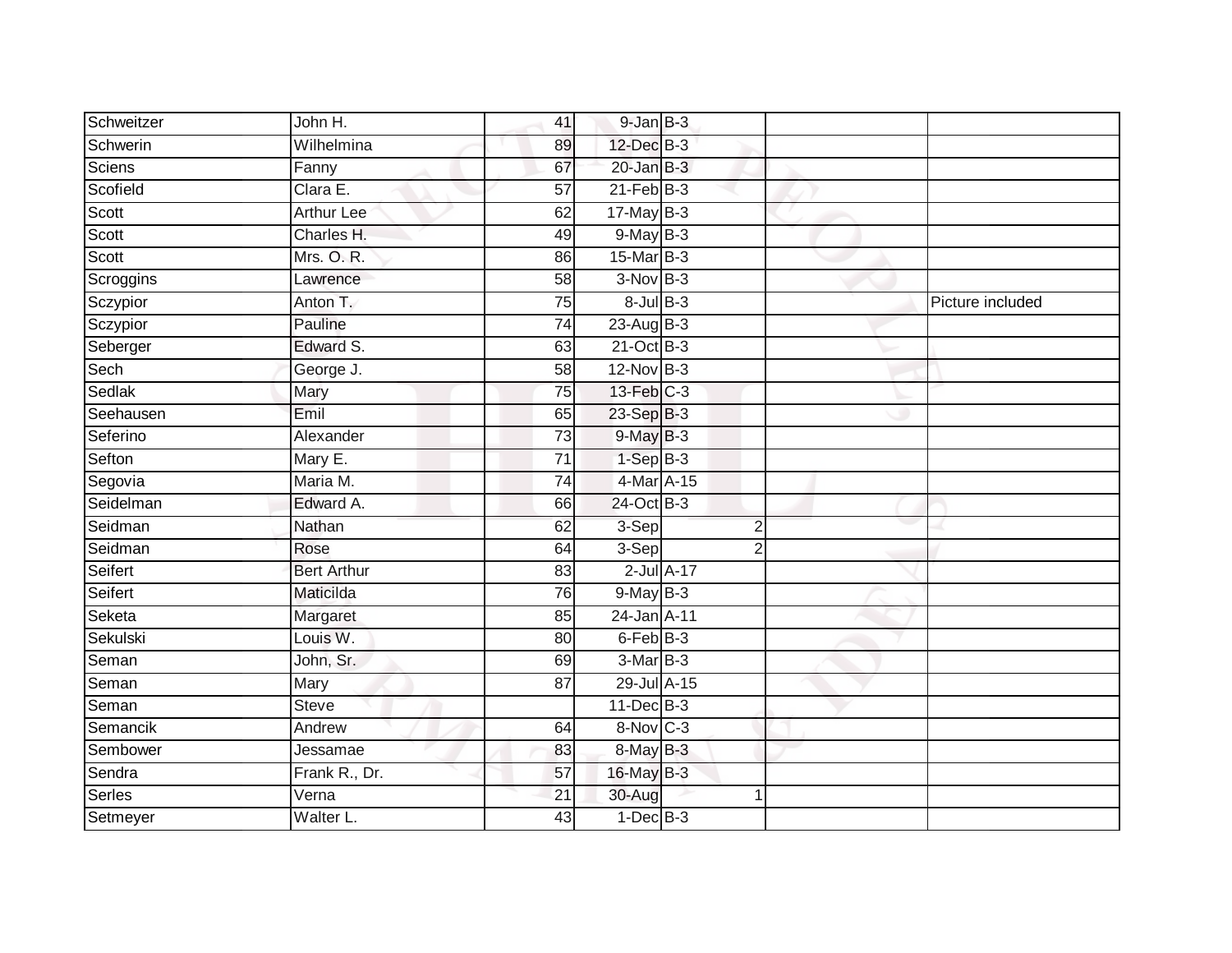| Setty         | Duane H.            | 26              | 6-Mar B-3        |  |                                 |
|---------------|---------------------|-----------------|------------------|--|---------------------------------|
| Severin       | Herman              | 76              | 25-Aug C-3       |  |                                 |
| Sewall        | Gus                 | 80              | 25-Oct B-3       |  |                                 |
| Shadley       | Ora L. (Jack)       | 62              | $4$ -Jun $B-3$   |  |                                 |
| Shannon       | <b>Terry Lee</b>    | 35              | $18-Apr$ B-3     |  |                                 |
| Sharkey       | <b>Ann Vivian</b>   | 58              | $27$ -Oct $B-3$  |  |                                 |
| Sharp         | John                | 66              | 29-Jul A-15      |  |                                 |
| Shaub         | <b>Mary Agnes</b>   | 87              | $27$ -Mar $B-3$  |  |                                 |
| Shaw          | Elizabeth           | 85              | $17$ -Feb $B-3$  |  |                                 |
| Sheets        | James               | 45              | 11-Nov A-17      |  |                                 |
| <b>Sheets</b> | Joseph E.           | 52              | $2$ -Jun $B-3$   |  |                                 |
| Sheffer       | C. Bill             | 61              | $7$ -Jun $B-3$   |  |                                 |
| Sheldon       | Evelyn              | 49              | $4$ -Jun $B-3$   |  |                                 |
| Shenovich     | Louis               | 68              | 6-Oct B-3        |  |                                 |
| Sherrard      | Edith               | $\overline{57}$ | $15$ -Jan B-3    |  |                                 |
| Shipe         | Earl F.             | 66              | 12-Mar B-3       |  |                                 |
| Shipreck      | Frances             | 92              | $7$ -Oct $B-3$   |  | Name also spelled<br>Skrzypczak |
| Shkroba       | Mary                | 56              | 10-Mar B-3       |  |                                 |
| Shock         | Monroe R.           | 86              | 11-Feb A-13      |  | Picture included                |
| Shoemaker     | <b>Nora Harris</b>  | 63              | $11$ -Jun $B-3$  |  |                                 |
| Shone         | Laura Hazel         | 68              | $24$ -Jun $B-3$  |  |                                 |
| Shook         | <b>Francis Guy</b>  | 62              | $26$ -Apr $B$ -3 |  |                                 |
| Shortt        | Gladys              | 54              | $6-Sep$ $C-3$    |  |                                 |
| Sibley        | Lawrence C.         | 68              | 18-Mar A-15      |  |                                 |
| Sienko        | Very Rev. Ladislaus |                 | 18-Dec B-3       |  | Picture included                |
| Sikich        | Mary                | 83              | $26$ -Dec $B-3$  |  |                                 |
| Sikora        | Joseph              | $\overline{73}$ | $2$ -Dec $B-3$   |  |                                 |
| Sikora        | Katherine           | 65              | 4-Jan C-7        |  |                                 |
| Silogy        | William             | 64              | $6-SepC-3$       |  |                                 |
| Silogy        | William             | 64              | 8-Sep B-3        |  |                                 |
| Silva         | Carl                | 53              | $15$ -Jan $B-3$  |  |                                 |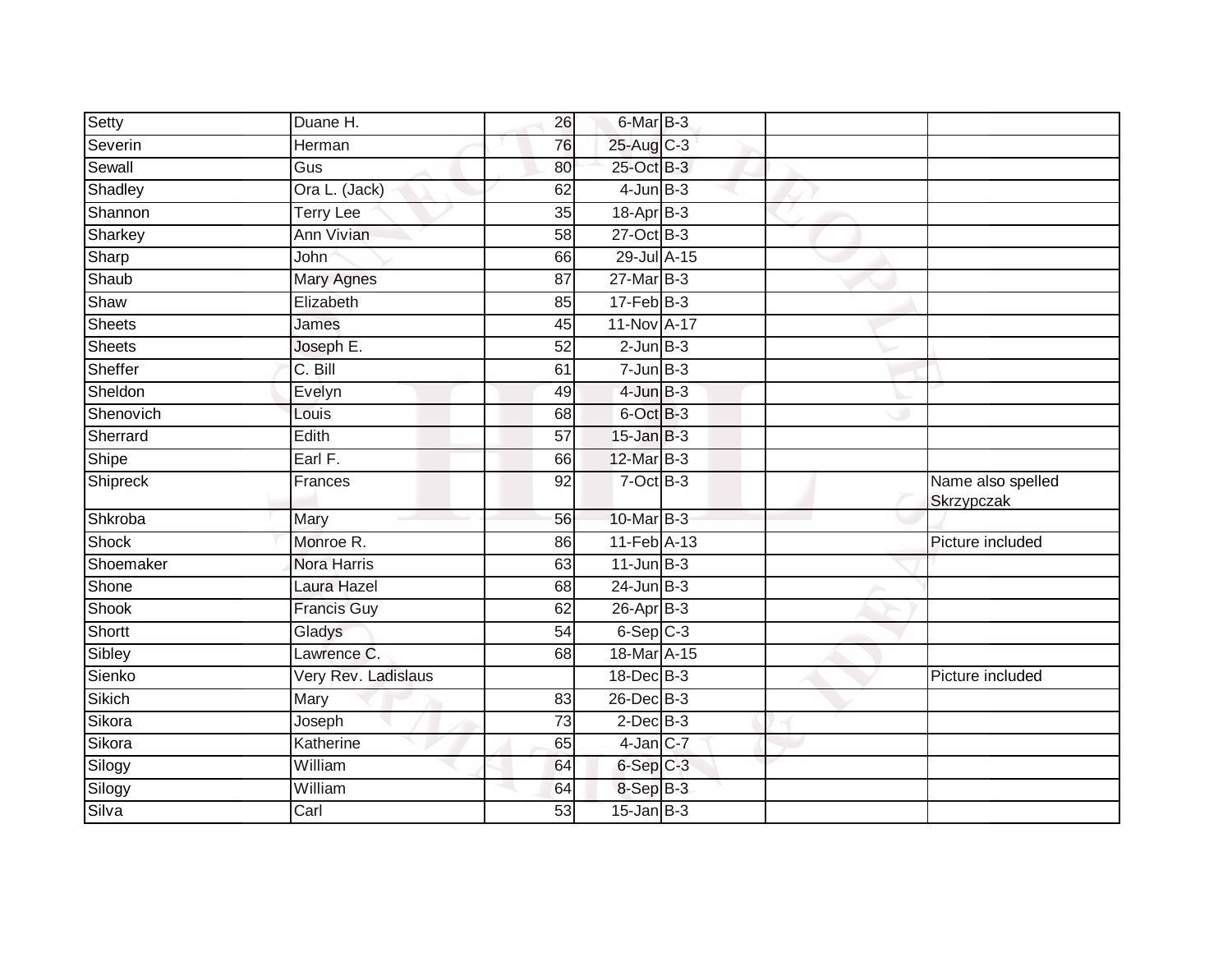| Silver       | Arthur                 | 52              | $4-Sep$ $B-3$   |              |                           |
|--------------|------------------------|-----------------|-----------------|--------------|---------------------------|
| Simala       | Michael                | 75              | 9-Oct C-3       |              |                           |
| Simatovich   | Paul C.                | 16              | 11-Oct          | $\mathbf{1}$ |                           |
| Simcoe       | Howard R.              | 40              | $4$ -Nov B-3    |              |                           |
| Simitzes     | George                 | 60              | $23$ -Apr $B-3$ |              |                           |
| Simkins      | Robert C.              | 42              | $11-AugB-3$     |              |                           |
| Simko        | Mary                   | 63              | 8-Dec B-3       |              |                           |
| Simmons      | William                |                 | $10$ -Oct B-3   |              |                           |
| Simms        | Lucille                | 58              | $15-Aug$        |              |                           |
| Simo         | Rose                   | $\overline{71}$ | $22$ -Nov C-3   |              |                           |
| Simon        | Helen                  | 75              | 29-Nov C-3      |              |                           |
| Simpson      | Quentin L.             |                 | 10-Jun A-15     |              |                           |
| Singleton    | Herman                 | 5               | $17 -$ Jul      | 1            |                           |
| Sinkinson    | Evelyn A.              | 50              | $2-MayB-3$      |              |                           |
| Sippel       | Irvin W.               | 66              | 29-Sep B-3      |              |                           |
| Sirbu        | <b>Nick</b>            | 73              | 15-May B-3      |              |                           |
| Sjomak       | Sebastian              | 78              | $15$ -May B-3   |              |                           |
| Skarwecki    | Stanley B.             | 62              | 8-Feb C-3       |              |                           |
| <b>Skiba</b> | Lillian                | 40              | 14-Jan          |              |                           |
| Skiba        | William                | 45              | 14-Jan          |              |                           |
| <b>Skish</b> | Anna                   | 77              | $9-Apr$ B-3     |              |                           |
| Skoog        | Ralph G.               | 56              | 25-Nov A-11     |              |                           |
| Skrentny     | Julia                  | 84              | 29-Oct B-3      |              |                           |
| Skrzypczak   | <b>Frances</b>         | 92              | $7$ -Oct $B-3$  |              | Name also spelled Shiprek |
| Skubisz      | Walter <sub>R.</sub>   | 54              | $17 - Dec$ B-3  |              |                           |
| Slacian      | Charles                | 78              | 30-Apr B-3      |              |                           |
| Slader       | <b>Wilfred Anthony</b> | 35              | $3-Apr$         | $\mathbf{1}$ | See also April 4, p. A-15 |
| Slapak       | Wilhelmina, Dr.        | 78              | $31$ -May B-3   |              |                           |
| Slat         | George Joseph          | 49              | 27-May          |              |                           |
| Slavin       | Jeanette               | 60              | 24-Feb B-3      |              |                           |
| Sleik        | George                 | 71              | $21$ -Jan $B-3$ |              |                           |
|              |                        |                 |                 |              |                           |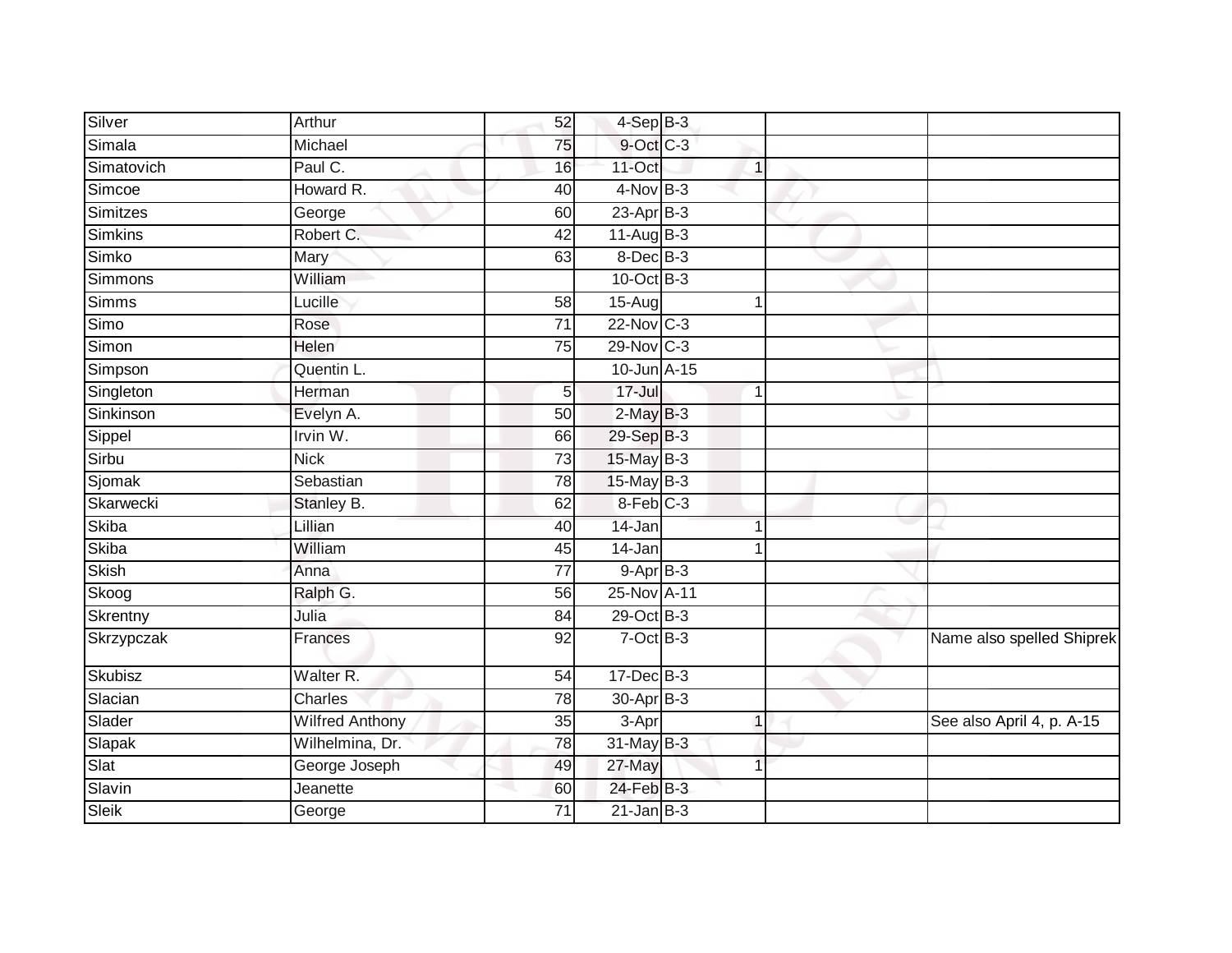| Slingsby     | Patrick G.           | $\overline{28}$ | $2$ -Jun $B-3$   |              |                                                |
|--------------|----------------------|-----------------|------------------|--------------|------------------------------------------------|
| Slivinski    | Frank                | 82              | 18-Jul B-3       |              |                                                |
| Slivka       | George               | 65              | $17 - Dec$ $B-3$ |              |                                                |
| Sloboda      | Katherine            | 81              | 25-Mar A-15      |              |                                                |
| Slusarczyk   | Valentine            | 70              | 5-Sep A-11       |              |                                                |
| Smelko       | Stephen P.           | $\overline{70}$ | $15$ -Mar $B-3$  |              |                                                |
| Smerek       | Michael              | 66              | $4-Feb$ A-15     |              |                                                |
| Smidt        | Phil                 | 90              | 22-Aug           |              | See also August 23, p. B-3                     |
| Smith        | Ann                  | 51              | $22$ -Jan $B-3$  |              |                                                |
| Smith        | <b>Bessie Carney</b> | 65              | 3-Sep A-15       |              |                                                |
| Smith        | Cable B.             | 72              | $24$ -Jul $B-3$  |              |                                                |
| <b>Smith</b> | Calvin K.            | 53              | $1-Dec$ $B-3$    |              |                                                |
| <b>Smith</b> | <b>Daniel</b>        | 54              | $25$ -Apr $B-3$  |              |                                                |
| Smith        | Eleanor              | 80              | 20-Oct B-3       |              |                                                |
| Smith        | Elmer                | $\overline{48}$ | 2-Dec            | $\mathbf{1}$ |                                                |
| Smith        | Fred C.              | 70              | 17-Jul B-3       |              |                                                |
| Smith        | Harry H.             | 63              | $9$ -Oct $C-3$   |              |                                                |
| Smith        | Jessie               | 83              | $17$ -Feb $B-3$  |              |                                                |
| Smith        | Marie                | 53              | $12-Apr$ B-3     |              |                                                |
| <b>Smith</b> | Veka F.              | 45              | $9-Sep$ $B-3$    |              |                                                |
| Smith        | Vern R.              | 75              | 13-May A-13      |              |                                                |
| <b>Smits</b> | <b>Terry Lee</b>     | 3               | $12$ -Dec $B-3$  |              |                                                |
| Smolar       | Mary                 | 70              | 31-Jan A-11      |              |                                                |
| Smolarski    | <b>Boleslaw</b>      | 84              | $1-MarB-3$       |              |                                                |
| Snyder       | Buren B.             |                 | $4-AugB-3$       |              |                                                |
| Snyder       | Wretha McNabney      | 66              | 24-Oct B-3       |              |                                                |
| Sobieski     | <b>Steve</b>         |                 | $28$ -Jun $B-3$  |              |                                                |
| Soley        | Ethel                |                 | 25-Oct B-3       |              |                                                |
| Soley        | Nancy Ann            | 15              | 8-Oct            |              | See also October 9, p. C-3<br>picture included |
| Sonnenberg   | Stanley J.           | 66              | 21-Oct B-3       |              |                                                |
| Sons         | Anthony, Sr.         | 46              | $22-Sep$ B-3     |              |                                                |
|              |                      |                 |                  |              |                                                |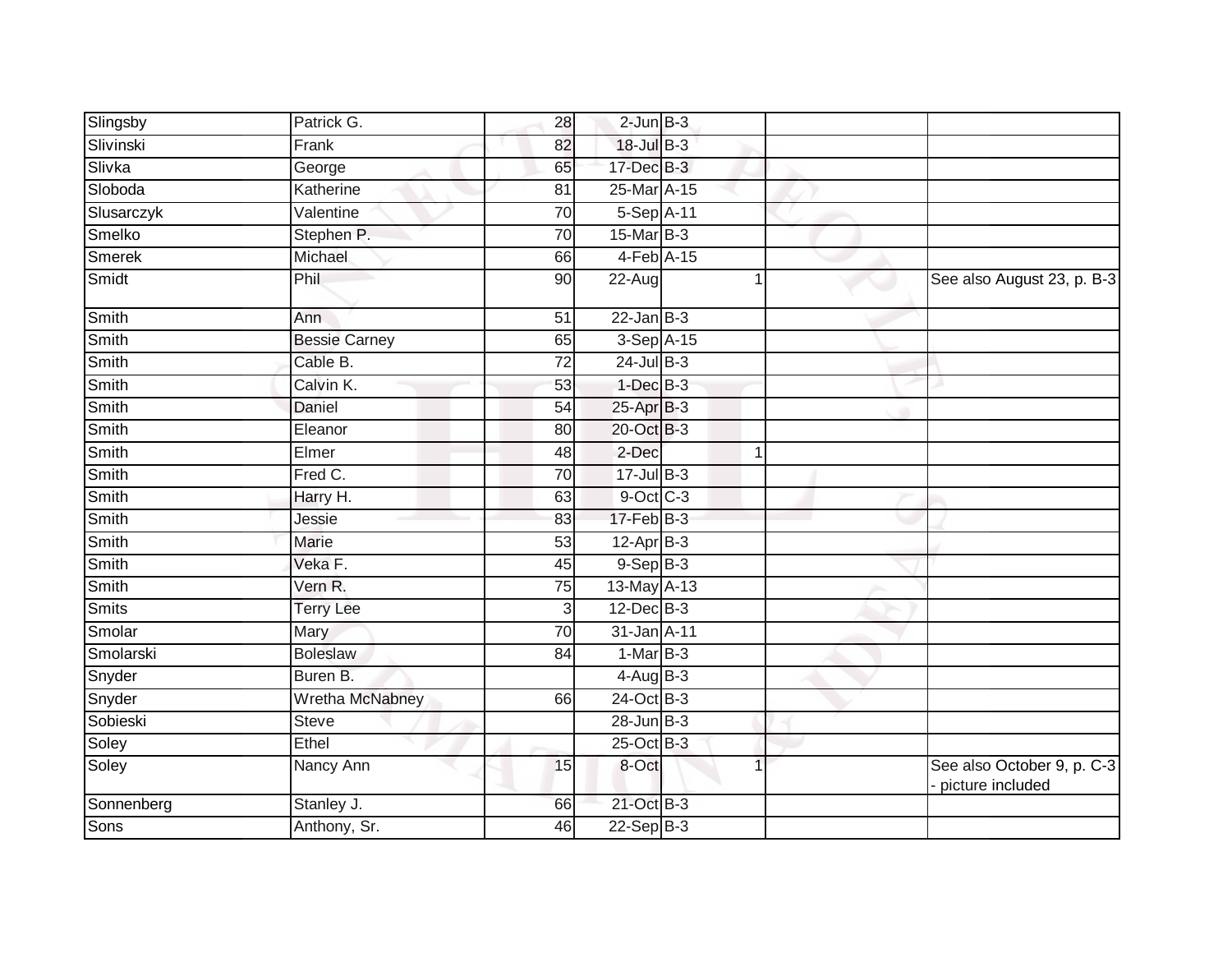| Sopsic        | Ethel                  | 51              | 18-Feb A-9              |                         |                            |
|---------------|------------------------|-----------------|-------------------------|-------------------------|----------------------------|
| Soroka        | <b>Harry</b>           | 69              | 5-May C-3               |                         |                            |
| Sorrell       | Martha                 | $\overline{72}$ | $8$ -Jul $B-3$          |                         |                            |
| Sosnowski     | Gertrude               | 65              | $29-Apr$ B-3            |                         |                            |
| Sostaric      | Eva Rodovich           | 79              | $12$ -Jul B-3           |                         |                            |
| Souligny      | Ambroise               | 66              | 11-Mar A-13             |                         |                            |
| Southern      | Emery E.               | 49              | 13-Mar B-3              |                         |                            |
| Sowell        | <b>Nellie</b>          | 83              | 5-Feb B-3               |                         |                            |
| Sowell        | Yateman (Shadow)       | 58              | $25-Aug$ <sub>C-3</sub> |                         |                            |
| <b>Sparks</b> | Leland R.              | $\overline{32}$ | $15-Oct$                |                         |                            |
| <b>Sparks</b> | Marie                  | 65              | $1-MayB-3$              |                         |                            |
| Spaulding     | Ralph $\overline{S}$ . | 74              | $16$ -Jun $C-3$         |                         |                            |
| Spevak        | Mike                   | 75              | 19-Mar B-3              |                         |                            |
| Spieler       | Anna M.                | 77              | 6-Nov B-3               |                         |                            |
| Spiro         | Nicholas L.            | $\overline{73}$ | 31-Dec A-6              |                         |                            |
| Spisak        | Mrs. Thomas, Sr.       | 59              | 4-Feb A-15              |                         | First name Frances, p. B-4 |
| Spittal       | Lillian A.             | 57              | 18-Aug B-3              |                         |                            |
| Spitzer       | <b>Ricky Joseph</b>    | 11/2            |                         | 3-Feb B-3 ------------- |                            |
| Spolaric      | Mary M.                | 78              | $4$ -Dec B-3            |                         |                            |
| Spraggins     | Joe                    | 74              | $7 - Aug$ B-3           |                         |                            |
| Springer      | John E.                | 57              | 14-Mar B-3              |                         |                            |
| Springsteen   | James                  |                 | 22-Feb                  | $\mathbf 1$             |                            |
| Spry          | Solomon                | 87              | 10-Mar B-3              |                         |                            |
| Spurr         | Mary                   | 52              | 6-Oct B-3               |                         |                            |
| Stachowicz    | Frank A.               | $\overline{71}$ | $22$ -May $B-3$         |                         |                            |
| Stack         | Gwen                   | 16              | $22-Sep$                | 1                       | Picture included           |
| Stadler       | James Robert           | 3 months        | 28-Feb A-11             |                         |                            |
| Stam          | John M.                | 67              | $27$ -Jan B-3           |                         |                            |
| Stankevich    | Pauline                | 76              | 22-Dec B-3              |                         |                            |
| Stanley       | Harlem C.              | 55              | $7$ -Jan $B-3$          |                         |                            |
| Stanowski     | Ben (Boleslaw)         | 40              | 8-Jan A-15              |                         |                            |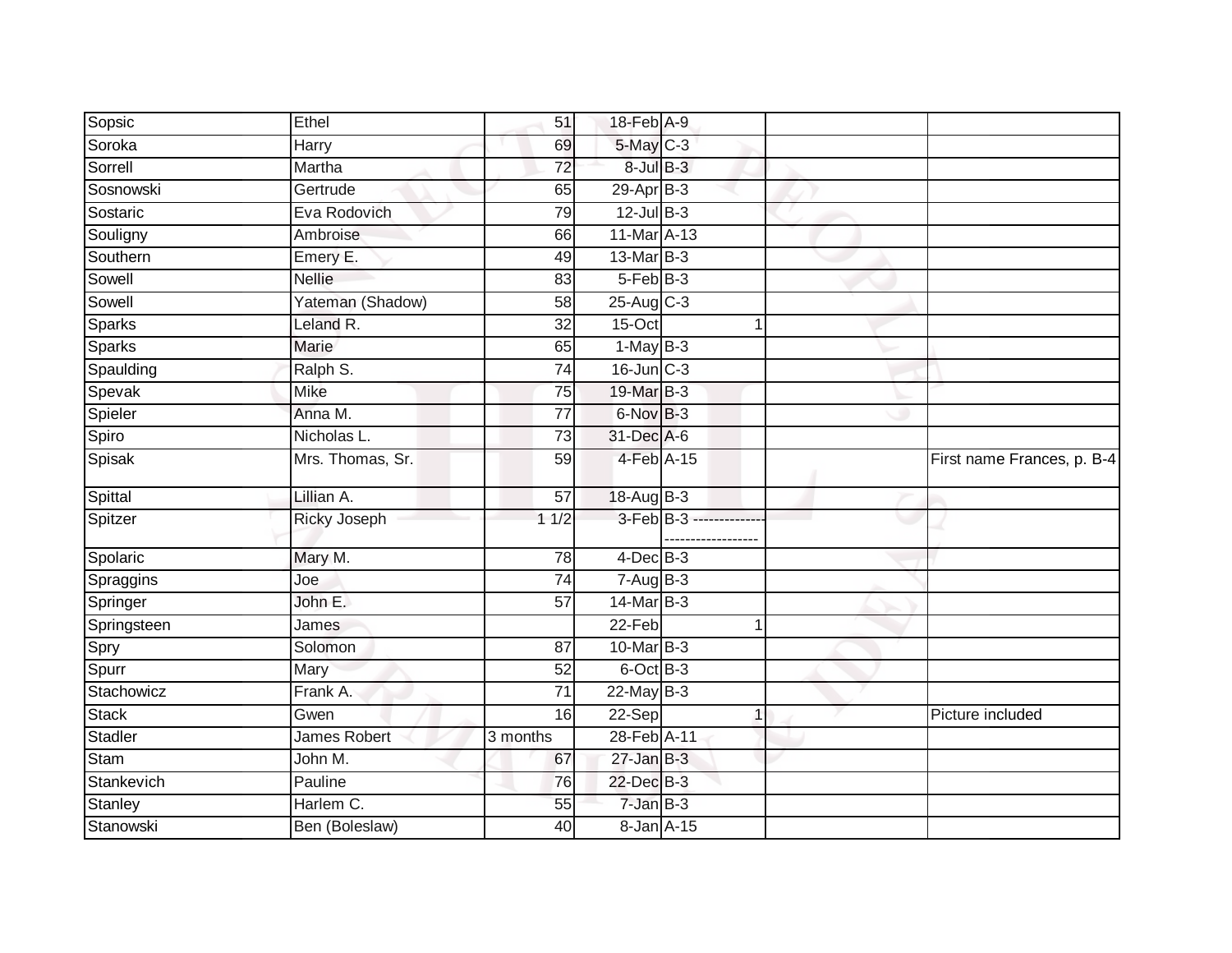| <b>Stark</b>    | Allan A. R., Sr.     | 71              | 29-Dec B-4       |   |                                 |
|-----------------|----------------------|-----------------|------------------|---|---------------------------------|
| Starr           | <b>Barbara</b>       | 38              | $22$ -Jan $B-3$  |   |                                 |
| Starr           | Mrs. Oliver          | 56              | $4$ -Oct C-3     |   |                                 |
| Stasko          | John (Razz)          | 58              | 8-May B-3        |   |                                 |
| <b>Stass</b>    | John F.              | 52              | $24$ -Jun $B-3$  |   |                                 |
| Steckmeister    | William              | 88              | 24-May B-3       |   |                                 |
| <b>Steele</b>   | Freya                |                 | $9-$ Sep $B-3$   |   |                                 |
| Stefan          | Charles              | 70              | $2$ -Dec $B-3$   |   |                                 |
| Stein           | John, Sr.            | 69              | 25-Mar A-15      |   |                                 |
| Stempkowski     | <b>Boleslawa</b>     | 75              | $14$ -Aug $D-3$  |   |                                 |
| Stempkowski     | <b>Stanley</b>       | 83              | $21$ -Jan $B-3$  |   |                                 |
| Stenberg        | Clara                | 75              | $19$ -Jul $C-3$  |   |                                 |
| Stenoff         | <b>Steve</b>         | 73              | $11$ -Jun $B-3$  |   |                                 |
| <b>Stephens</b> | <b>George Emmett</b> | 66              | 14-Aug D-3       |   |                                 |
| <b>Stewart</b>  | Frank K.             | 62              | $4-AugB-3$       |   |                                 |
| Stewart         | Helen F.             | 74              | $12$ -Jun $B-3$  |   |                                 |
| Stewart         | Malcolm D.           | 58              | 13-May           | 1 | Picture included                |
| Stewart         | Robert W.            | 74              | $6$ -Jun $A$ -15 |   |                                 |
| <b>Stewe</b>    | Iva                  | 62              | 19-Jul C-3       |   | Name also spelled Stowe         |
| Stidham         | <b>Besie Mae</b>     | $\overline{74}$ | 29-May B-3       |   |                                 |
| Stiemert        | <b>John Dexter</b>   | $\overline{47}$ | $10-Sep$ B-3     |   |                                 |
| Stinson         | Mrs. James K.        | 87              | $30 - Jan$ $B-3$ |   |                                 |
| Stirling        | Anna                 | 82              | $7-Feb$ A-9      |   |                                 |
| Stites          | Ralph E.             | 56              | $24$ -Dec $B-3$  |   |                                 |
| Stoehr          | Melton F.            | 47              | 10-Jan           |   | See also January 11, p. C-<br>3 |
| Stokes          | George Abel          | 65              | $27$ -Nov $B-3$  |   |                                 |
| Stokes          | Harry F.             | $\overline{72}$ | $13$ -Jan B-3    |   |                                 |
| Stokes          | Louise Brown         | 70              | 18-Apr B-3       |   |                                 |
| <b>Stokes</b>   | Sally M.             | 60              | $5$ -Jul $B$ -3  |   |                                 |
| Stolarski       | Clara M.             | 61              | $12$ -Apr $B-3$  |   |                                 |
| Stolarz         | Gust                 |                 | 21-Nov A-15      |   |                                 |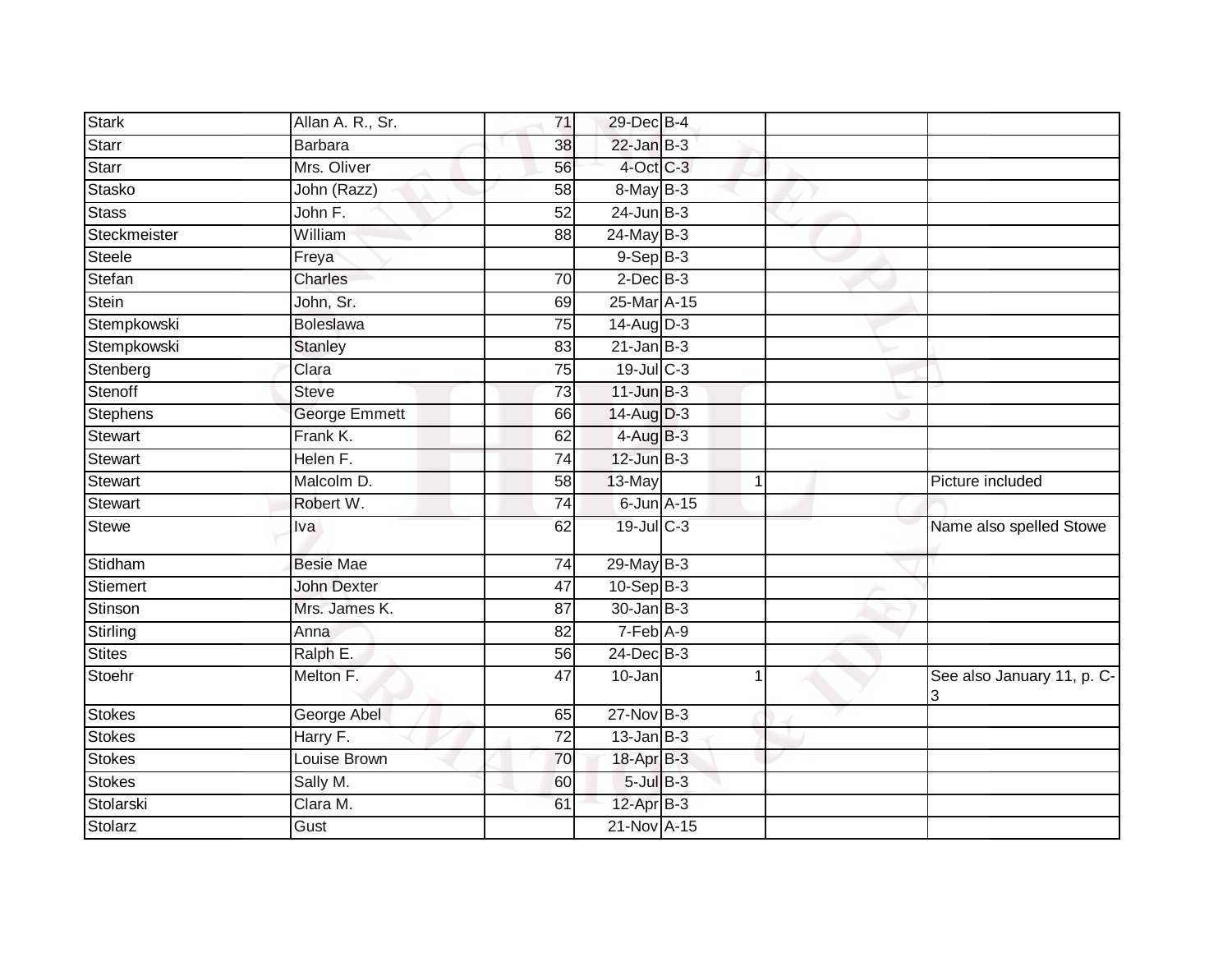| Stoll           | Thomas C.              | 17              | $7$ -Oct $B-3$  |              |        |                                 |
|-----------------|------------------------|-----------------|-----------------|--------------|--------|---------------------------------|
| Stoltz          | Augusta                | 83              | 18-Dec B-3      |              |        |                                 |
| <b>Stone</b>    | Fred W.                | 64              | 3-Sep           | $\mathbf{1}$ |        |                                 |
| Stone           | Walter H.              | 64              | $18$ -Aug $B-3$ |              |        |                                 |
| Stonebraker     | George                 | $\overline{82}$ | $21$ -Jul B-3   |              |        |                                 |
| Stonebraker     | Roy F.                 | 53              | 24-Jan A-11     |              |        |                                 |
| <b>Stook</b>    | John B.                | 56              | $1-AugB-3$      |              |        |                                 |
| Storer          | <b>Ruth Sohl</b>       | 75              | $15$ -Oct B-3   |              |        |                                 |
| Stout           | Joseph                 | 72              | $9-SepB-3$      |              |        |                                 |
| Stout           | <b>William Kenneth</b> | 59              | 6-May B-3       |              |        |                                 |
| <b>Stowe</b>    | Iva                    | 62              | $19$ -Jul C-3   |              |        | Name also spelled Stewe         |
| <b>Stowers</b>  | Robert                 | 49              | 3-Sep A-15      |              |        |                                 |
| Strabavy        | Mrs. Paul, Sr.         | $\overline{48}$ | $6$ -Feb $B$ -3 |              | $\cup$ | First name Theresa, see D-<br>4 |
| Stratton        | Gertrude V.            |                 | 24-Dec B-3      |              |        |                                 |
| Straube         | James C.               | 65              | $21$ -Feb $B-3$ |              |        |                                 |
| Stroia          | John                   | 78              | $3 - Jun$ $B-3$ |              |        |                                 |
| Stromberger     | William F.             | $\overline{71}$ | 22-Apr A-15     |              |        |                                 |
| <b>Struble</b>  | Grover S.              | 75              | $6$ -Dec $D-3$  |              |        |                                 |
| <b>Stuart</b>   | Edith F.               | 84              | 8-Dec B-3       |              |        |                                 |
| Studer          | Ann                    | $\overline{33}$ | 28-May A-13     |              |        |                                 |
| Stump           | Harold B.              | 62              | $1-Mar$ B-3     |              |        |                                 |
| <b>Stupelis</b> | Katherine              | $\overline{73}$ | $28$ -Jul B-3   |              |        |                                 |
| <b>Sturgis</b>  | John L.                | 56              | 28-Jan A-11     |              |        |                                 |
| Stutz           | Joseph L.              | 58              | $21$ -Jan B-3   |              |        |                                 |
| Suban           | Mike P.                |                 | 6-Jan A-17      |              |        |                                 |
| Suchak          | John, Sr.              | 86              | 17-Oct A-15     |              |        |                                 |
| Sudovich        | Anna                   | 66              | $22$ -Dec $B-3$ |              |        |                                 |
| Sukupchak       | Katherine              | 73              | $2$ -Jan $A-16$ |              |        |                                 |
| Sullivan        | Brenda Joe             | 3               | 17-May          | 1            |        |                                 |
| Sullivan        | Mary                   | 46              | 19-Feb B-3      |              |        |                                 |
| Sullivan        | Pamela Jean            |                 | 17-May          |              |        |                                 |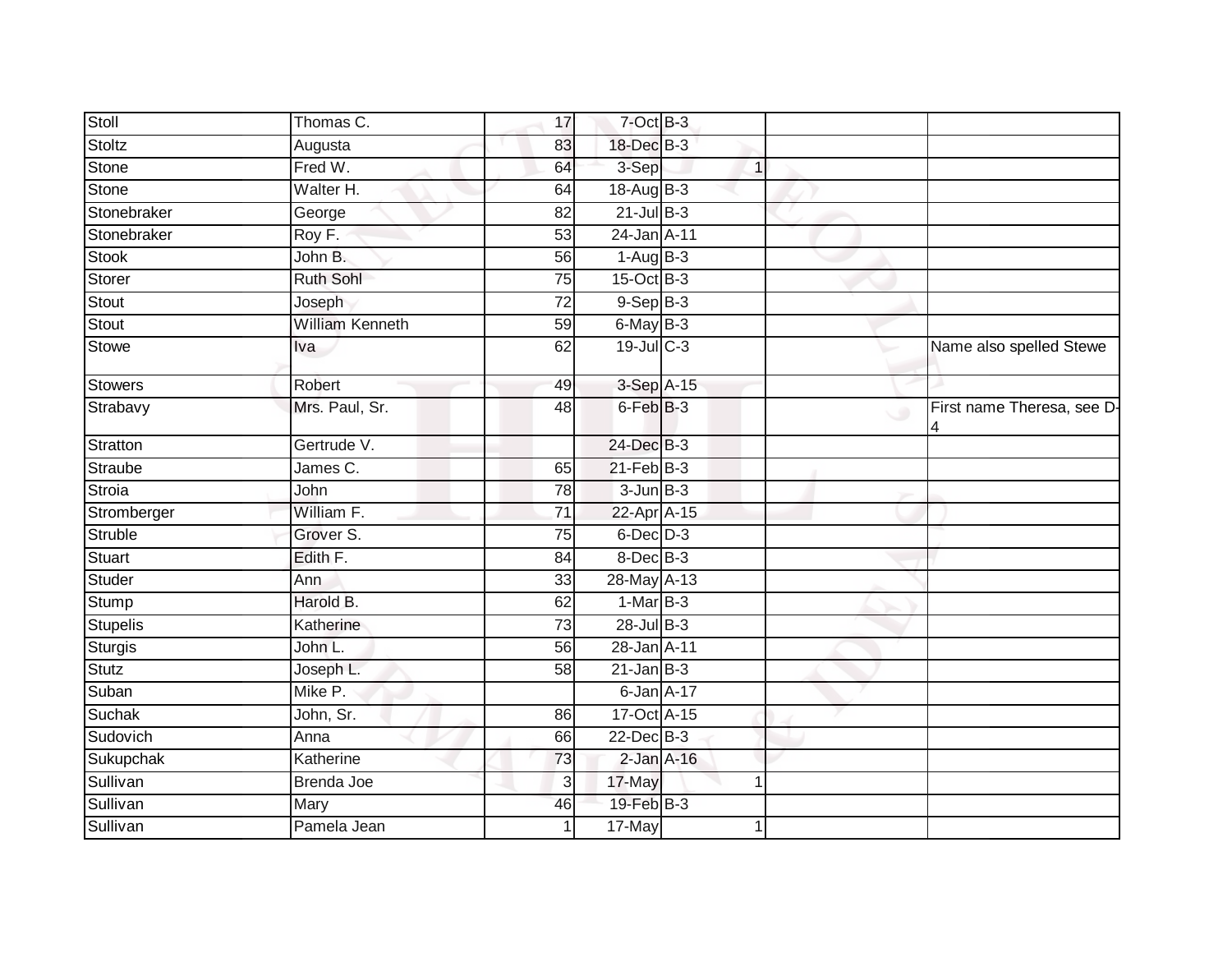| Summeroff      | Stephen                | 76              | $5-FebB-3$         |                  |               |                                                             |
|----------------|------------------------|-----------------|--------------------|------------------|---------------|-------------------------------------------------------------|
| <b>Summers</b> | Mrs. Christ            | 44              | 4-Mar A-15         |                  | <b>Stasik</b> | First name Helen, see B-8                                   |
| Sundberg       | Paul                   | 72              | $11$ -Jun $B-3$    |                  |               |                                                             |
| Suranich       | Johanna                | 81              | 28-Feb A-11        |                  |               |                                                             |
| Surowiec       | Corrine E. (Katherine) | 54              |                    | $9$ -Jul $A$ -15 |               |                                                             |
| Sutton         | Albert                 | $\overline{72}$ | $21$ -Jan B-3      |                  |               |                                                             |
| Svast          | John G.                | 35              | 30-Jun B-3         |                  |               |                                                             |
| Swaffer        | Raymond L.             |                 | 14-Feb             |                  |               |                                                             |
| Sweeney        | Claude H.              | 61              | $31$ -May B-3      |                  |               |                                                             |
| Sweeney        | Edward J.              | 87              | $12$ -Jul B-3      |                  |               |                                                             |
| Swentzel       | Philip H.              | 82              | $7-Apr$ B-3        |                  |               |                                                             |
| <b>Swets</b>   | Edith J.               |                 | 68 Februray 6 B-3  |                  |               |                                                             |
| Swiatkowski    | Joseph                 | $\overline{78}$ | 19-Jun B-3         |                  |               |                                                             |
| Swiatkowski    | Walter                 | 73              | $26$ -Apr $B$ -3   |                  |               |                                                             |
| Swindle        | Tammy Lyn              | 71/2<br>months  | 4-Mar A-15         |                  |               |                                                             |
| Swinford       | John Paul              | infant          | $17 -$ Jul $B - 3$ |                  |               |                                                             |
| Swisher        | John                   | 56              | 19-Nov B-3         |                  |               |                                                             |
| Swope          | Ammon                  | 76              | 11-Feb A-13        |                  |               |                                                             |
| Synko          | Walter                 | 60              | $21$ -Mar $B-3$    |                  |               | See also March 22, p. B-3                                   |
| Sypulski       | Angeline               | 82              | 29-Jan A-19        |                  |               |                                                             |
| Szabo          | Valentine              | 84              | $20$ -Dec $B-3$    |                  |               |                                                             |
| Szafraniec     | <b>Barbara</b>         | 79              | $23$ -May $B-3$    |                  |               |                                                             |
| <b>Szakacs</b> | Lola                   | 52              | 5-Dec A-17         |                  |               |                                                             |
| Szarka         | Katy                   | 82              | $13$ -Aug $B-3$    |                  |               | First name also spelled<br>Kathy, see August 14, p. D-<br>3 |
| Szarkowicz     | Stefan                 | $\overline{73}$ | $2$ -Jan $A-16$    |                  |               |                                                             |
| Szczygiel      | Stanley J.             | 73              | 10-Dec B-3         |                  |               |                                                             |
| Szepi          | Lawrence               | 75              | 18-Aug B-3         |                  |               |                                                             |
| <b>Szkil</b>   | Kost                   | 67              | 5-Sep A-11         |                  |               |                                                             |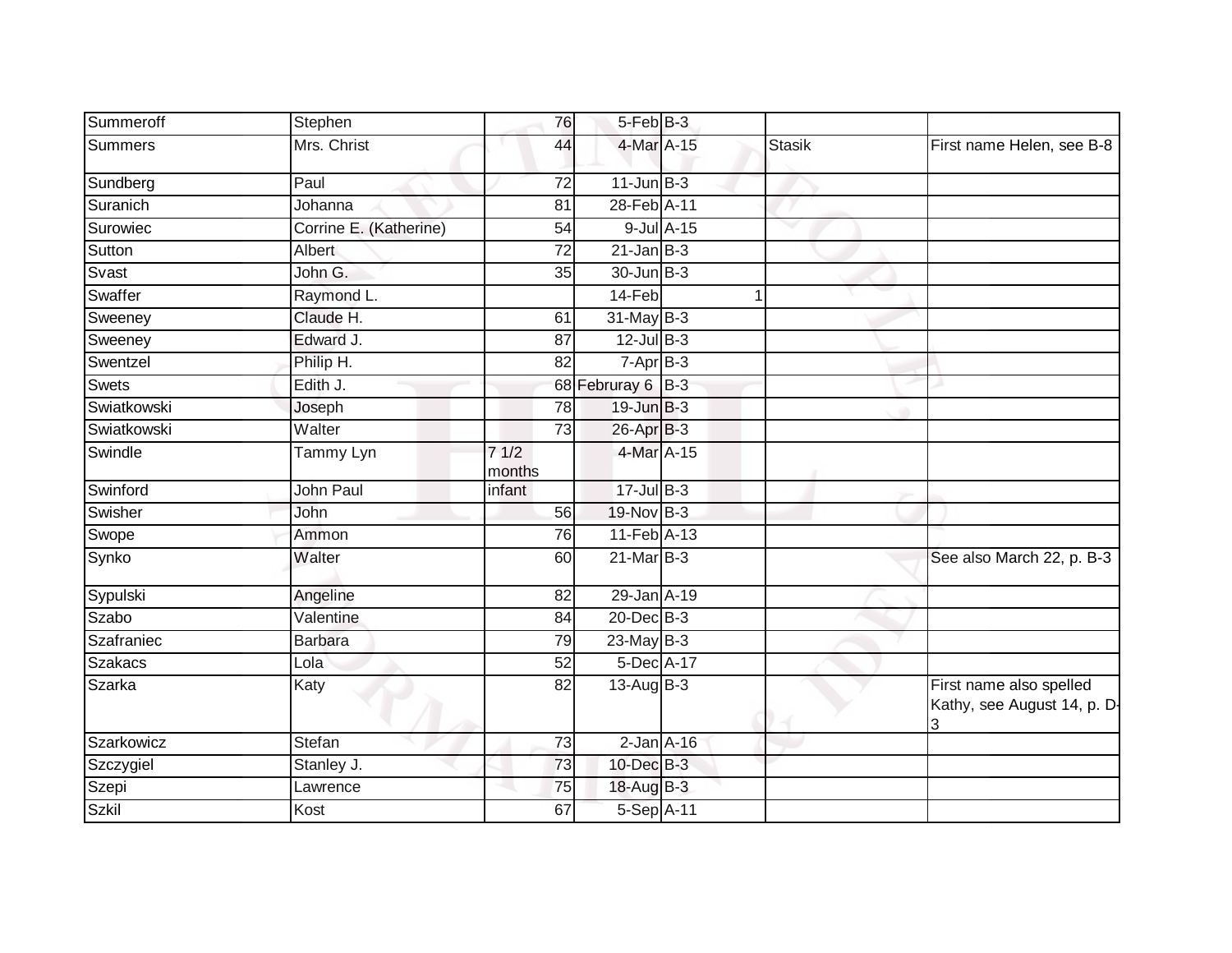| Szrom         | John A., Sr.      | 56              | 18-Sep B-3                   |   |                         |
|---------------|-------------------|-----------------|------------------------------|---|-------------------------|
| Szymanski     | Joseph            | 64              | 24-Jun B-3                   |   |                         |
| Szymoniak     | George            | 80              | $3$ -Jul $B-3$               |   |                         |
| Szymoniak     | Mary              | 69              | 5-Mar A-13                   |   |                         |
| Tadda         | Rose              | $\overline{87}$ | $20$ -Jan B-3                |   |                         |
| Takacs        | Mike, Sr.         | 86              | 20-Mar B-3                   |   |                         |
| Talbot        | Edward            | 7               | 1-Sep                        | 1 |                         |
| Tanis         | Thomas            | 77              | $10$ -Oct B-3                |   |                         |
| Tankel        | Alvin M.          | 59              | 31-Jan A-11                  |   | Picture included        |
| Tarkington    | Mrs. W. H.        | 69              | $27-Sep$ <sub>C-3</sub>      |   |                         |
| Tarney        | John (Buddy)      | 53              | $12$ -Feb $A-9$              |   |                         |
| Tatro         | Vernon            | 62              | 24-Jan A-11                  |   |                         |
| Tatum         | Elizabeth         | 3 months        | 5-Dec A-17                   |   |                         |
| <b>Tavlik</b> | Josephine         | 62              | 20-Aug A-15                  |   |                         |
| <b>Taybos</b> | Michael           | 80              | 21-Mar B-3                   |   |                         |
| Taylor        | Eliza             | 71              | 13-Mar B-3                   |   |                         |
| <b>Taylor</b> | George R.         | 79              | $2-AugB-3$                   |   |                         |
| Taylor        | Preston R.        | 83              | $4$ -Jun $B-3$               |   |                         |
| <b>Teakos</b> | Xenofon (Charlie) | 70              | $16$ -Jan $B-3$              |   |                         |
| Teboda        | Lena              |                 | $3 - Jun$ $B-3$              |   | First name also spelled |
|               |                   |                 |                              |   | Lean                    |
| Templeton     | Dewey             | 65              | 20-Dec B-3                   |   |                         |
| Templin       | Peter J.          | 56              | 15-Oct B-3                   |   |                         |
| Terme         | Louis V., Sr.     | 73              | $7 - Jun$ B-3                |   |                         |
| Teske         | William C.        | 83              | $25$ -Feb $\overline{A}$ -13 |   |                         |
| Tharp         | John H., Sr.      | 75              | $23$ -Aug B-3                |   |                         |
| Theissen      | Vineta            | 58              | $22$ -Jul B-3                |   |                         |
| Thiel         | Mathilda          | $\overline{82}$ | $17$ -Feb $B-3$              |   |                         |
| Thiel         | Rosa              | $\overline{77}$ | $13$ -Feb $C-3$              |   |                         |
| Thiesing      | Harriet A.        | 92              | 27-Nov B-3                   |   |                         |
| Thilmont      | Robert J.         | 39              | $13$ -Jun $B-3$              |   |                         |
| Thomas        | James             | 3               | 18-Jun A-15                  |   |                         |
|               |                   |                 |                              |   |                         |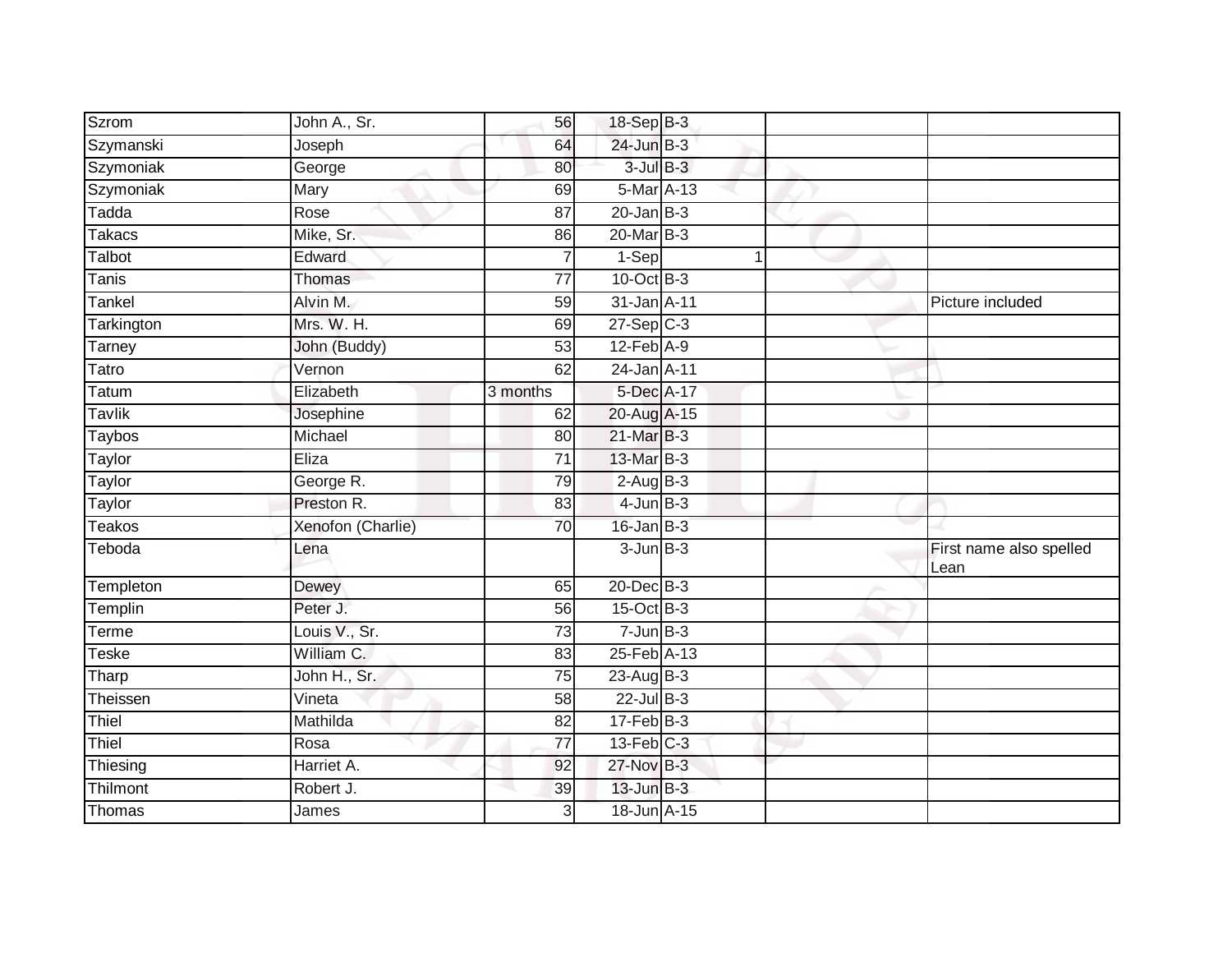| Thomas          | Jenny               | 35              | 22-Mar B-3        |   |                                                                 |
|-----------------|---------------------|-----------------|-------------------|---|-----------------------------------------------------------------|
| Thompson        | James K.            | 59              | 24-Jun            |   |                                                                 |
| Thompson        | Myrtle              | 95              | $7$ -May $A-5$    |   |                                                                 |
| Thomson         | James               | 81              | 15-Apr A-19       |   |                                                                 |
| Thon            | Walter              | 44              | $4-NovB-3$        |   |                                                                 |
| Thornborrow     | William Travis, Jr. | 30              | 6-Jan A-17        |   |                                                                 |
| <b>Thwaites</b> | Beatrice H.         | 81              | $21$ -Jan B-3     |   |                                                                 |
| Tignor          | Jeremiah Arthur     | 73              | $12$ -Aug $B-3$   |   |                                                                 |
| Tilka           | Julianna B.         | 66              | $22$ -Jan B-3     |   |                                                                 |
| Tilton          | <b>Guy Harold</b>   | $\overline{75}$ | $6$ -Aug $B$ -3   |   |                                                                 |
| Timmons         | Joseph (Bill)       | 48              | $10$ -Nov $B-3$   |   |                                                                 |
| Timmons         | LeRoy E.            | 71              | $22$ -Jul B-3     |   |                                                                 |
| <b>Tisoncik</b> | Anthony             | 69              | $15$ -Feb $ C-3 $ |   |                                                                 |
| Titei           | Elizabeth           | 59              | $25$ -Jan $B-3$   |   |                                                                 |
| Titei           | Nick, Sr            | $\overline{52}$ | 17-Apr B-3        |   |                                                                 |
| Tobin           | Mercedes Dreesin    |                 | 18-Jul B-3        |   |                                                                 |
| Tobin           | <b>Nellie</b>       | 85              | 29-Nov C-3        |   |                                                                 |
| Toca            | Frank D.            | 46              | $7-MarB-3$        |   |                                                                 |
| Todd            | Celia B.            | 80              | 14-Apr B-3        |   |                                                                 |
| Toepfer         | Martin H.           | 76              | $10$ -Jul $C-3$   |   |                                                                 |
| Toler           | Minnie B.           | 84              | 29-Dec B-4        |   |                                                                 |
| Tolzman         | Martha              | 73              | $10$ -Feb $B-3$   |   |                                                                 |
| Tolzmann        | Gustav              | 80              | $22-Sep$ B-3      |   |                                                                 |
| Tomaszewski     | <b>Mike</b>         | 56              | 30-Apr B-3        |   |                                                                 |
| Tomko           | John G.             | 76              | 31-May B-3        |   |                                                                 |
| Toner           | Bernard J.          | 48              | $30$ -Jan $ B-3 $ |   |                                                                 |
| Tornabene       | Frank               | 15              | 15-Aug            | 1 | Picture included                                                |
| Torpey          | Ida Mary            | 93              | $7-Feb$ A-9       |   |                                                                 |
| Torzenski       | Dominick            | 59              | $28$ -Jun $B-3$   |   | Name also spelled<br>Torzewski, Dominic, see<br>June 30, p. B-3 |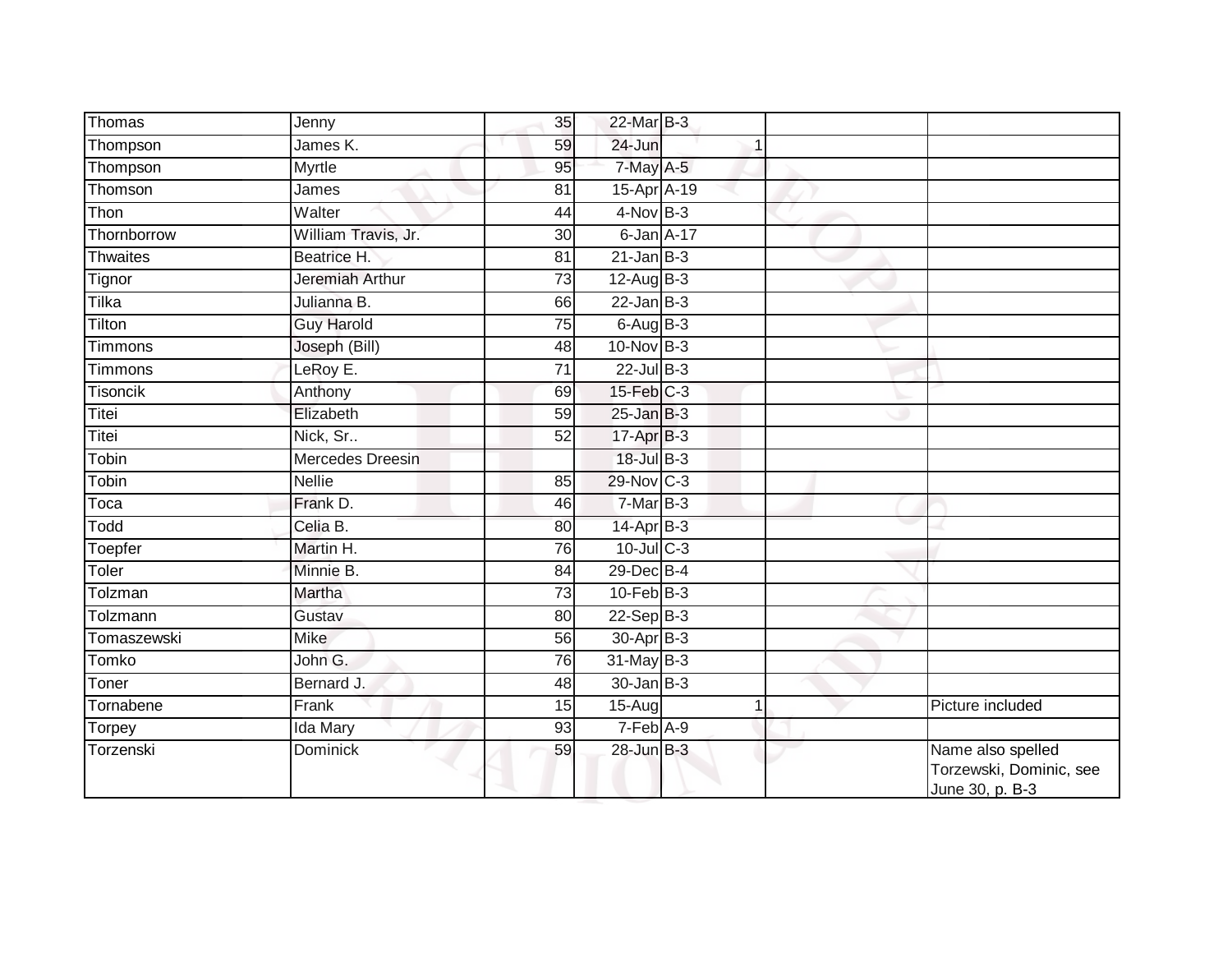| Torzewski             | Dominic              | 59              | 30-Jun B-3      |   | Name also spelled<br>Torzenski, Dominick, see<br>June 28, p. B-3 |
|-----------------------|----------------------|-----------------|-----------------|---|------------------------------------------------------------------|
| Toth                  | Susan                | 84              | 20-Sep C-3      |   |                                                                  |
| Toth                  | William J.           | 7               | $28-Apr$ B-3    |   |                                                                  |
| Towell                | <b>Grace Alice</b>   | 76              | $18-Apr$ B-3    |   |                                                                  |
| Tracy                 | Augusta L.           | 87              | $5$ -May $C$ -3 |   |                                                                  |
| Trainor               | James H.             | 91              | 31-Oct B-3      |   |                                                                  |
| Trczinski             | Edmund               | 42              | 31-Jul C-3      |   |                                                                  |
| Treece                | Clarence E.          | 59              | $22$ -Jan B-3   |   |                                                                  |
| Triantos              | Joanna               | $\overline{39}$ | 14-Aug          |   | See also August 15, p. A-<br>13                                  |
| Tribble               | James                | 16              | 8-Aug           |   |                                                                  |
| Trimble               | Linnie F.            | 60              | 18-Jun A-15     |   |                                                                  |
| <b>Trock</b>          | Walter P., Jr.       | 47              | $16$ -May B-3   |   |                                                                  |
| $\overline{T}$ rotman | Carval J. C.         | 33              | 5-Aug           | 1 |                                                                  |
| Troup                 | David S.             | 93              | $14$ -Jul $B-3$ |   |                                                                  |
| Troup                 | Lloyd E.             | 67              | 20-Mar B-3      |   |                                                                  |
| Troupe                | Frances              | 54              | 7-Oct B-3       |   |                                                                  |
| Trulock               | Gene Allen           | 28              | 18-Dec          | 1 | Picture of incident<br>included                                  |
| <b>Trzeciak</b>       | Rogene               | $\overline{37}$ | 10-Jun A-15     |   |                                                                  |
| <b>Tsihrias</b>       | Maria                | 51              | $7-Nov$ B-3     |   |                                                                  |
| $\overline{Tuck}$     | <b>Thomas Eugene</b> | 21              | 3-Jul           | 1 |                                                                  |
| <b>Tucker</b>         | James H.             | 51              | 16-Aug C-3      |   |                                                                  |
| <b>Tucker</b>         | Minnie               | 70              | $26$ -Mar $B-3$ |   |                                                                  |
| Turner                | James Roy            | 73              | 26-Jul B-3      |   |                                                                  |
| Turnquist             | Trevor W.            | infant          | $24-Sep$ B-3    |   |                                                                  |
| <b>Tuttle</b>         | Rudolph R.           | 57              | 23-May $B-3$    |   |                                                                  |
| Tuttleton             | Leland               | 56              | $20$ -Jan $B-3$ |   |                                                                  |
| Tworkowski            | Stanley              | 78              | 22-May B-3      |   |                                                                  |
| Tyndorf               | Kathryn              | 87              | 3-Sep A-15      |   |                                                                  |
| <b>Tysse</b>          | Agnes                | 72              | $1-FebB-3$      |   |                                                                  |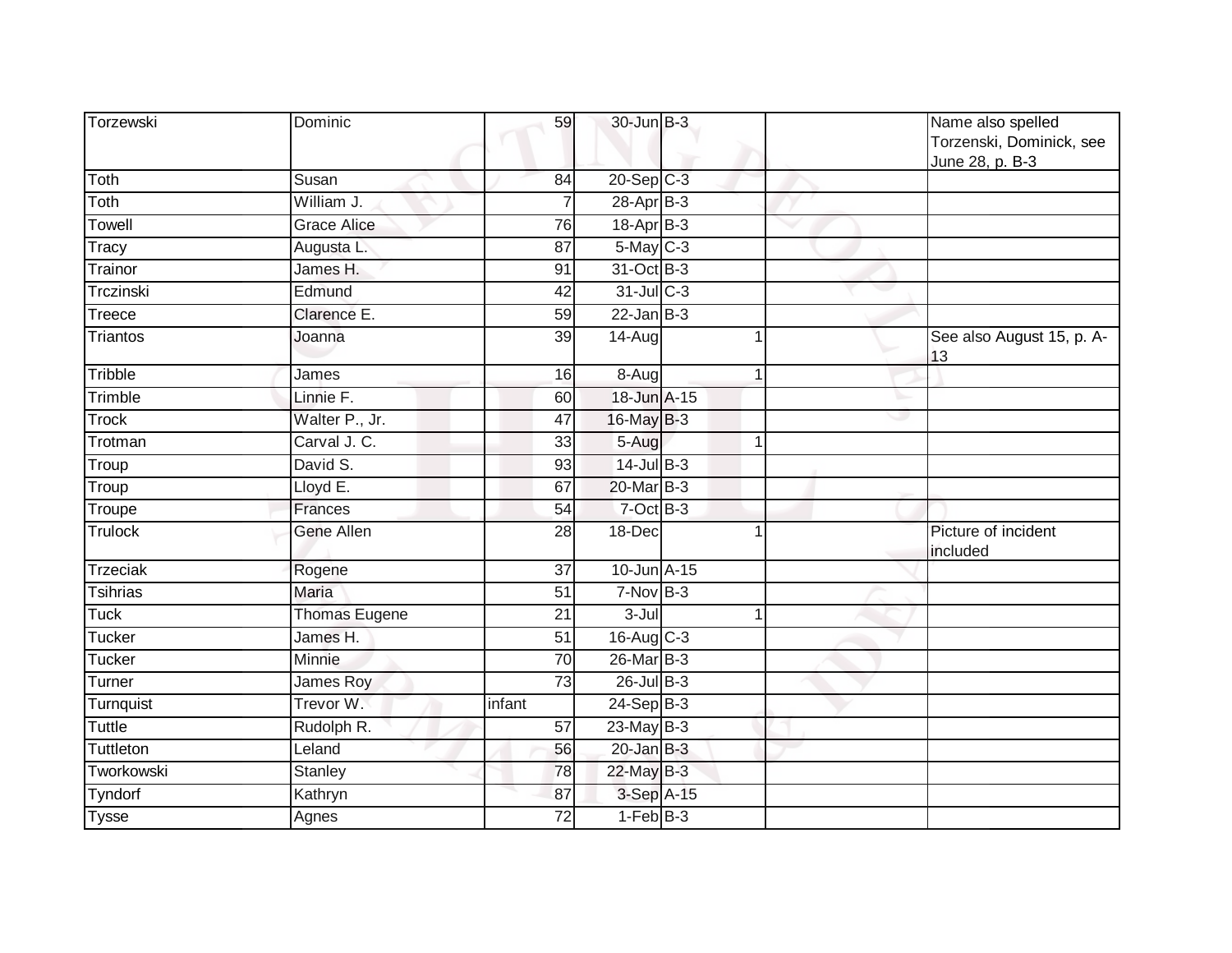| <b>Tysse</b>   | <b>Henry</b>    | 73              | 10-Oct B-3           |              |                           |
|----------------|-----------------|-----------------|----------------------|--------------|---------------------------|
| <b>Tzitz</b>   | George          | 45              | 3-Dec <sup>B-3</sup> |              |                           |
| <b>Ubells</b>  | John            | 81              | 27-Mar B-3           |              | Name also spelled Urbelis |
| <b>Ulsas</b>   | Inez            | 82              | 6-Feb B-3            |              |                           |
| Upshaw         | Delia           | 63              | 5-Nov A-19           | $\checkmark$ |                           |
| <b>Urbelis</b> | John            | 81              | $27$ -Mar $B-3$      |              | Name also spelled Ubells  |
| Vagnoni        | Mrs. David      | 33              | 14-Jan               |              |                           |
| Valentovich    | Sophie          | 60              | $12$ -Nov $B-3$      |              |                           |
| Van Buskirk    | George Albert   | 63              | $21$ -May B-3        |              |                           |
| Van Santen     | James           | 20              | $11-Aug$ B-3         |              |                           |
| Van Sickle     | Charles W.      | 82              | 4-Mar A-15           |              |                           |
| VanDerHoek     | Jennie          | 80              | 5-Sep A-11           |              |                           |
| Vanderhoof     | Gertrude E.     | 76              | 3-Jan A-11           |              |                           |
| VanLeuven      | James T.        | 84              | 22-Mar B-3           |              |                           |
| Vano           | Anna            | 56              | 24-Jan A-11          |              |                           |
| Vargo          | Anna            | 63              | 26-Dec B-3           |              |                           |
| Vargo          | Rose Elizabeth  | 78              | 25-Nov A-11          |              |                           |
| Vasiliades     | Helen           | 74              | $8$ -Jul $B-3$       |              |                           |
| Vasquez        | <b>Sahas</b>    | 62              | 8-Nov                |              |                           |
| Vaulman        | Walter C.       | 59              | $27$ -Oct B-3        |              |                           |
| Vega           | <b>Matias</b>   | 76              | 4-Apr A-15           |              |                           |
| Ventis         | Marie D.        | 63              | 13-Aug B-3           |              |                           |
| Vesely         | <b>Bernard</b>  | 63              | $23$ -Jun $B-3$      |              | Picture included          |
| Vezey          | Laura M.        | 53              | $13$ -Mar $B-3$      |              |                           |
| Vezmar         | Rose            | $\overline{70}$ | 18-Sep B-3           |              |                           |
| Vidovich       | Lawrence W.     | 73              | 28-Mar B-3           |              |                           |
| Villalpando    | Catherine Marie | 16 months       | 30-Jun B-3           |              |                           |
| Vincent        | Mildred         | 48              | 30-Jan B-3           |              |                           |
| Vladusich      | Anna            | 62              | 8-May B-3            |              |                           |
| Voight         | Brice C., Jr.   | 33              | 11-Mar A-13          |              |                           |
| Volk           | Caroline        | 70              | $1-Dec$ B-3          |              |                           |
|                |                 |                 |                      |              |                           |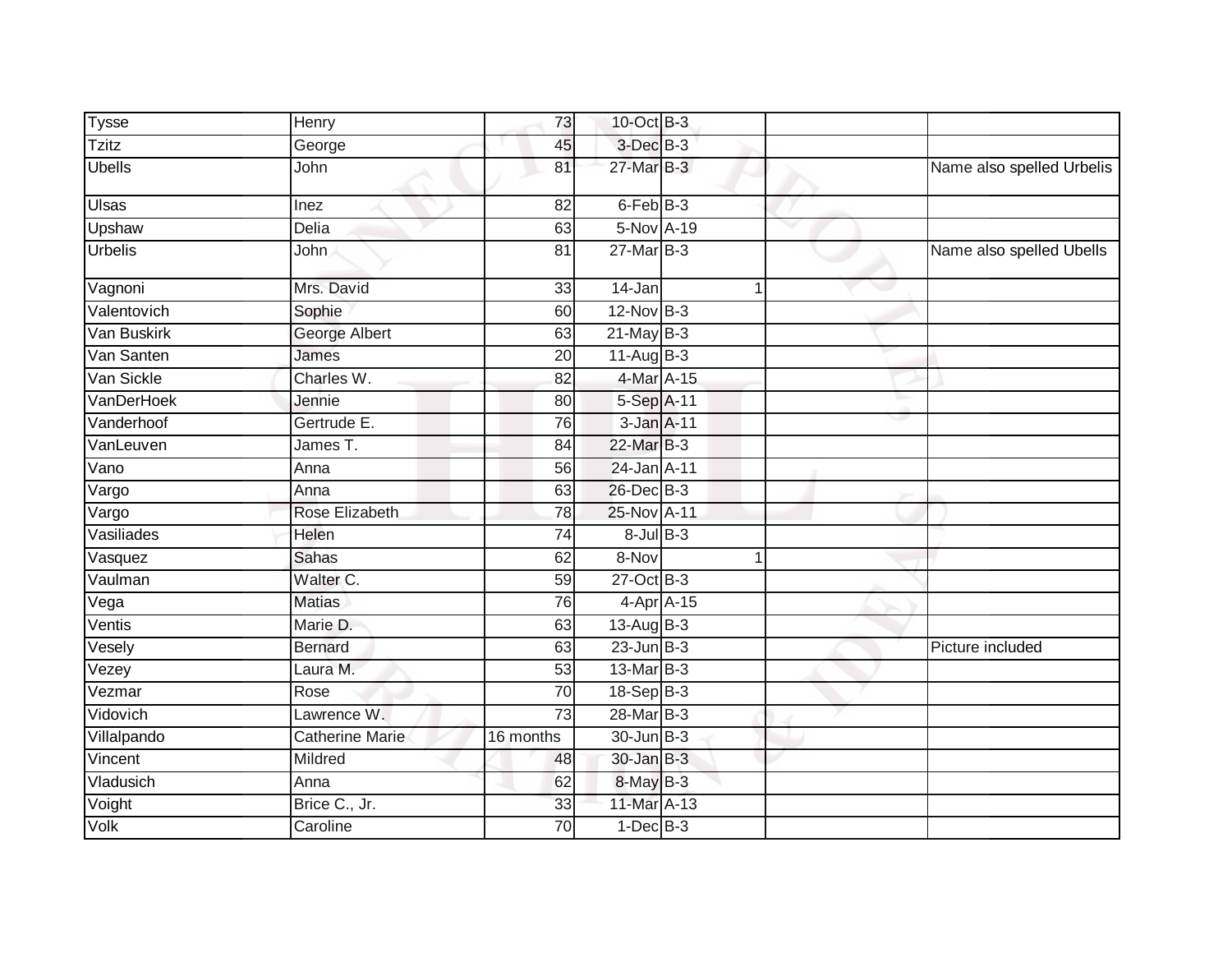| Volk       | Francis        | 32              | 23-Dec 1, B-3     | Picture included; See also<br>December 24, p. B-3                                     |
|------------|----------------|-----------------|-------------------|---------------------------------------------------------------------------------------|
| Volom      | Peter          | 84              | 11-Feb A-13       |                                                                                       |
| Vomish     | Jenny          | 73              | $7$ -May $A$ -5   |                                                                                       |
| Von Behren | Erna           | 55              | $9-AugB-3$        |                                                                                       |
| Vorneotes  | <b>Chris</b>   | 27              | $14-AugD-3$       |                                                                                       |
| Vozar      | Verna          | 50              | $3$ -Jun $B-3$    |                                                                                       |
| Vuchkovich | Cecilia        | 82              | $10$ -Dec $B-3$   | Name also spelled<br>Vuckvick                                                         |
| Vucich     | Joseph         | 82              | 17-Mar B-3        | Picture included                                                                      |
| Vuckovich  | Louis          | 79              | 5-Aug B-3         |                                                                                       |
| Vuckvick   | Cecilia        | 82              | $10$ -Dec $B-3$   | Name also spelled<br>Vuckkovich                                                       |
| Vujanac    | Dragoljub      | 57              | 28-Apr B-3        |                                                                                       |
| Waclawek   | <b>Bernice</b> | $\overline{71}$ | 16-Aug C-3        |                                                                                       |
| Wadzita    | Michael, Sr.   | 77              | $9-$ Sep $B-3$    |                                                                                       |
| Wagener    | Mrs. Sam       | 80              | $12$ -May B-3     | First name Kathryn, see C-<br>6; First name also<br>Catherine S. Finck, see<br>May 13 |
| Wagner     | Henry P.       | $\overline{75}$ | $2-AugB-3$        |                                                                                       |
| Wagner     | Mary B.        | 61              | 8-Jan A-15        |                                                                                       |
| Waite      | <b>Blanche</b> | 93              | $1-Dec$ B-3       |                                                                                       |
| Walenga    | James E., Sr.  | 55              | $1-MarB-3$        |                                                                                       |
| Walge      | Joseph C.      | 64              | $10$ -May C-3     |                                                                                       |
| Walker     | Harry J.       | 66              | 20-May B-3        |                                                                                       |
| Walker     | John Perry     | 88              | $1$ -Jul $A-15$   |                                                                                       |
| Wall       | Laura          | 75              | 6-Jan A-17        |                                                                                       |
| Walla      | Margaret       | $\overline{14}$ | $30 -$ Jul        |                                                                                       |
| Wallace    | Harriet        | 50              | 14-Aug D-3        |                                                                                       |
| Wallen     | Harry O.       | 52              | 15-Oct B-3        |                                                                                       |
| Walls      | Floyd          | 77              | $2$ -Dec $B-3$    |                                                                                       |
| Walsh      | Austin         |                 | $15$ -Mar $ B-3 $ |                                                                                       |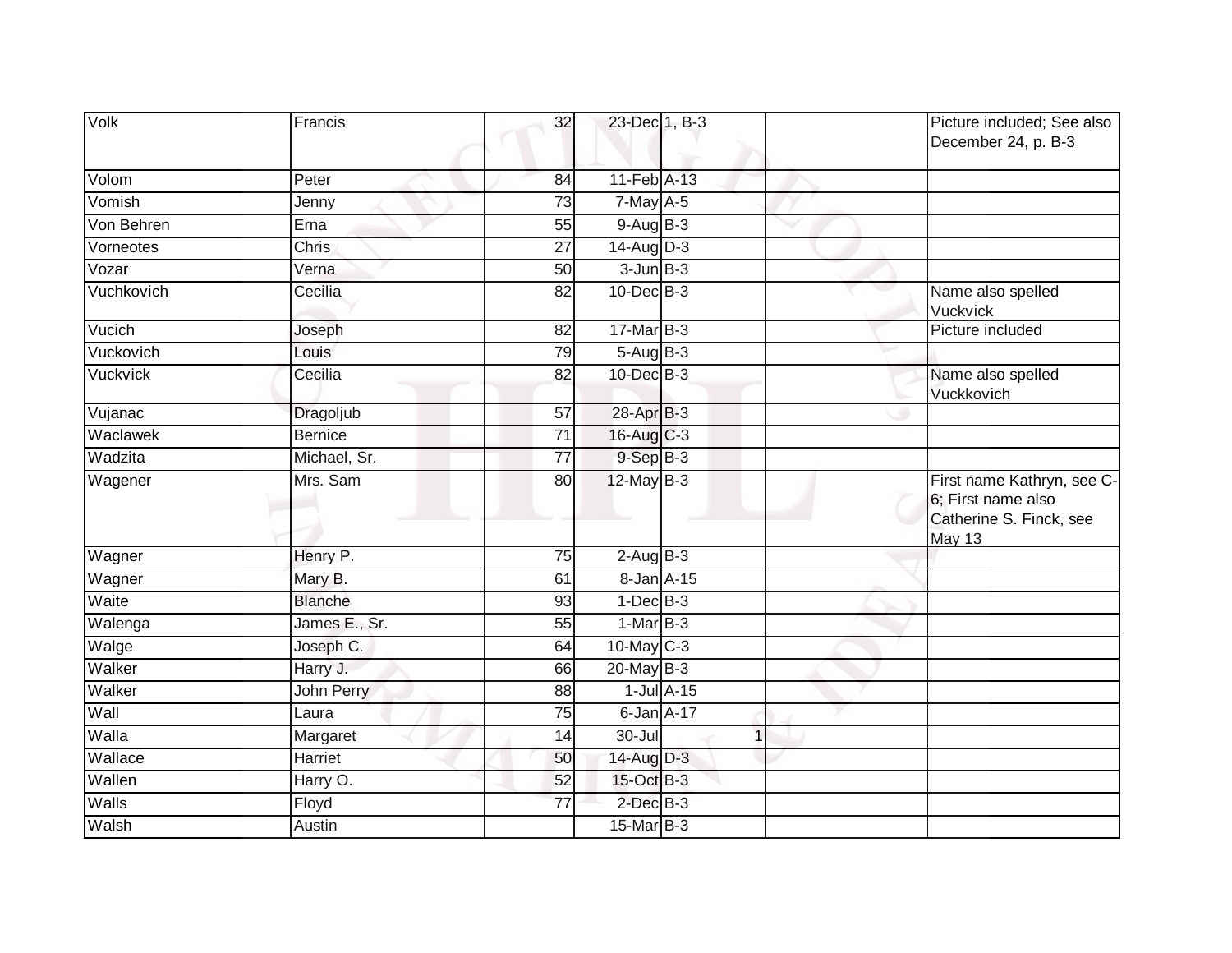| Walters    | Charles W.                 | 75              | 4-Mar A-15            |                |                                                               |
|------------|----------------------------|-----------------|-----------------------|----------------|---------------------------------------------------------------|
| Walters    | Dallas E.                  | $\overline{72}$ | $10$ -May C-3         |                |                                                               |
| Walters    | James                      | 65              | 31-Dec A-6            |                |                                                               |
| Walters    | John, Sr.                  | 62              | 29-Jan A-19           |                |                                                               |
| Walters    | Lacy (Slim)                | 62              | $15$ -Jul B-3         |                |                                                               |
| Walz       | Charles A.                 | 51              | 14-May B-3            |                |                                                               |
| Wantland   | <b>Burt</b>                | 73              | $4-Nov$ B-3           |                |                                                               |
| Ward       | Paul                       | 56              | 15-Apr A-19           |                |                                                               |
| Warholic   | <b>Beverly</b>             | 37              | 11-Nov                |                | See also November 12, p.<br>$B-3$                             |
| Warme      | Paul A., Sr.               | 70              | 12-Mar B-3            |                |                                                               |
| Warnell    | Mary                       |                 | $15$ -Jul B-3         |                |                                                               |
| Warner     | Nora B.                    | 86              | $9$ -Jan $B$ -3       |                |                                                               |
| Warren     | William                    | $\overline{42}$ | $8 - \overline{A}$ ug |                |                                                               |
| Wasieleski | Samuel                     | 45              | $12$ -Jun $B-3$       |                |                                                               |
| Wasylenko  | Walter                     | 44              | 26-Jul B-3            |                |                                                               |
| Watskin    | Edward W.                  | 69              | $1-Dec$ B-3           |                |                                                               |
| Watson     | John                       | 58              | 26-Jun                | $\overline{1}$ | Picture of incident<br>included                               |
| Watson     | John W.                    | 57              | $27 - Jun$ B-3        |                |                                                               |
| Watson     | Paul B.                    | 11              | 25-Mar A-15           |                |                                                               |
| Wayman     | Jennie B.                  | 29              | 18-Mar A-15           |                |                                                               |
| Wayo       | Michael, Sr.               | 53              | $12$ -Feb $A-9$       |                |                                                               |
| Weeks      | Elsie                      | 62              | $6$ -Nov $B-3$        |                |                                                               |
| Weeks      | Robert T.                  | 45              | $2$ -Jan $A-16$       |                |                                                               |
| Weger      | John J.                    | 49              | $16$ -Dec $B$ -3      |                | See also December 17, p.<br>B-3 - picture included            |
| Wegrzyn    | <b>Frances Karmilowicz</b> | $\overline{87}$ | 22-Nov C-3            |                | Name also spelled<br>Karmilowicz, see<br>November 21, p. A-15 |
| Wehner     | Edward                     | 75              | 19-Apr B-3            |                |                                                               |
| Weiler     | <b>Therese</b>             | 63              | 12-Apr B-3            |                |                                                               |
| Wein       | <b>Mathias Pete</b>        | 46              | $16$ -Jul B-3         |                |                                                               |
|            |                            |                 |                       |                |                                                               |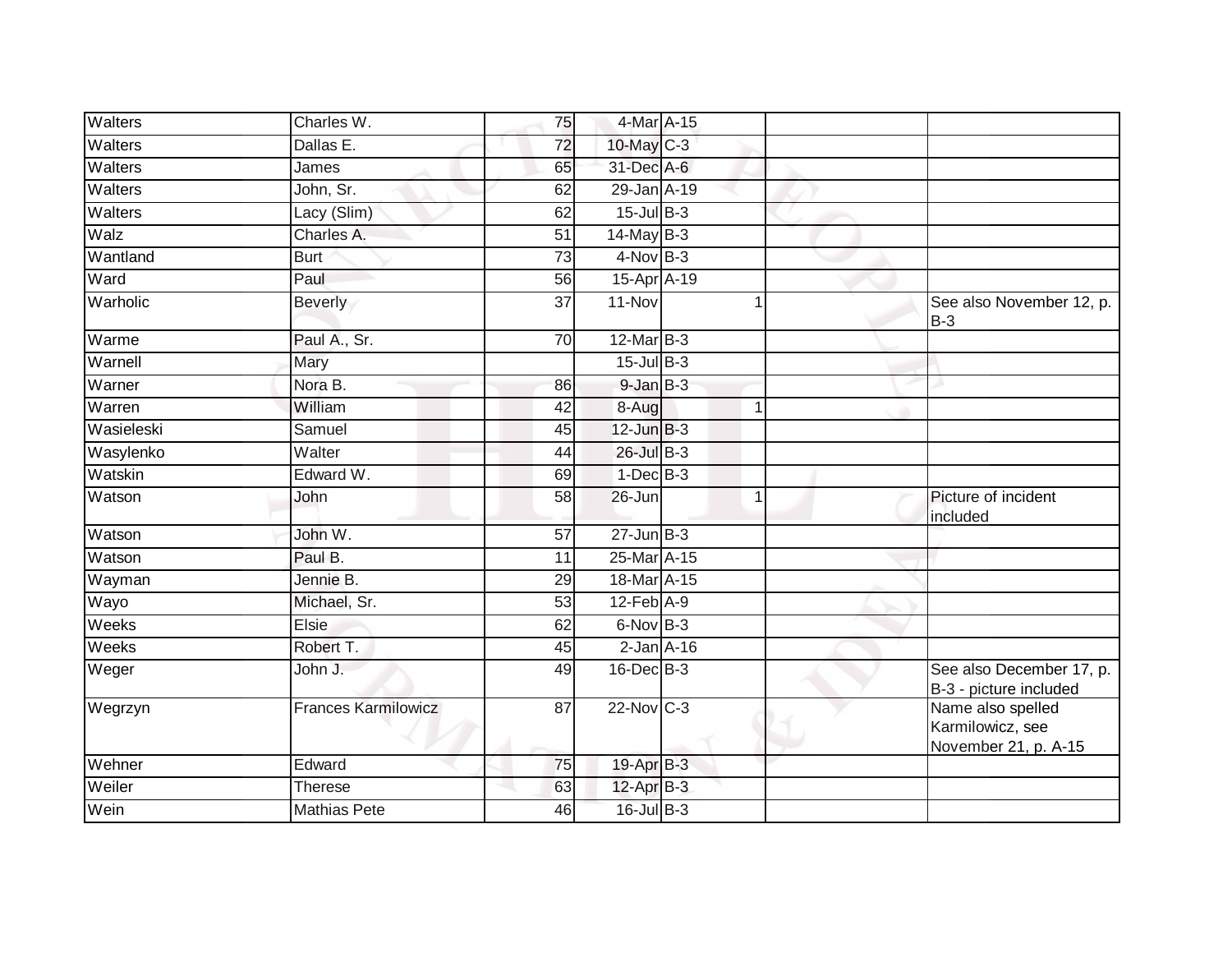| Weinstein   | Harvey              | 31              | 30-Sep                  | $\mathbf{1}$ |                                                           |
|-------------|---------------------|-----------------|-------------------------|--------------|-----------------------------------------------------------|
| Weis        | Edward J.           | 63              | $15$ -Feb $C-3$         |              |                                                           |
| Welborn     | <b>Natalie</b>      | 51              | 29-Jul A-15             |              |                                                           |
| Weldon      | Anna                | 93              |                         | 5-Apr A-14   |                                                           |
| Wells       | Charles E.          | $\overline{73}$ | 29-Dec B-4              |              |                                                           |
| Wells       | Homer               | 65              | 29-Jan A-19             |              |                                                           |
| Wente       | <b>Shirley Mae</b>  | 38              | 26-Dec B-3              |              |                                                           |
| Wenzel      | Captain James       | 32              | 1-Sep                   | $\mathbf 1$  | Picture inlcuded                                          |
| Wenzlauskas | Samuel              |                 | 31-Mar B-3              |              | Name also spelled<br>Wenzlowski, see April 1,<br>p. B-3   |
| Wenzlowski  | Samuel              |                 | $1-AprB-3$              |              | Name also spelled<br>Wenzlauskas, see March<br>31, p. B-3 |
| Werkowski   | John W.             | 65              | 15-Sep B-3              |              |                                                           |
| West        | Anna J.             | $\overline{77}$ | 16-Aug C-3              |              |                                                           |
| West        | Madge               |                 | 24-Dec B-3              |              |                                                           |
| West        | Richard H.          | 11              | 19-Jun B-3              |              |                                                           |
| Westcott    | Claire C.           | 60              | $6-Sep$ $C-3$           |              |                                                           |
| Westerhout  | <b>Garry Reuter</b> | 14              | $18$ -Jan $B-3$         |              |                                                           |
| Westfall    | James F.            | 47              | 20-May                  | 1            |                                                           |
| Wexelberg   | Charles R.          | 70              | $17 - Jun$ B-3          |              |                                                           |
| Whippler    | Harry E.            | $\overline{72}$ | $7$ -Jul $B-3$          |              |                                                           |
| White       | David H.            | 73              | 13-May A-13             |              |                                                           |
| White       | Donald              | $\overline{37}$ | $1-Apr\overline{B-3}$   |              |                                                           |
| White       | Esther C.           | 73              | 10-Mar B-3              |              |                                                           |
| White       | Herschel E., Jr.    | 8 weeks         | 28-Oct B-3              |              |                                                           |
| Whiting     | Elmer F.            | 51              | $18-AugB-3$             |              |                                                           |
| Whiting     | Marvin C.           | $\overline{71}$ | $13$ -Jun $B-3$         |              |                                                           |
| Whitmer     | Henry (Lam)         | 86              | 22-Jul B-3              |              |                                                           |
| Whitmire    | Frank H.            | 85              | 5-Mar                   | 1            | Picture included                                          |
| Whitney     | Egbert W.           | 58              | $5$ -Jul $B-3$          |              |                                                           |
| Whitney     | George              | $\overline{92}$ | $25-Sep$ <sub>C-3</sub> |              |                                                           |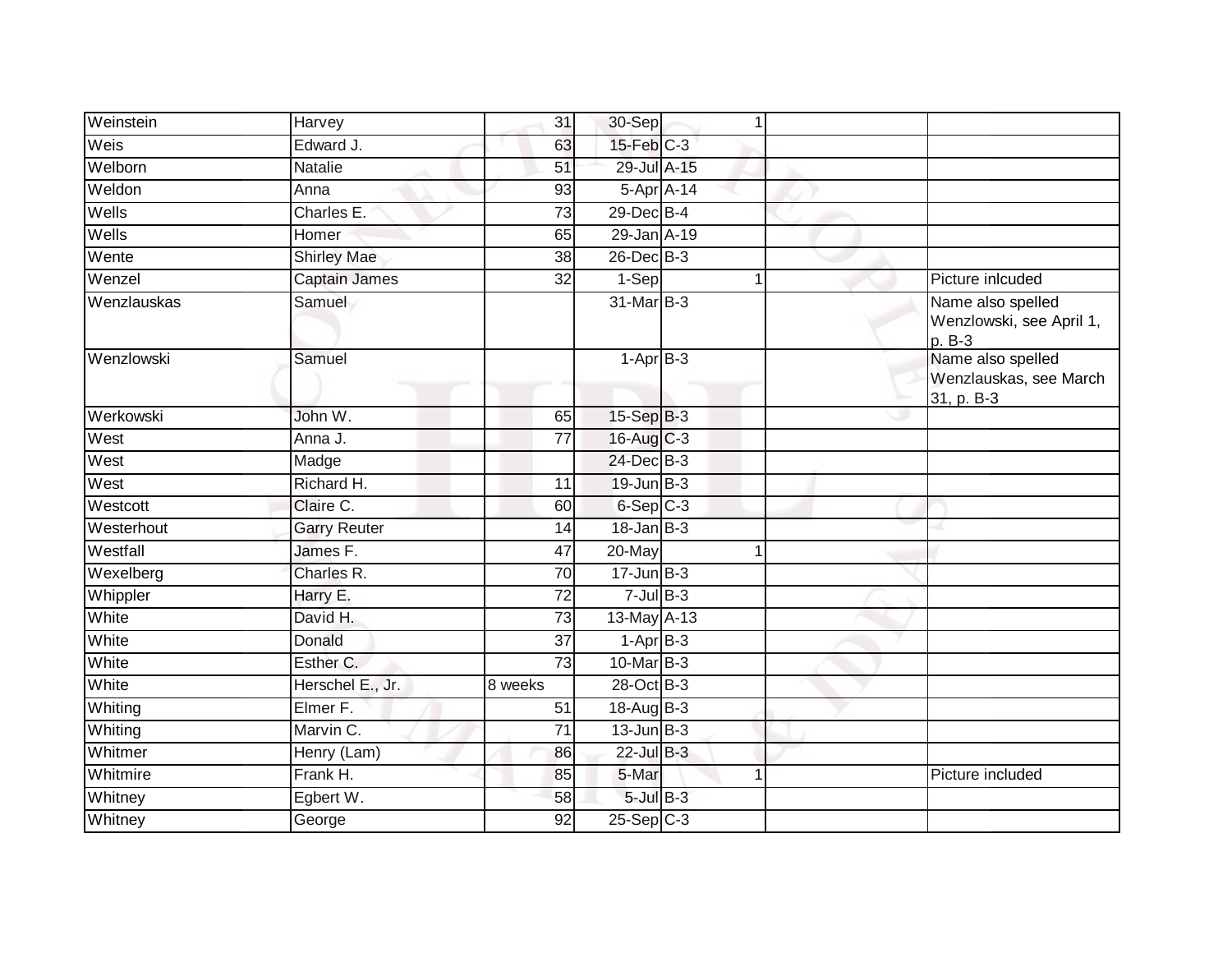| Whitten         | Lois Candace      | 75              | $7$ -Jun $B-3$          |                 |         |                  |
|-----------------|-------------------|-----------------|-------------------------|-----------------|---------|------------------|
| Whitton         | Fred, Sr.         | 80              | 31-May B-3              |                 |         |                  |
| Wiak            | Sophie            |                 | $23$ -Jun $B-3$         |                 |         |                  |
| Wicenciak       | Sophie            | 65              | $10$ -Jun $A-15$        |                 |         |                  |
| Wiemer          | Leslie            |                 | $28 - Oct$              | 1               |         |                  |
| Wilborn         | Marvin            | 15 months       | $2-Jul$                 | 1               |         |                  |
| Wilby           | Arthur C.         | 78              | $1-Dec$ B-3             |                 |         |                  |
| Wilcockson      | Emmerline         | 82              | $10$ -Dec $B-3$         |                 |         |                  |
| Wilhelm         | Joseph A.         | 54              | 31-Dec                  |                 |         | Picture included |
| Wilkas          | <b>Helen</b>      | 61              | 8-Nov C-3               |                 | Weeks   |                  |
| Willard         | Mary              | 73              | 3-Mar B-3               |                 |         |                  |
| Willardson      | Evar (Slim)       | $\overline{72}$ | $27-Sep$ <sub>C-3</sub> |                 |         |                  |
| Willer          | Harriet K.        | 69              | 13-May A-13             |                 |         |                  |
| Williams        | Elizabeth         |                 |                         | $1$ -Jul $A-15$ | Swanton |                  |
| Williams        | Emmett            | 18              | $15$ -Feb $C-3$         |                 |         |                  |
| Williams        | Francis W.        | 79              | 27-May A-11             |                 |         |                  |
| Williams        | Gladys            | 58              | $15$ -May B-3           |                 |         |                  |
| Williams        | Robert W.         | 54              | $22$ -Jan B-3           |                 |         |                  |
| Williams        | Stafford          | 43              | 19-Dec B-3              |                 |         |                  |
| <b>Williams</b> | <b>Thomas</b>     | 33              | 31-Jan A-11             |                 |         |                  |
| Williams        | Velma             |                 | 14-Mar B-3              |                 |         |                  |
| Williams        | William E.        | 49              | $25-Sep$ C-3            |                 |         |                  |
| Wilmarth        | Donald H.         | 31              | $17-Sep$ $C-3$          |                 |         |                  |
| Wilson          | Addie             | 60              | $4$ -Jan $C$ -7         |                 |         |                  |
| Wilson          | Archie D.         | $\overline{73}$ | 25-Feb A-13             |                 |         |                  |
| Wilson          | <b>Barnie</b>     | 66              | $5 - Jun$ $B-3$         |                 |         |                  |
| Wilson          | Bruce A.          | $\overline{21}$ | $25 - Jan$              | 1               |         |                  |
| Wilson          | Carol Jean        | 18              | 22-Sep                  | $\overline{1}$  |         | Picture included |
| Wilson          | Gail Wasson       | 84              | $5$ -Jul $B-3$          |                 |         | Picture included |
| Wilson          | Isaac (Roy)       | 85              | 24-Dec B-3              |                 |         |                  |
| Wilson          | Josephine         | 64              | 18-Dec B-3              |                 |         |                  |
| Wilson          | Marguerette Irene | 62              | $25$ -Jan B-3           |                 |         |                  |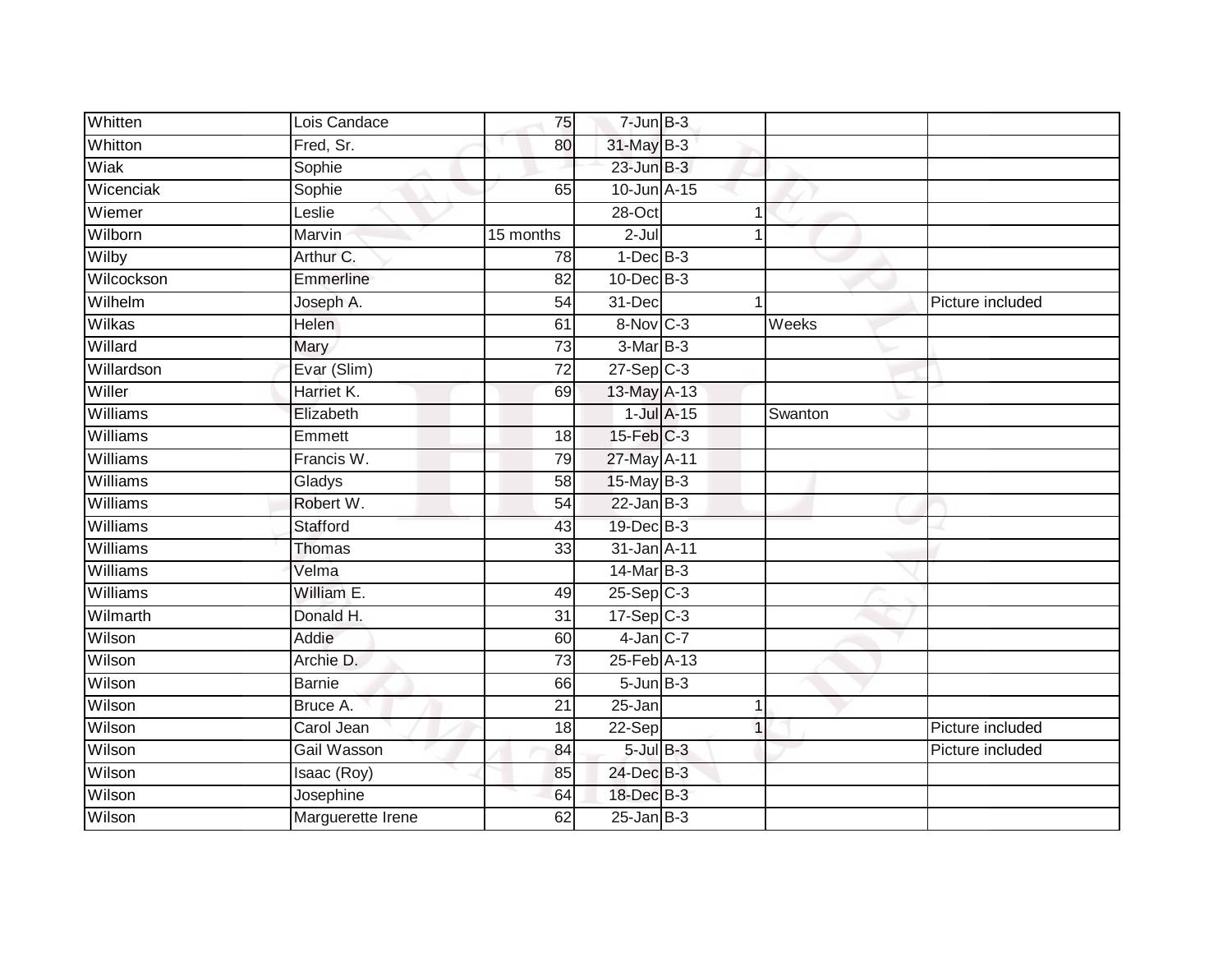| Wilson        | Mary Margaret     | 53              | $11$ -Jun $B-3$   |        |                                                     |
|---------------|-------------------|-----------------|-------------------|--------|-----------------------------------------------------|
| Wilson        | <b>Stella Mae</b> | 59              | 4-Feb A-15        |        |                                                     |
| Wiltshire     | Francis M.        | 61              | $9$ -May $B-3$    |        |                                                     |
| Windrich      | Marguerite E.     | 72              | $19-Nov$ B-3      |        |                                                     |
| Winegar       | Horace A.         | 63              | $17 - Jun$ $B-3$  |        |                                                     |
| Winkler       | Cecilia           | 65              | $2-MayB-3$        |        | First name also spelled<br>Celia, see May 3, p. B-3 |
| Winkley       | Victor A.         | 65              | $22$ -Mar $B-3$   |        |                                                     |
| Winn          | Lillian M.        | 86              | 8-Jan A-15        |        |                                                     |
| Wintczak      | Josephine         | 64              | $15-Sep$ B-3      |        |                                                     |
| Wise          | <b>David</b>      | 6               | 24-Mar            |        |                                                     |
| Wisher        | Percy             |                 | Februray<br>25    | $A-13$ |                                                     |
| Wisniewski    | Joseph            | 70              | 25-Feb A-13       |        |                                                     |
| Withrow       | June E.           | $\overline{21}$ | 22-Dec B-3        |        |                                                     |
| Witschorek    | William           | 75              | 17-Jul B-3        |        |                                                     |
| Witt          | William           | 72              | 26-Nov B-3        |        |                                                     |
| Woerman       | Emma Harder       | 88              | 17-Apr B-3        |        |                                                     |
| Wojcicki      | Rev. Roman        | 51              | $9-$ Sep $B-3$    |        | See also September 10, p.<br>B-3 - picture included |
| Wojciechowski | George J.         | 48              | $15-Sep$ B-3      |        |                                                     |
| Wojcinski     | Josephine         | 91              | 28-Oct B-3        |        |                                                     |
| Wojcisch      | George            | 80              | $21$ -Jul B-3     |        | Name also spelled Kowal                             |
| Wolber        | Earl R.           | 65              | $4$ -Nov $B-3$    |        |                                                     |
| Wolf          | James J.          |                 | 52 Februray<br>13 | $C-3$  |                                                     |
| Wolf          | William A.        | $\overline{71}$ | $15-Sep$ B-3      |        |                                                     |
| Wolfe         | Charlotte         | 78              | $17-Nov$ B-3      |        |                                                     |
| Wolff         | Charlotte         | 78              | 15-Nov B-3        |        |                                                     |
| Wolff         | Samuel R.         | 63              | 13-May A-13       |        |                                                     |
| Wood          | Mattie            | 80              | 15-Dec B-3        |        |                                                     |
| <b>Wood</b>   | Warren            | 52              | 20-Oct B-3        |        |                                                     |
| Woodall       | Robert L.         | 76              | 27-May A-11       |        |                                                     |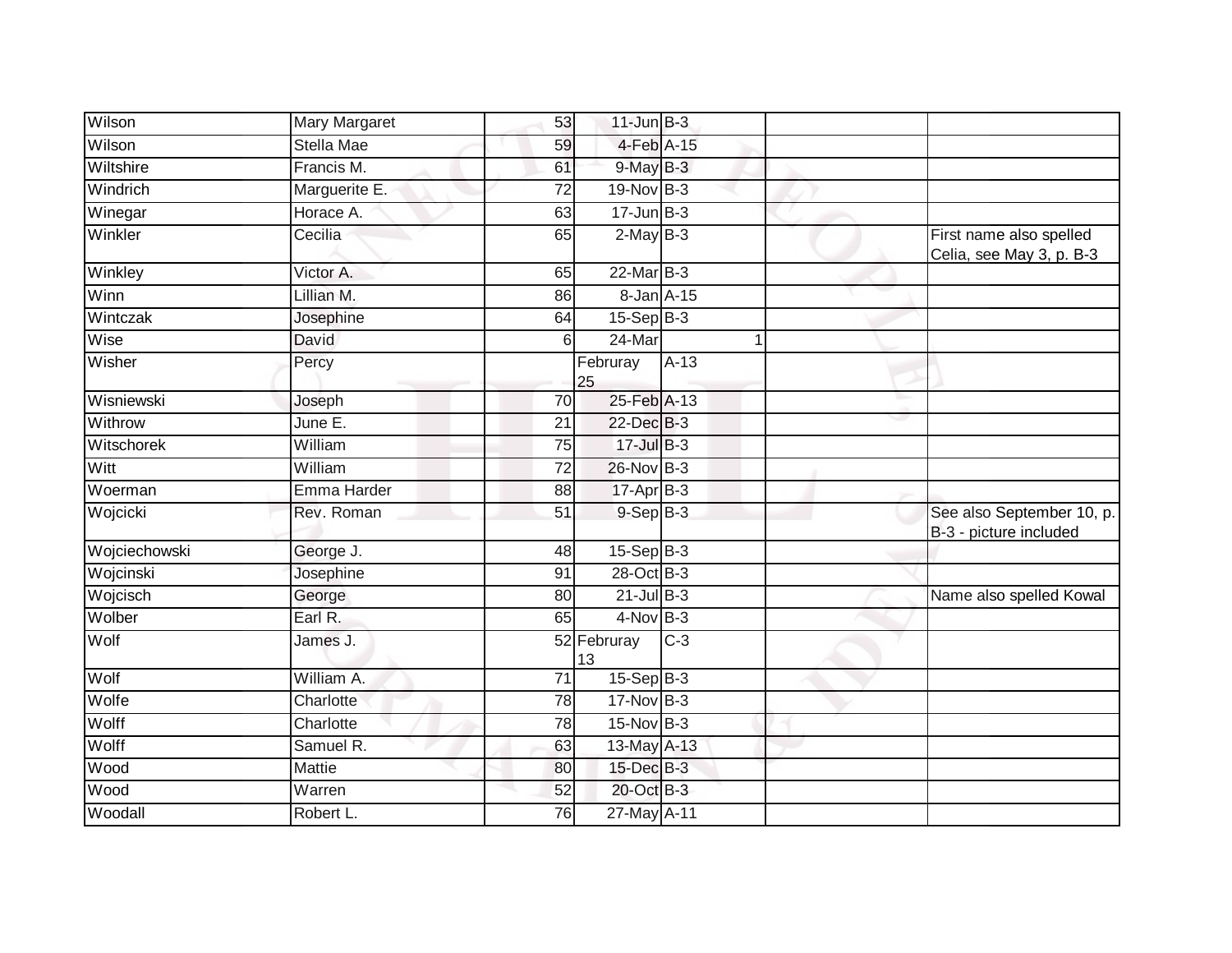| Woods               | Elder Sloan          | 76              | 23-Jul A-13       |              |              |                                                 |
|---------------------|----------------------|-----------------|-------------------|--------------|--------------|-------------------------------------------------|
| Woolever            | Lela Pearl           | 68              | $2$ -Jan $A-16$   |              |              |                                                 |
| Woolf               | Rinaldo (Nick)       | 86              | $1-FebB-3$        |              |              |                                                 |
| Worland             | Leon L. (Bud)        | 61              | $7$ -Jul $B-3$    |              |              |                                                 |
| Worley              | Leroy                | 46              | 30-Jul A-15       |              |              |                                                 |
| Worthington         | Charles H.           | infant          | $1-\text{Sep}B-3$ |              |              |                                                 |
| Wright              | Benjamin H.          | $\overline{71}$ | $21$ -Oct B-3     |              |              |                                                 |
| Wright              | Fred L.              | 52              | 29-Mar B-3        |              |              |                                                 |
| Wright              | George, Jr.          |                 | 24 Februray<br>25 | 1            |              |                                                 |
| Wright              | Myrtle               | 79              | 28-Mar B-3        |              |              | See also March 29, p. B-3 -<br>picture included |
| Wroblewski          | Rose                 | 84              | 18-Jun A-15       |              |              |                                                 |
| Wsul                | Albert (Soll)        | 80              | 19-Sep B-3        |              |              |                                                 |
| Wulff               | Alice V.             | 73              | 6-Feb B-3         |              | <b>Homes</b> |                                                 |
| Wycoff              | L.K.                 | 63              | 28-Oct            | 1            |              |                                                 |
| Wyllie              | John, Sr.            | 50              | $24$ -Jun $B-3$   |              |              |                                                 |
| Xanders             | <b>Ralph Homer</b>   | 58              | 14-May B-3        |              |              |                                                 |
| Yarsh               | <b>Charles Peter</b> | 48              | 1-Dec             |              |              |                                                 |
| Yates               | Lucy                 |                 | 25-Mar A-15       |              |              |                                                 |
| Yatsko              | Paul, Sr.            | 77              | $27$ -Mar $B-3$   |              |              |                                                 |
| Ybarra              | Roque                | 65              | 18-Oct C-3        |              |              |                                                 |
| Yeager              | William R.           | 81              | $4$ -Jan $C$ -7   |              |              |                                                 |
| Yeargin             | James                | $\overline{57}$ | 19-Jul C-3        |              |              |                                                 |
| Yelenak             | Michael              |                 | 5-Apr A-14        |              |              |                                                 |
| $\overline{Y}$ erga | Katie                | 73              | $14$ -Jun $B-3$   |              |              |                                                 |
| Yocum               | <b>Lillie</b>        | $\overline{72}$ | $12 - Jun$        | $\mathbf{1}$ |              | See also June 13, p. B-3                        |
| Yocum               | Lisa                 | 3 months        | $12 - Jun$        | $\mathbf{1}$ |              | See also June 13, p. B-3                        |
| Yocz                | Vera                 |                 | $7-AprB-3$        |              |              |                                                 |
| Yoho                | <b>Richard Lee</b>   | 26              | 18-Sep B-3        |              |              |                                                 |
| Yokubaitis          | Stanley              | 52              | $1$ -Dec $B-3$    |              |              |                                                 |
| Yonker              | Lambert C.           | 79              | 17-May B-3        |              |              |                                                 |
| Young               | Lillian E.           | 55              | $17 - Sep$ $C-3$  |              |              |                                                 |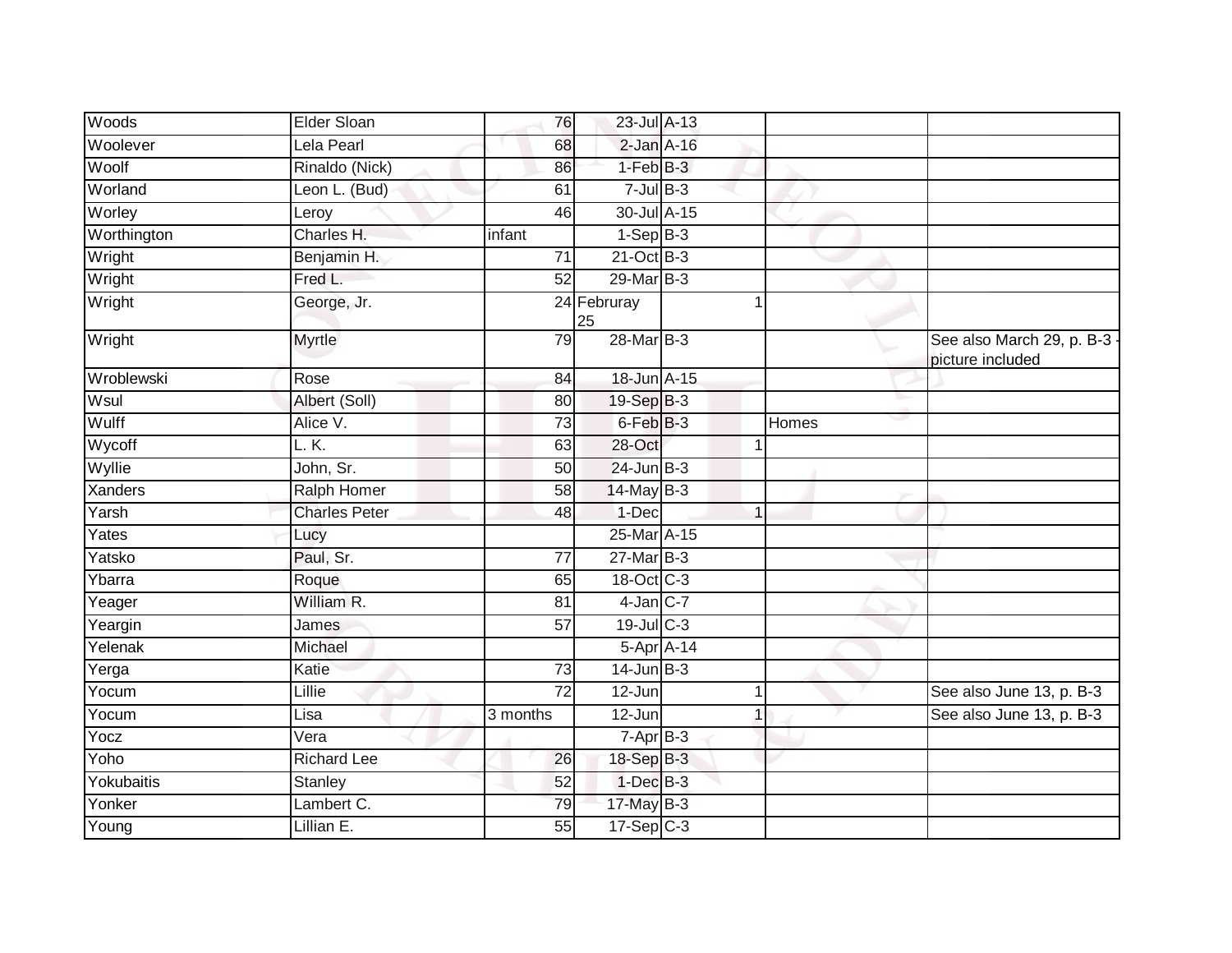| Young        | Ocie            | 58              | $25$ -Jan B-3    |        |                                     |
|--------------|-----------------|-----------------|------------------|--------|-------------------------------------|
| Young        | Robert D.       | 65              | 6-Feb B-3        |        |                                     |
| Youse        | Edward L.       | 70              | 29-Jul A-15      |        |                                     |
| Yuran        | Steve, Jr.      | 57              | $26-SepB-3$      |        |                                     |
| Zabek        | Walter S.       | 75              | $7$ -May $A-5$   |        |                                     |
| Zacharias    | <b>Stella</b>   | 92              | $25$ -Oct $B-3$  |        |                                     |
| Zachau       | Mrs. Melvin     | 66              | $1$ -Jul $A$ -15 |        |                                     |
| Zagorski     | George S.       | 87              | 29-Sep B-3       |        |                                     |
| Zak          | Mary            | 77              | 3-Sep A-15       | Pazdur |                                     |
| Zakaras      | Kaste           | 68              | $24-Sep$ B-3     |        |                                     |
| Zakula       | John            | 49              | $10$ -Jul $C-3$  |        |                                     |
| Zaleski      | Anthony, Sr.    | 72              | $3 - Jun$ $B-3$  |        |                                     |
| Zaleta       | Frank J.        | 71              | 18-Mar A-15      |        |                                     |
| Zandstra     | Sally           | 52              | 24-May B-3       |        |                                     |
| Zaner        | Mahmet          | 69              | 11-Feb A-13      |        | Name also listed as<br>Hassan, Alex |
| Zanich       | Josip S.        | 87              | 25-Oct B-3       |        |                                     |
| Zaragoza     | Adela           | 78              | 25-Aug C-3       |        |                                     |
| Zarante      | George          | 59              | 25-Oct B-3       |        |                                     |
| Zarowny      | Walter          | 51              | 31-May B-3       |        |                                     |
| Zebrowski    | Lorraine M.     | $\overline{37}$ | 10-Jul C-3       |        |                                     |
| Zeleckis     | Ursula (Zeller) | 88              | $5 - Jun$ $B-3$  |        |                                     |
| Zielaskowski | Frances         | $\overline{74}$ | $19-Nov$ B-3     |        |                                     |
| Zielinski    | <b>Adam</b>     | 82              | 20-Oct B-3       |        |                                     |
| Ziller       | Chester M.      | 56              | $7 - Jan$ $B-3$  |        |                                     |
| Zimdars      | Amelia J.       | $\overline{75}$ | 21-Nov A-15      |        |                                     |
| Ziminski     | Viola G.        | 56              | $16$ -Jan B-3    |        |                                     |
| Zimlakaw     | Lawrence        | 72              | 28-Feb A-11      |        |                                     |
| Zimmer       | Helwig          | 66              | 15-Apr A-19      |        |                                     |
| Zimmer       | Margaret        | 77              | 22-Sep B-3       |        |                                     |
| Zimmerman    | Charles         | 79              | 11-Nov A-17      |        |                                     |
| Zimmerman    | John W.         | 76              | $21$ -Jun $B-3$  |        |                                     |